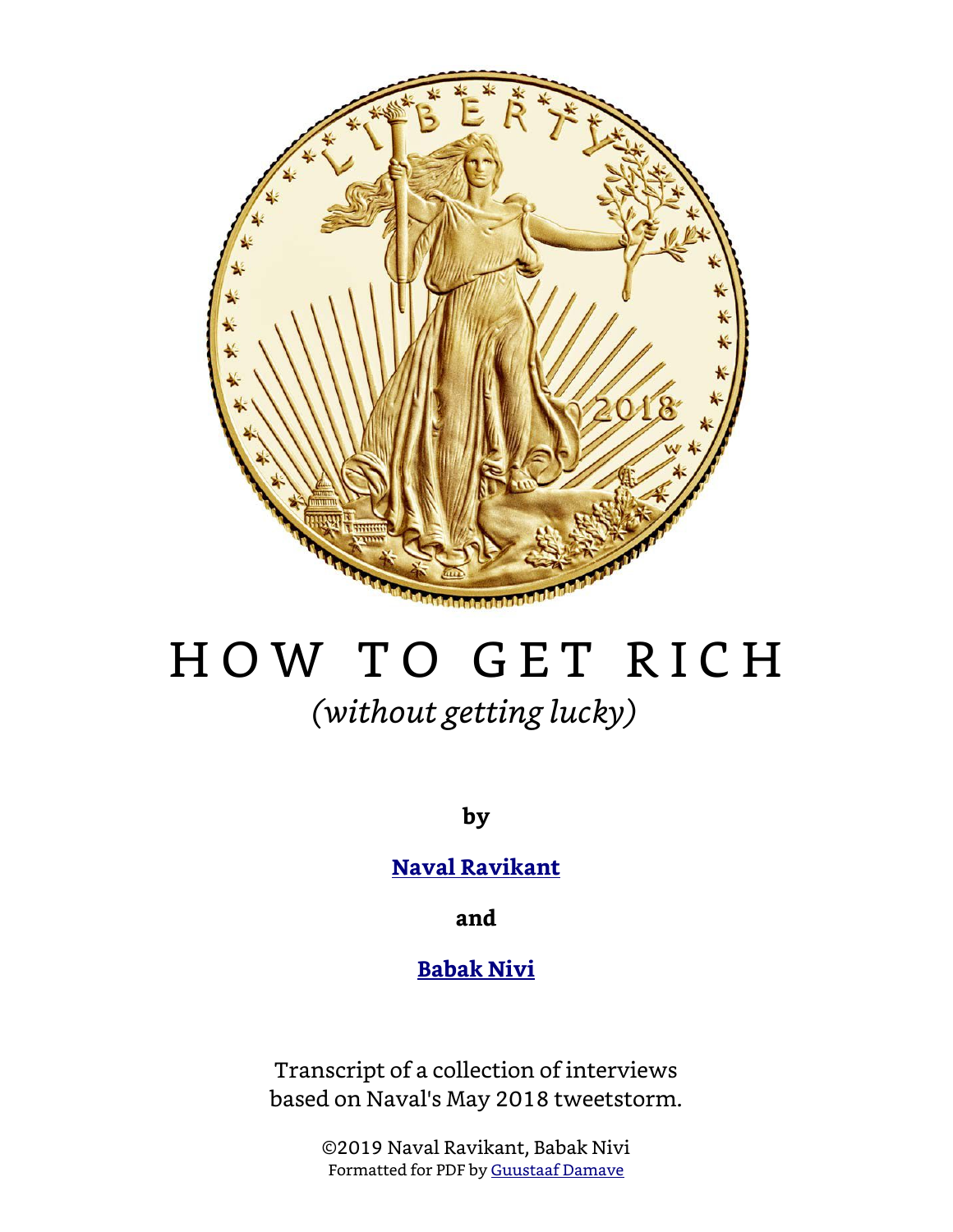# **Table of Contents**

| 9. The Internet Has Massively Broadened Career Possibilities27 |  |
|----------------------------------------------------------------|--|
|                                                                |  |
| 11. Pick Partners With Intelligence, Energy and Integrity35    |  |
|                                                                |  |
|                                                                |  |
| 14. Specific Knowledge Is Highly Creative or Technical47       |  |
|                                                                |  |
|                                                                |  |
|                                                                |  |
|                                                                |  |
|                                                                |  |
|                                                                |  |
|                                                                |  |
|                                                                |  |
|                                                                |  |
|                                                                |  |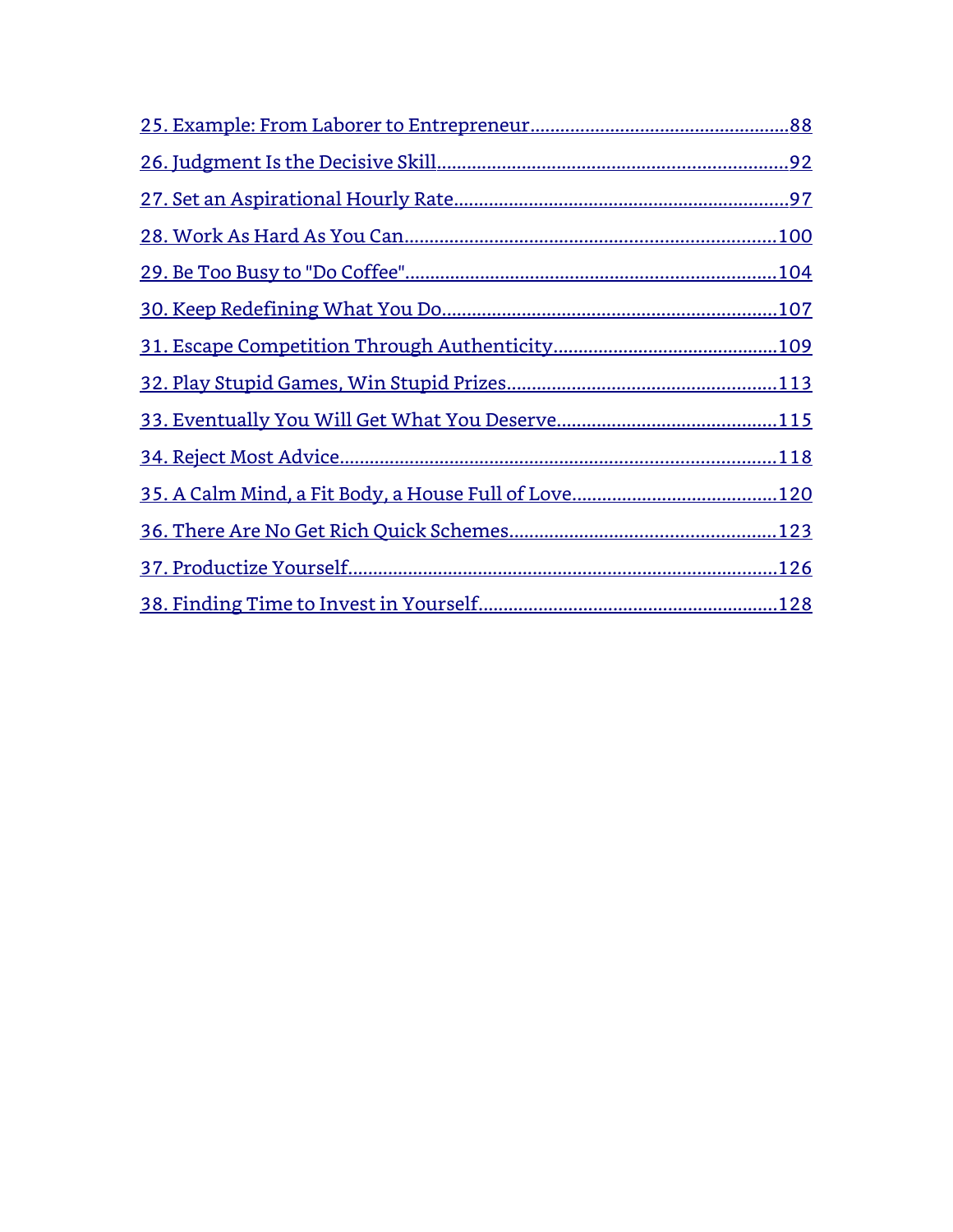# <span id="page-3-0"></span>**1. Seek Wealth, Not Money or Status**

*The difference between wealth, money and status.*

**Nivi:** You probably know Naval from his [Twitter](https://twitter.com/naval) account.

We're going to be talking about his tweetstorm on ["How to get rich \(without getting](https://twitter.com/naval/status/1002103360646823936)  [lucky\).](https://twitter.com/naval/status/1002103360646823936)" We're going to go through most of the tweets in detail, give Naval a chance to expand on them and generally riff on the topic. He'll probably throw in some ideas that he hasn't even published before.

Naval's the co-founder of [AngelList](http://angel.co/) and Epinions. He's also a prolific tech investor in companies like Twitter, Uber, and many more.

[I'm](http://twitter.com/nivi) the co-founder of AngelList with Naval. And I co-authored the [Venture Hacks](http://venturehacks.com/) blog with him back in the day.

**Naval:** The How To Get Rich tweetstorm definitely hit a nerve and went viral. A lot of people say it was helpful and reached across aisles.

People outside of the tech industry, people in all walks of life, people want to know how to solve their money problems. Everyone vaguely knows that they want to be wealthy, but they don't have a good set of principles to do it by.

#### **Wealth is assets that earn while you sleep**

**Nivi:** What's the difference between wealth, money, and status?

**Naval:** Wealth is the thing that you want. Wealth is assets that earn while you sleep. Wealth is the factory, the robots, that's cranking out things. Wealth is the computer program that's running at night, that's serving other customers. Wealth is even money in the bank that is being reinvested into other assets, and into other businesses.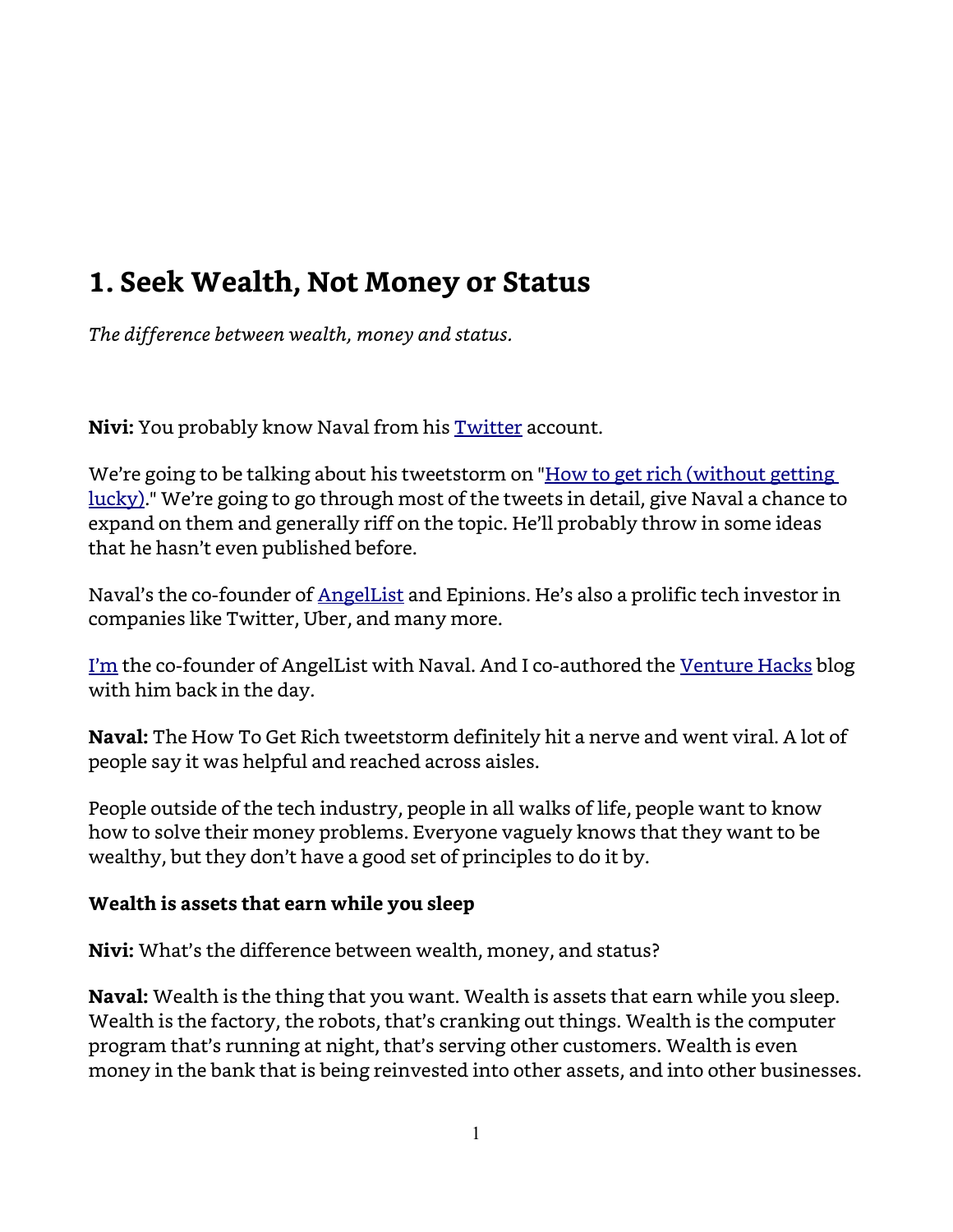Even a house can be a form of wealth because you can rent it out, although that's probably a lower use of productivity of land than doing some commercial enterprise.

So, my definition of wealth is much more businesses and assets that can earn while you sleep.

#### **Wealth buys your freedom**

The reason you want wealth is because it buys you your freedom. So, you don't have to wear a tie like a collar around your neck. So, you don't have to wake up at 7:00 AM, and rush to work, and sit in commute traffic. So, you don't have to waste away your entire life grinding all your productive hours away into a soulless job that doesn't fulfill you.

So, the purpose of wealth is freedom. It's nothing more than that. It's not to buy fur coats, or drive Ferraris, or sail yachts, or jet around the world in your Gulfstream. That stuff gets really boring and really stupid, really fast. It's really so that you are your own sovereign individual.

You're not going to get that unless you really want it. The entire world wants it and the entire world is working hard at it.

To some extent it is competitive. It's a positive sum game, but there are competitive elements to it. Because there's a finite amount of resources right now in society. To get the resources to do what you want, you have to stand out.

#### **Money is how we transfer wealth**

Money is how we transfer wealth. Money is social credits. It is the ability to have credits and debits of other people's time.

If I do my job right, if I create value for society, society says, "Oh, thank you. We owe you something in the future for the work that you did in the past. Here's a little IOU. Let's call that money."

That money gets debased because people steal the IOUs. The government prints extra IOUs. People renege on their IOUs. But money is trying to be a reliable IOU from society that you are owed something for something you, or someone who gave you the money, did in the past.

We can transfer these IOUs around. So, money is how we transfer wealth.

#### **Status is your rank in the social hierarchy**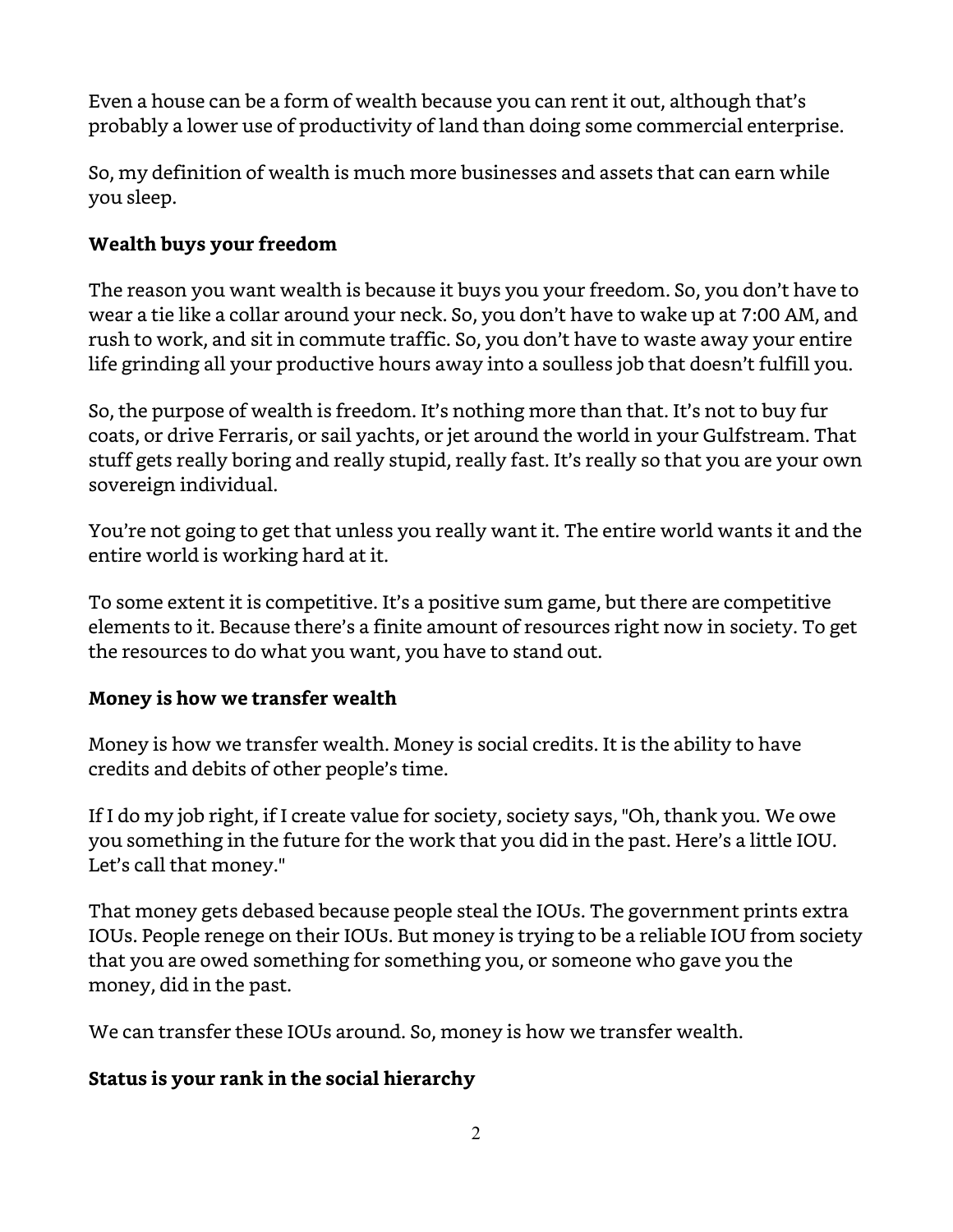There are fundamentally two huge games in life that people play. One is the money game. Because money is not going to solve all of your problems, but it's going to solve all of your money problems. I think people know that. They realize that, so they want to make money.

But at the same time, many of them deep down believe that they can't make it. They don't want any wealth creation to happen. So, they virtue signal by attacking the whole enterprise by saying, "Well, making money is evil. You shouldn't do it."

But they're actually playing the other game, which is the status game. They're trying to be high status in the eyes of other people watching by saying, "Well, I don't need money. We don't want money."

Status is your ranking in the social hierarchy.

Wealth is not a zero-sum game. Everybody in the world can have a house. Because you have a house doesn't take away from my ability to have a house. If anything, the more houses that are built, the easier it becomes to build houses, the more we know about building houses, and the more people that can have houses.

Wealth is a very positive sum game. We create things together. We're starting this endeavor to create this piece of art that explains what we're doing. At the end of it, something brand new will be created. It's a positive sum game.

#### **Status is a very old game**

Status, on the other hand, is a zero-sum game. It's a very old game. We've been playing it since monkey tribes. It's hierarchical. Who's number one? Who's number two? Who's number three? And for number three to move to number two, number two has to move out of that slot. So, status is a zero-sum game.

Politics is an example of a status game. Even sports is an example of a status game. To be the winner, there must be a loser. I don't fundamentally love status games. They play an important role in our society, so we can figure out who's in charge. But fundamentally, you play them because they're a necessary evil.

On an evolutionary basis, if you go back thousands of years, status is a much better predictor of survival than wealth is. You couldn't have wealth before the farming age because you couldn't store things. Hunter-gatherers carried everything on their backs.

So, hunter-gatherers lived in entirely status based societies. Farmers started going to wealth-based societies. And the modern industrial economies are much more heavily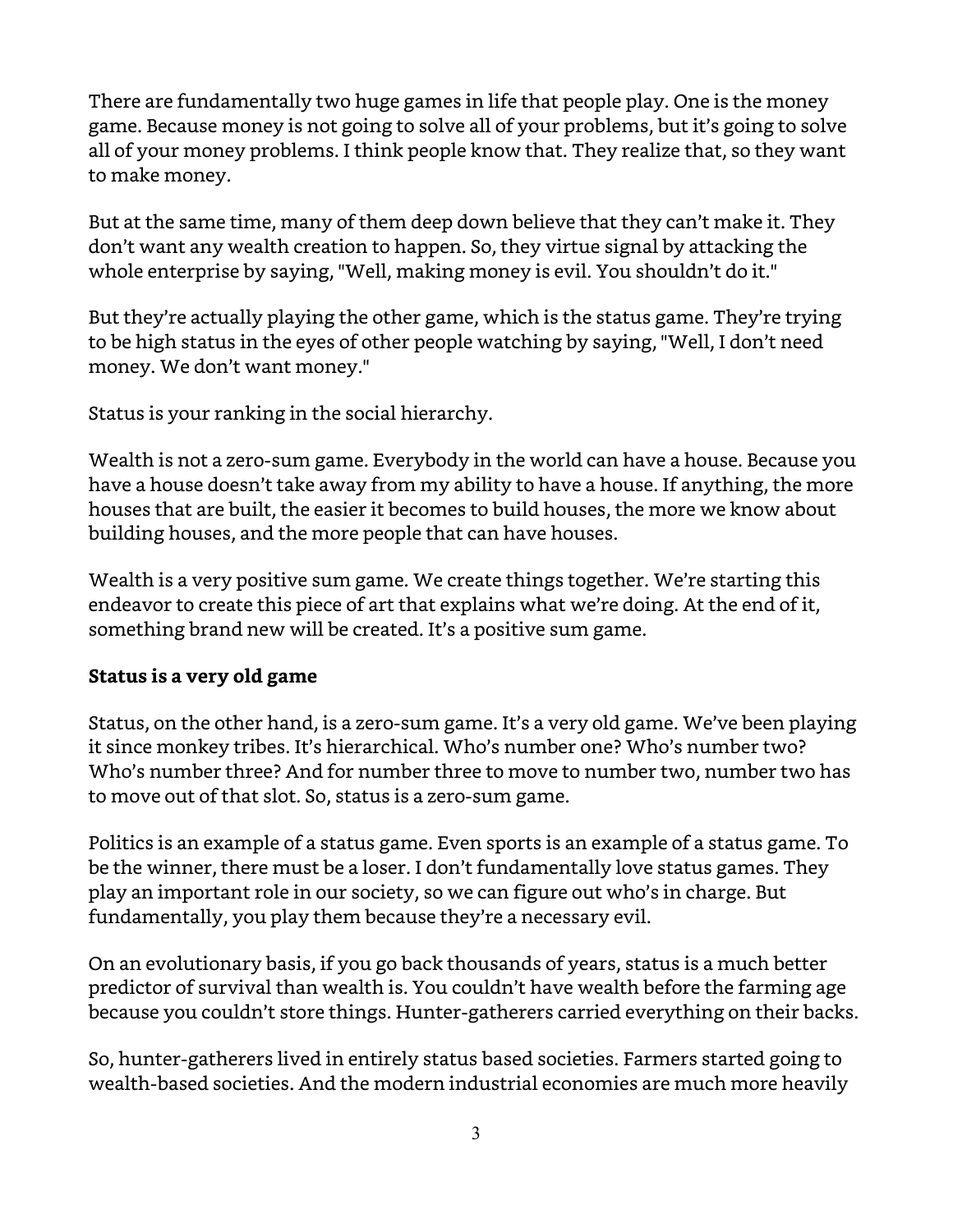wealth-based societies.

### **People creating wealth will always be attacked by people playing status games**

There's always a subtle competition going on between status and wealth. For example, when journalists attack rich people, or attack the technology industry, they're really bidding for status. They're saying, "No, the people are more important. And I, the journalist, represent the people, and therefore I am more important."

The problem is that to win at a status game, you have to put somebody else down. That's why you should avoid status games in your life because they make you into an angry combative person. You're always fighting to put other people down, to put yourself and the people you like up.

Status games are always going to exist. There's no way around it, but realize that most of the time, when you're trying to create wealth, you're getting attacked by someone else, and they're trying to look like a goody-two shoes.

They're trying to up their own status at your expense. They're playing a different game. And it's a worse game. It's a zero-sum game, instead of a positive sum game.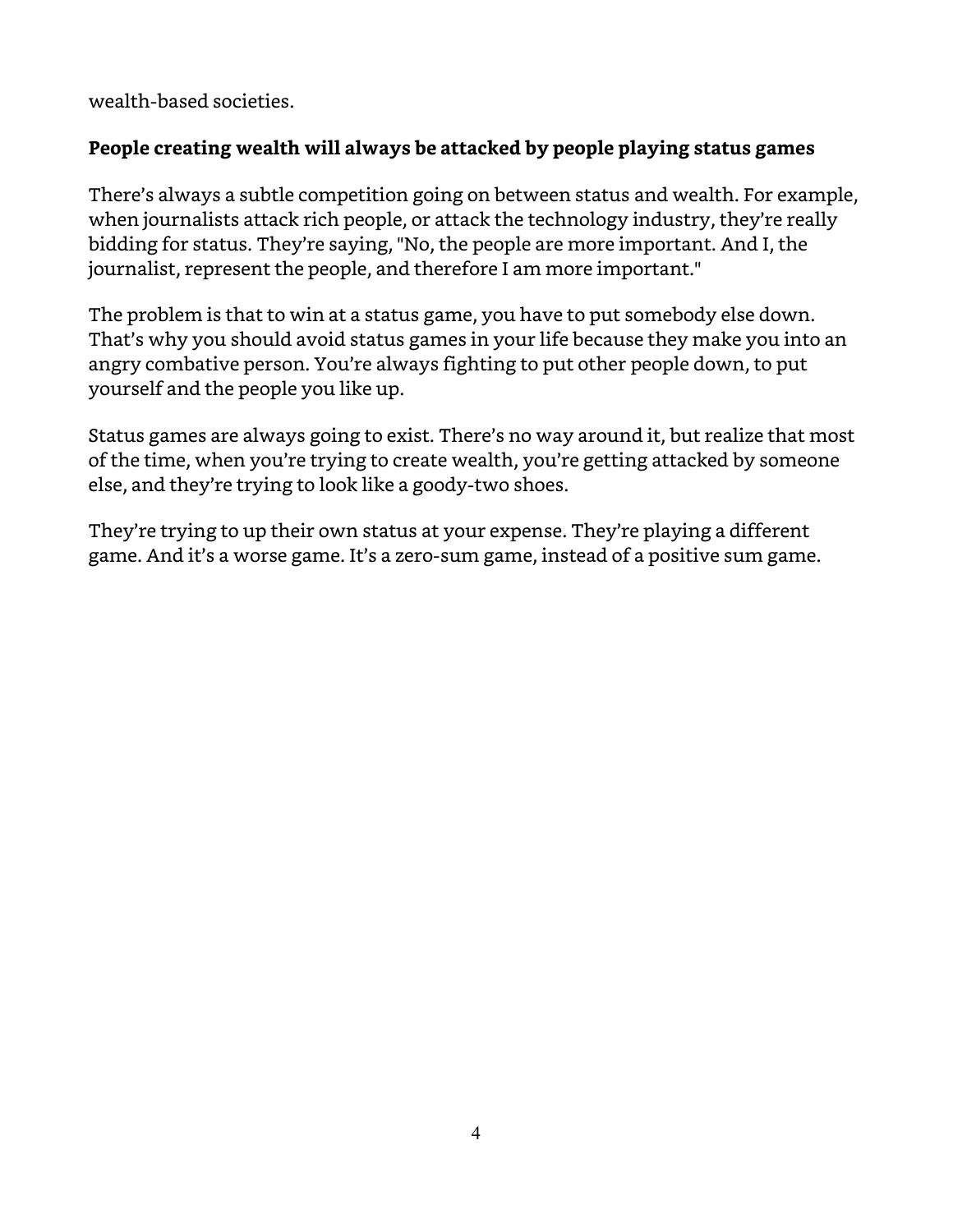# <span id="page-7-0"></span>**2. Make Abundance for the World**

*Wealth isn't about taking something from somebody else—it's about creating abundance for the world.*

#### **Ethical wealth creation makes abundance for the world**

**Naval:** I think there is this notion that making money is evil, right? It's rooted all the way back down to "money is the root of all evil." People think that the bankers steal our money. It's somewhat true in that, in a lot of the world, there's a lot of theft going on all the time.

The history of the world, in some sense, is this predator/prey relationship between makers and takers. There are people who go out and create things, and build things, and work hard on things.

Then there are people who come along with a sword, or a gun, or taxes, or crony capitalism, or Communism, or what have you. There's all these different methods to steal.

Even in nature, there are more parasites than there are non-parasitical organisms. You have a ton of parasites in you, who are living off of you. The better ones are symbiotic, they're giving something back. But there are a lot that are just taking. That's the nature of how any complex system is built.

What I am focused on is true wealth creation. It's not about taking money. It's not about taking something from somebody else. It's from creating abundance.

Obviously, there isn't a finite number of jobs, or finite amount of wealth. Otherwise we would still be sitting around in caves, figuring out how to divide up pieces of fire wood, and the occasional dead deer.

Most of the wealth in civilization, in fact all of it, has been created. It got created from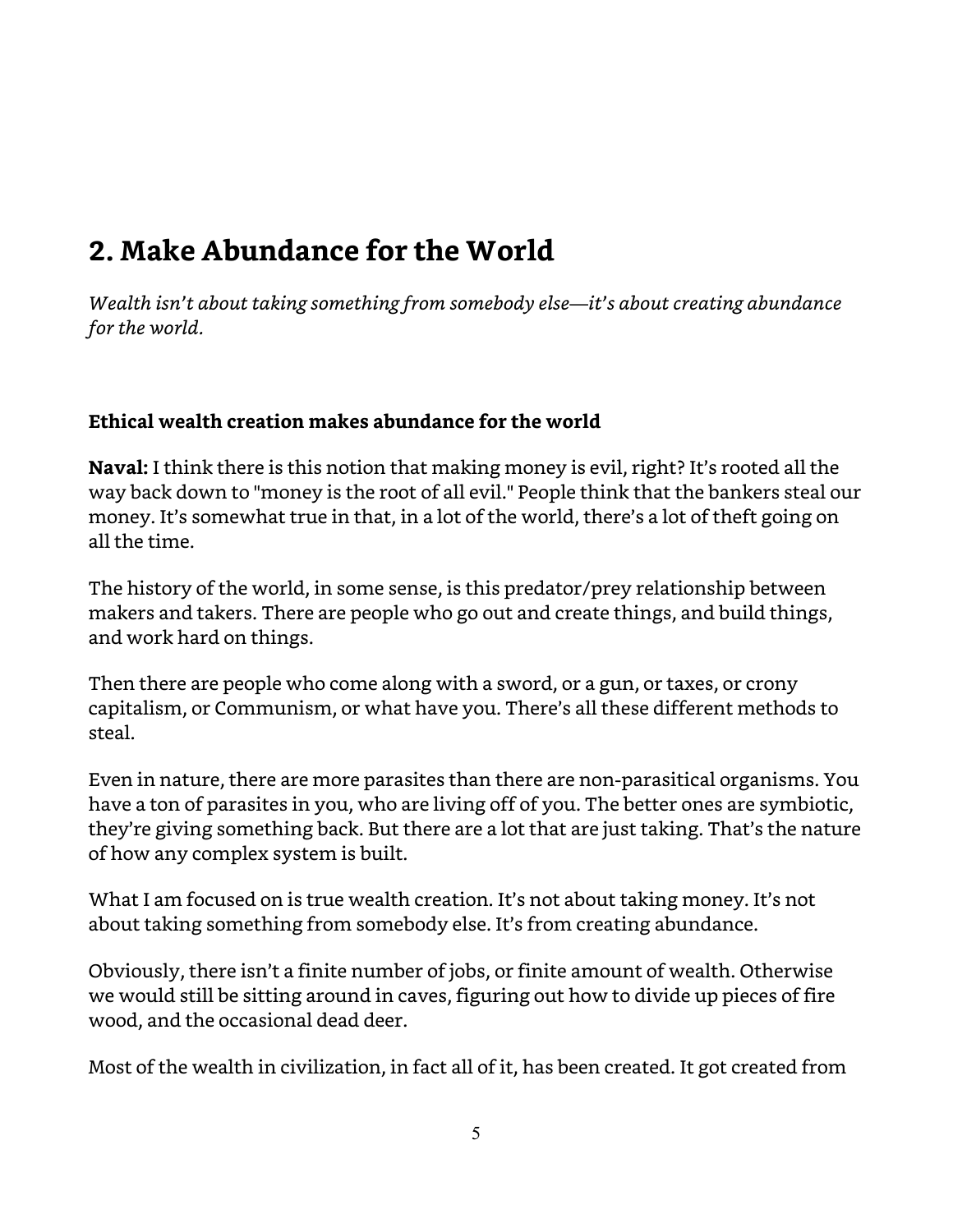somewhere. It got created from people. It got created from technology. It got created from productivity. It got created from hard work. This idea that it's stolen is this horrible zero-sum game that people who are trying to gain status play.

#### **Everyone can be rich**

But the reality is everyone can be rich. We can see that by seeing, that in the First World, everyone is basically richer than almost anyone who was alive 200 years ago.

200 years ago nobody had antibiotics. Nobody had cars. Nobody had electricity. Nobody had the iPhone. All of these things are inventions that have made us wealthier as a species.

Today, I would rather be a poor person in a First World country, than be a rich person in Louis the XIV's France. I'd rather be a poor person today than aristocrat back then. That's because of wealth creation.

The engine of technology is science that is applied for the purpose of creating abundance. So, I think fundamentally everybody can be wealthy.

This thought experiment I want you to think through is imagine if everybody had the knowledge of a good software engineer and a good hardware engineer. If you could go out there, and you could build robots, and computers, and bridges, and program them. Let's say every human knew how to do that.

What do you think society would look like in 20 years? My guess is what would happen is we would build robots, machines, software and hardware to do everything. We would all be living in massive abundance.

We would essentially be retired, in the sense that none of us would have to work for any of the basics. We'd even have robotic nurses. We'd have machine driven hospitals. We'd have self-driving cars. We'd have farms that are 100% automated. We'd have clean energy.

At that point, we could use technology breakthroughs to get everything that we wanted. If anyone is still working at that point, they're working as a form of expressing their creativity. They're working because it's in them to contribute, and to build and design things.

I don't think capitalism is evil. Capitalism is actually good. It's just that it gets hijacked. It gets hijacked by improper pricing of externalities. It gets hijacked by improper yields, where you have corruption, or you have monopolies.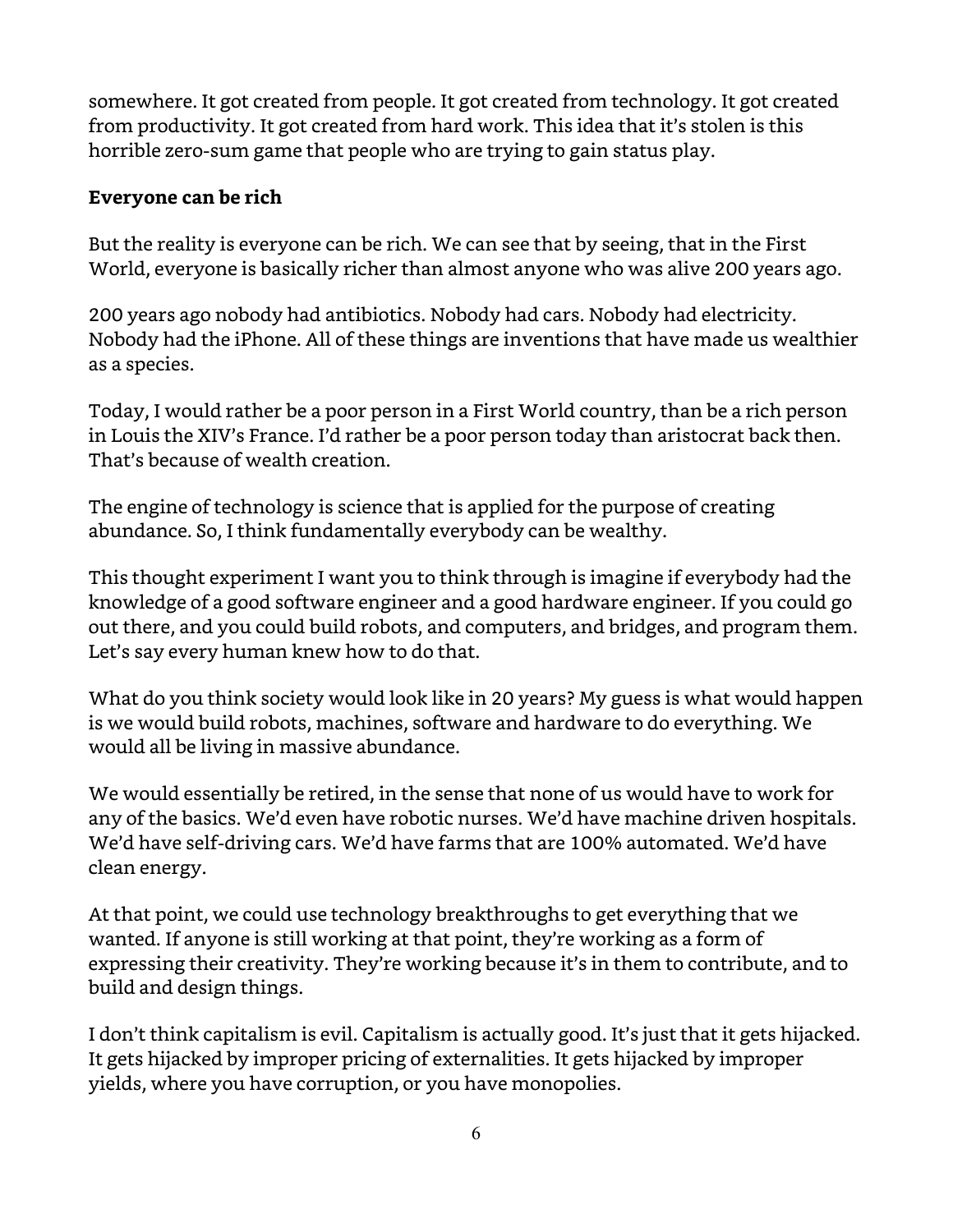# <span id="page-9-0"></span>**3. Free Markets Are Intrinsic to Humans**

*We're the only animals who cooperate across genetic boundaries, because we can track credits and debits in voluntary exchanges.*

#### **Free markets are intrinsic to the human species**

**Naval:** Overall capitalism [meaning free markets] is intrinsic to the human species. Capitalism is not something we invented. Capitalism is not even something we discovered. It is in us in every exchange that we have.

When you and I exchange information, I want some information back from you. I give you information. You give me information. If we weren't having a good information exchange, you'd go talk to somebody else. So, the notion of exchange, and keeping track of credits and debits, this is built into us as flexible social animals.

We are the only animals in the animal kingdom that cooperate across genetic boundaries. Most animals don't even cooperate. But when they do, they cooperate only in packs where they co-evolve together, and they share blood, so they have some shared interests.

Humans don't have that. I can cooperate with you guys. One of you is a Serbian. The other one is a Persian by origin. And I'm Indian by origin. We have very little blood in common, basically none. But we still cooperate.

What lets us cooperate? It's because we can keep track of debits and credits. Who put in how much work? Who contributed how much? That's all free market capitalism is.

So, I strongly believe that it is innate to the human species, and we are going to create more and more wealth, and abundance for everybody.

Everybody can be wealthy. Everybody can be retired. Everybody can be successful. It is merely a question of education and desire. You have to want it. If you don't want it, that's fine. Then you opt out of the game.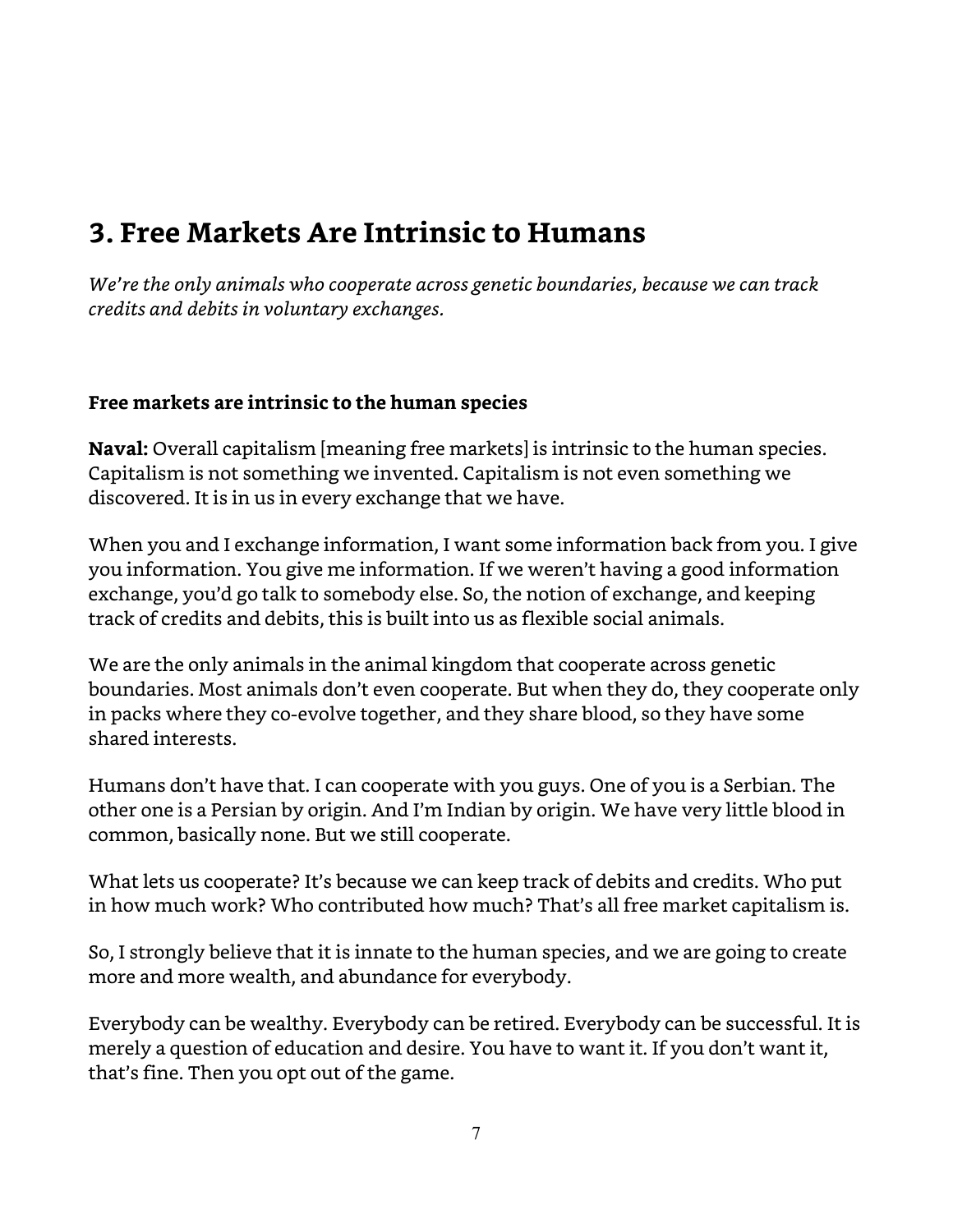But don't try to put down the people who are playing the game. Because that's the game that keeps you in a comfortable warm bed at night. That's the game that keeps a roof over your head. That's the game that keeps your supermarkets stocked. That's the game that keeps the iPhone buzzing in your pocket.

So, it is a beautiful game that is worth playing ethically, rationally, morally, socially for the human race. It's going to continue to make us all richer and richer, until we have massive wealth creation for anybody who wants it.

#### **Too many takers and not enough makers will plunge a society into ruin**

**Nivi:** It's not just individuals secretly despising wealth, right? There are countries, groups, political parties that overtly despise wealth. Or at least seem to.

**Naval:** That's right. What those countries, political parties, and groups are reduced to is playing the zero-sum game of status. In the process to destroy wealth creation, they drag everybody down to their level.

Which is why the U.S. is a very popular country for immigrants because of the American dream. Anyone can come here, be poor, and then work really hard and make money, and get wealthy. But even just make some basic money for their life.

Obviously, the definition of wealth is different for different people. A First World citizen's definition of wealth might be, "Oh, I have to make millions of dollars, and I'm completely done."

Whereas to a Third World poor immigrant just entering the country, and we were poor immigrants who came here when I as fairly young, to the United States, wealth may just be a much lower number. It may just be, "I don't have to work a manual labor job for the rest of my life that I don't want to work."

But groups that despise it will essentially bring the entire group to that level. If you get too many takers, and not enough makers, society falls apart. You end up with a communist country.

Look at Venezuela, right? They were so busy taking, and dividing, and reallocating, that people are literally starving in the streets, and losing kilograms of body weight every year just from sheer starvation.

Another way to think about it is imagine an organism that has too many parasites. You need some small number of parasites to stay healthy.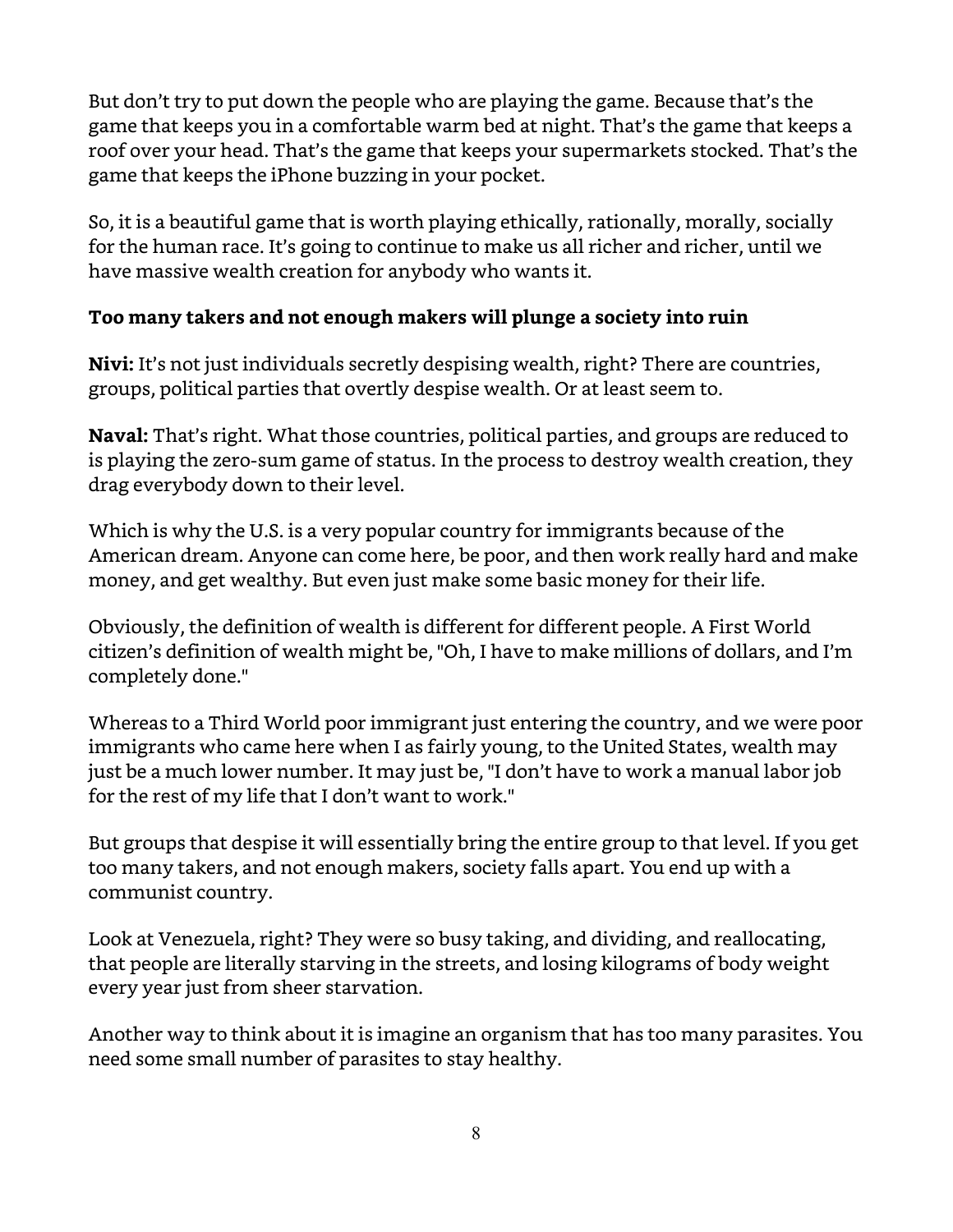You need a lot of symbiotes. All the mitochondria in all of our cells that help us respirate and burn oxygen. These are symbiotes that help us survive. We couldn't survive without them.

But, to me, those are partners in the wealth creation that creates the human body. But if you just were filled with parasites, if you got infected with worms, or a virus, or bacteria that were purely parasitical, you would die. So, any organism can only withstand a small number of parasites. When the parasitic element gets too far out of control, you die.

Again I'm talking about ethical wealth creation. I'm not talking about monopolies. I'm not talking about crony capitalism. I'm not talking about mispriced externalities like the environment.

I'm talking about free minds, and free markets. Small-scale exchange between humans that's voluntary, and doesn't have an outsized impact on others.

I think that kind of wealth creation, if a society does not respect it, if the group does not respect it, then society will plunge into ruin, and darkness.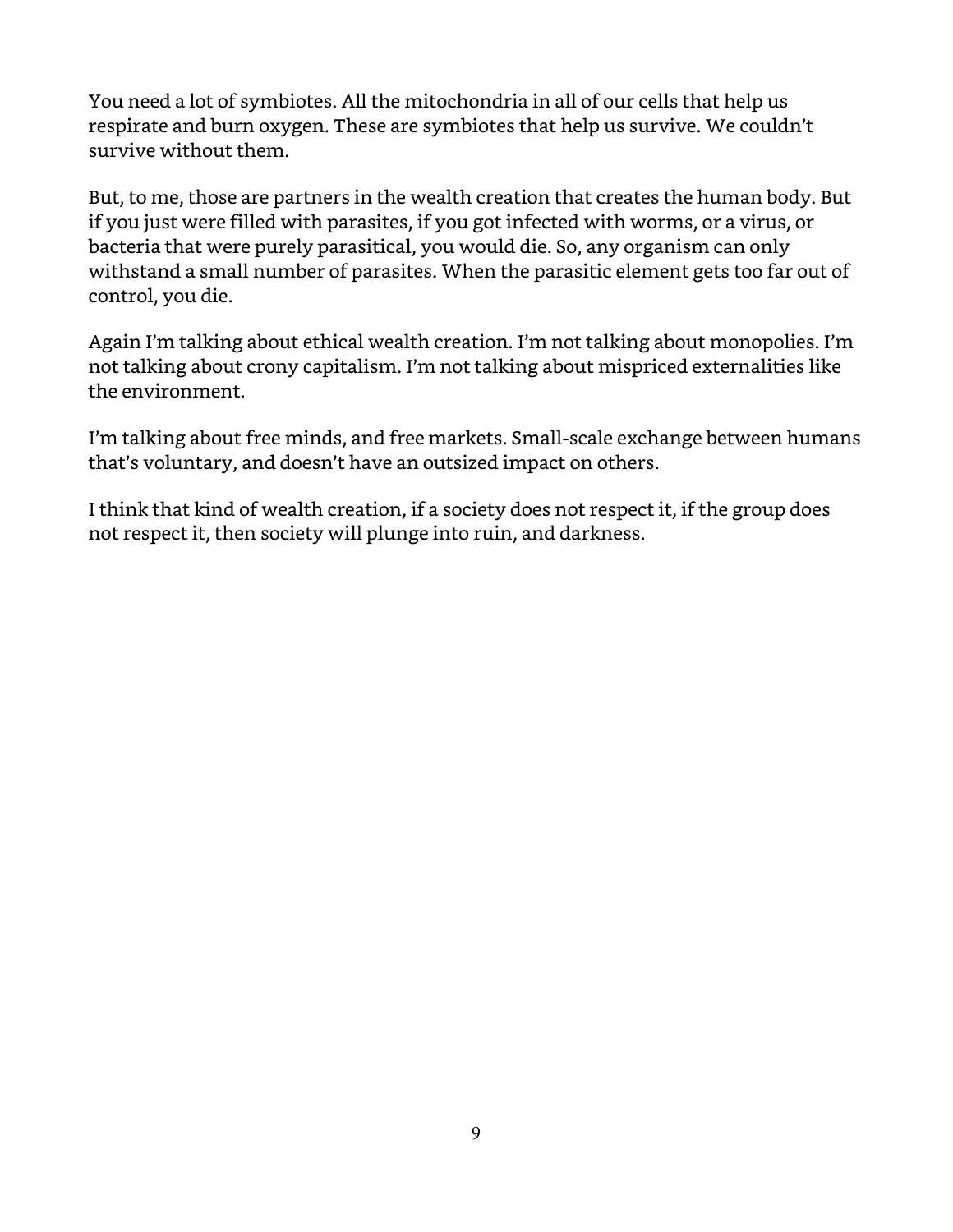# <span id="page-12-0"></span>**4. Making Money Isn't About Luck**

*Making money isn't about luck. It's about becoming the kind of person who makes money.*

#### **Making money isn't about luck**

**Naval:** Obviously, we want to be wealthy, and we want to get there in this lifetime without having to rely on luck.

A lot of people think making money is about luck. It's not. It's about becoming the kind of person that makes money.

I like to think that if I lost all my money and if you drop me on a random street in any English-speaking country, within 5, 10 years I'd be wealthy again. Because it's a skill set that I've developed and I think anyone can develop.

In 1,000 parallel universes, you want to be wealthy in 999 of them. You don't want to be wealthy in the 50 of them where you got lucky. We want to factor luck out of it.

There's four kinds of luck that we're talking about. This came from a book. <u>@pmarca</u>, Marc Andreessen, wrote a [blog post](https://pmarchive.com/luck_and_the_entrepreneur.html) about it.

### **1. Blind luck**

The first kind of luck you might say is blind luck. Where I just got lucky because something completely out of my control happened. That's fortune, that's fate.

### **2. Luck from hustling**

Then there's luck that comes through persistence, hard work, hustle, motion. Which is when you're running around creating lots of opportunities, you're generating a lot of energy, you're doing a lot of things, lots of things will get stirred up in the dust.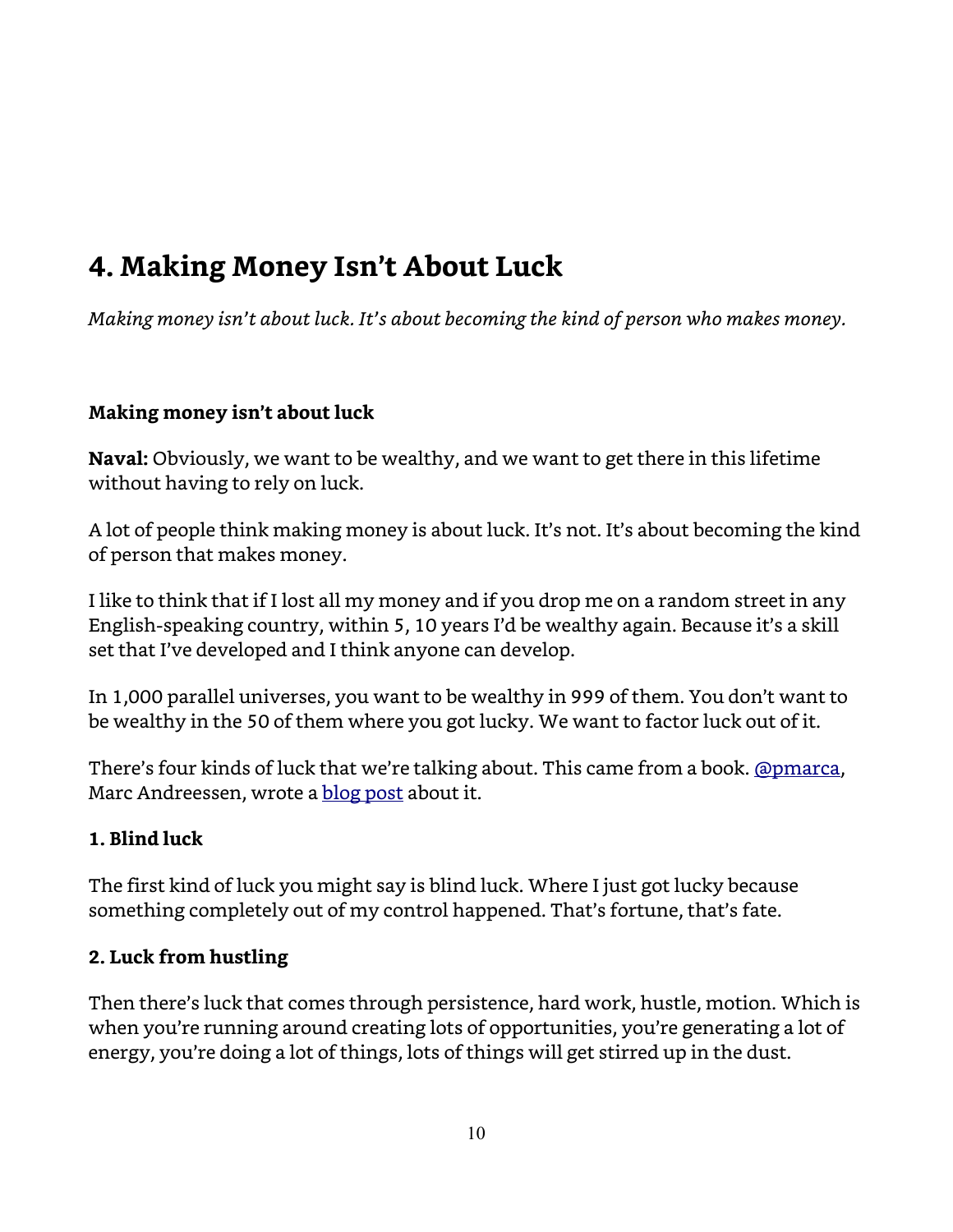It's almost like mixing a petri dish and seeing what combines. Or mixing a bunch of reagents and seeing what combines. You're generating enough force and hustle and energy that luck will find you.

We, as a group, you could argue, got together because of that. [Nenad](https://m.youtube.com/channel/UCmvhCWvHk3-SJqljh5cCm8A) had put up these great videos online, I saw them on Twitter. In that sense, he generated his own luck by creating videos until people like me keep finding him.

#### **3. Luck from preparation**

A third way is that you become very good at spotting luck. If you are very skilled in a field, you will notice when a lucky break happens in that field. When other people who aren't attuned to it won't notice. So you become sensitive to luck and that's through skill and knowledge and work.

#### **4. Luck from your unique character**

Then the last kind of luck is the weirdest, hardest kind. But that's what we want to talk about. Which is where you build a unique character, a unique brand, a unique mindset, where then luck finds you.

For example, let's say that you're the best person in the world at deep sea underwater diving. You're known to take on deep sea underwater dives that nobody else will even attempt to dare.

Then, by sheer luck, somebody finds a sunken treasure ship off the coast. They can't get it. Well, their luck just became your luck, because they're going to come to you to get that treasure. You're going to get paid for it.

Now, that's an extreme example. The person who got lucky by finding the treasure chest, that was blind luck. But them coming to you and asking you to extract it and having to give you half, that's not luck.

You created your own luck. You put yourself in a position to be able to capitalize on that luck. Or to attract that luck when nobody else has created that opportunity for themselves. When we talk about "without getting lucky," we want to be deterministic, we don't want to leave it to chance.

#### **In 1,000 parallel universes, you want to be wealthy in 999 of them**

**Nivi:** Do you want to elaborate a little bit more on the idea that in a 1,000 parallel universes you want to get rich in 999 of them? I think some people are going to see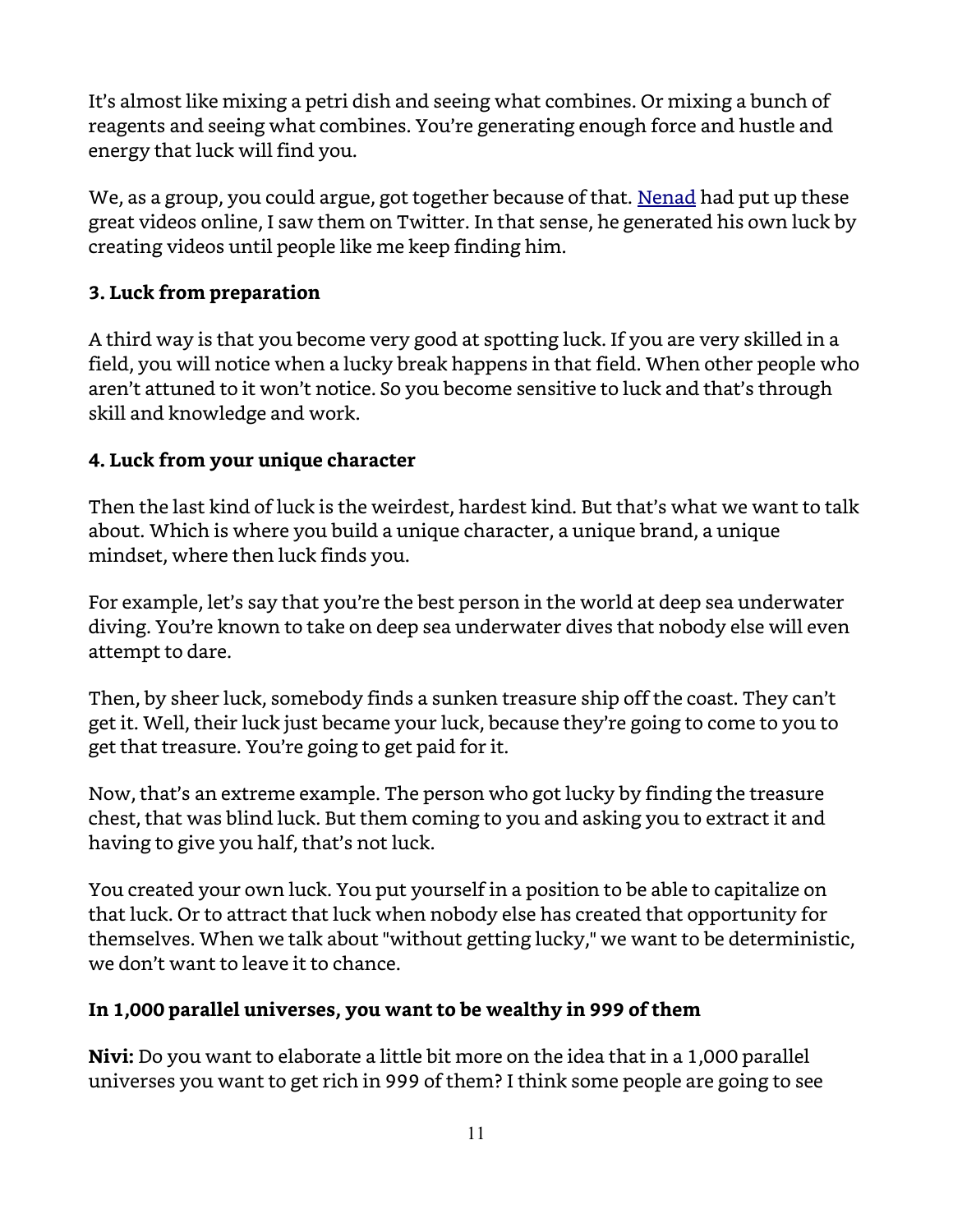that and say, "that sounds impossible, it sounds like it's too good to be true."

**Naval:** No, I don't think it's impossible. I think that you may have to work a little bit harder at it given your starting circumstances. I started as a poor kid in India, so if I can make it, anybody can, in that sense.

Now, obviously, I had all my limbs and I had my mental faculties and I did have an education. There are some prerequisites you can't get past. But if you're listening to this video or podcast, you probably have the requisite means at your disposal, which is a functioning body and a functioning mind.

And I've encountered plenty of bad luck along the way. The first little fortune that I made, I instantly lost in the stock market. The second little fortune that I made, or I should have made, I basically got cheated by my business partners. It's only the third time around has been a charm.

And, even then, it has been in a slow and steady struggle. I haven't made money in my life in one giant payout. It's always been a whole bunch of small things piling up. It's more about consistently creating wealth by creating businesses, including opportunities and creating investments. It hasn't been a giant one-off thing.

### **Wealth stacks up one chip at a time, not all at once**

My personal wealth has not been generated by one big year. It stacks up little bit, chips at a time. More options, more businesses, more investments, more things that I can do.

Same way that someone like Nenad, illacertus, he's building his brand online. He's building videos. It's not like any one video is going to suddenly shower him with riches overnight. It's going to be a long lifetime of learning, of reading, of creating that's going to compound.

We're talking about getting wealthy so you can retire, so you have your freedom. Not retire in the sense that you don't do anything. But in the sense that you don't have to be any place you don't want to be, you don't have to do anything you don't want to do, you can wake up when you want, you can sleep when you want, you don't have a boss. That's freedom.

We're talking about enough wealth to get to freedom. Especially thanks to the Internet these days, though, opportunities are massively abundant. I, in fact, have too many ways to make money, I don't have enough time. I have opportunities pouring out of my ears and the thing I keep running out of is time.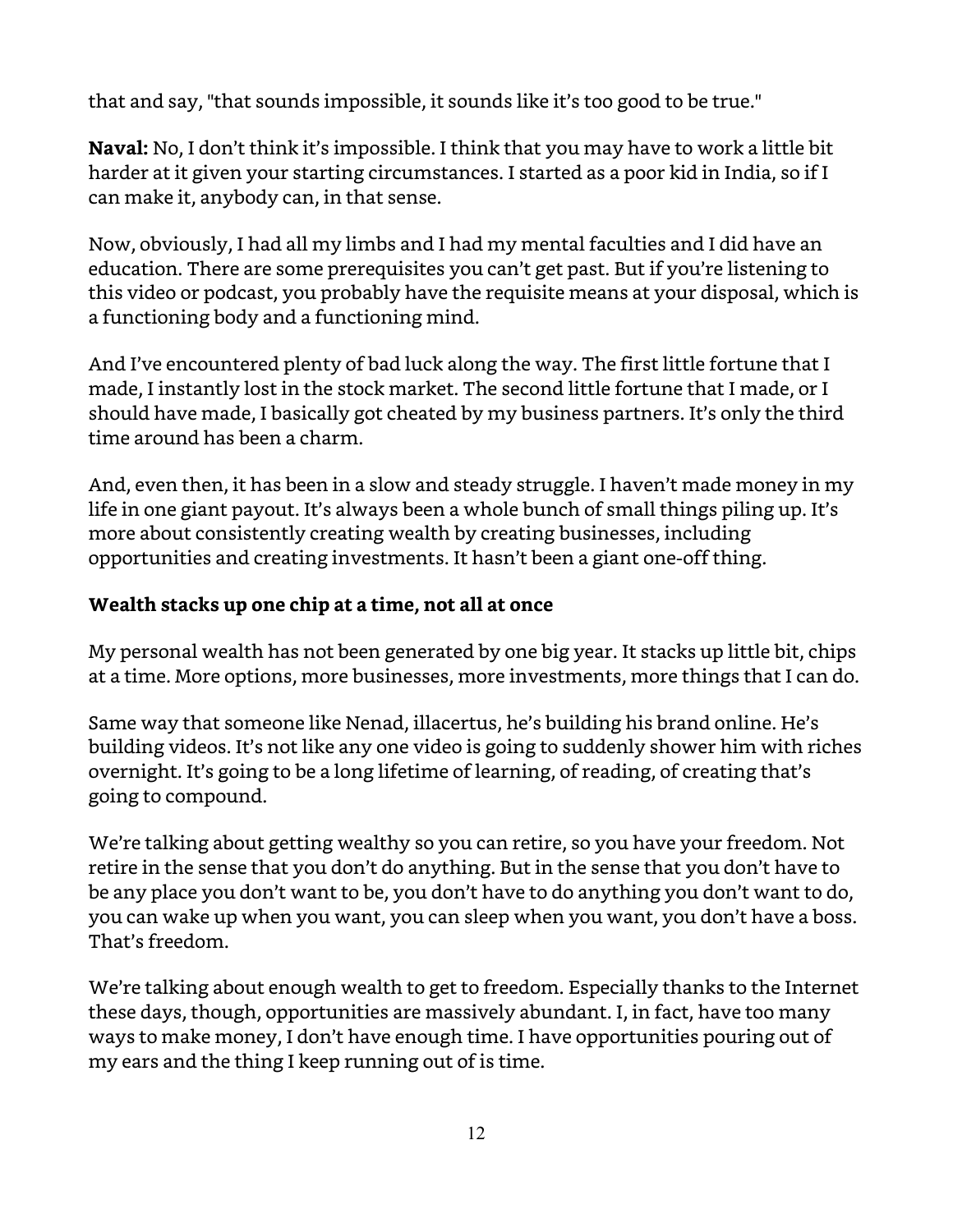There's just so many ways to create wealth, to create products, to create businesses, to create opportunities, and to, as a byproduct, get paid by society that I can't even handle it all.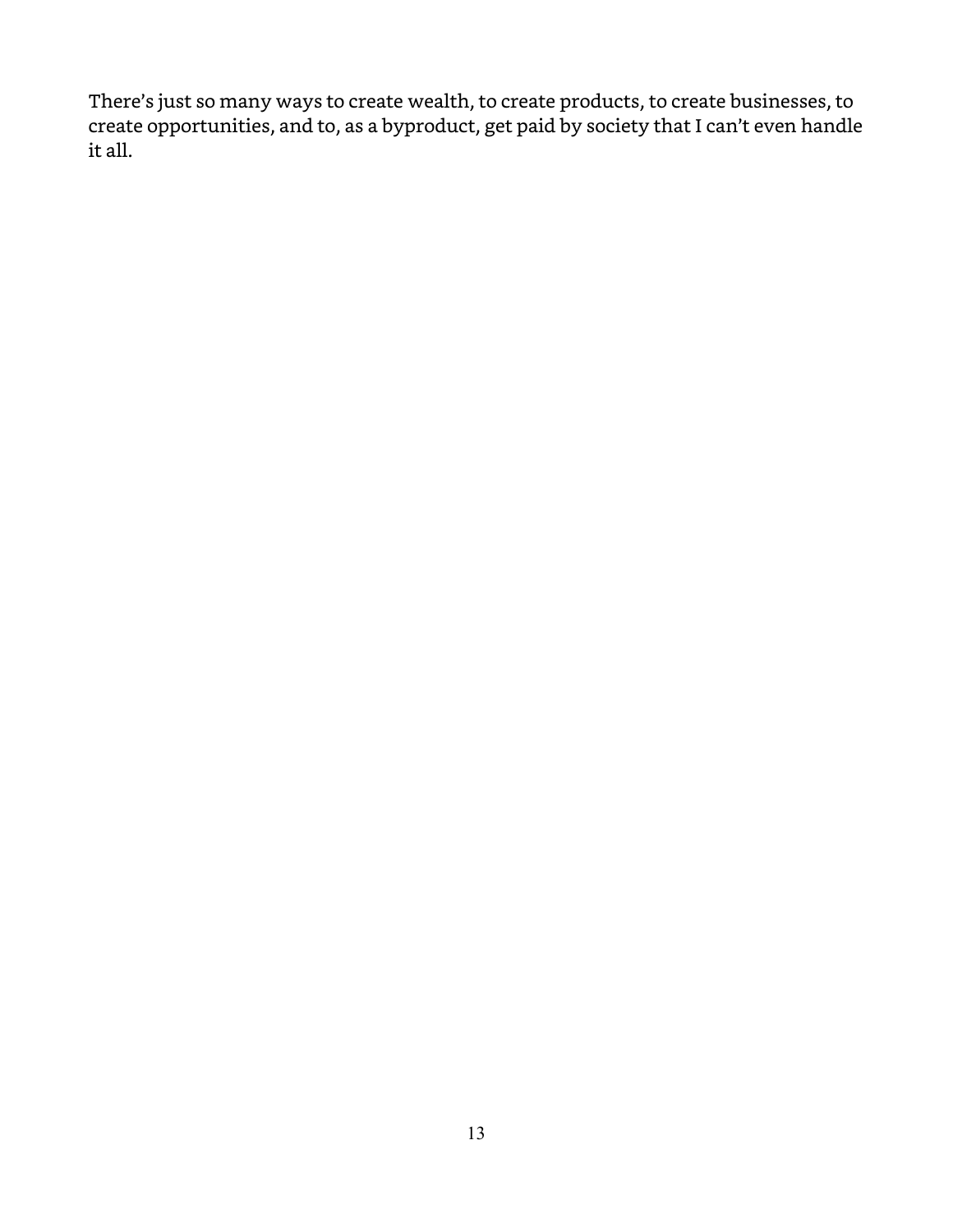# <span id="page-16-0"></span>**5. Make Luck Your Destiny**

*Build your character in a way so luck becomes deterministic.*

**Nivi:** I think it's pretty interesting that the first three kinds of luck that you described there are very common cliches for them that everybody knows. And then for that last kind of luck that comes to you out of the unique way that you act, there's no real cliche for it.

So, for the first three kinds, there's "dumb luck," or "blind luck." That's the first kind of luck. The second kind of luck there's the cliché that "fortune favors the bold." That's a person who gets lucky just by stirring the pot and acting. The third kind of luck, people say that "chance favors the prepared mind."

But for the fourth kind of luck, there isn't a common cliché out there that matches the unique character of your action, which I think is interesting and perhaps an opportunity and it also shows that people aren't necessarily taking advantage of that kind of luck the way they should be.

**Naval:** I think also at that point, it starts becoming so deterministic that it stops being luck. So, the definition starts fading from luck to more destiny. So, I would characterize that fourth one as you build your character in a certain way and then your character becomes your destiny.

### **Build your character so opportunity finds you**

One of the things I think that is important to making money, when you want the kind of reputation that makes people do deals through you. I use the example of like, if you're a great diver then treasure hunters will come and give you a piece of the treasure for your diving skills.

If you're a trusted, reliable, high-integrity, long-term thinking deal maker, then when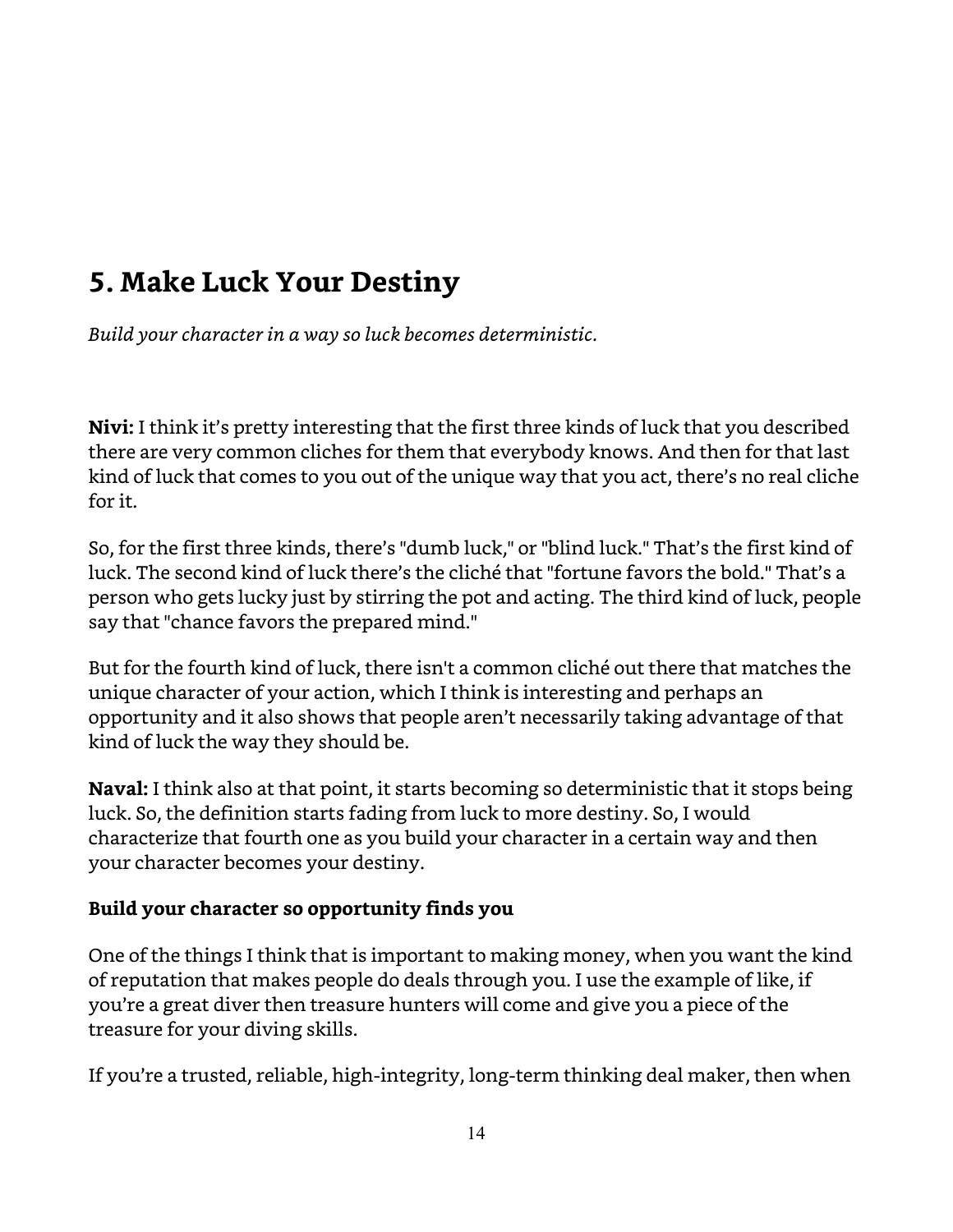other people want to do deals but they don't know how to do them in a trustworthy manner with strangers, they will literally approach you and give you a cut of the deal or offer you a unique deal just because of the integrity and reputation that you have built up.

Warren Buffett, he gets offered deals, and he gets to buy companies, and he gets to buy warrants, and bailout banks and do things that other people can't do because of his reputation.

But of course that's fragile. It has accountability on the line, it has a strong brand on the line, and as we will talk about later, that comes with accountability attached.

But I would say your character, your reputation, these are things that you can build that then will let you take up advantage of opportunities that other people may characterize as lucky but you know that it wasn't luck.

**Nivi:** You said that this fourth kind of luck is more or less a destiny. There's a quote from that original book that was in Marc's blog posts from Benjamin Disraeli, who I think was the former prime minister of the UK. The quote to describe this kind of luck was, "we make our fortunes and we call them fate."

### **You have to be a little eccentric to be out on the frontier by yourself**

There were a couple other interesting things about this kind of luck that were mentioned in the blog post, I think it'll be good for the listeners to hear about is that, this fourth kind of luck can almost come out of eccentric ways that you do your things and that eccentricity is not necessarily a bad thing in this case. In fact, it's a good thing.

**Naval:** Yeah, absolutely. Because the world is a very efficient place, so, everyone has dug through all the obvious places to dig and so to find something that's new and novel and uncovered, it helps to be operating on a frontier.

Where right there you have to be a little eccentric to be out on the frontier by yourself, and then you have to be willing to dig deeper than other people do, deeper than seems rational just because you're interested.

**Nivi:** Yeah, the two quotes that I've seen that express this kind of luck in addition to that Benjamin Disraeli one, are this one from Sam Altman where he said, "extreme people get extreme results." I think that's pretty nice. And then there's this other one from Jeffrey Pfeffer, who is a professor at Stanford that, "you can't be normal and expect abnormal returns." I've always enjoyed that one too.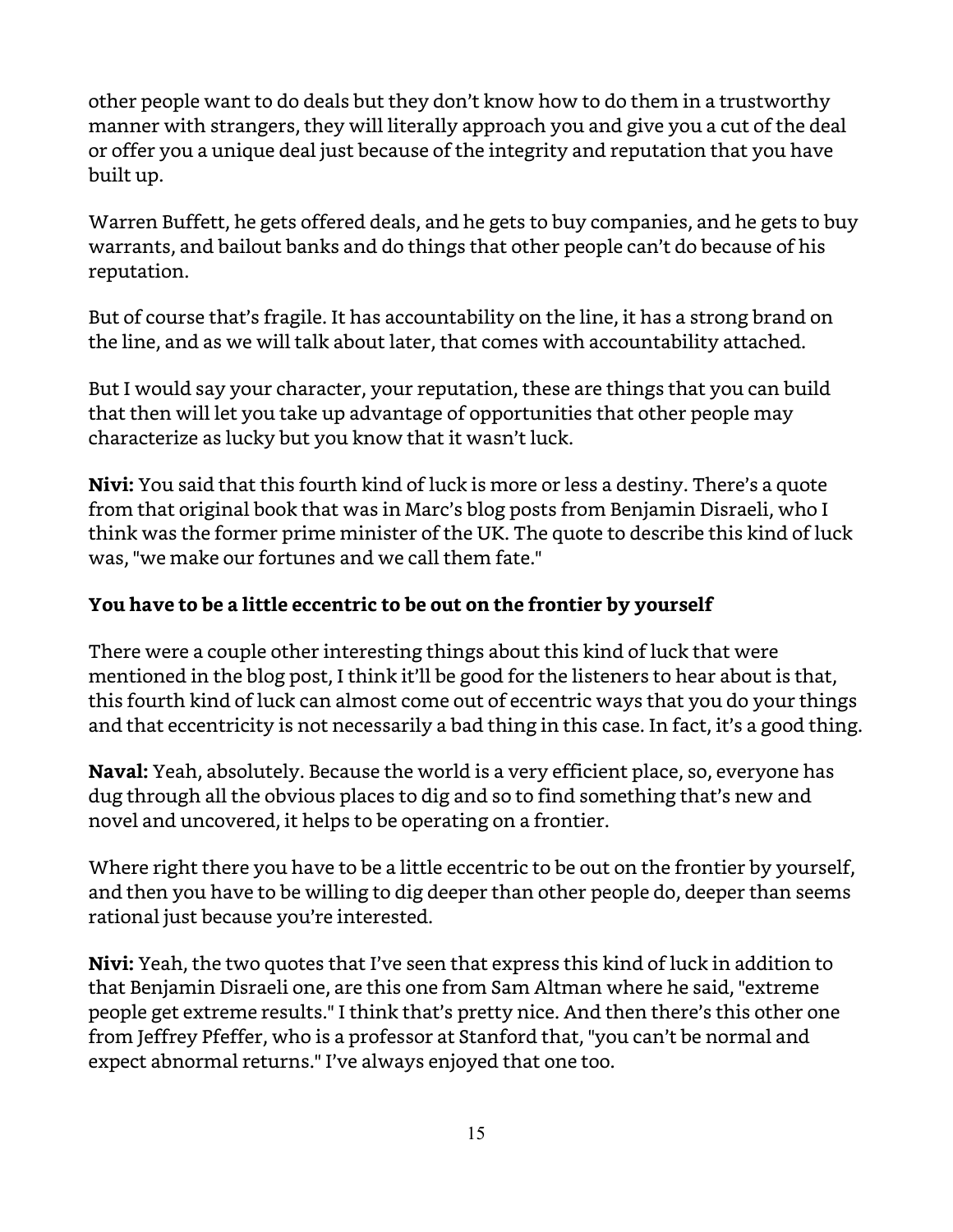**Naval:** Yeah. And one quote that I like which is the exact opposite of that is, "play stupid games win stupid prizes." A lot of people spend a lot of their time playing social games like on Twitter where you're trying to improve your social standing and you basically win stupid social prizes which are worthless.

**Nivi:** I guess the last thing that I have from this blog post is the idea that by pursuing these kinds of luck especially the last one, basically everything but dumb luck, by pursuing them you essentially run out of unluck. So, if you just keep stirring the pot and stirring the pot, that alone you will run out of unluck.

**Naval:** Yeah, or it could just be reversion to the mean. So, then you at least neutralized luck so that it's your own talents that come into play.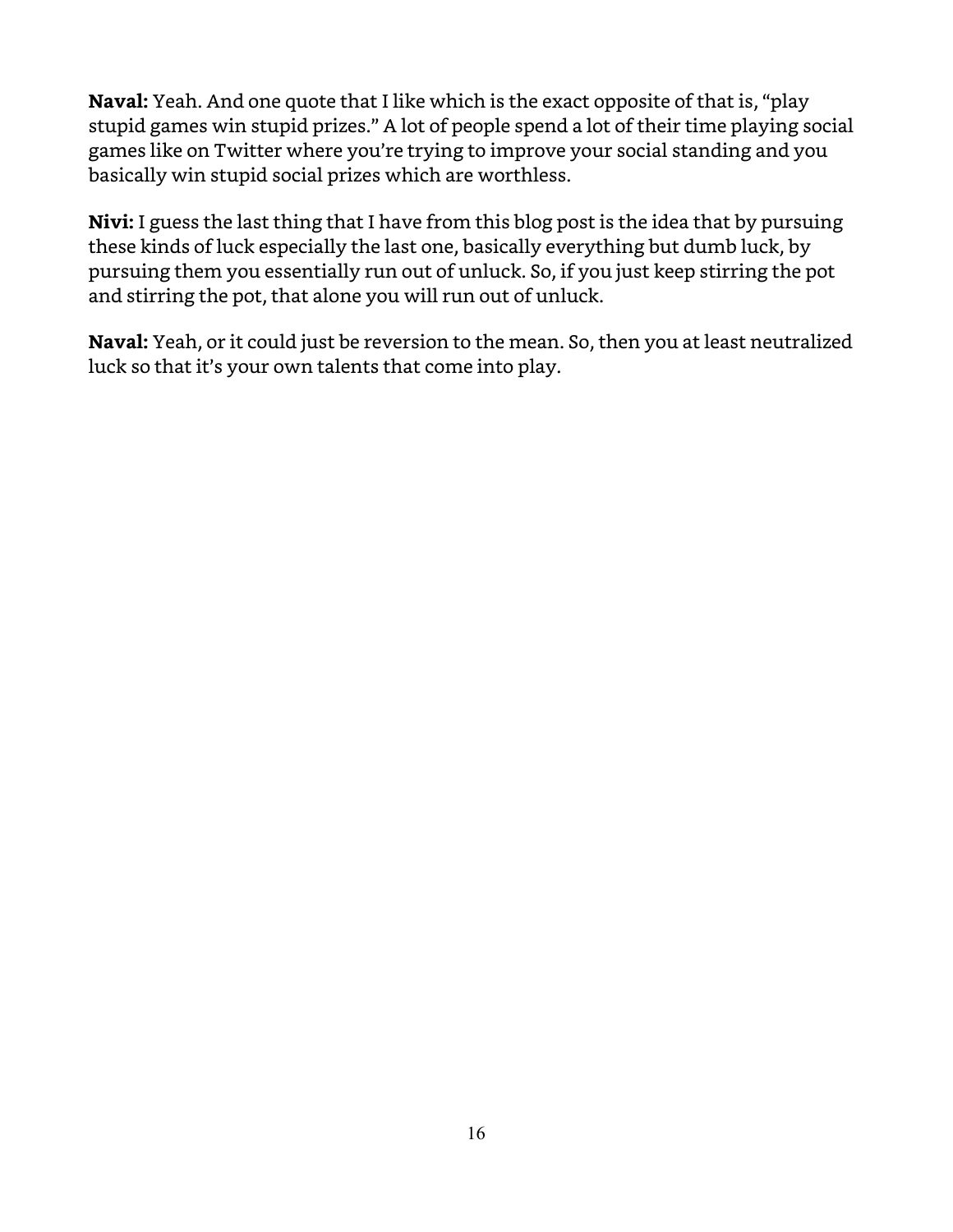# <span id="page-19-0"></span>**6. You Won't Get Rich Renting Out Your Time**

*You won't get rich renting out your time, because you can't earn non-linearly.*

#### **You won't get rich renting out your time**

**Nivi:** Next you go into more specific details on how you can actually get rich, and how you can't get rich. The first point was about how you're not going to get rich: "You are not going to get rich renting out your time. You must own equity, a piece of the business to gain your financial freedom."

**Naval:** This is probably one of the absolute most important points. People seem to think that you can create wealth, and make money through work. And it's probably not going to work. There are many reasons for that.

But the most basic is just that your inputs are very closely tied to your outputs. In almost any salaried job, even at one that's paying a lot per hour like a lawyer, or a doctor, you're still putting in the hours, and every hour you get paid.

So, what that means is when you're sleeping, you're not earning. When you're retired, you're not earning. When you're on vacation, you're not earning. And you can't earn non-linearly.

If you look at even doctors who get rich, like really rich, it's because they open a business. They open like a private practice. And that private practice builds a brand, and that brand attracts people. Or they build some kind of a medical device, or a procedure, or a process with an intellectual property.

So, essentially you're working for somebody else, and that person is taking on the risk, and has the accountability, and the intellectual property, and the brand. So, they're just not gonna pay you enough. They're gonna pay you the bare minimum that they have to, to get you to do their job. And that can be a high bare minimum, but it's still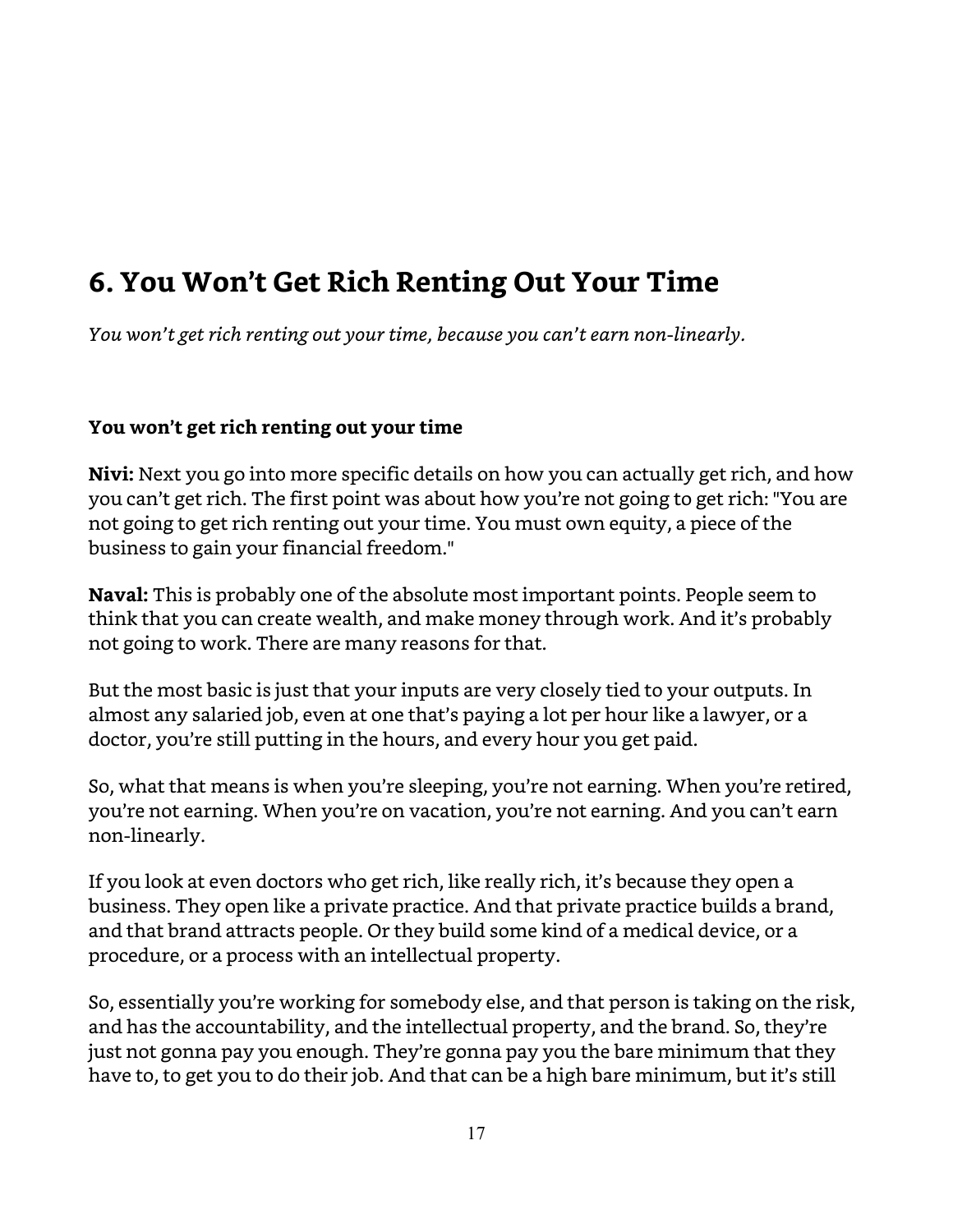not gonna be true wealth where you're retired.

## **Renting out your time means you're essentially replaceable**

And then finally you're actually just not even creating that much original for society. Like I said, this tweetstorm should have been called "How to Create Wealth." It's just "How to Get Rich" was a more catchy title. But you're not creating new things for society. You're just doing things over and over.

And you're essentially replaceable because you're now doing a set role. Most set roles can be taught. If they can be taught like in a school, then eventually you're gonna be competing with someone who's got more recent knowledge, who's been taught, and is coming in to replace you.

You're much more likely to be doing a job that can be eventually replaced by a robot, or by an AI. And it doesn't even have to be wholesale replaced over night. It can be replaced a little bit at a time. And that kind of eats into your wealth creation, and therefore your earning capability.

So, fundamentally your inputs are matched to your outputs. You are replaceable, and you're not being creative. I just don't think that, that is a way that you can truly make money.

# **You must own equity to gain your financial freedom**

So everybody who really makes money at some point owns a piece of a product, or a business, or some kind of IP. That can be through stock options, so you can be working at a tech company. That's a fine way to start.

But usually the real wealth is created by starting your own companies, or by even investors. They're in an investment firm, and they're buying equity. These are much more the routes to wealth. It doesn't come through the hours.

### **You want a career where your inputs don't match your outputs**

You really just want a job, or a career, or a profession where your inputs don't match your outputs. If you look at modern society, again this is later in the tweetstorm. Businesses that have high creativity and high leverage tends to be ones where you could do an hour of work, and it can have a huge effect. Or you can do 1,000 hours of work, and it can have no effect.

For example, look at software engineering. One great engineer can for example create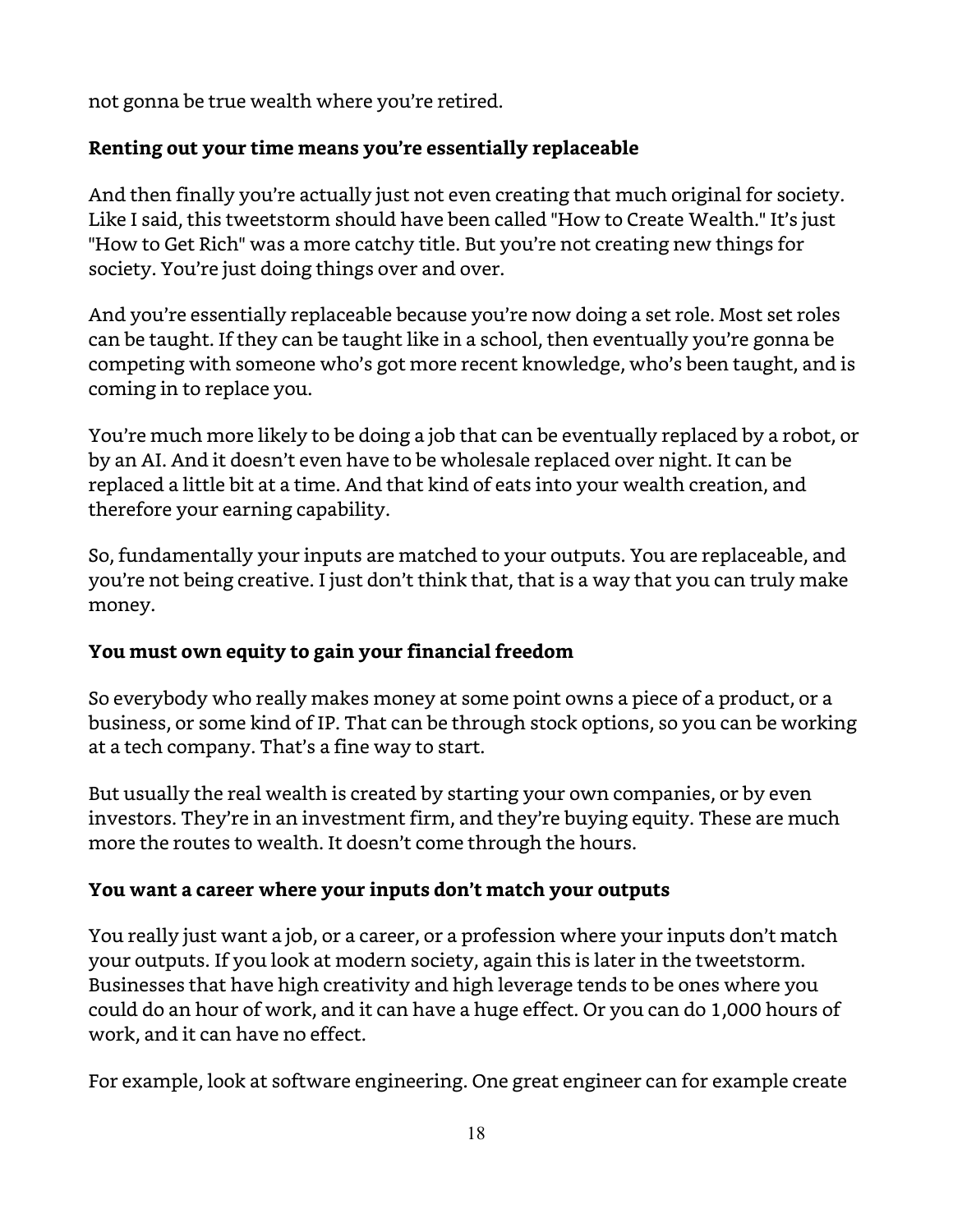bitcoin, and create billions of dollars worth of value. And an engineer who is working on the wrong thing, or not quite as good, or just not as creative, or thoughtful, or whatever, can work for an entire a year, and every piece of code they ship ends up not getting used. Customers don't want it.

That is an example of a profession where the input and the outputs are highly disconnected. It's not based on the number of hours that you put in.

Whereas on the extreme other end, if you're a lumberjack, even the best lumberjack in the world, assuming you're not working with tools, so the inputs and outputs are clearly connected. You're just using an ax, or a saw. You know, the best lumberjack in the world may be like 3x better than one of the worst lumberjacks, right? It's not gonna be a gigantic difference.

So, you want to look for professions and careers where the inputs and outputs are highly disconnected. This is another way of saying that you want to look for things that are leveraged. And by leveraged I don't mean financial leveraged alone, like Wall Street uses, and that has a bad name. I'm just talking about tools. We're using tools.

A computer is a tool that software engineers use. If I'm a lumberjack with bulldozers, and automatic robot axes, and saws, I'm gonna be using tools, and have more leverage than someone who is just using his bare hands, and trying to rip the trees out by the roots.

Tools and leverage are what create this disconnection between inputs and outputs. Creativity, so the higher the creativity component of a profession, the more likely it is to have disconnected inputs and outputs.

So, I think that if you're looking at professions where your inputs and your outputs are highly connected, it's gonna be very, very, hard to create wealth, and make wealth for yourself in that process.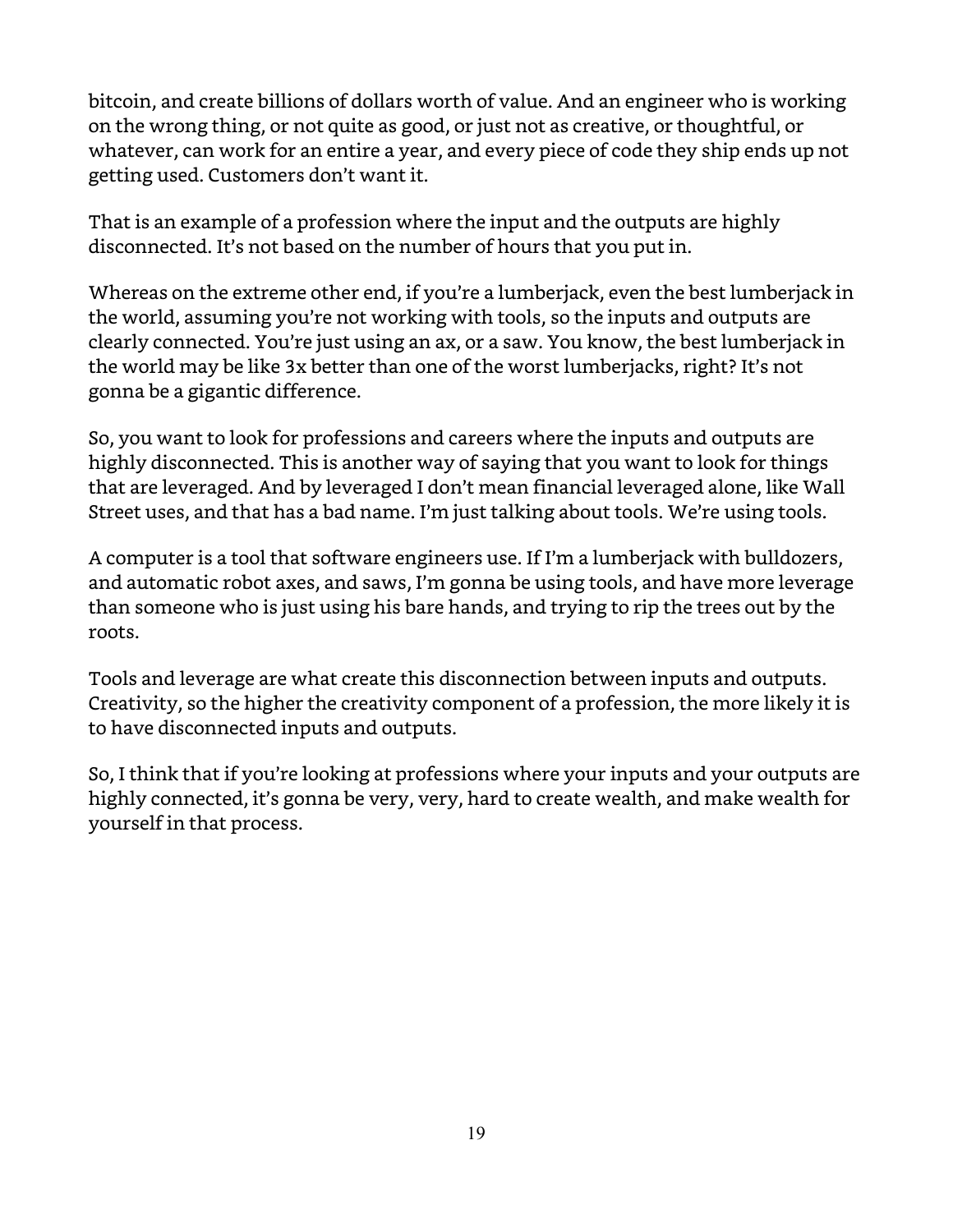# <span id="page-22-0"></span>**7. Live Below Your Means for Freedom**

*People living far below their means enjoy a freedom that people busy upgrading their lifestyles just can't fathom.*

#### **People living below their means have freedom**

**Nivi:** Any other big things you should avoid, other than renting out your time?

**Naval:** Yeah, there are two tweets that I put out that are related. The first one I was talking about where someone, like, how your lifestyle has to upgrade, shouldn't get upgraded too fast. And that one basically said, people who are living far below their means enjoy a freedom that people busy upgrading their lifestyles just can't fathom.

And I think that's very important, just to not upgrade your lifestyle all the time. To maintain your freedom. And it just gives you freedom of operation. You basically, once you make a little bit of money, you still want to be living like your old self, so that just the worry goes away. So, don't run out to upgrade that house, and lifestyle, and all that stuff.

#### **The most dangerous things are heroin and a monthly salary**

Let's say you're getting paid \$1,000 an hour. The problem is, is that when you go into a work lifestyle like that, you don't just suddenly go from making \$20 an hour to making \$1,000 an hour. That's a progression over a long career.

And as that happens, one subtle problem is that you upgrade your lifestyle as you make more, and more money. And that upgrading of the lifestyle kind of ups what you consider to be wealth, and you stay in this wage slave trap.

So, I forget who said it, maybe it was Nassim Taleb. But he said, "The most dangerous things are heroin, and a monthly salary." Right, because they are highly addictive. The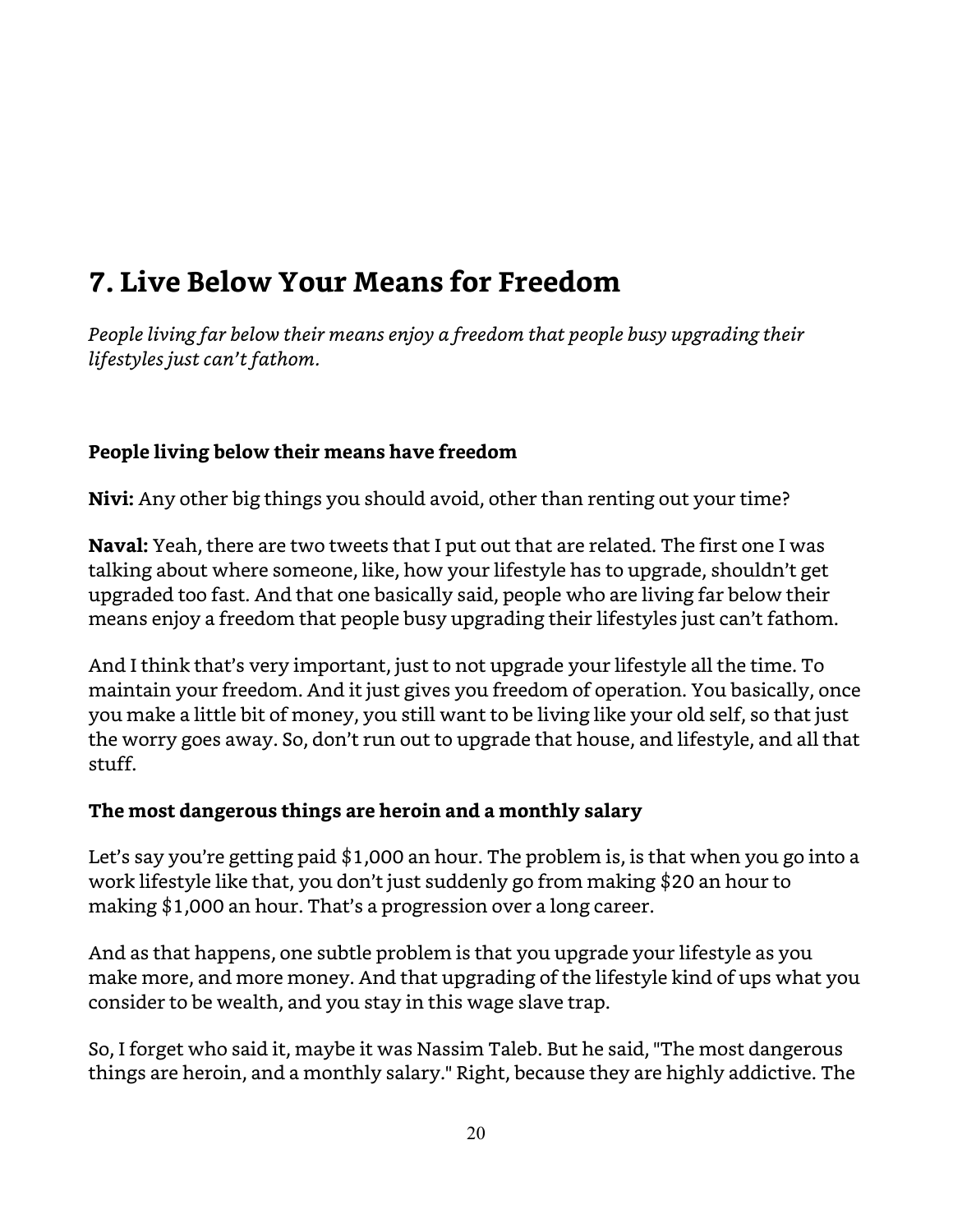way you want to get wealthy is you want to be poor, and working, and working, and working.

### **Ideally, you'll make your money in discrete lumps**

And this is for example how the tech industry works. Where you don't make any money for ten years, and then suddenly at year eleven, you might have a giant payday.

Which is by the way one reason why these very high marginal tax rates for the socalled wealthy are flawed because the highest risk-taking, most creative professions you literally lose money for a decade over your life, while you take massive risk, and you bleed, and bleed, and bleed.

And then suddenly in year eleven, or year fifteen, you might have one single big payday. But then of course Uncle Sam show up, and basically say, "Hey, you know what, you just made a lot money this year. Therefore, you're rich. Therefore, you're evil and you've got to hand it all over to us." So, it just destroys those kinds of creative risk taking professions.

But ideally you want to make your money in discrete lumps, separated over long periods of time, so that your own lifestyle does not have a chance to adapt quickly, and then you basically say, "Okay, now I'm done. Now I'm retired. Now I'm free. I'm still gonna work because you got to do something with your life, but I'm gonna work on only the things that I want, when I want." And so you have much more creative expression, and much less about money.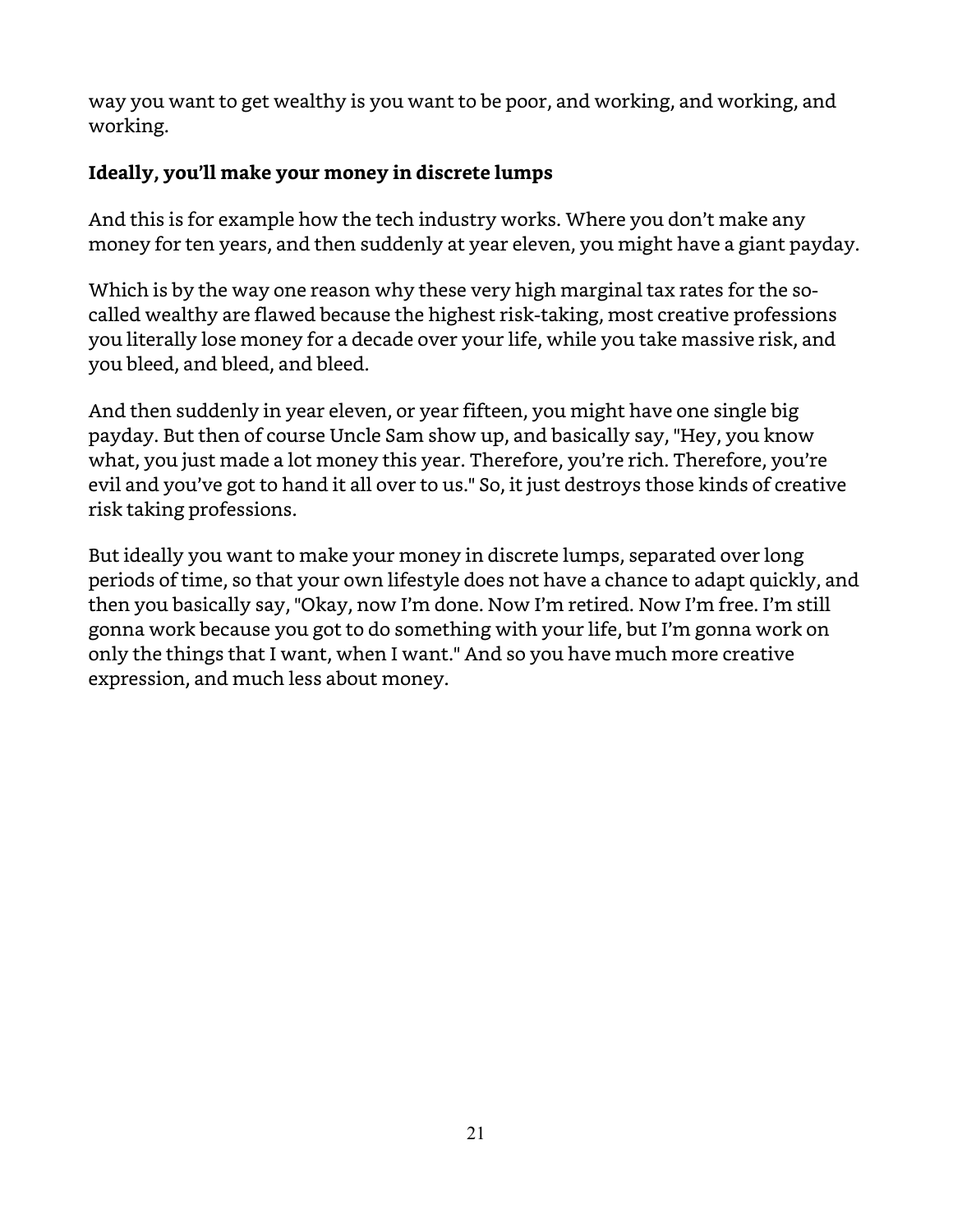# <span id="page-24-0"></span>**8. Give Society What It Doesn't Know How to Get**

*Society will pay you for creating what it wants, but doesn't know how to get, and delivering it at scale.*

#### **Give society what it wants, but doesn't know how to get—at scale**

**Nivi:** You're not gonna get rich renting out your time. But you say that, "you will get rich by giving society what it wants, but does not yet know how to get at scale."

**Naval:** That's right. So, essentially as we talked about before, money is IOUs from society saying, "You did something good in the past. Now here's something that we owe you for the future." And so society will pay you for creating things that it wants.

But society doesn't yet know how to create those things because if it did, they wouldn't need you. They would already be stamped out big time.

Almost everything that's in your house, in your workplace, and on the street used to be technology at one point in time. There was a time when oil was a technology, that made J.D. Rockefeller rich. There was a time when cars were technology, that made Henry Ford rich.

So, technology is just the set of things, as Alan Kay said, that don't quite work yet [correction: Danny Hillis]. Once something works, it's no longer technology. So, society always wants new things.

#### **Figure out what product you can provide and then figure out how to scale it**

And if you want to be wealthy, you want to figure out which one of those things you can provide for society, that it does not yet know how to get, but it will want, that's natural to you, and within your skillset, within your capabilities.

And then you have to figure out how to scale it. Because if you just build one of it,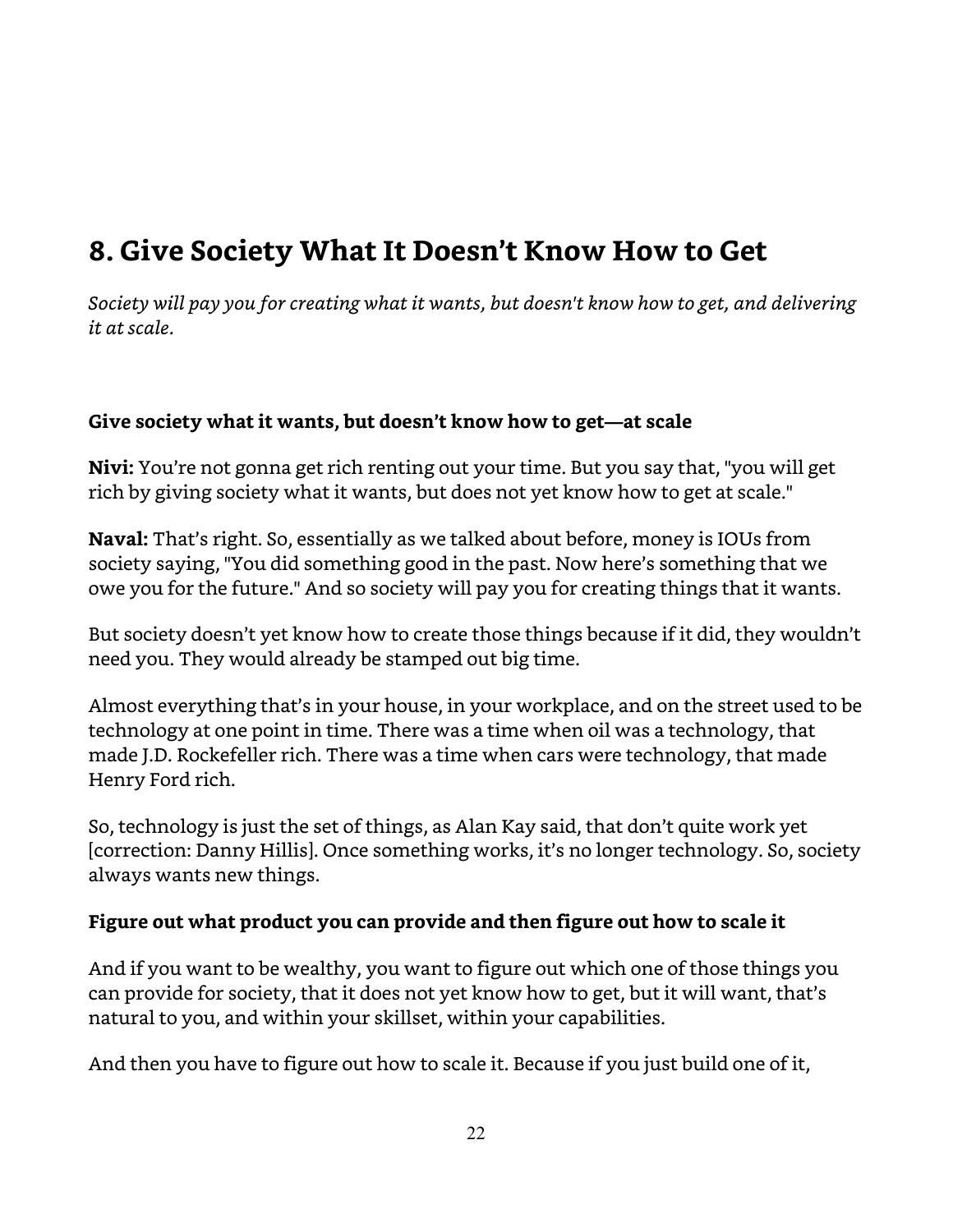that's not enough. You've got to build thousands, or hundreds of thousands, or millions, or billions of them. So, everybody can have one.

Steve Jobs, and his team of course figured out that society would want smartphones. A computer in their pocket that had all the phone capability times 100, and be easy to use. So, they figured out how to build that, and then they figured out how to scale it.

And they figured out how to get one into every First World citizen's pocket, and eventually every Third World citizen too. And so because of that they're handsomely rewarded, and Apple is the most valuable company in the world.

**Nivi:** The way I tried to put it was that the entrepreneur's job is to try to bring the high end to the mass market.

**Naval:** It starts as high end. First it starts as an act of creativity. First you create it just because you want it. You want it, and you know how to build it, and you need it. And so you build it for yourself. Then you figure out how to get it to other people. And then for a little while rich people have it.

Like, for example rich people had chauffeurs, and then they had black town cars. And then Uber came along, and everyone's private driver is available to everybody. And now you can even see Uber pools that are replacing shuttle buses because it's more convenient. And then you get scooters, which are even further down market of that. So, you're right. It's about distributing what rich people used to have to everybody.

But the entrepreneur's job starts even before that, which is creation. Entrepreneurship is essentially an act of creating something new from scratch. Predicting that society will want it, and then figuring out how to scale it, and get it to everybody in a profitable way, in a self-sustaining way.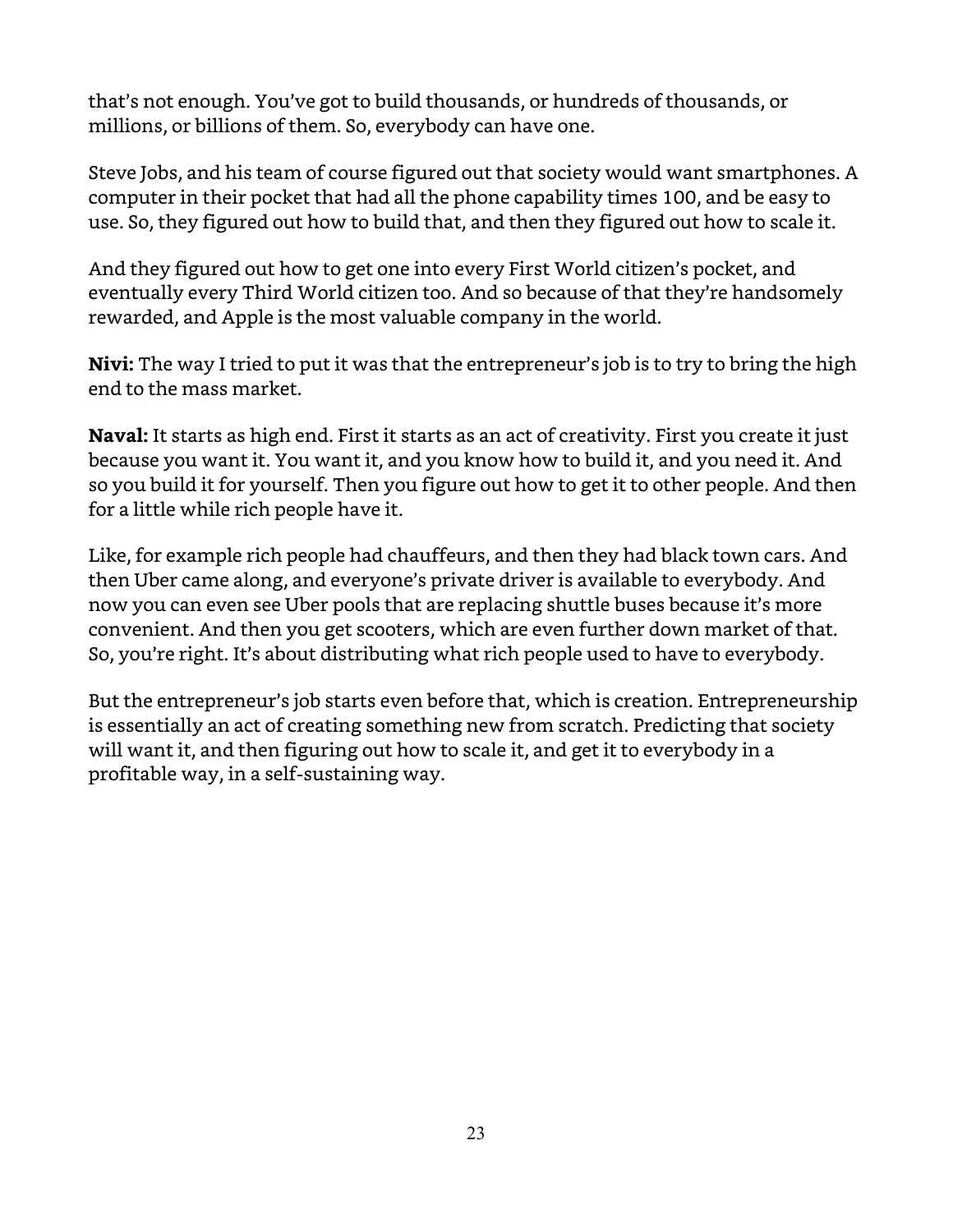# <span id="page-26-0"></span>**9. The Internet Has Massively Broadened Career Possibilities**

*The Internet has massively broadened the possible space of careers, by allowing you to scale any niche obsession.*

### **The Internet has massively broadened the possible space of careers**

**Nivi:** Let's look at this next tweet, which I thought was cryptic, and also super interesting, about the kind of job or career that you might have. You said, "The internet has massively broadened the possible space of careers. Most people haven't figured this out yet."

**Naval:** The fundamental property of the internet more than any other single thing is it connects every human to each other human on the planet. You can now reach everyone.

Whether it's by emailing them personally, whether it's by broadcasting to them on Twitter, whether it's by posting something on Facebook that they find, whether it's by putting up a website they come and access.

It connects everyone to everyone. So, the internet is an inter-networking tool. It connects everybody. That is its superpower. So, you want to use that.

What that helps you figure out is the internet means you can find your audience for your product, or your talent, and skill no matter how far away they are.

For example, Nenad, who is **Illacertus**, if you look at his videos pre-internet, how would he get the message out there? It would just be … what would he do? He would run around where he lives in his neighborhood showing it to people on a computer, or a screen? Or he would try to get it played at his local movie theater? It was impossible. It only works because he can put it on the internet.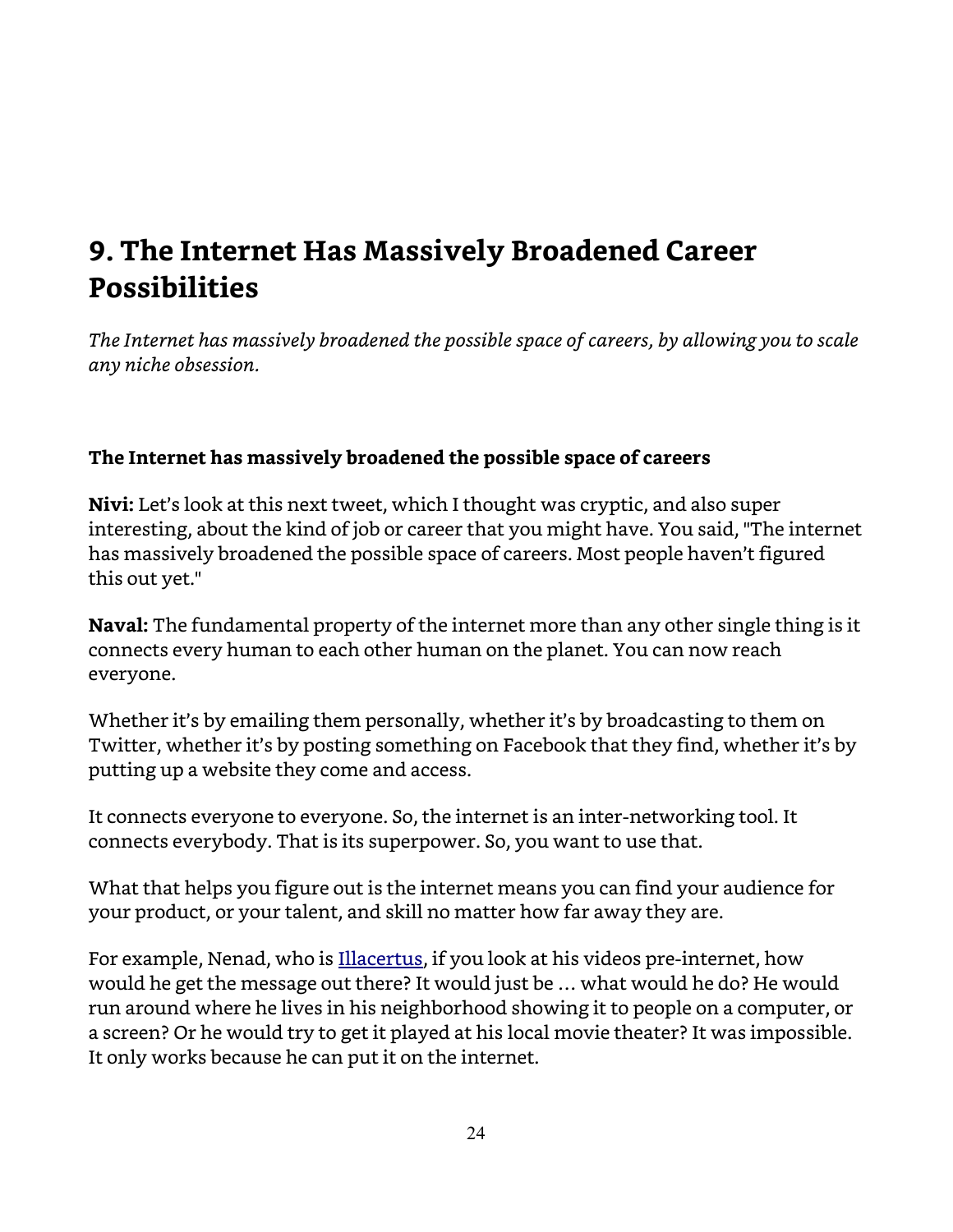And then how many people in the world are really interested in it? Or even in interested in what we're talking about are really gonna absorb it, right? It's gonna be a very small subset of humanity. The key is being able to reach them.

### **The Internet allows you to scale any niche obsession**

So, what the internet does is allows any niche obsession, which could be just the weirdest thing. It could be like people who collect snakes, to like people who like to ride hot air balloons, to people who like to sail around the world by themselves, just one person on a craft, or someone who's obsessed with miniature cooking. Like, there's this whole Japanese miniature cooking phenomenon. Or there's a show about a woman who goes in people's houses, and tidies it up, right?

So, whatever niche obsession you have, the internet allows you to scale. Now that's not to say that what you build will be the next Facebook, or reach billions of users, but if you just want to reach 50,000 passionate people like you, there's an audience out there for you.

So the beauty of this is that we have 7 billion human beings on the planet. The combinatorics of human DNA are incredible. Everyone is completely different. You'll never meet any two people who are even vaguely similar to each other, that can substitute for each other.

It's not like you can say, "Well, Nivi, just left my life. So, I can have this other person come in, and he's just like Nivi. And I get the same feelings, and the same responses, and the same ideas." No. There are no substitutes for people. People are completely unique.

So, given that each person has different skillsets, different interests, different obsessions. And it's that diversity that becomes a creative superpower. So, each person can be creatively superb at their own unique thing.

But before that didn't matter. Because if you were living in a little fishing village in Italy, like your fishing village didn't necessarily need your completely unique skill, and you had to conform to just the few jobs that were available. But now today you can be completely unique.

You can go out on the internet, and you can find your audience. And you can build a business, and create a product, and build wealth, and make people happy just uniquely expressing yourself through the internet.

The space of careers has been so broadened. E-sports players, you know, people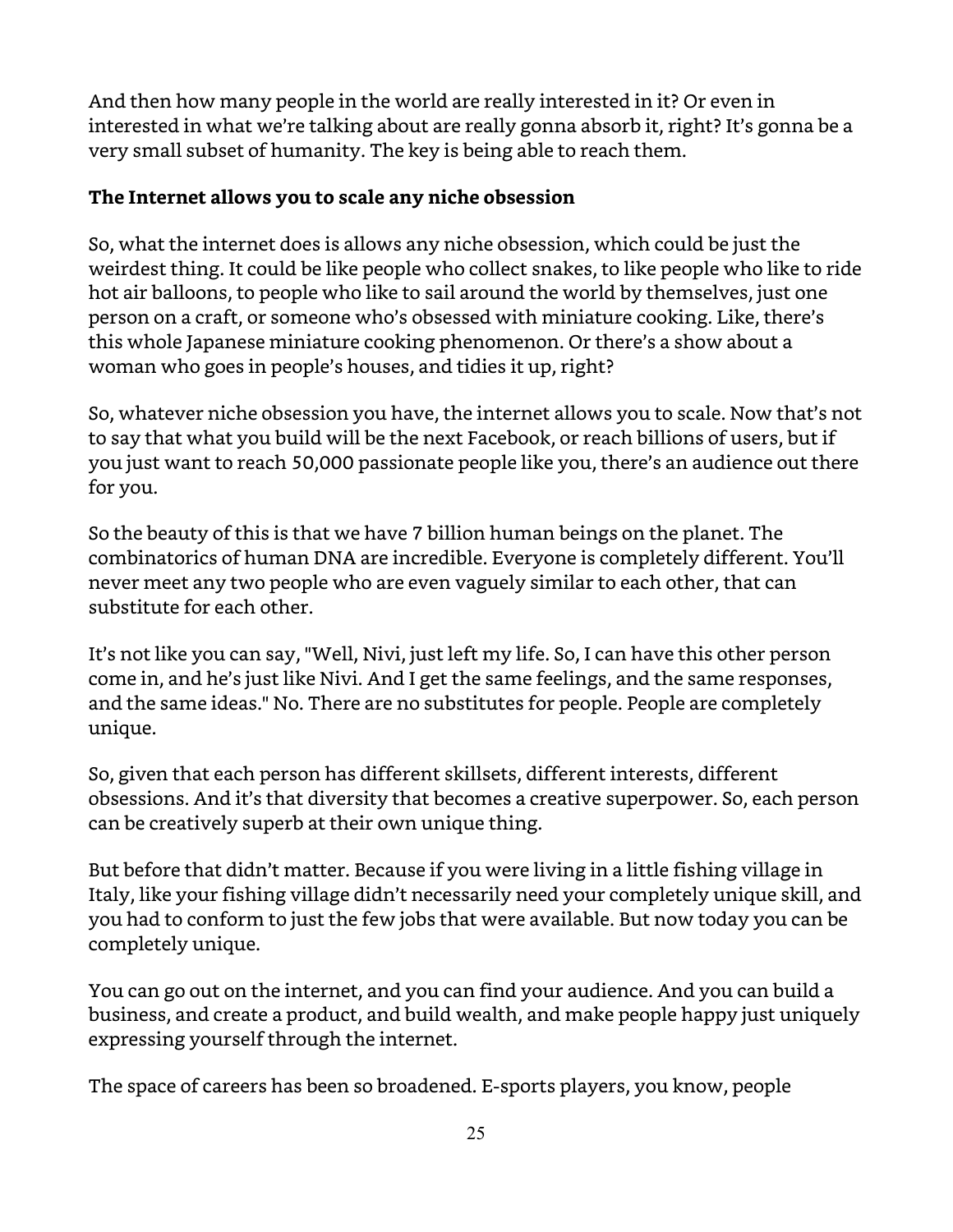making millions of dollars playing Fortnite. People creating videos, and uploading them. YouTube broadcasters. Bloggers, podcasters. Joe Rogan, I read, true or false, I don't know, but I read that he's gonna make about \$100 million a year on his podcast. And he's had 2 billion downloads.

Even PewDiePie... there's a hilarious tweet that I retweeted the other day. PewDiePie is the number one trusted name in news. This is a kid I think in Sweden, and he's got three times the distribution of the top cable news networks. Just on his news channel. It's not even on his entertainment channel.

#### **Escape competition through authenticity**

The internet enables any niche interest, as long as you're the best at it to scale out. And the great news is because every human is different, everyone is the best at something. Being themselves.

Another tweet I had that is worth kind of weaving in, but didn't go into this tweetstorm, was a very simple one. I like things when I can compress them down because they're easy to remember, and easy to hook onto. But that one was, "Escape competition through authenticity."

Basically, when you're competing with people it's because you're copying them. It's because you're trying to do the same thing. But every human is different. Don't copy.

I know we're mimetic creatures, and René Girard has a whole mimesis theory. But it's much easier than that. Don't imitate. Don't copy. Just do your own thing. No one can compete with you on being you. It's that simple.

And so the more authentic you are to who you are, and what you love to do, the less competition you're gonna have. So, you can escape competition through authenticity when you realize that no one can compete with you on being you. And normally that would have been useless advice pre-internet. Post-internet you can turn that into a career.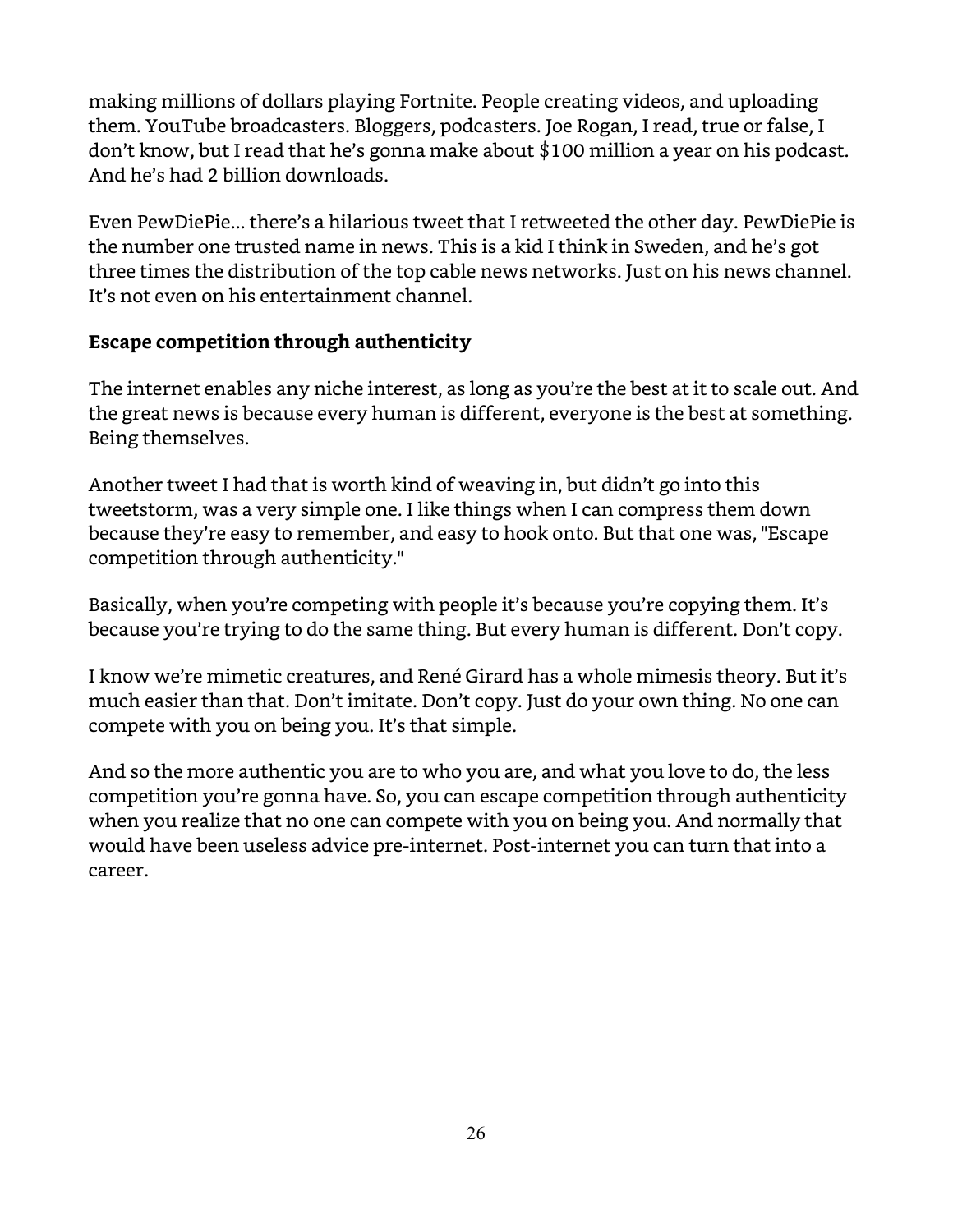# <span id="page-29-0"></span>**10. Play Long-term Games With Long-term People**

*Pick an industry where you can play long-term games with long-term people. All returns in life come from compound interest over many turns of the game.*

#### **Play long-term games with long-term people**

**Nivi:** Talk a little bit about what industries you should think about working in. What kind of job you should have? And who you might want to work with? So, you said, "One should pick an industry where you can play long-term games with long-term people." Why?

**Naval:** Yeah, this is an insight into what makes Silicon Valley work, and what makes high trust societies work. Essentially, all the benefits in life come from compound interests. Whether it's in relationships, or making money, or in learning.

So, compound interest is a marvelous force, where if you start out with 1x what you have, and then if you increase 20% a year for 30 years, it's not that you got 30 years times 20% added on. It was compounding, so it just grew, and grew, and grew until you suddenly got a massive amount of whatever it is. Whether it's goodwill, or love, or relationships, or money. So, I think compound interest is a very important force.

You have to be able to play a long-term game. And long-term games are good not just for compound interest, they're also good for trust. If you look at prisoner's dilemma type games, a solution to prisoner's dilemma is tit-for-tat, which is I'm just going do to you what you did last time to me, with some forgiveness in case there was a mistake made. But that only works in an iterated prisoner's dilemma, in another words if we play a game multiple times.

So, if you're in a situation, like for example you're in Silicon Valley, where people are doing business with each other, and they know each other, they trust each other. Then they do right by each other because they know this person will be around for the next game.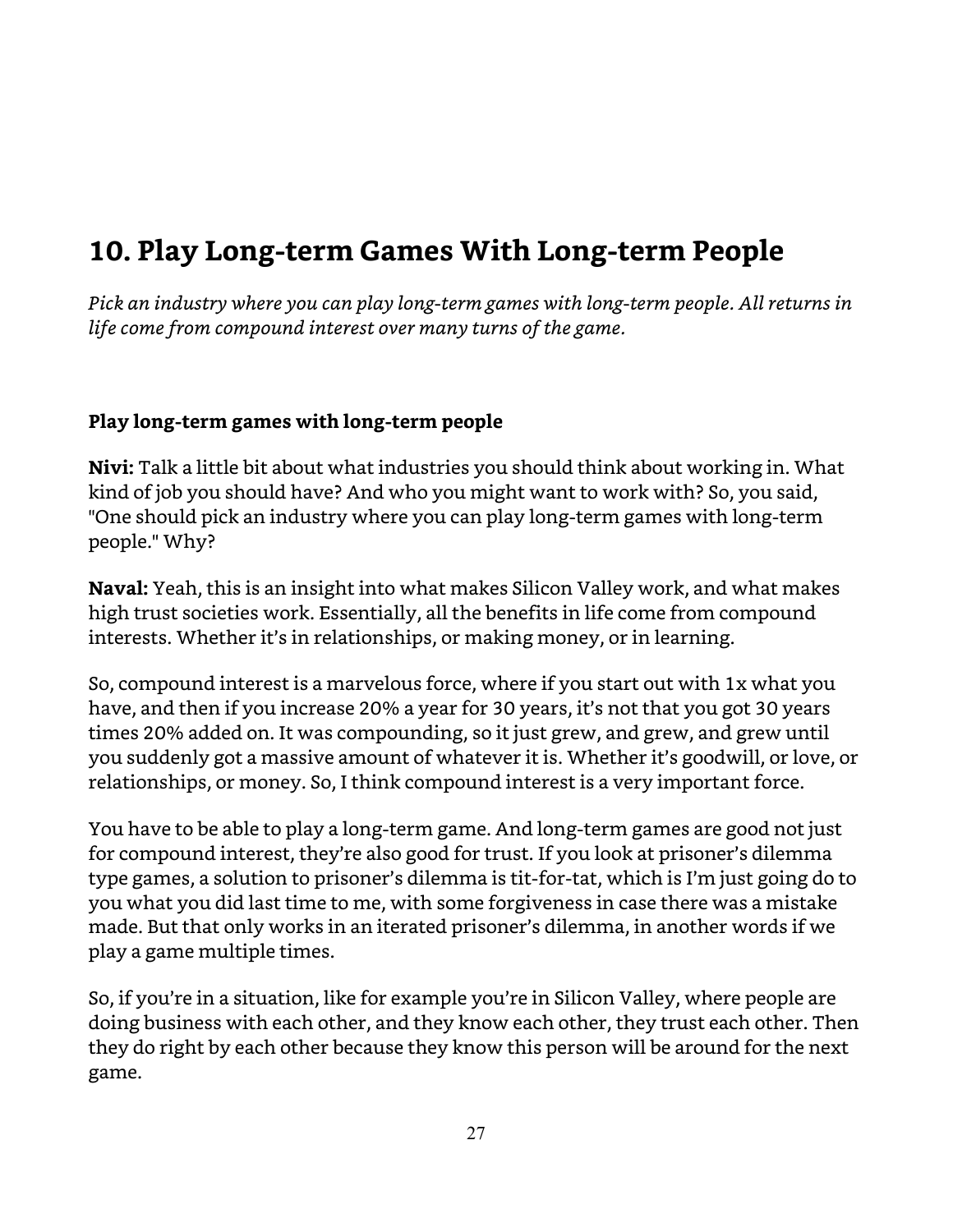Now of course that doesn't always work because you can make so much money in one move in Silicon Valley, sometimes people betray each other because they're just like, "I'm going to get rich enough off this that I don't care." So, there can be exceptions to all these circumstances.

But essentially if you want to be successful, you have to work with other people. And you have to figure out who can you trust, and who can you trust over a long, long period of time, that you can just keep playing the game with them, so that compound interest, and high trust will make it easier to play the game, and will let you collect the major rewards, which are usually at the end of the cycle.

So, for example, Warren Buffett has done really well as an investor in the U.S. stock market, but the biggest reason he could do that was because the U.S. stock market has been stable, and around, and didn't get for example seized by the government during a bad administration. Or the U.S. didn't plunge into some war. The underlying platform didn't get destroyed. So, in his case, he was playing a longterm game. And the trust came from the U.S. stock market's stability.

#### **When you switch industries, you're starting over from scratch**

In Silicon Valley, the trust comes from the network of people in the small geographic area, that you figure out over time who you can work with, and who you can't.

If you keep switching locations, you keep switching group... let's say you started out in the woodworking industry, and you built up a network there. And you're working hard, you're trying to build a product in the woodworking industry. And then suddenly another industry comes along that's adjacent but different, but you don't really know anybody in it, and you want to dive in, and make money there.

If you keep hopping from industry to … "No, actually I need to open a line of electric car stations for electric car refueling." That might make sense. That might be the best opportunity. But every time you reset, every time you wander out of where you built your network, you're going to be starting from scratch. You're not going to know who to trust. They're not going to know to trust you.

There are also industries in which people are transient by definition. They're always coming in and going out. Politics is an example of that, right? In politics new people are being elected. You see in politics that when you have a lot of old-timers, like the Senate, people who have been around for a long time, and they've been career politicians.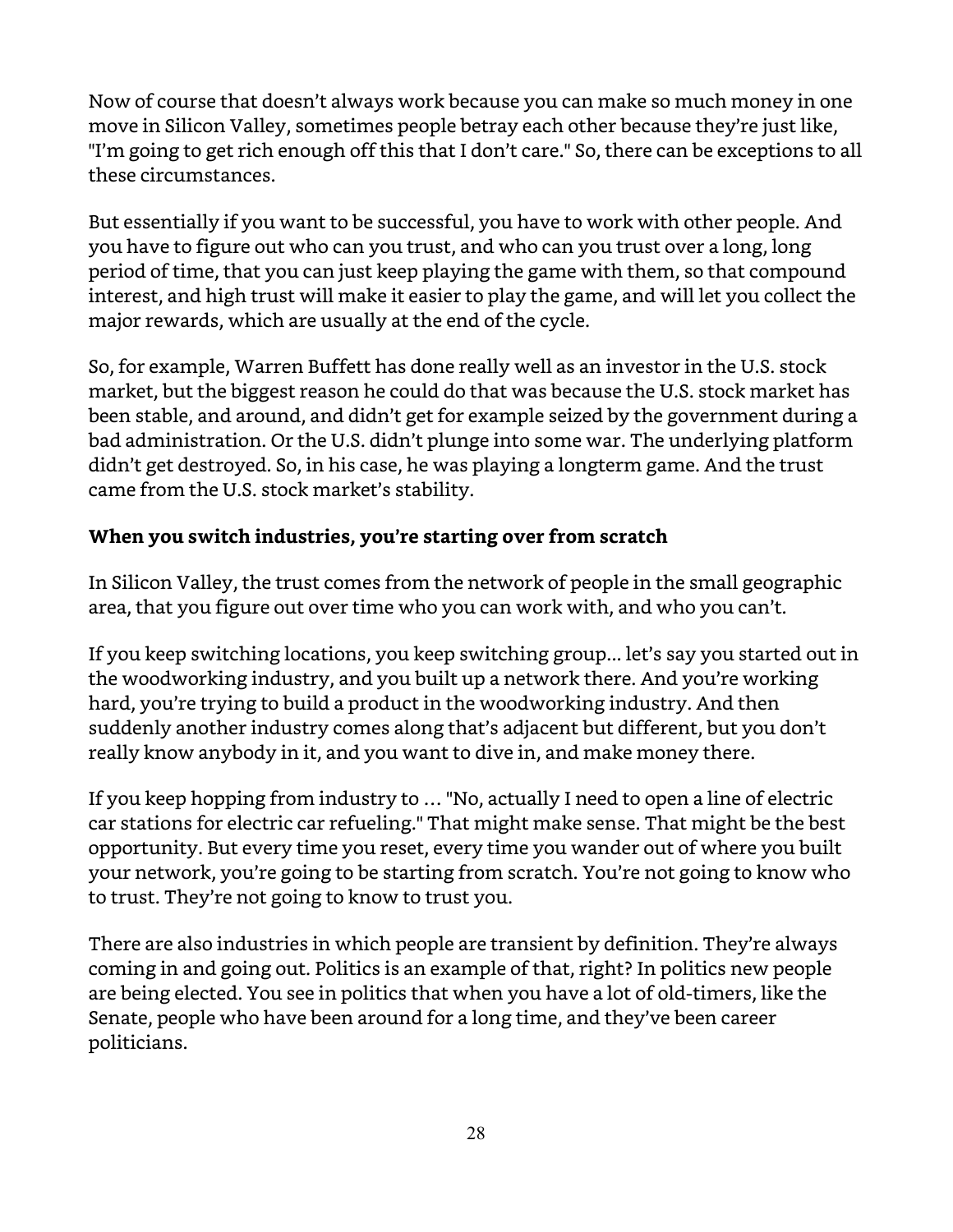There's a lot of downside to career politicians like corruption. But an upside is they actually get deals done with each other because they know the other person is going to be in the same position ten years from now, and they're going to have to keep dealing with them, so they might as well learn how to cooperate.

Whereas every time you get a new incoming freshman class in the House of Representatives, which turns over every two years with a big wave election. Nothing gets done because of a lot fighting. "Because I just got here, I don't know you, I don't know if you're going to be around, why should I work with you rather than just try to do whatever I think is right?"

So, it's important to pick an industry where you can play long-term games, and with long-term people. So, those people have to signal that they're going to be around for a long time. That they're ethical. And their ethics are visible through their actions.

#### **Long-term players make each other rich**

**Nivi:** In a long-term game, it seems that everybody is making each other rich. And in a short-term game, it seems like everybody is making themselves rich.

**Naval:** I think that is a brilliant formulation. In a longterm game, it's positive sum. We're all baking the pie together. We're trying to make it as big as possible. And in a short term game, we're cutting up the pie.

Now this is not to excuse the socialists, right? The socialists are the people who are not involved in baking the pie, who show up at the end, and say, "I want a slice, or I want the whole pie." They show up with the guns.

But I think a good leader doesn't take credit. A good leader basically tries to inspire people, so the team gets the job done. And then things get divided up according to fairness, and who contributed how much, or as close to it as possible, and took a risk, as opposed to just whoever has the longest knife... the sharpest knife at the end.

#### **Returns come from compound interest in iterated games**

**Nivi:** So, these next two tweets are, "Play iterated games. All returns in life, whether in wealth, relationships, or knowledge come from compound interest."

**Naval:** When you have been doing business with somebody, you've been friends with somebody for ten years, twenty years, thirty years, it just gets better and better because you trust them so easily. The friction goes down, you can do bigger, and bigger things together.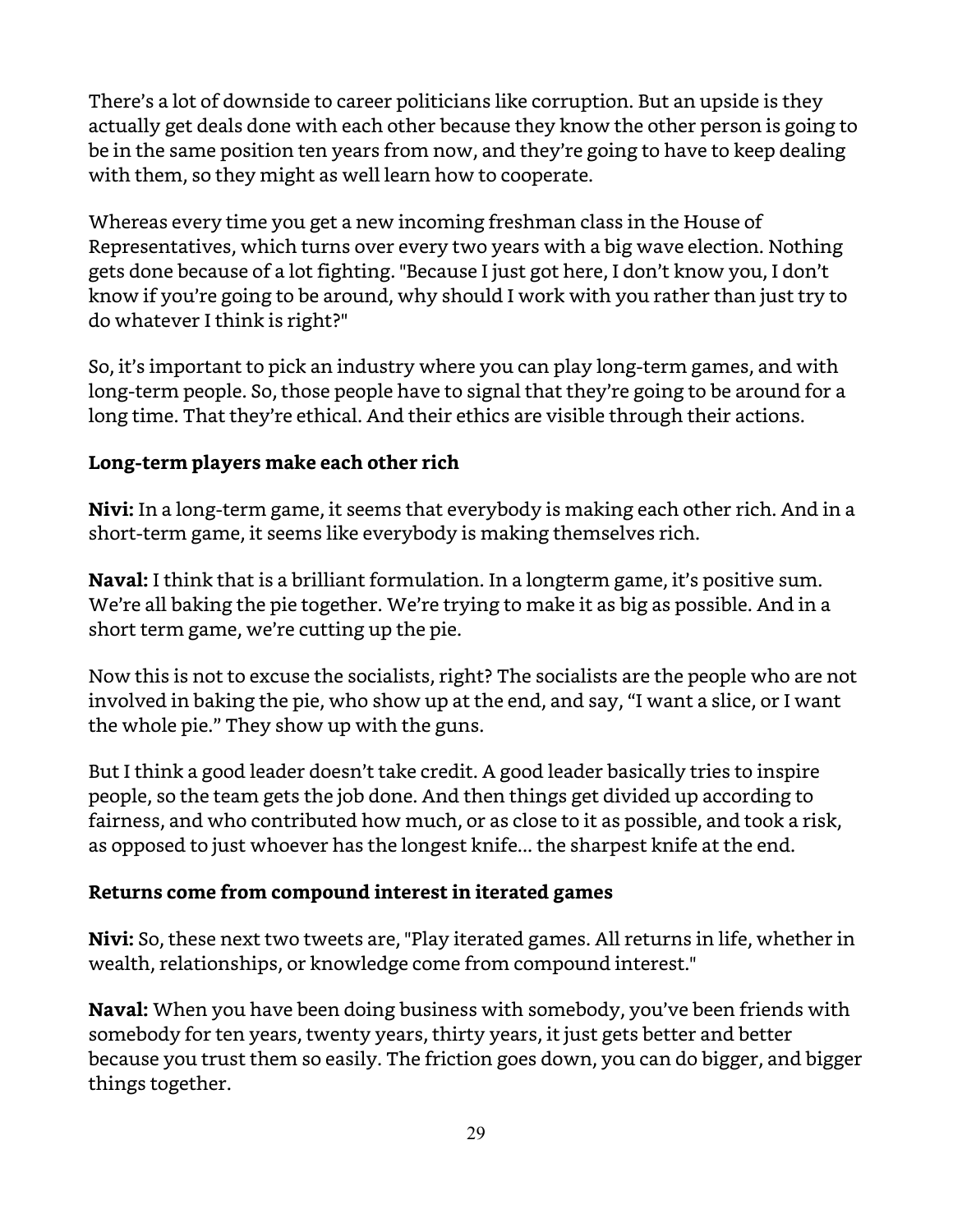For example, the simplest one is getting married to someone, and having kids, and raising children. That's compound interest, right? Investing in those relationships. Those relationships end up being invaluable compared to more casual relationships.

It's true in health and fitness. You know, the fitter you are, the easier it is to stay fit. Whereas the more you deteriorate your body, the harder it is to come back, and claw your way back to a baseline. It requires heroic acts.

**Nivi:** Regarding compound interest, I think I saw retweet something a while back. Maybe it was from Ed Latimore. It went something along the lines of, "Get some traction. Get purchase, and don't lose it" [correction: the tweet is by [@mmay3r\]](https://twitter.com/mmay3r/status/932005444179992576). So, the idea was to gain some initial traction, and never fall back, just keep ratcheting up, and up.

**Naval:** I don't remember it exactly. But I think that was right. Yes, it was like, "Get traction, and don't let go." It was a good one, yes.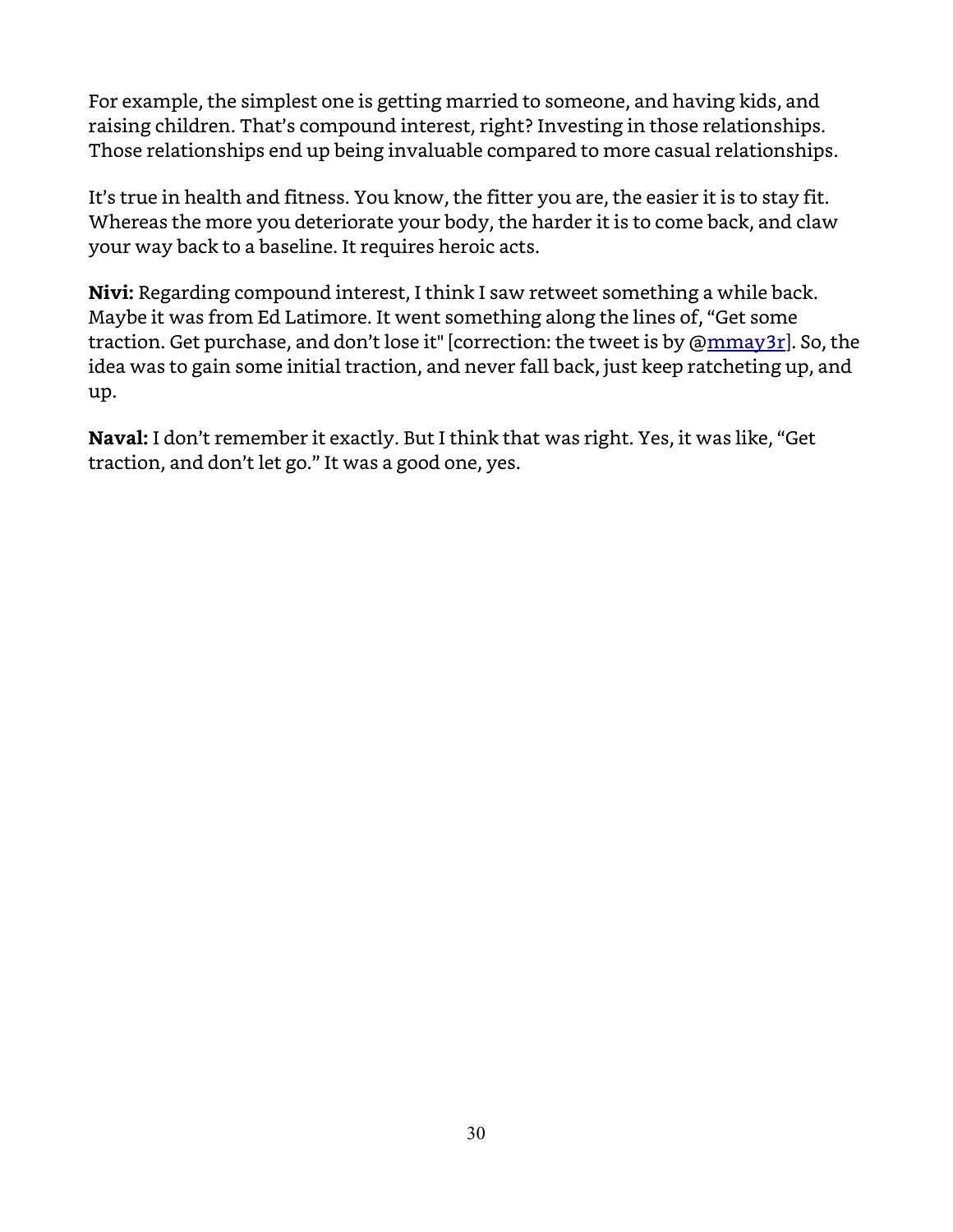# <span id="page-33-0"></span>**11. Pick Partners With Intelligence, Energy and Integrity**

*Picking partners with high intelligence, energy and integrity is the three-part checklist that you can't compromise on.*

## **Pick business partners with high intelligence, energy and integrity**

**Naval:** In terms of picking people to work with, pick ones that have high intelligence, high energy, and high integrity, I find that's the three-part checklist that you cannot compromise on.

You need someone who is smart, or they'll head in the wrong direction. And you're not going to end up in the right place. You need someone high-energy because the world is full of smart, lazy people.

We all know people in our life who are really smart, but can't get out of bed, or lift a finger. And we also know people who are very high energy, but not that smart. So, they work hard, but they're sort of running in the wrong direction.

And smart is not a pejorative. It's not meant to say someone is smart, someone else is stupid. But it's more that everyone is smart at different things. So, depending on what you want to do well, you have to find someone who is smart at that thing.

And then energy, a lot of times people are unmotivated for a specific thing, but they're motivated for other things. So, for example, someone might be really unmotivated to go to a job, and sit in an office. But they might be really motivated to go paint, right?

Well, in that case they should be a painter. They should be putting art up on the internet. Trying to figure out how to build a career out of that, rather than wearing a collar around their neck, and going to a dreary job.

And then high integrity is the most important because otherwise if you've got the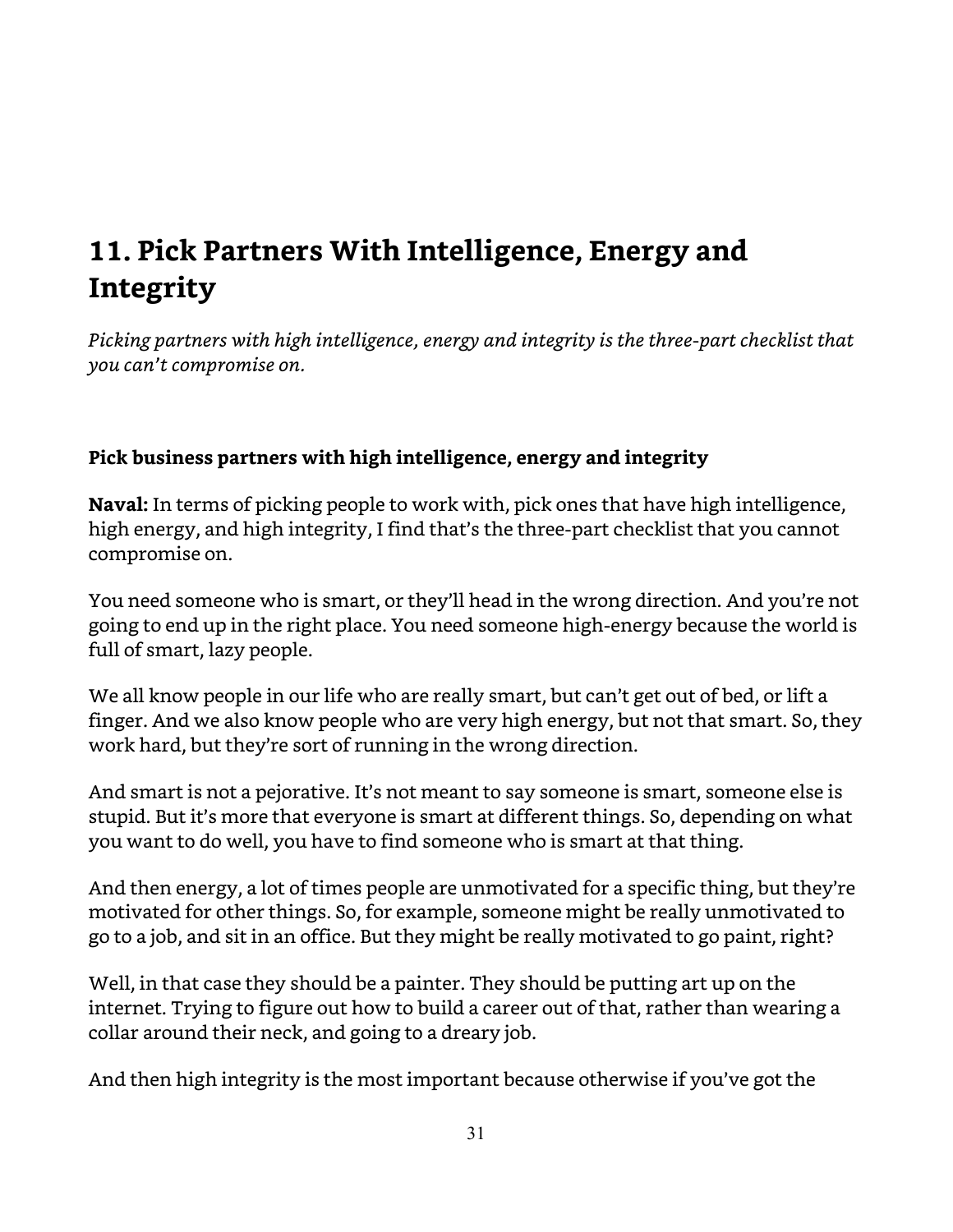other two, what you have is you have a smart and hard working crook, who's eventually going to cheat you. So, you have to figure out if the person is high-integrity.

And as we talked about, the way you do that is through signals. And signals is what they do, not what they say. It's all the non-verbal stuff that they do when they think nobody is looking.

#### **Motivation has to come intrinsically**

**Nivi:** With respect to the energy, there was this interesting thing from Sam Altman a while back, where he was talking about delegation, and he was saying, "One of the important things for delegation is, delegate to people who are actually good at the thing that you want them to do."

It's the most obvious thing, but it seems like... you want to partner with people who are naturally going to do the things that you want them to do.

**Naval:** Yeah. I almost won't start a company, or hire a person, or work with somebody if I just don't think they're into what I want them to do.

When I was younger, I used to try and talk people into things. I had this idea that you could sell someone into doing something. But you can't. You can't keep them motivated. You can get them inspired initially. It might work if you're a king like Henry V, and you're trying to get them to just charge into battle, and then they'll figure it out.

But if you're trying to keep someone motivated for the long-term, that motivation has to come intrinsically. You can't just create it, nor can you be the crutch for them if they don't have that intrinsic motivation. So, you have to make sure people actually are high-energy, and want to do what you want them to do, and what you want to work with them on.

### **Integrity is what someone does, despite what they say they do**

Reading signals is very, very important. Signals are what people do despite what they say. So, it's important to pay attention to subtle signals. We all know that socially if someone treats a waiter, or waitress in a restaurant really badly, then it's only a matter of time until they treat you badly.

If somebody screws over an enemy, and is vindictive towards them, well it's only a matter of time before they redefine you from friend to enemy, and you feel their wrath. So, angry, outraged, vindictive, short-term thinking people are essentially that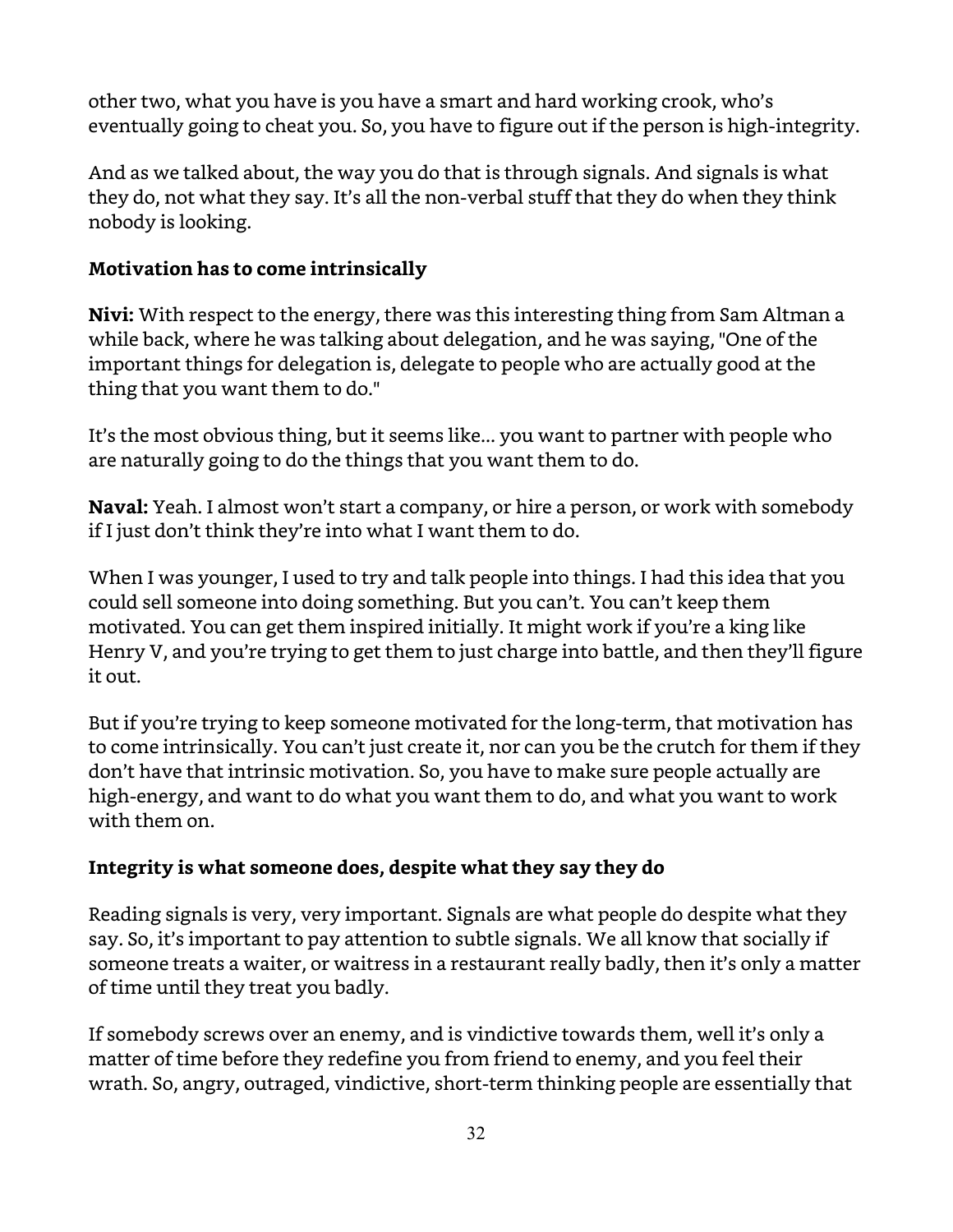way in many interactions in real life.

People are oddly consistent. That's one of the things you learn about them. So, you want to find long-term people. You want to find people who seem irrationally ethical.

For example, I had a friend of mine whose company I invested in, and the company failed, and he could have wiped out all of the investors. But he kept putting more and more personal money in. Through three different pivots he put personal money in until the company finally succeeded. And in the process, he never wiped out the investors.

And I was always grateful to him for that. I said, "Wow, that's amazing that you were so good to your investors. You didn't wipe them out." And he got offended by that. He said, "I didn't do it for you. I didn't do it for my investors. I did it for me. It's my own self-esteem. It's what I care about. That's how I live my life." That's the kind of person you want to work with.

Another quote that I like, I have a tweet on this. I think I read this somewhere else, so I'm not taking credit for this. But I kind of modified it a little bit. Which is that "selfesteem is the reputation that you have with yourself." You'll always know.

So, good people, moral people, ethical people, easy to work with people, reliable people, tend to have very high self-esteem because they have very good reputations with themselves, and they understand that.

It's not ego. Self-esteem and ego are different things. Because ego can be undeserved, but self-esteem at least you feel like you lived up to your own internal moral code of ethics.

And so it's very hard to work with people who end up being low integrity. And it's hard to figure out who is high integrity and low integrity. Generally, the more someone is saying that they're moral, ethical, and high integrity, the less likely they are to be that way.

It's very much like status signalling. If you overtly bid for status, if you overtly talk about being high status, that is a low status move. If you openly talk about how honest, reliable, and trustworthy you are, you're probably not that honest and trustworthy. That is a characteristic of con men.

So, yeah, pick an industry in which you can play long-term games with long-term people.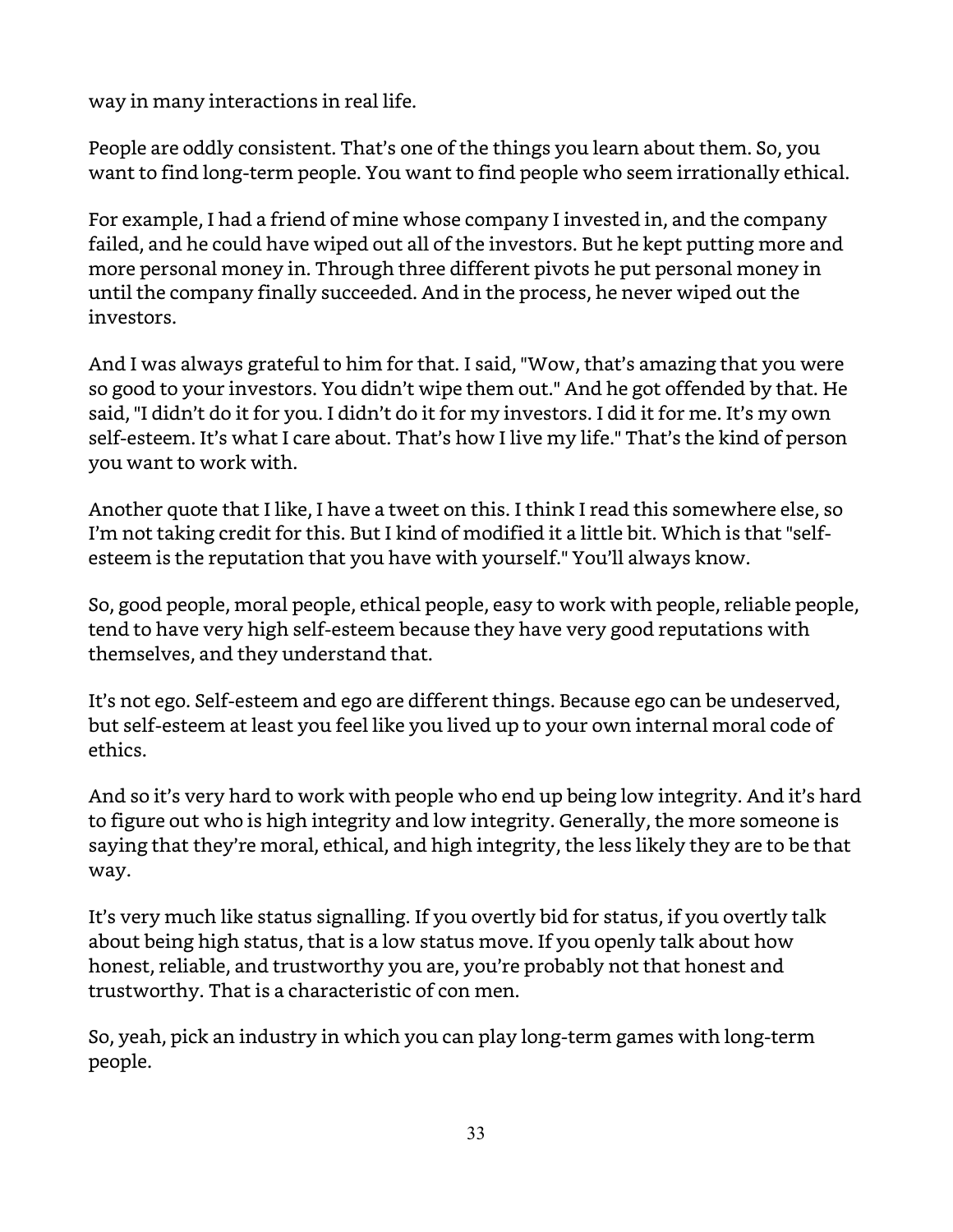# **12. Partner With Rational Optimists**

*Don't partner with cynics and pessimists. Their beliefs are self-fulfilling.*

### **Don't partner with pessimists**

**Nivi:** Let's do this last tweet. You said, "Don't partner with cynics, and pessimists. Their beliefs are self-fulfilling."

**Naval:** Yes. Essentially, to create things, you have to be a rational optimist. Rational in the sense that you have to see the world for what it really is. And yet you have to be optimistic about your own capabilities, and your capability to get things done.

We all know people who are consistently pessimistic, who will shoot down everything. Everyone in their life has the helpful critical guy, right? He thinks he's being helpful, but he's actually being critical, and he's a downer on everything.

That person will not only never do anything great in their lives, they'll prevent other people around them from doing something great. They think their job is to shoot holes in things. And it's okay to shoot holes in things as long as you come up with a solution.

There's also the classic military line, "Either lead, follow, or get out of the way." And these people want a fourth option, where they don't want to lead, they don't want to follow, but they don't want to get out of the way. They want to tell you why the thing is not going to work.

And all the really successful people I know have a very strong action bias. They just do things. The easiest way to figure out if something is viable or not is by doing it. At least do the first step, and the second step, and the third, and then decide.

So, if you want to be successful in life, creating wealth, or having good relationships, or being fit, or even being happy, you need to have an action bias towards getting what you want.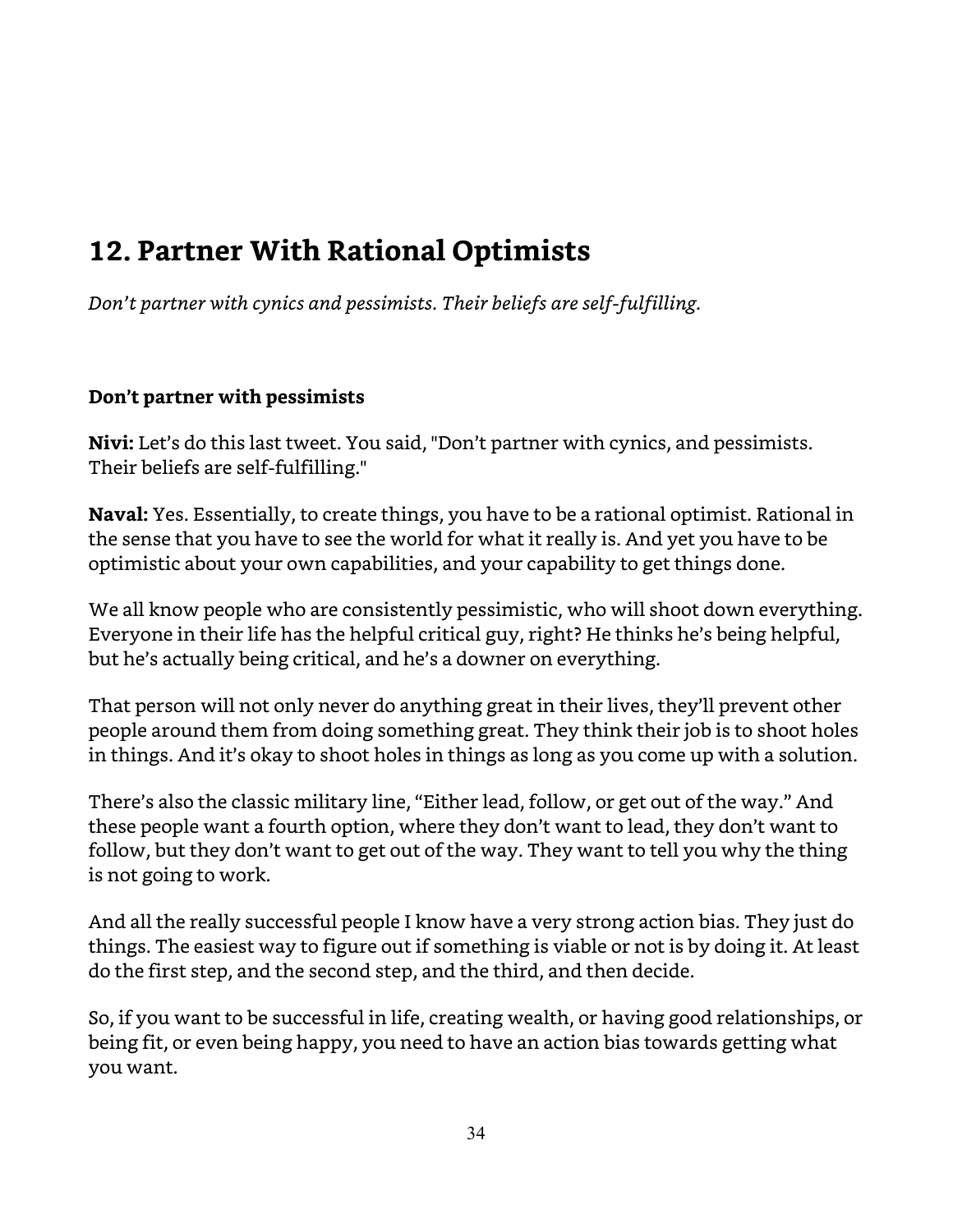### **Partner with rational optimists**

And you have to be optimistic about it. Not irrationally. You know, there's nothing worse than someone who is foolhardy and chasing something that's not worth it.

That's why I say rational optimist. But you have to be rational. Know all the pitfalls. Know the downsides, but still keep your chin up.

You've got one life on this planet. Why not try to build something big? This is the beauty of Elon Musk, and why I think he inspires so many people, it's just because he takes on really, really big audacious tasks. And he provides an example for people to think big.

And it takes a lot of work to build even small things. I don't think the corner grocery store owner is working any less hard than Elon Musk, or pouring any less sweat and toil into it. Maybe even more.

But for whatever reason, education, circumstance, they didn't get the chance to think as big, so the outcome is not as big. So, it's just better to think big. Obviously, rationally, within your means, stay optimistic.

The cynics and the pessimists, what they're really saying, it's unfortunate, but they're basically saying, "I've given up. I don't think I can do anything. And so the world to me just looks like a world where nobody can do anything. And so why should you go do something because if you fail, then I'm right, which is great. But if you succeed, then you just make me look bad."

### **We're descended from pessimists**

**Nivi:** Yes, it's probably better to be an irrational optimist, then it is to be a rational cynic.

**Naval:** There's a completely rational frame on why you should be an optimist. Historically, if you go back 2,000 years, 5,000 years, 10,000 years, two people are wandering through a jungle, they hear a tiger. One's an optimist, and says, "Oh, it's not headed our way." The other one says, "I'm a pessimist, I'm out of here." And the pessimist runs and survives, and the optimist gets eaten.

So, we're descended from pessimists. We're genetically hardwired to be pessimists. But modern society is far, far safer. There are no tigers wandering around the street. It's very unlikely that you will end up in total ruin, although you should avoid total ruin.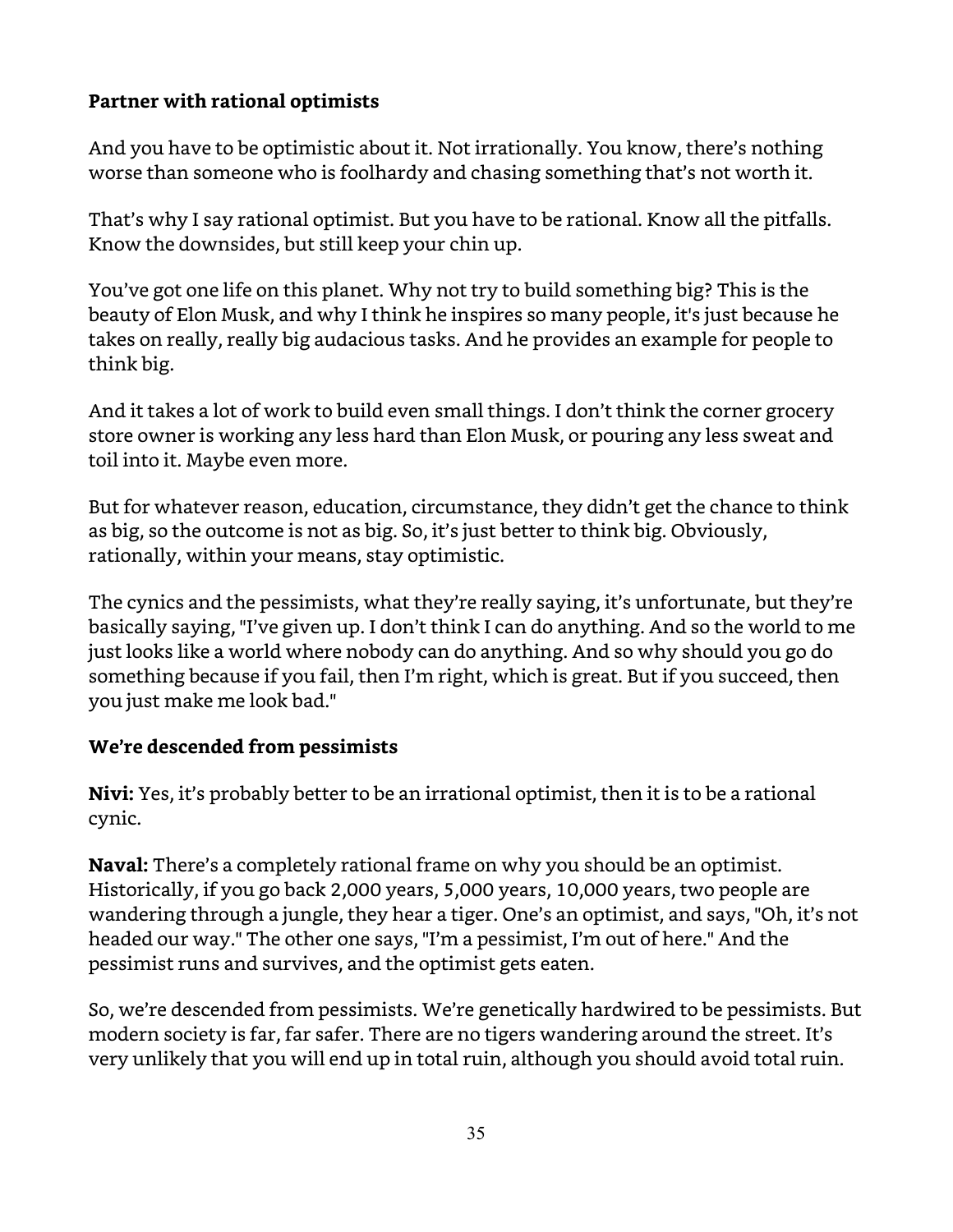Much more likely that the upside is unlimited, and the downside is limited. So, adapting for modern society means overriding your pessimism, and taking slightly irrationally optimistic bets because the upside is unlimited if you start the next SpaceX, or Tesla, or Uber, you can make billions of dollars of value for society, and for yourself, and change the world.

And if you fail, what's the big deal? You lost a few million dollars of investor money, and they've got plenty more, and that's the bet they take on the chances that you will succeed.

It made sense to be pessimistic in the past. It makes sense to be optimistic today, especially if you're educated and living in a First World country. Even a Third World country. I actually think the economic opportunities in Third World countries are much larger.

The one thing you have to avoid is the risk of ruin. Ruin means stay out of jail. So, don't do anything that's illegal. It's never worth it to wear an orange jumpsuit. And stay out of total catastrophic loss. That could mean that you stay out of things that could be physically dangerous, hurt your body.

You have to watch your health. And stay out of things that can cause you to lose all of your capital, all of your savings. So, don't gamble everything on one go. But take rationally optimistic bets with big upside.

### **BOCTAOE**

**Nivi:** I think there's people that will try and build up your ideas, and build on your ideas, no matter how far fetched they might seem. And then there are people who list all of the obvious exceptions, no matter how obvious they are.

And fortunately in the startup world, I don't even really get exposed to the people that are giving you the obvious exceptions, and all the reasons it's not going to work. I barely get exposed to that anymore.

**Naval:** That's what Twitter is for. Scott Adams got so annoyed by this that he came up with a phrase, an acronym, which is "but of course there are obvious exceptions", BOCTAOE. And he used to pin that acronym at the end of his articles for a while.

But Twitter is overrun with nitpickers. Whereas exactly as you were pointing out, Silicon Valley has learned that the upside is so great that you never look down on the kid who's wearing a hoodie and has coffee on his shoes. And just looks like a slob because you don't know if he's going to be the next Mark Zuckerberg, or the next Reid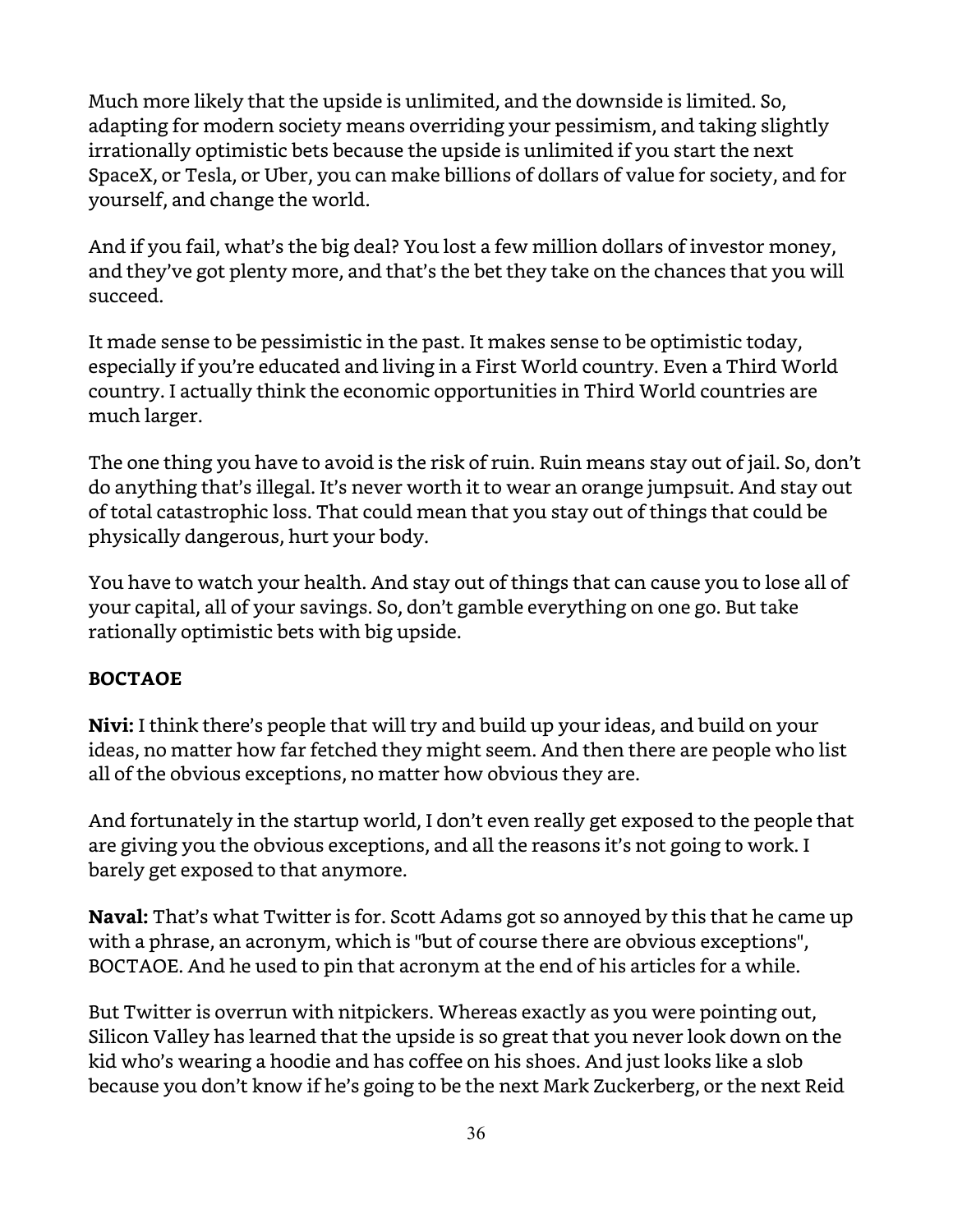Hoffman.

So, you've got to treat everybody with respect. You've got to look up to every possibility, and opportunity because the upside is so unlimited, and the downside is so limited in the modern world, especially with financial assets and instruments.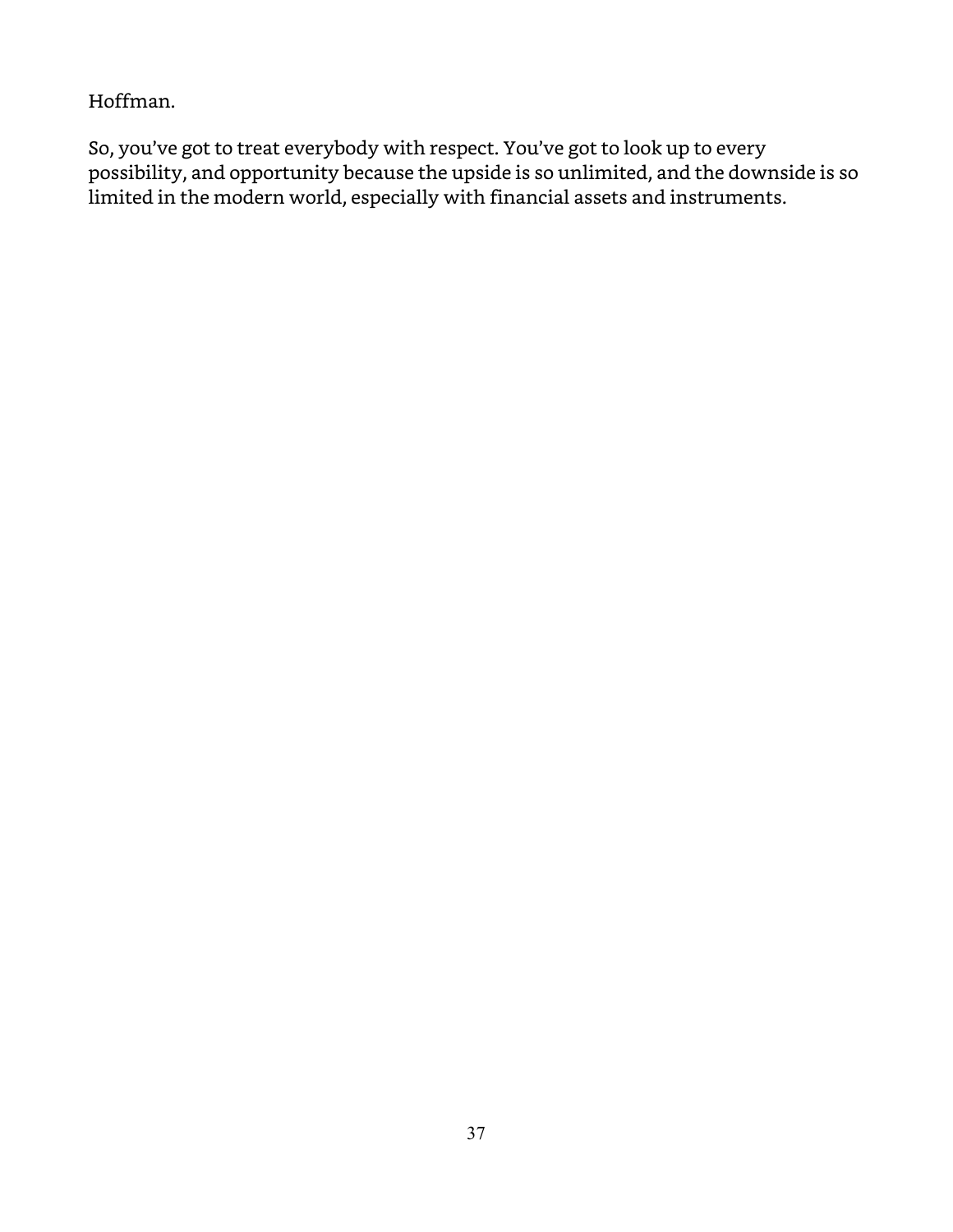# **13. Arm Yourself With Specific Knowledge**

*Arm yourself with specific knowledge. It can't be trained but it can be found by pursuing your genuine curiosity.*

### **Arm yourself with specific knowledge**

**Nivi:** Do you want to talk a little bit about the skills that you need, in particular specific knowledge, accountability, leverage and judgment. So, the first tweet in this area is "Arm yourself with specific knowledge accountability and leverage." And I'll throw in judgment as well. I don't think you covered that in that particular tweet.

**Naval:** If you want to make money you have to get paid at scale. And why you, that's accountability, at scale, that's leverage, and just you getting paid as opposed to somebody else getting paid , that's specific knowledge.

So, specific knowledge is probably the hardest thing to get across in this whole tweetstorm, and it's probably the thing that people get the most confused about.

The thing is that we have this idea that everything can be taught, everything can be taught in school. And it's not true that everything can be taught. In fact, the most interesting things cannot be taught. But everything can be learned. And very often that learning either comes from some innate characteristics in your DNA, or it could be through your childhood where you learn soft skills which are very, very hard to teach later on in life, or it's something that is brand new so nobody else knows how to do it either, or it's true on the job training because you're pattern matching into highly complex environments, basically building judgment in a specific domain.

Classic example is investing, but it could be in anything. It could be in judgment in running a fleet of trucks, it could be judgment in weather forecasting.

So, specific knowledge is the knowledge that you care about. Especially if you're later in life, let's say your post 20, 21, 22, you almost don't get to choose which specific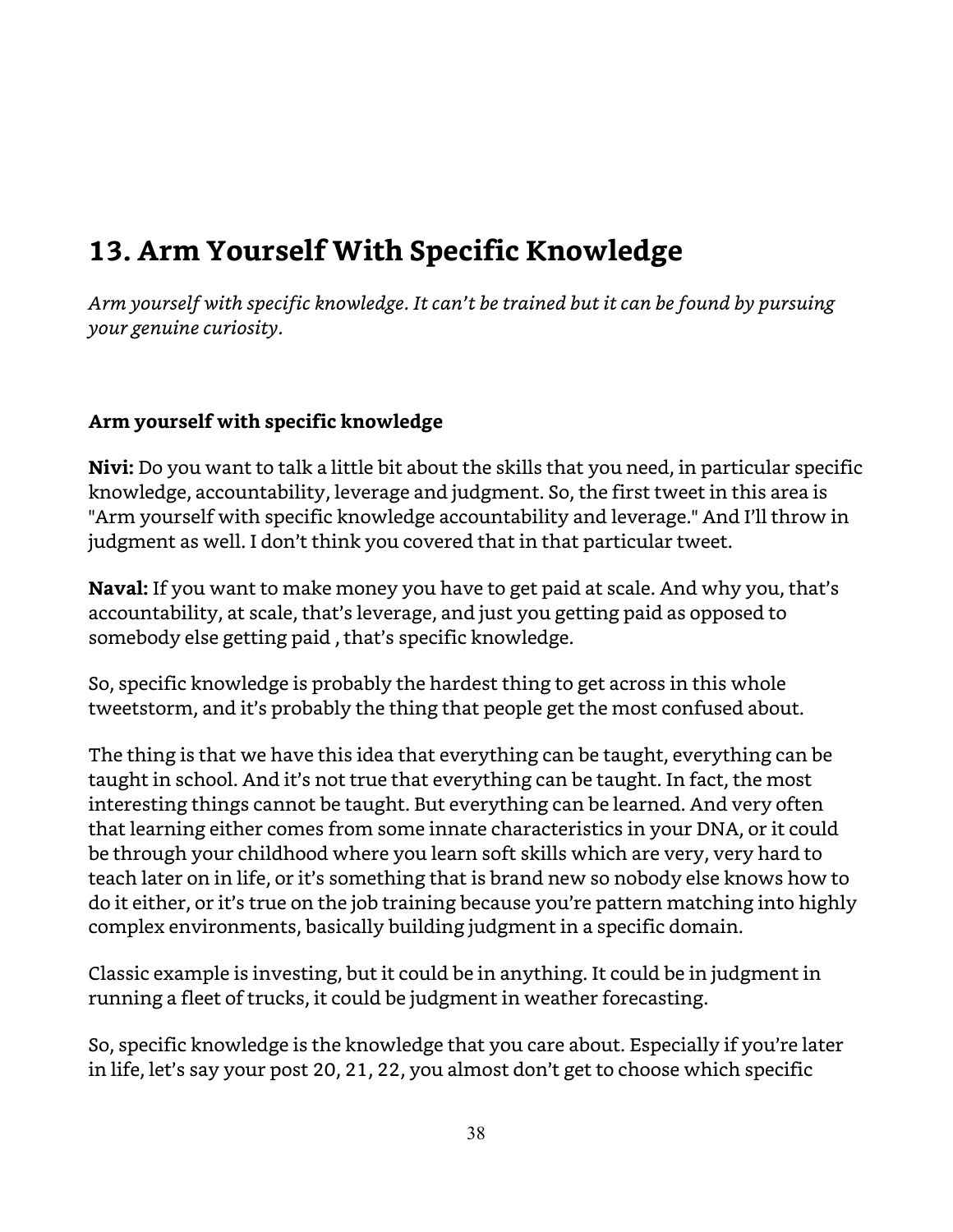knowledge you have. Rather, you get to look at what you have already built by that point in time, and then you can build on top of it.

### **Specific knowledge can't be trained**

The first thing to notice about specific knowledge is that you can't be trained for it. If you can be trained for it, if you can go to a class and learn specific knowledge, then somebody else can be trained for it too, and then we can mass-produce and mass-train people. Heck, we can even program computers to do it and eventually we can program robots to walk around doing it.

So, if that's the case, then you're extremely replaceable and all we have to pay you is the minimum wage that we have to pay you to get you to do it when there are lots of other takers who can be trained to do it. So really, your returns just devolve into your cost of training plus the return on investment on that training.

So, you really want to pick up specific knowledge, you need your schooling, you need your training to be able to capitalize on the best specific knowledge, but the part of it that you're going to get paid for is the specific knowledge.

### **Specific knowledge is found by pursuing your curiosity**

For example, someone who goes and gets a degree in psychology and then becomes a salesperson. Well if they were already a formidable salesperson, a high grade salesmanship to begin with, then the psychology degree is leverage, it arms them and they do much better at sales.

But if they were always an introvert never very good at sales and they're trying to use psychology to learn sales, they're just not going to get that great at it.

So, specific knowledge is found much more by pursuing your innate talents, your genuine curiosity, and your passion. It's not by going to school for whatever is the hottest job, it's not for going into whatever field investors say is the hottest.

Very often specific knowledge is at the edge of knowledge. It's also stuff that's just being figured out or is really hard to figure out.

So, if you're not 100% into it somebody else who is 100% into it will outperform you. And they won't just outperform you by a little bit, they'll outperform you by a lot because now we're operating the domain of ideas, compound interest really applies and leverage really applies.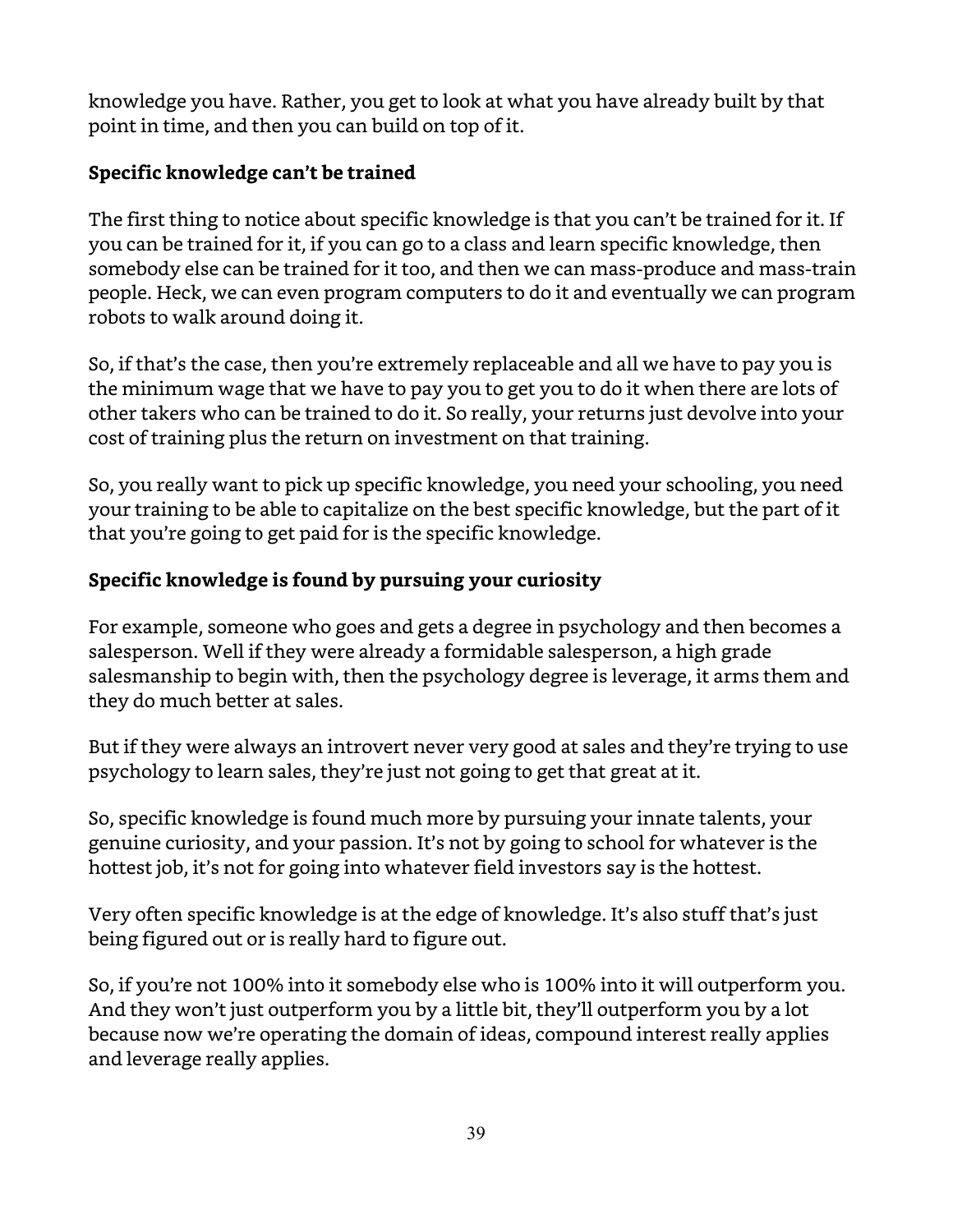So, if you're operating with 1,000 times leverage and somebody is right 80% of the time, and somebody else is right 90% of time, the person who's right 90% of the time will literally get paid hundreds of times more by the market because of the leverage and because of the compounding factors and being correct. So, you really want to make sure you're good at it so that genuine curiosity is very important.

### **Building specific knowledge will feel like play to you**

So, very often, it's not something you sit down and then you reason about, it's more found by observation. You almost have to look back on your own life and see what you're actually good at.

For example, I wanted to be a scientist and that is where a lot of my moral hierarchy comes from. I view scientists sort of at the top of the production chain for humanity. And the group of scientists who have made real breakthroughs and contributions that probably added more to human society, I think, than any single other class of human beings.

Not to take away anything from art or politics or engineering or business, but without the science we'd still be scrambling in the dirt fighting with sticks and trying to start fires.

My whole value system was built around scientists and I wanted to be a great scientist. But when I actually look back at what I was uniquely good at and what I ended up spending my time doing, it was more around making money, tinkering with technology, and selling people on things. Explaining things, talking to people.

So, I have some sales skills, which is a form specific knowledge that I have. I have some analytical skills around how to make money. And I have this ability to absorb data, obsess about it, and break it down and that is a specific skill that I have. I also just love tinkering with technology. And all of this stuff feels like play to me, but it looks like work to others.

So, there are other people to whom these things would be hard and they say like, "Well, how do I get good at being pithy and selling ideas?" Well, if you're not already good at it or if you're not really into it, maybe it's not your thing, focus on the thing that you are really into.

This is ironic, but the first person to actually point out my real specific knowledge was my mother. She did it as an aside, talking from the kitchen and she said it when I was like 15 or 16 years old. I was telling a friend of mine that I want to be an astrophysicist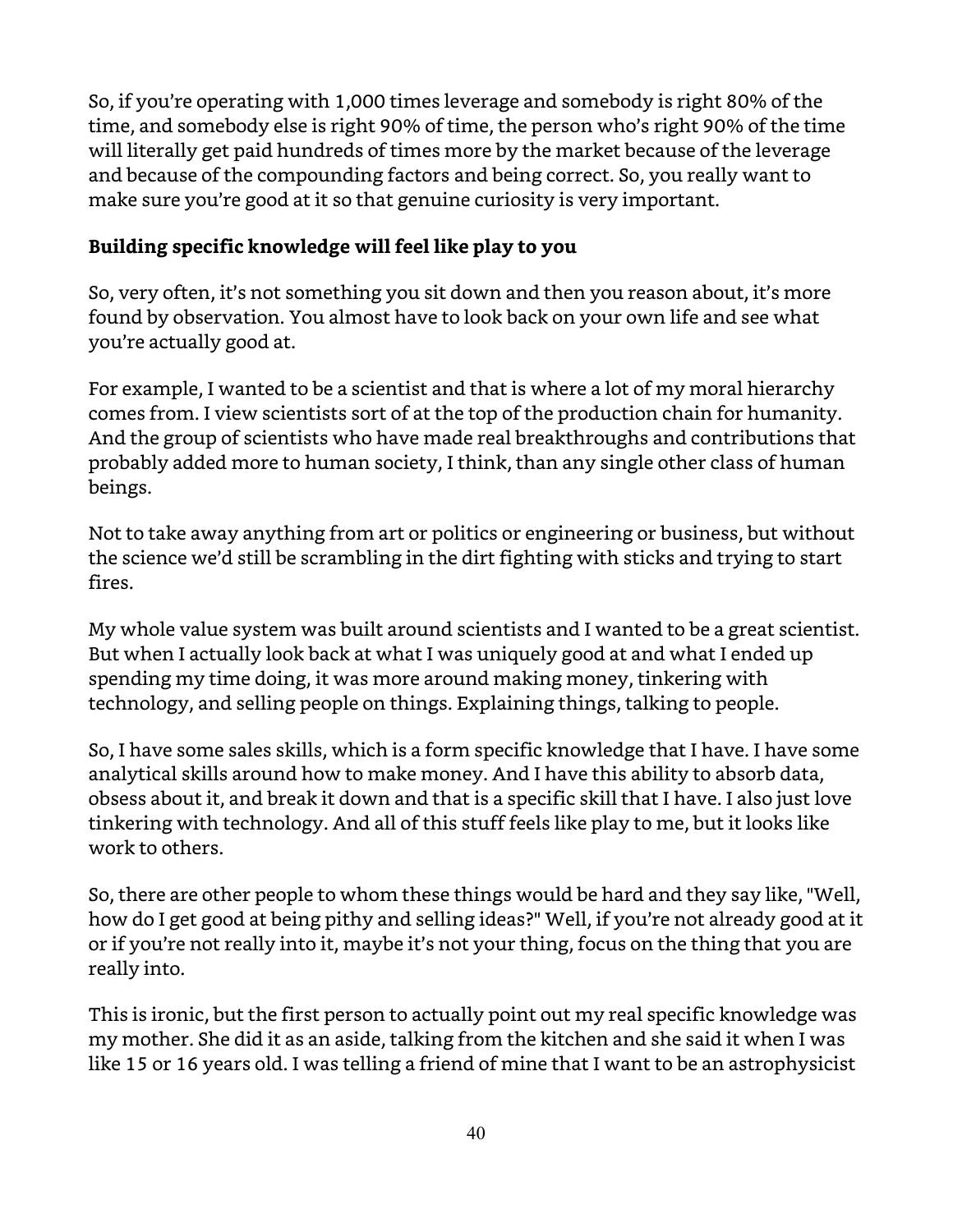and she said, "No, you're going to go into business."

I was like, "What, my mom's telling me I'm going to be in business. I'm going to be an astrophysicist. Mom doesn't know she's talking about." But mom knew exactly what she was talking about.

She'd already observed that every time we walk down the street, I would critique the local pizza parlor on why they were selling their slices a certain way with certain toppings and why their process of ordering was this way when it should have been that way.

So, she knew that I had more of a business curious mind, but then my obsession with science combined to create technology and technology businesses where I found myself.

So, very often, your specific knowledge is observed and often observed by other people who know you well and revealed in situations rather than something that you come up with.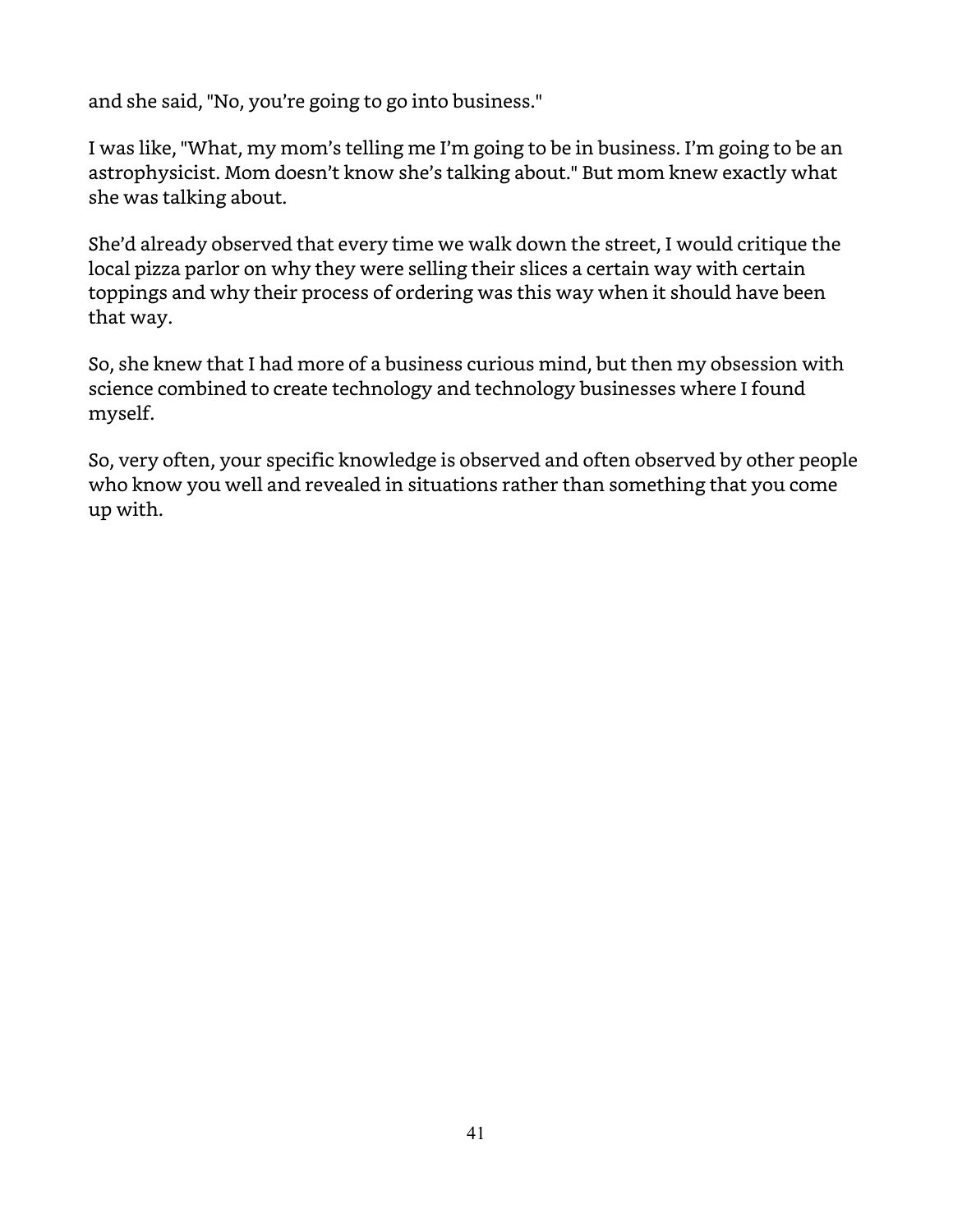# **14. Specific Knowledge Is Highly Creative or Technical**

*Specific knowledge tends to be creative or technical. It's on the bleeding edge of technology, art and communication.*

#### **Specific knowledge can be taught through apprenticeships**

**Naval:** To the extent that specific knowledge is taught, it's on the job. It's through apprenticeships. And that's why the best businesses, the best careers are the apprenticeship or self-taught careers, because those are things society still has not figured out how to train and automate yet.

The classic line here is that Warren Buffett went to Benjamin Graham when he got out of school. Benjamin Graham was the author of the Intelligent Investor and sort of modernized or created value investing as a discipline. And Warren Buffett went to Benjamin Graham and offered to work for him for free.

And Graham said, "Actually, you're overpriced, free is overpriced." And Graham was absolutely right. When it comes to a very valuable apprenticeship like the type that Graham was going to give Buffet, Buffet should have been paying him a lot of money. That right there tells you that those are skills worth having.

#### **Specific knowledge is often highly creative or technical**

Specific knowledge also tends to be technical and creative. It's on the bleeding edge of technology, on the bleeding edge of art, on the bleeding edge of communication.

Even today, for example, there are probably meme lords out there on the Internet who can create incredible memes that will spread the idea to millions of people. Or are very persuasive – Scott Adams is a good example of this. He is essentially becoming one of the most credible people in the world by making accurate predictions through persuasive arguments and videos.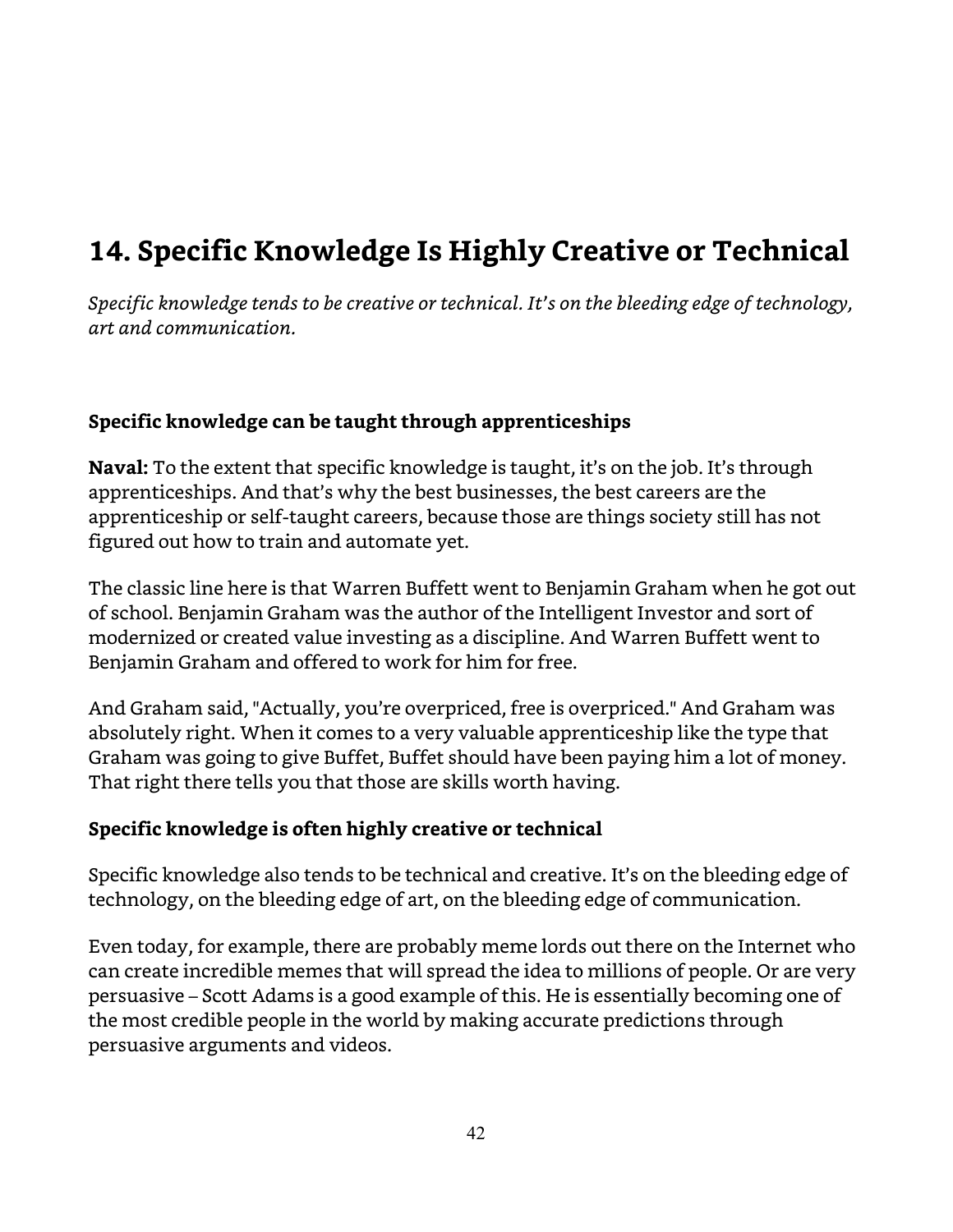And that is specific knowledge that he has built up over the years because he got obsessed with hypnosis when he was young, he learned how to communicate through cartooning, he embraced Periscope early, so he's been practicing lots of conversation, he's read all the books on the topic, he's employed it in his everyday life. If you look at his girlfriend, she's this beautiful young Instagram model.

That is an example of someone who has built up a specific knowledge over the course of his career. It's highly creative, it has elements of being technical in it, and it's something that is never going to be automated.

No one's going to take that away from him, because he's also accountable under one brand as Scott Adams, and he's operating with the leverage of media with Periscope and drawing Dilbert cartoons and writing books. He has massive leverage on top of that brand and he can build wealth out of it if he wanted to build additional wealth beyond what he already has.

## **Specific knowledge is specific to the individual and situation**

**Nivi:** Should we be calling it unique knowledge or does specific knowledge somehow make more sense for it?

**Naval:** You know, I came up with this framework when I was really young. We're talking decades and decades. It's now probably over 30 years old. So, at the time specific knowledge stuck with me so that is how I think about it.

The reason I didn't try and change it is because every other term that I found for it was overloaded in a different way. At least specific knowledge isn't that used. I can kind of rebrand it.

The problem with unique knowledge is, yeah, maybe it's unique but if I learn it from somebody else it's no longer unique, then we both know it. So, it's not so much that it is unique, it's that it is highly specific to the situation, it's specific to the individual, it's specific to the problem, and it can only be built as part of a larger obsession, interest, and time spent in that domain.

It can't just be read straight out of a single book, nor can it be taught in a single course, nor can it be programmed into a single algorithm.

### **You can't be too deliberate about assembling specific knowledge**

**Nivi:** Speaking of Scott Adams, he's got a blog post on how to build your career by getting in, say, the top 25 percentile at three or more things. And by doing that, you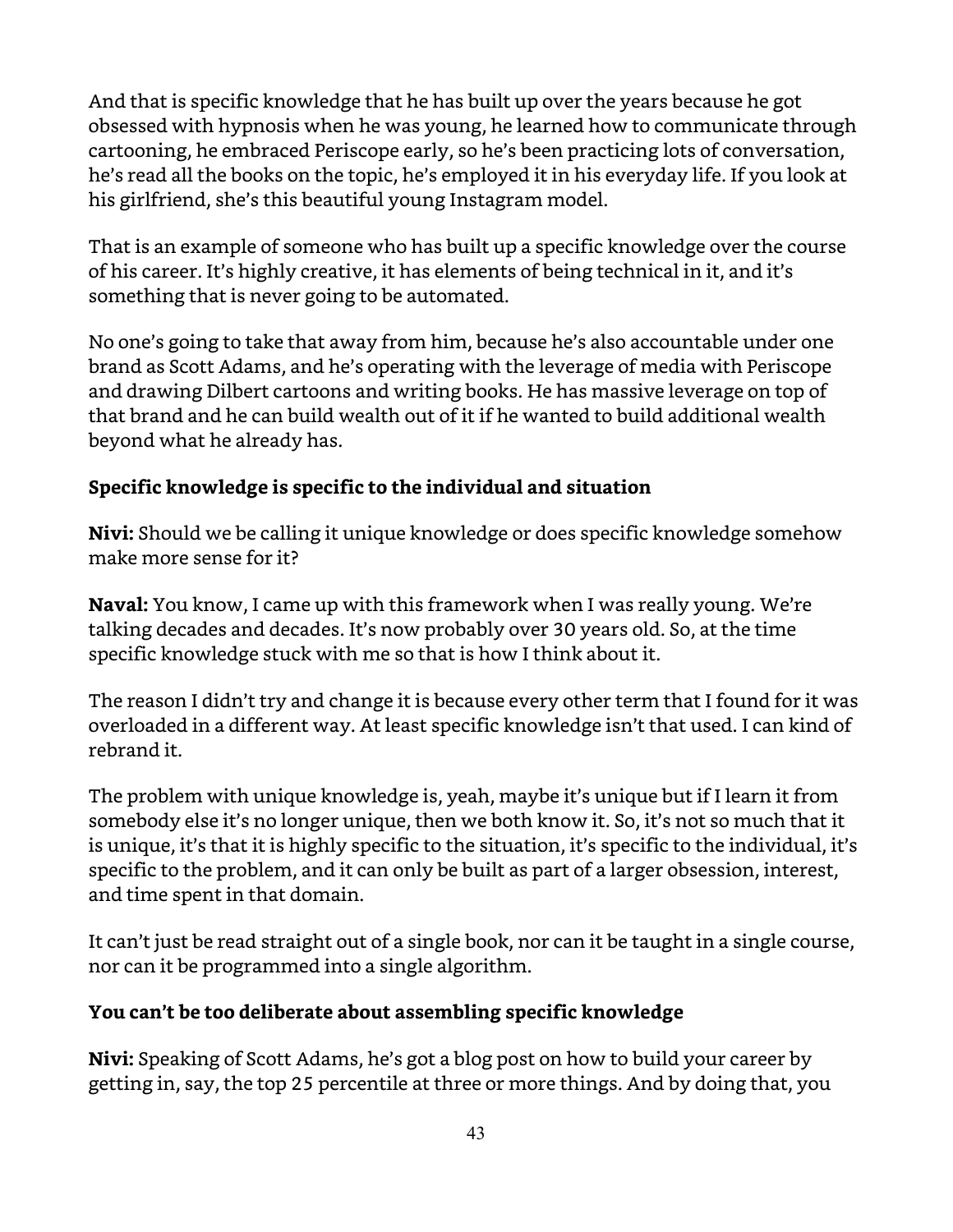become the only person in the world who can do those three things in the 25th percentile.

So, instead of trying to be the best at one thing, you just try to be very, very good at three or more things. Is that a way of building specific knowledge?

**Naval:** I actually think the best way is just to follow your own obsession. And somewhere in the back of your mind, you can realize that, actually, this obsession I like and I'll keep an eye out for the commercial aspects of it.

But I think if you go around trying to build it a little too deliberately, if you become too goal-oriented on the money, then you won't pick the right thing. You won't actually pick the thing that you love to do, so you won't go deep enough into it.

Scott Adams' observation is a good one, predicated on statistics. Let's say there's 10,000 areas that are valuable to the human race today in terms of knowledge to have, and the number one in those 10,000 slots is taken.

Someone else is likely to be the number one in each of those 10,000, unless you happen to be one of the 10,000 most obsessed people in the world that at a given thing.

But when you start combining, well, number 3,728 with top-notch sales skills and really good writing skills and someone who understands accounting and finance really well, when the need for that intersection arrives, you've expanded enough from 10,000 through combinatorics to millions or tens of millions. So, it just becomes much less competitive.

Also, there's diminishing returns. So, it's much easier to be top 5 percentile at three or four things than it is to be literally the number one at something.

### **Build specific knowledge where you are a natural**

I think it's a very pragmatic approach. But I think it's important that one not start assembling things too deliberately because you do want to pick things where you are a natural. Everyone is a natural at something.

We're all familiar with that phrase, a natural. "Oh, this person is a natural at meeting men or women, this person is a natural socialite, this person is a natural programmer, this person is a natural reader." So, whatever you are a natural at, you want to double down on that.

And then there are probably multiple things you're natural at because personalities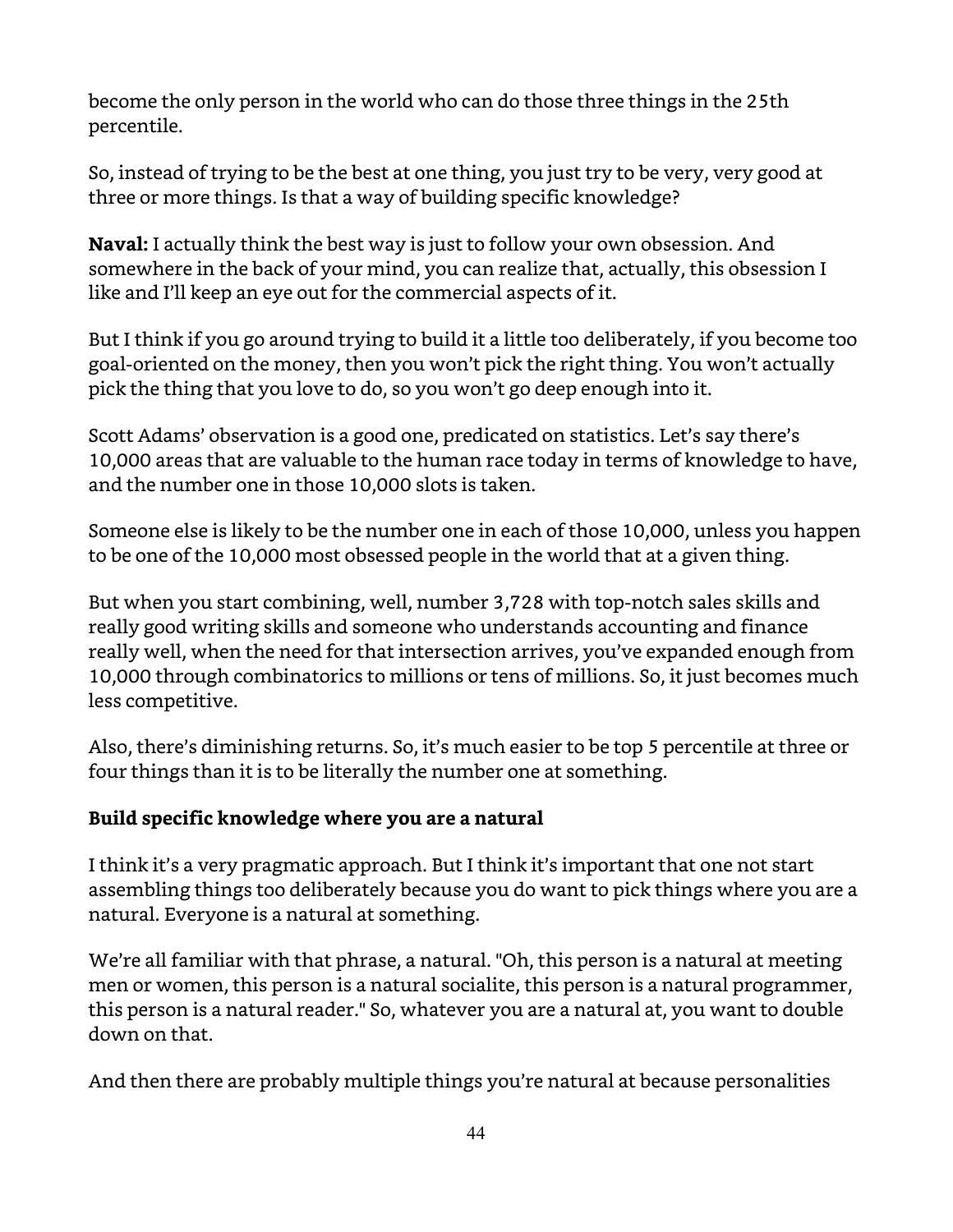and humans are very complex. So, we want to be able to take the things that you are natural at and combine them so that you automatically, just through sheer interest and enjoyment, end up top 25% or top 10% or top 5% at a number of things.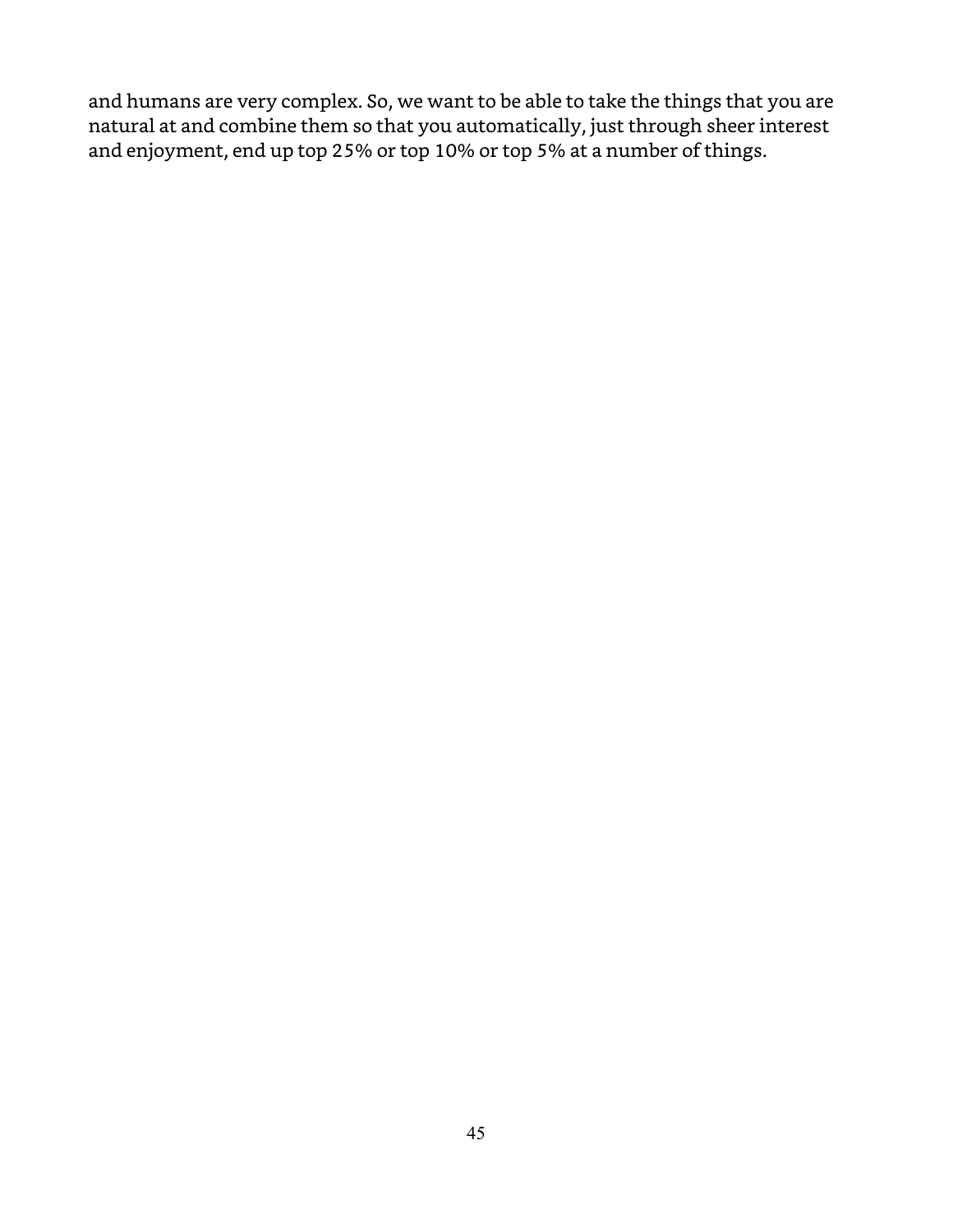# **15. Learn to Sell, Learn to Build**

*Learn to sell. Learn to build. If you can do both, you will be unstoppable.*

### **Learn to sell, learn to build**

**Nivi:** Talking about combining skills, you said that you should "learn to sell, learn to build, if you can do both, you will be unstoppable."

**Naval:** This is a very broad category. It's two broad categories. One is building the product. Which is hard, and it's multivariate. It can include design, it can include development, it can include manufacturing, logistics, procurement, it can even be designing and operating a service. It has many, many definitions.

But in every industry, there is a definition of the builder. In our tech industry it's the CTO, it's the programmer, it's the software engineer, hardware engineer. But even in the laundry business, it could be the person who's building the laundry service, who is making the trains run on time, who's making sure all the clothes end up in the right place at the right time, and so on.

The other side of it is sales. Again, selling has a very broad definition. Selling doesn't necessarily just mean selling individual customers, but it can mean marketing, it can mean communicating, it can mean recruiting, it can mean raising money, it can mean inspiring people, it could mean doing PR. It's a broad umbrella category.

### **The Silicon Valley model is a builder and seller**

So, generally, the Silicon Valley startup model tends to work best. It's not the only way, but it is probably the most common way, when you have two founders, one of whom is world class at selling, and one of whom is world class at building.

Examples are, of course, Steve Jobs and Steve Wozniak with Apple, Gates and Allen probably had similar responsibilities early on with Microsoft, Larry and Sergey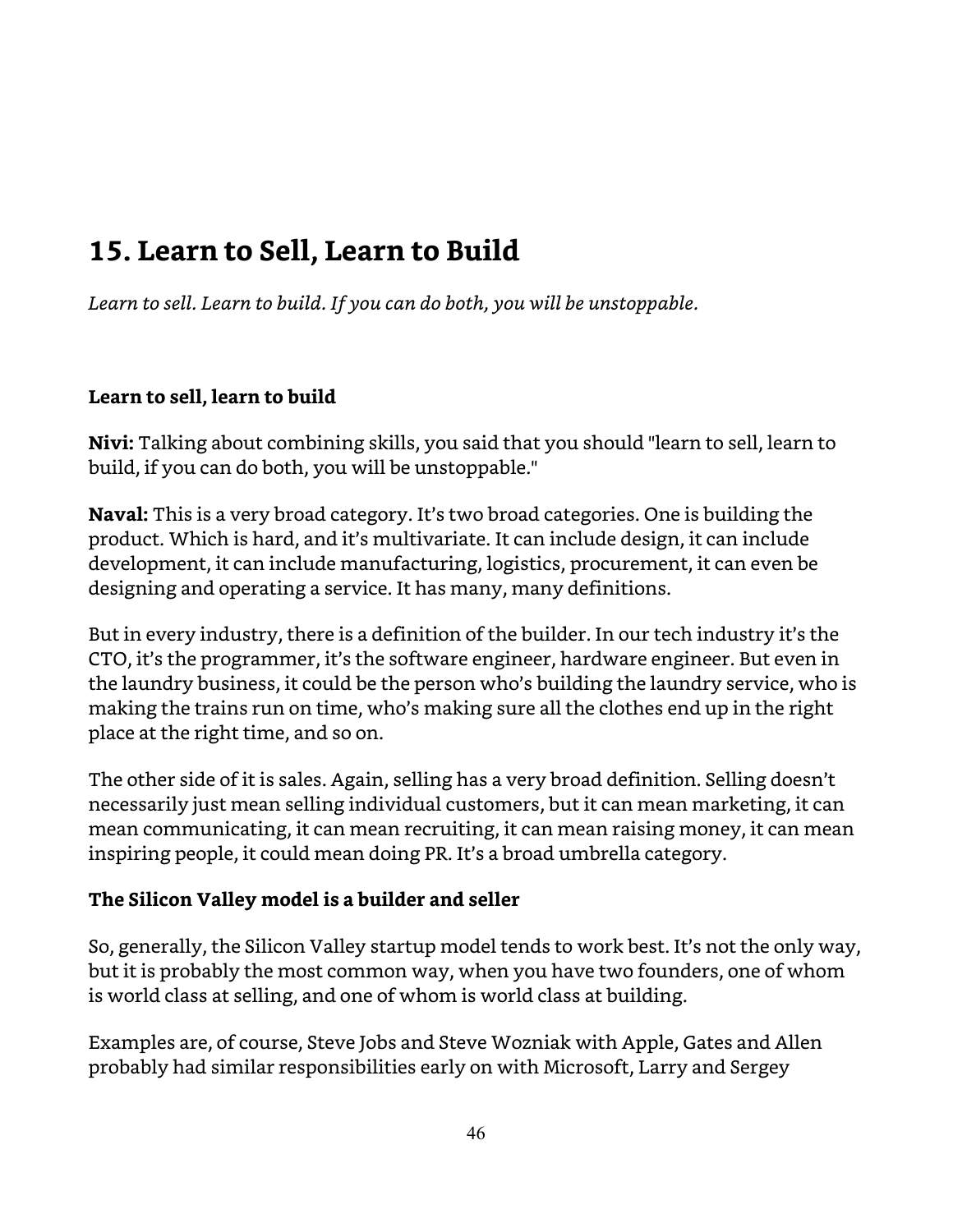probably broke down along those lines, although it's a little different there because that was a very technical product delivered to end users through a simple interface.

But generally, you will see this pattern repeated over and over. There's a builder and there's a seller. There's a CEO and CTO combo. And venture and technology investors are almost trained to look for this combo whenever possible. It's the magic combination.

### **If you can do both you will be unstoppable**

The ultimate is when one individual can do both. That's when you get true superpowers. That's when you get people who can create entire industries.

The living example is Elon Musk. He may not necessarily be building the rockets himself, but he understands enough that he actually makes technical contributions. He understands the technology well enough that no one's going to snow him on it, and he's not running around making claims that he doesn't think he can't eventually deliver. He may be optimistic on the timelines but he thinks this is within reasonableness for delivery.

Even Steve Jobs developed enough product skills and was involved enough in the product that he also operated in both of these domains. Larry Ellison started as a programmer and I think wrote the first version of Oracle, or was actually heavily involved in it.

Marc Andreessen was also in this domain. He may not have had enough confidence in his sales skills, but he was the programmer who wrote Netscape Navigator, or a big chunk of it. So, I think the real giants in any field are the people who can both build and sell.

## **I'd rather teach an engineer marketing than a marketer engineering**

And usually the building is a thing that a sales person can't pick up later in life. It requires too much focused time. But a builder can pick up selling a little bit later, especially if they were already innately wired to be a good communicator. Bill Gates famously paraphrases this as, "I'd rather teach an engineer marketing, than a marketer engineering."

I think if you start out with a building mentality and you have building skills and it's still early enough in your life, or you have enough focused time that you think you can learn selling, and you have some natural characteristics or you're a good salesperson, then you can double down on those.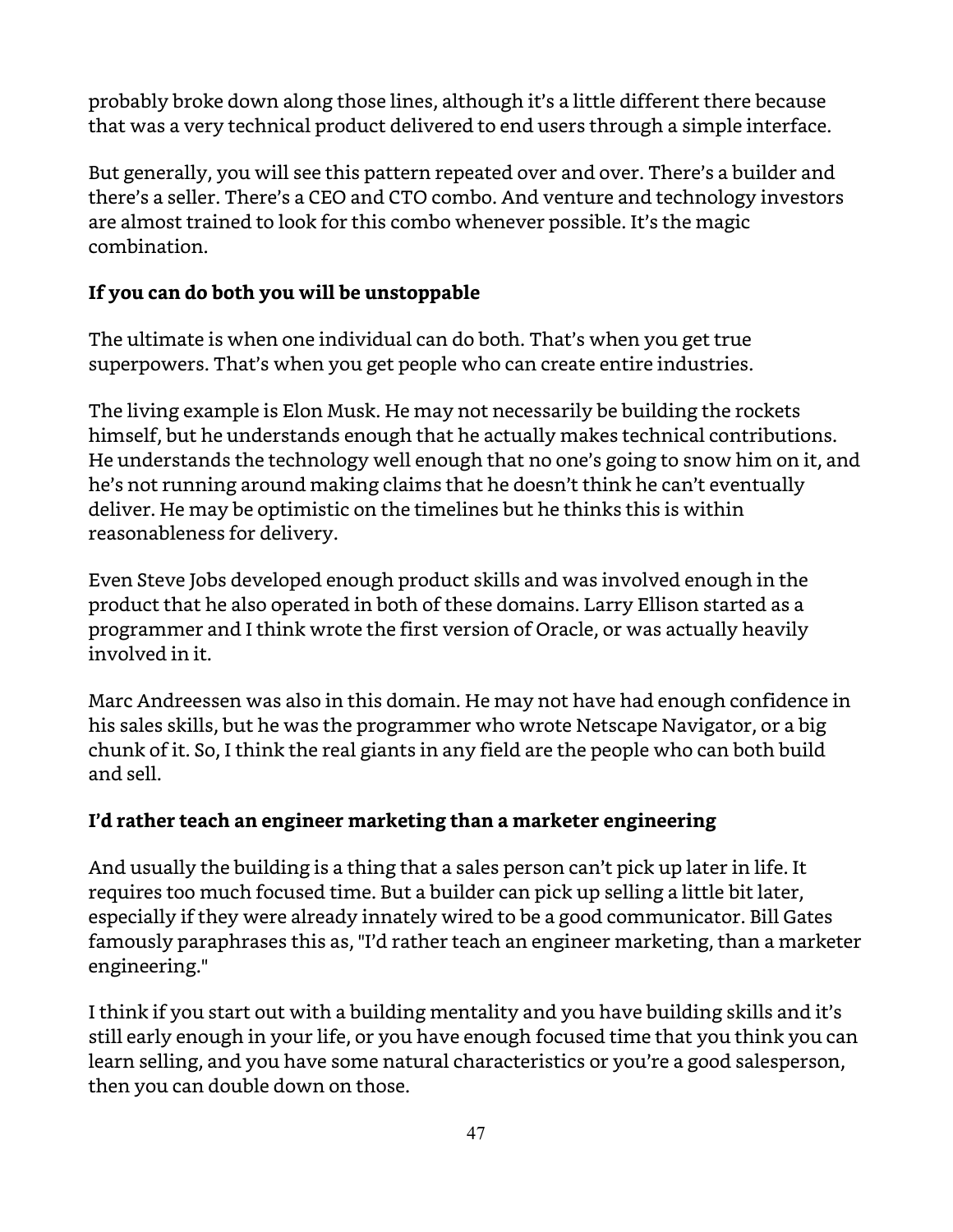Now, your sales skills could be in a different than traditional domain. For example, let's say you're a really good engineer and then people are saying, well, now you need to be good at sales, well, you may not be good at hand-to-hand sales, but you may be a really good writer.

And writing is a skill that can be learned much more easily than, say, in-person selling, and so you may just cultivate writing skills until you become a good online communicator and then use that for your sales.

On the other hand, it could just be that you're a good builder and you're bad at writing and you don't like communicating to mass audiences but you're good one-on-one, so then you might use your sales skills for recruiting or for fundraising, which are more one-on-one kinds of endeavors.

This is pointing out that if you're at the intersection of these two, don't despair because you're not going to be the best technologist and you're not going to be the best salesperson, but in a weird way, that combination, back to the Scott Adams skill stack, that combination of two skills is unstoppable.

Long term, people who understand the underlying product and how to build it and can sell it, these are catnip to investors, these people can break down walls if they have enough energy, and they can get almost anything done.

**Nivi:** If you could only pick one to be good at, which one would you pick?

**Naval:** When you're trying to stand out from the noise building is actually better because there're so many hustlers and sales people who have nothing to back them up. When you're starting out, when you're trying to be recognized, building is better.

But much later down the line building gets exhausting because it is a focus job and it's hard to stay current because there's always new people, new products coming up who have newer tools, and frankly more time because it's very intense, it's a very focused task.

So, sales skills actually scale better over time. Like for example, if you have a reputation for building a great product, that's good, but when you ship your new product, I'm going to validate it based on the product. But if you have a reputation for being a good person to do business with and you're persuasive and communicative then that reputation almost becomes self-fulfilling.

So, I think if you only had to pick up one, you can start with building and then transition to selling. This is a cop-out answer, but I think that is actually the right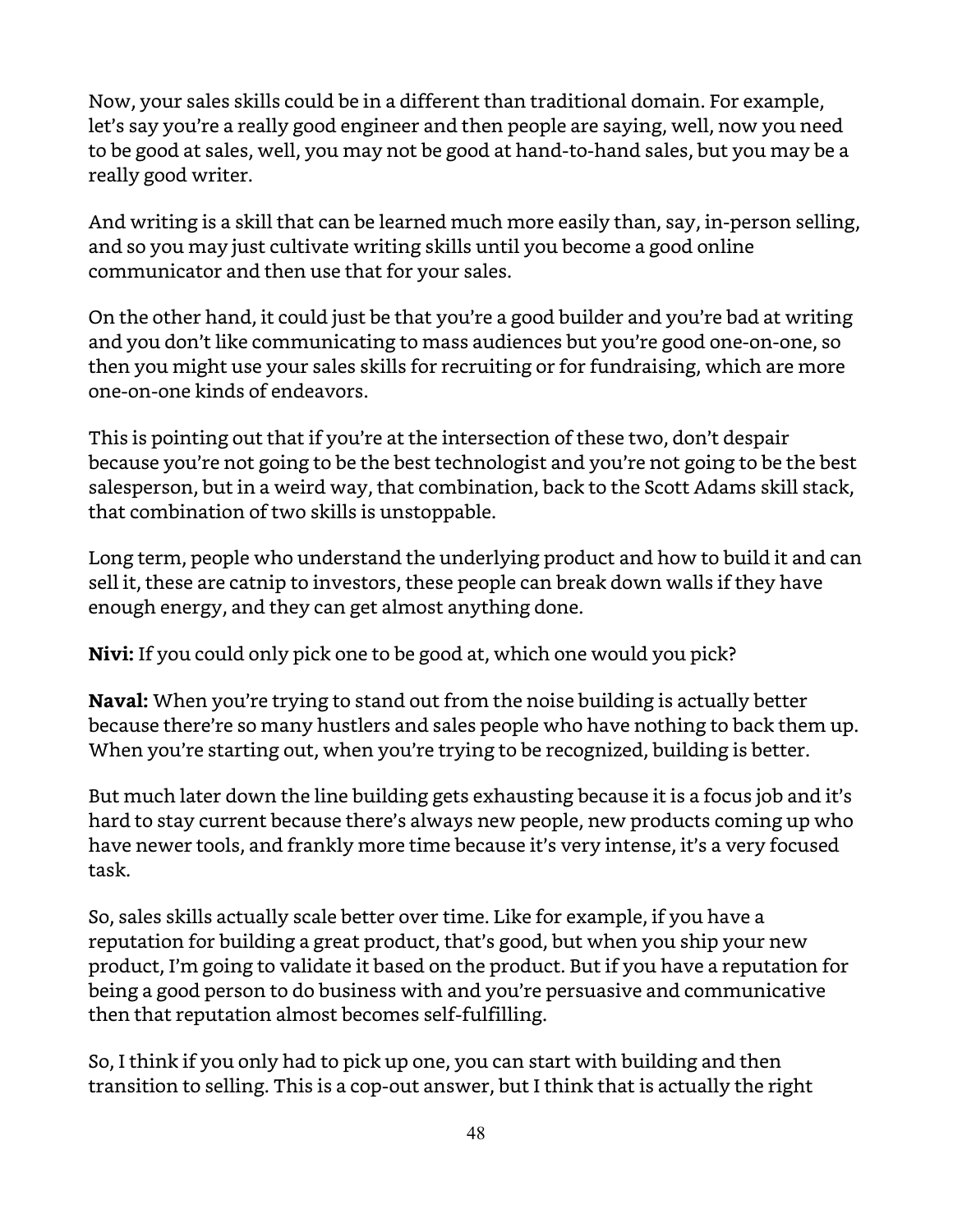answer.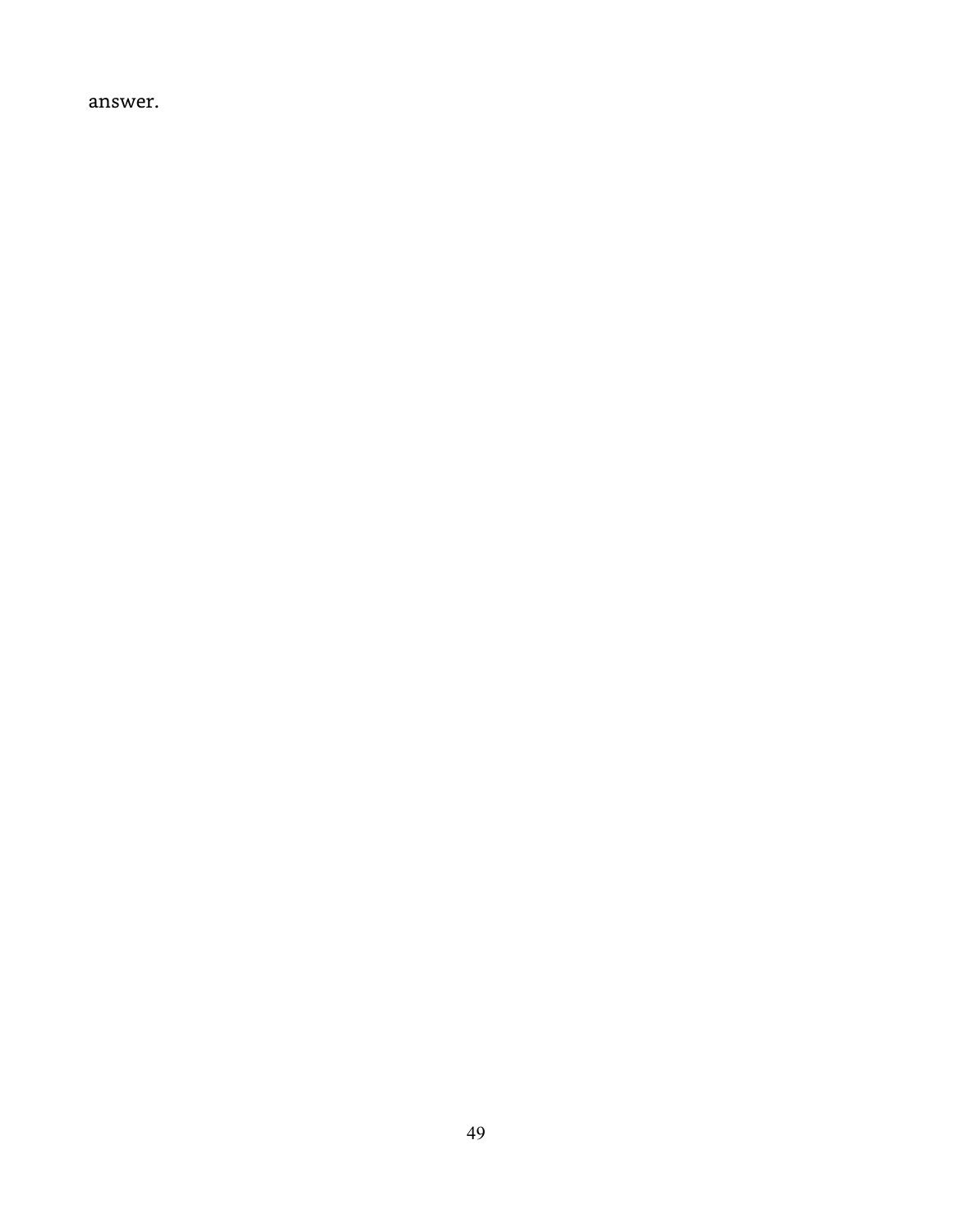# **16. Read What You Love Until You Love to Read**

*You should be able to pick up any book in the library and read it.*

#### **Read what you love until you love to read**

**Nivi:** Before we go and talk about accountability and leverage and judgment, you've got a few tweets further down the line that I would put in the category of continuous learning.

They're essentially, "there is no skill called business. Avoid business magazines and business class, study microeconomics, game theory, psychology, persuasion, ethics, mathematics and computers."

There's one other comment that you made in a Periscope that was, "you should be able to pick up any book in the library and read it." And the last tweet in this category was, "reading is faster than listening, doing is faster than watching."

**Naval:** Yeah, the most important tweet on this, I don't even have in here unfortunately, which is, the foundation of learning is reading. I don't know a smart person who doesn't read and read all the time.

And the problem is, what do I read? How do I read? Because for most people it's a struggle, it's a chore. So, the most important thing is just to learn how to educate yourself and the way to educate yourself is to develop a love for reading.

So, the tweet that is left out, the one that I was hinting at is, "read what you love until you love to read." It's that simple.

Everybody I know who reads a lot loves to read, and they love to read because they read books that they loved. It's a little bit of a catch-22, but you basically want to start off just reading wherever you are and then keep building up from there until reading becomes a habit. And then eventually, you will just get bored of the simple stuff.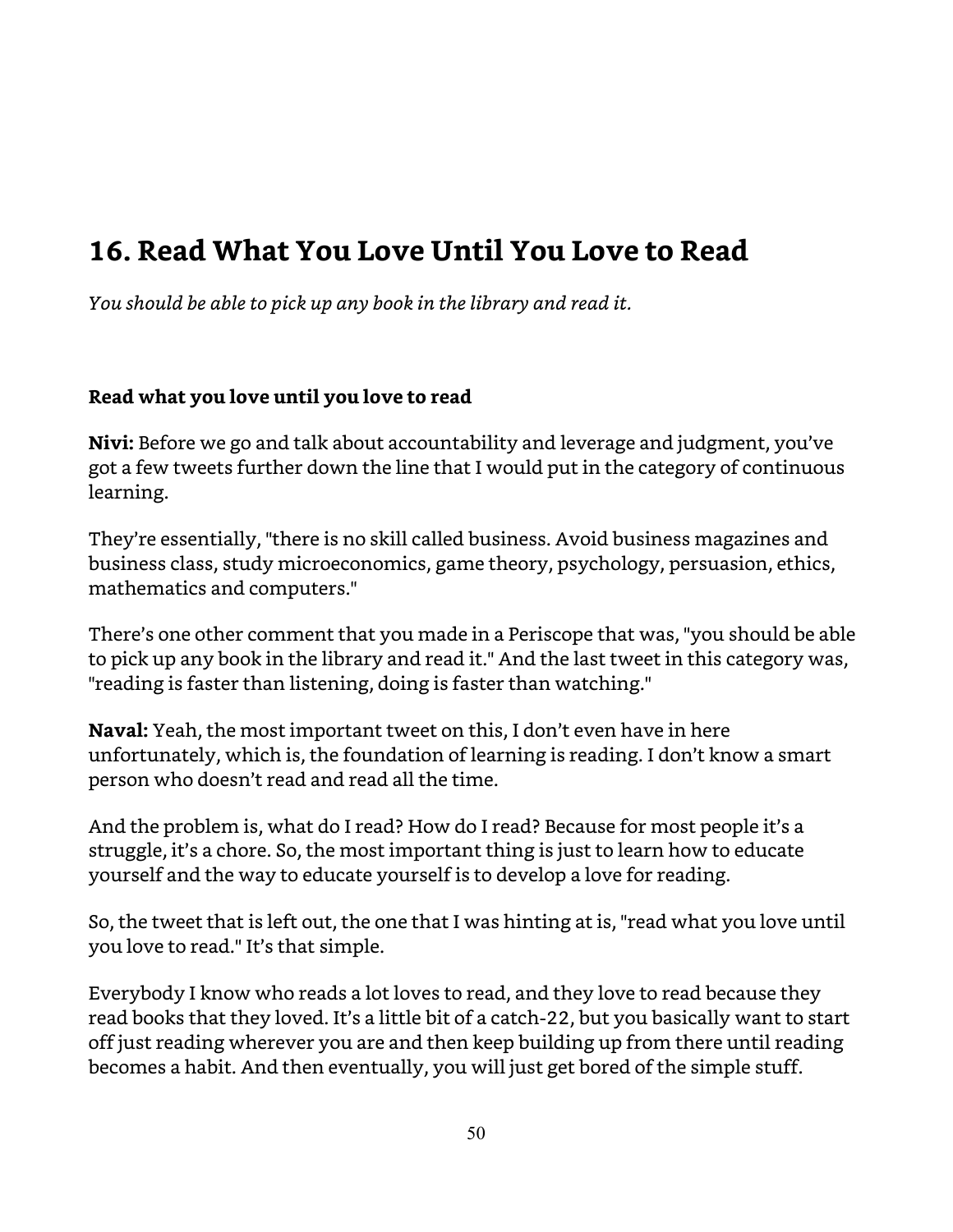So you may start off reading fiction, then you might graduate to science fiction, then you may graduate to non-fiction, then you may graduate to science, or philosophy, or mathematics or whatever it is, but take your natural path and just read the things that interest you until you kind of understand them. And then you'll naturally move to the next thing and the next thing and the next thing.

### **Read the original scientific books in a field**

Now, there is an exception to this, which is where I was hinting with what things you actually do want to learn, which is, at some point there's too much out there to read. Even reading is full of junk.

There are actually things you can read, especially early on, that will program your brain a certain way, and then later things that you read, you will decide whether those things are true or false based on the earlier things.

So, it is important that you read foundational things. And foundational things, I would say, are the original books in a given field that are very scientific in their nature.

For example, instead of reading a business book, pick up Adam Smith's The Wealth of Nations. Instead of reading a book on biology or evolution that's written today, I would pick up Darwin's Origin of the Species. Instead of reading a book on biotech right now that may be very advanced, I would just pick up The Eighth Day of Creation by Watson and Crick. Instead of reading advanced books on what cosmology and what Neil Degrasse Tyson and Stephen Hawking have been saying, you can pick up Richard Feynman's Six Easy Pieces and start with basic physics.

### **Don't fear any book**

If you understand the basics, especially in mathematics and physics and sciences, then you will not be afraid of any book. All of us have that memory of when we were sitting in class and we're learning mathematics, and it was all logical and all made sense until at one point the class moved too fast and we fell behind.

Then after that we were left memorizing equations, memorizing concepts without being able to derive them from first principles. And at that moment, we're lost, because unless you're a professional mathematician, you're not going to remember those things. All you're going to remember are the techniques, the foundations.

So, you have to make sure that you're building on a steel frame of understanding because you're putting together a foundation for skyscraper, and you're not just memorizing things because you're just memorizing things you're lost. So the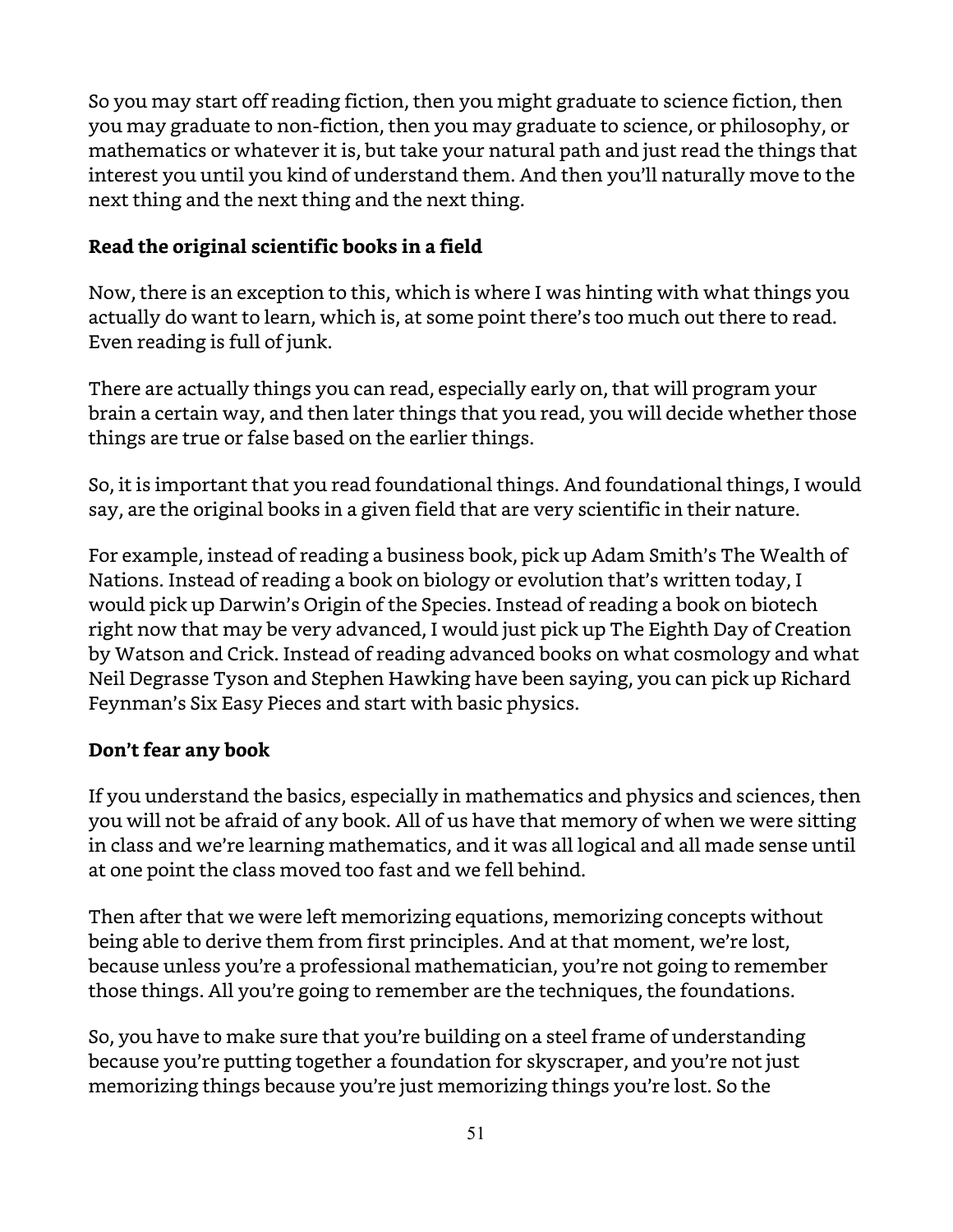foundations are ultra important.

And the ultimate, the ultimate is when you walk into a library and you look at it up and down and you don't fear any book. You know that you can take any book off the shelf, you can read it, you can understand it, you can absorb what is true, you can reject what is false, and you have a basis for even working that out that is logical and scientific and not purely just based on opinions.

### **The means of learning are abundant, the desire to learn is scarce**

The beauty of the internet is the entire library of Alexandria times 10 is at your fingertips at all times. It's not the means of education or the means of learning are scarce, the means of learning are abundant. It's the desire to learn that's scarce. So, you really have to cultivate the desire.

And it's not even cultivating you've to not lose it. Children have a natural curiosity. If you go to a young child who's first learning language, they're pretty much always asking: What's this? What's that? Why is this? Who's that? They're always asking questions.

But one of the problems is that schools and our educational system, and even our way of raising children replaces curiosity with compliance. And once you replace the curiosity with the compliance, you get an obedient factory worker, but you no longer get a creative thinker. And you need creativity, you need the ability to feed your own brain to learn whatever you want.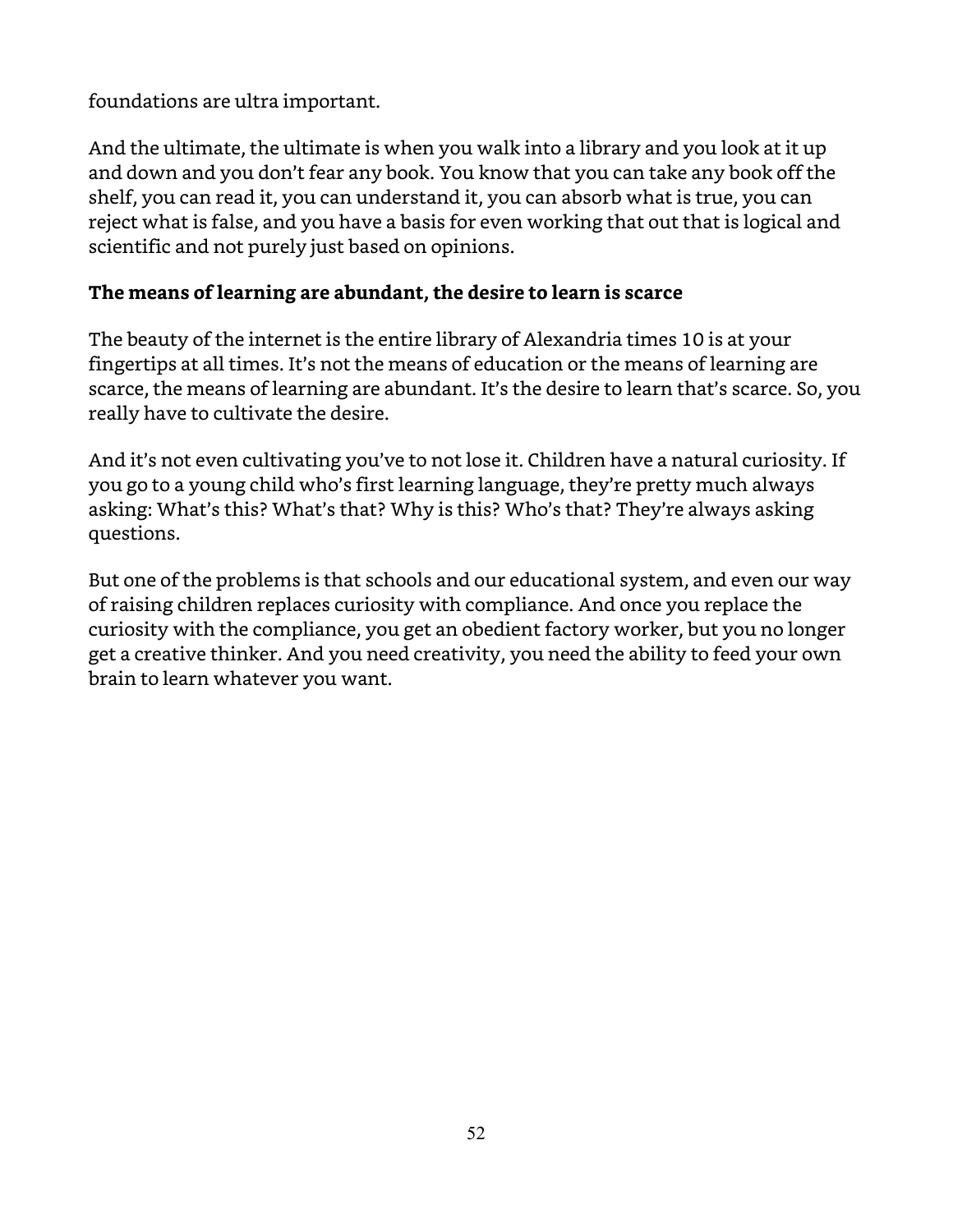# **17. The Foundations Are Math and Logic**

*If you understand mathematics and logic, you have the basis for understanding everything else.*

### **The ultimate foundations are math and logic**

**Naval:** Foundational things are principles, they're algorithms, they're deep seated logical understanding where you can defend it or attack it from any angle. And that's why microeconomics is important because macroeconomics is a lot of memorization, a lot of macro bullshit.

As Nassim Taleb says, it is easier to macro bullshit than it is the micro bullshit. Because macroeconomics is voodoo-complex-science meets politics. You can't find two macroeconomists to agree on anything these days, and different macroeconomists get used by different politicians to peddle their different pet theories.

There are even macroeconomists out there now peddling something called Modern Monetary Theory which basically says, hey, except for this pesky thing called inflation, we can just print all the money that we want. Yes, except for this pesky thing called inflation. That's like saying, except for limited energy, we can fire rockets off into space all day long.

It's just nonsense, but the fact that there are people who have "macroeconomist" in their title and are peddling Modern Monetary Theory just tells you that macroeconomics as a so-called science has been corrupted. It's now a branch of politics.

So, you really want to focus on the foundations. The ultimate foundation are mathematics and logic. If you understand logic and mathematics, then you have the basis for understanding the scientific method. Once you understand the scientific method, then you can understand how to separate truth from falsehood in other fields and other things that you're reading.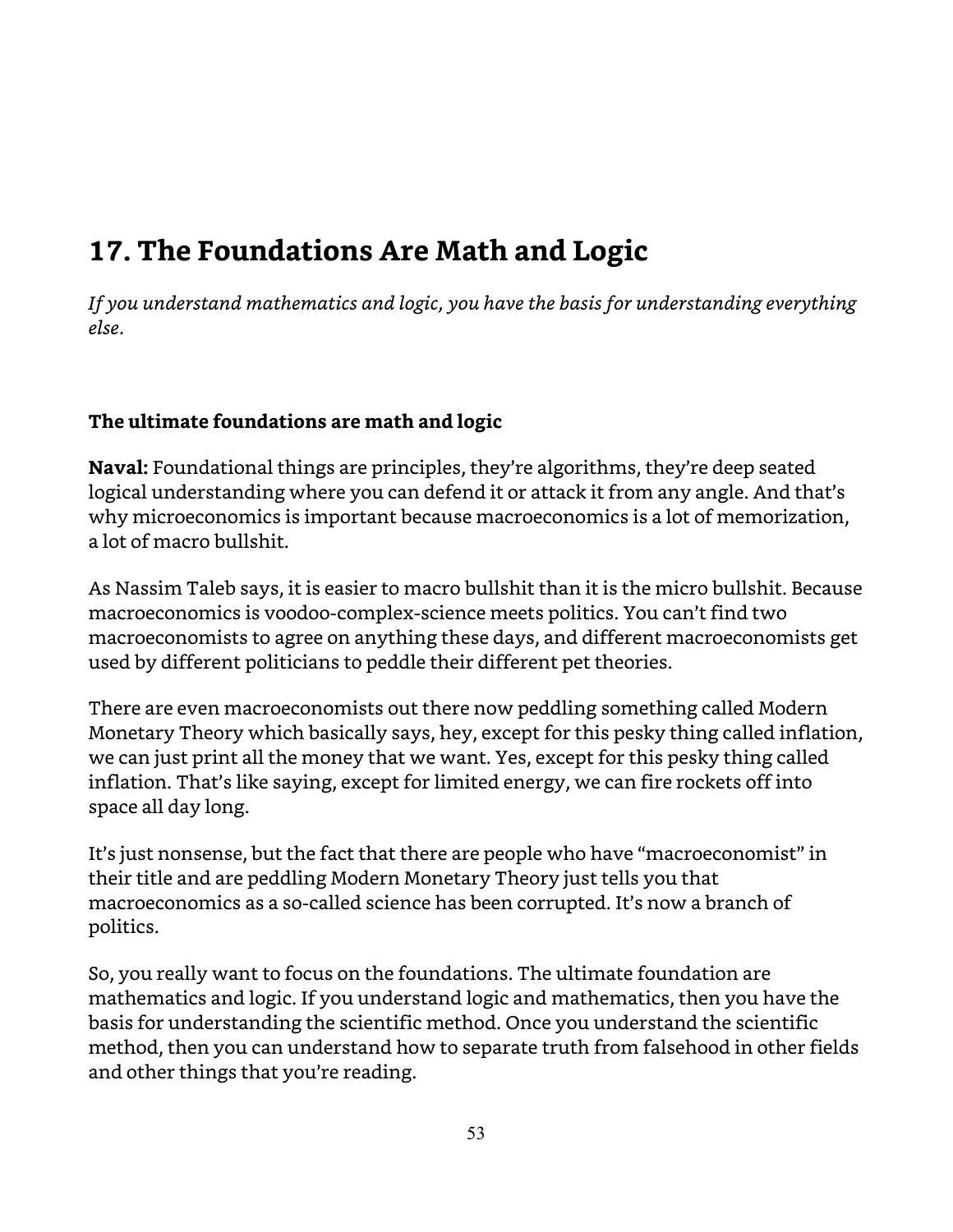### **It's better to read a great book really slowly than to fly through a hundred books quickly**

So, be very careful about reading other people's opinions and even be careful when reading facts because so-called facts are often just opinions with a veneer [of pseudoscience] around them.

What you are really looking for are algorithms. What you are really looking for is understanding. It's better to go through a book really slowly and struggle and stumble and rewind, than it is to fly through it quickly and say, "Well, now I've read 20 books, I've read 30 books, I've read 50 books in the field."

It's like Bruce Lee said, "I don't fear the man who knows a thousand kicks and a thousand punches, I fear the man who's practiced one punch ten thousand times or one kick ten thousand times." It's that understanding that comes through repetition and through usage and through logic and foundations that really makes you a smart thinker.

### **Learn persuasion and programming**

**Nivi:** To lay a foundation for learning for the rest of your life I think you need two things, if I was going to try and sum it up. One, practical persuasion and two, you need to go deep in some technical category, whether it's abstract math, or you want to read Donald Knuth's books on algorithms, or you want to read Feynman's lectures on physics.

If you have practical persuasion and a deep understanding of some complex topic, I think you'll have a great foundation for learning for the rest of your life.

**Naval:** Yeah. In fact let me expand that a little bit. I would say that the five most important skills are of course, reading, writing, arithmetic, and then as you're adding in, persuasion, which is talking. And then finally, I would add computer programming just because it's an applied form of arithmetic that just gets you so much leverage for free in any domain that you operate in.

If you're good with computers, if you're good at basic mathematics, if you're good at writing, if you're good at speaking, and if you like reading, you're set for life.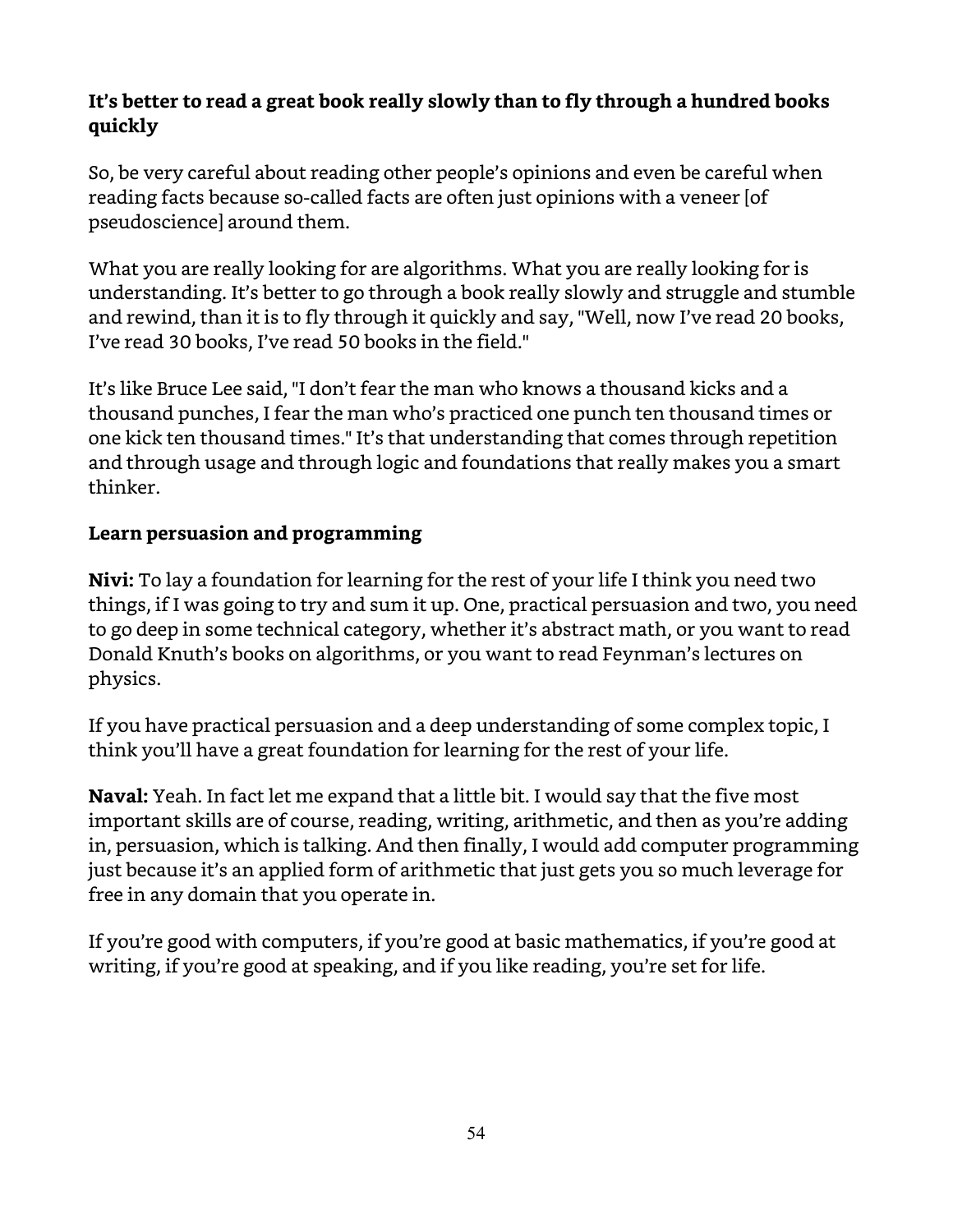# **18. There's No Actual Skill Called "Business"**

*There's no actual skill called business. Avoid business schools and magazines.*

### **There's no actual skill called "business"**

**Naval:** In that sense, business to me is bottom of the barrel. There's no actual skill called business, it's too generic. It's like a skill called "relating." Like "relating to humans." That's not a skill, it's too broad.

A lot of what goes on in business schools, and there is some very intelligent stuff taught in business schools – I don't mean to detract from them completely – some of the things taught in business school are just anecdotes. They call them "case studies."

But they're just anecdotes, and they're trying to help you pattern match by throwing lots of data points at you, but the reality is, you will never understand them fully until you're actually in that position yourself.

Even then you will find that basic concepts from game theory, psychology, ethics, mathematics, computers, and logic will serve you much, much better.

I would focus on the foundations, I would focus with a science bent. I would develop a love for reading, including by reading so-called junk food that you're not supposed to read. You don't have to read the classics. That [reading] is the foundation for your selfeducation.

### **Doing is faster than watching**

**Nivi:** What did you mean when you said that "doing is faster than watching?"

**Naval:** When it comes to your learning curve, if you want to optimize your learning curve… One of the reasons why I don't love podcasts, even though I'm a generator of podcasts, is that I like to consume my information very quickly.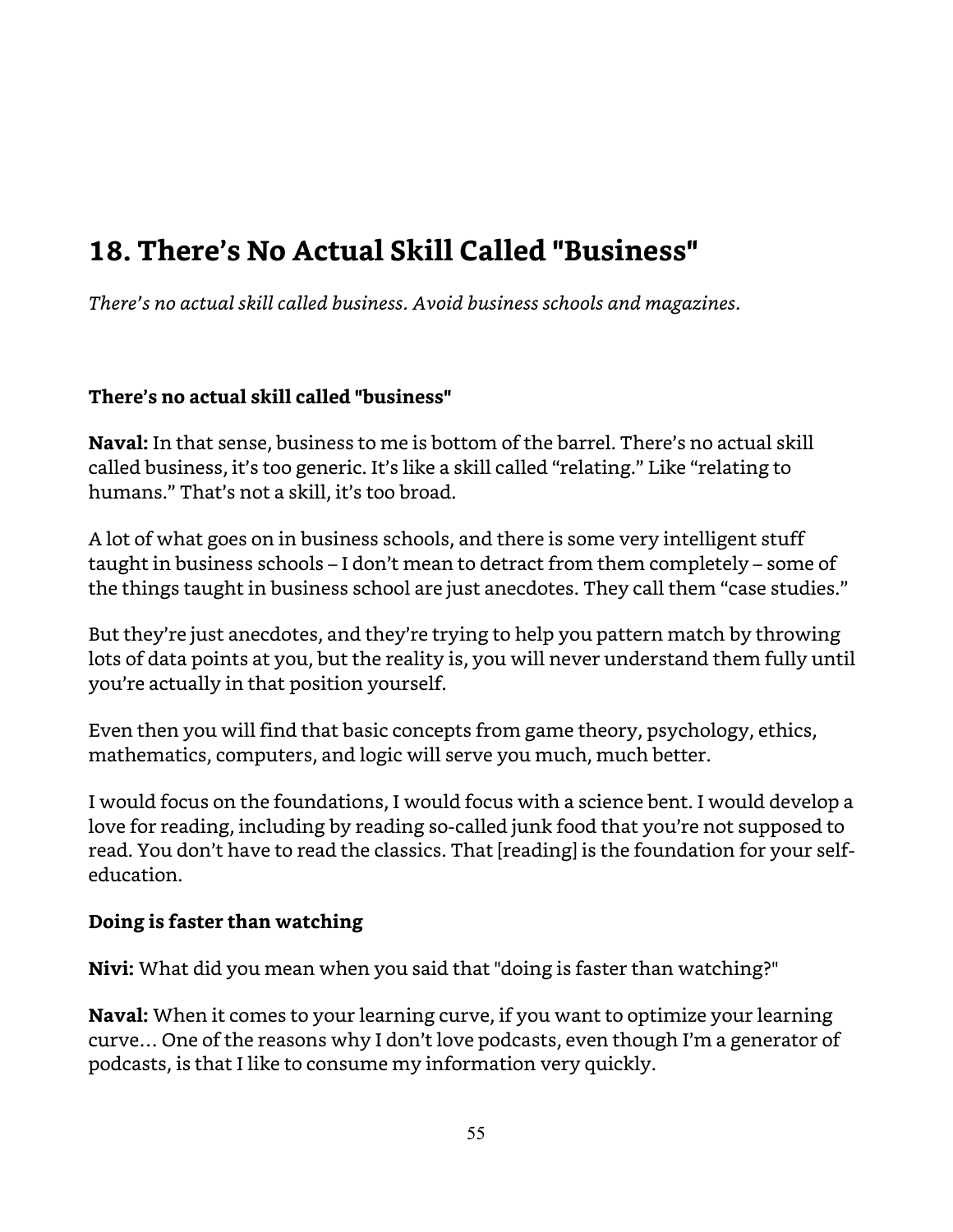And I'm a good reader, or a fast reader and I can read very fast but I can only listen at a certain speed. I know people listen at 2x, 3x, but everyone sounds like a chipmunk and it's hard to go back, it's hard to highlight, it's hard to pinpoint snippets and save them in your notebook, and so on.

Similarly, a lot of people think they can become really skilled at something by watching others do it, or even by reading about others doing it. And going back to the business school case study, that's a classic example.

They study other people's businesses, but in reality, you're going to learn a lot more about running a business by operating your own lemonade stand or equivalent. Or even opening a little retail store down the street.

That is how you're going to learn on the job because a lot of the subtleties don't express themselves until you're actually in the business.

For example, everyone's into mental models these days. You go to Farnam Street, you go to Poor Charlie's Almanack, and you can learn all the different mental models. But which ones matter more? Which ones do you apply more often? Which ones matter in which circumstances? That's actually the hard part.

For example, my personal learning has been that the principal-agent problem drives so much in this world. It's an incentives problem. I've learned that tit-for-tat iterated prisoner's dilemma is the piece of game theory that is worth knowing the most. You can almost put down the game theory book after that.

By the way, the best way to learn game theory is to play lots of games. I never even read game theory books. I consider myself extremely good at game theory. I've never opened up a game theory book and found a result in there where I didn't think, "Oh, yeah, that's common sense to me."

The reason is that I grew up playing all kinds of games and I ran into all kinds of corner cases with all kinds of friends, and so it's just second nature to me. You can always learn better by doing it on the job.

### **The number of "doing" iterations drives the learning curve**

But doing is a subtle thing. Doing encapsulates a lot. For example, let's say, I want to learn how to run a business. Well, if I start a business where I go in every day and I'm doing the same thing, let's say I'm running a retail store down the street where I'm stocking the shelves with food and liquor every single day, I'm not going to learn that much because I'm repeating things a lot.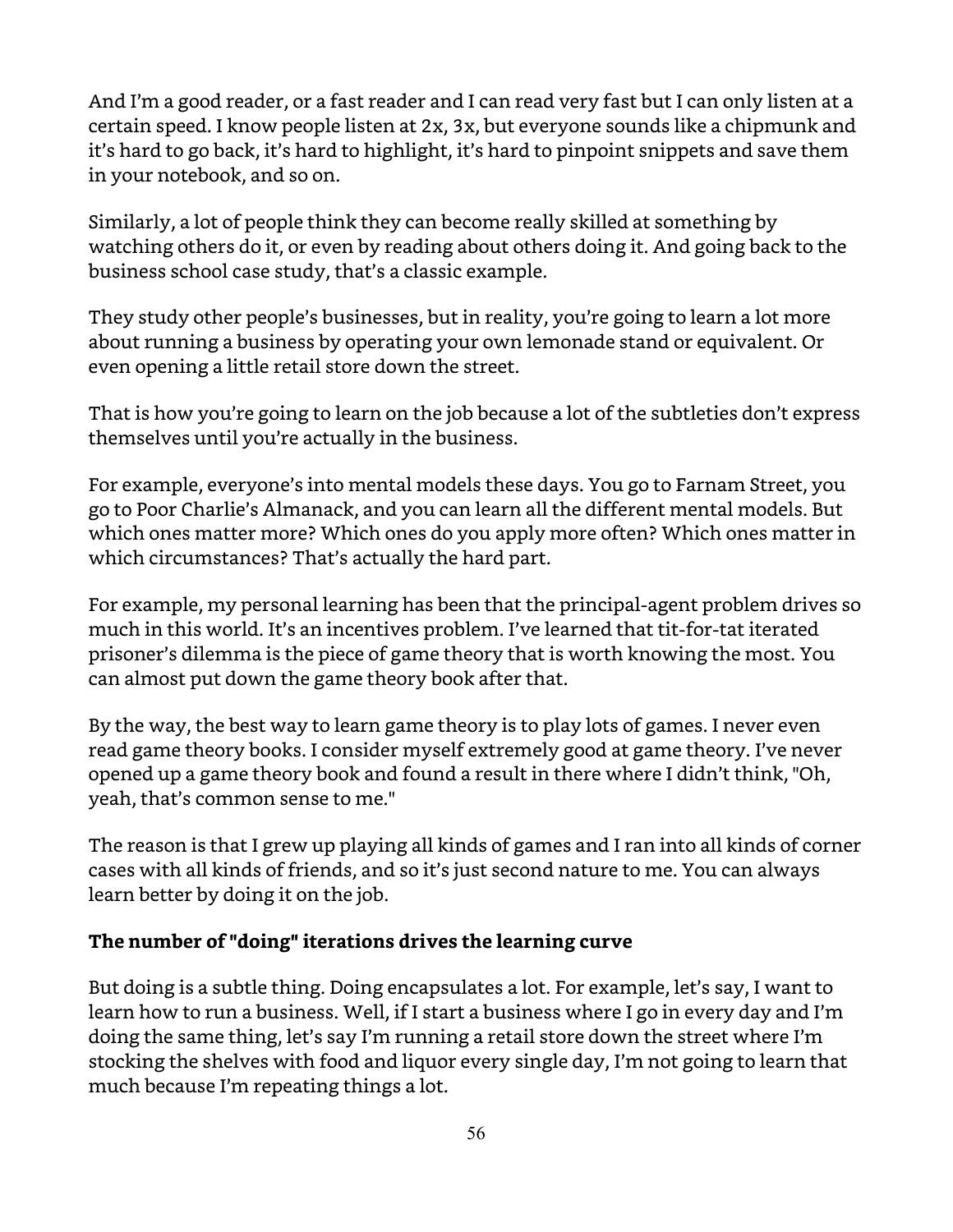So, I'm putting in thousands of hours, but they are thousands of hours doing the same thing. Whereas if I was putting in thousands of iterations, that would be different. So, the learning curve is across iterations [not iterations].

So if I was trying new marketing experiments in the store all the time, I was constantly changing up the inventory, I was constantly changing up the branding and the messaging, I was constantly changing the sign, I was constantly changing the online channels that are used to drive foot traffic in, I was experimenting with being open at different hours, I had the ability to walk around and talk to other store owners and getting their books and figure out how they run their businesses.

It's the number of iterations that drives the learning curve. So, the more iterations you can have, the more shots on goal you can have, the faster you're going to learn. It's not just about the hours put in.

## **If you're willing to bleed a little every day, you may win big later**

It's actually a combination of the two, but I think just the way we're built and the way that the world presents itself, the world offers us very easily the opportunity to do the same thing over and over and over again. But really, we'd be better served if we went off and found ways to do new things from scratch.

And doing something new the first time is painful, because you're wandering into uncertain territory and high odds are that you will fail. So you just have to get very, very comfortable with frequent small failures.

Nassim Taleb talks about this also. He made his fortune, his wealth by being a trader who basically relied upon black swans. Nassim Taleb made money by losing little bits of money every day and then once in a blue moon he would make a lot of money when the unthinkable happened for other people.

Whereas most people want to make little bits of money every day and in exchange they'll tolerate lots of blow-up risk, they'll tolerate going completely bankrupt.

We're not evolved to bleed a little bit every day. If you're out in the natural environment, and you get a cut and you're literally bleeding a little bit every day, you will eventually die. You'll have to stop that cut.

We're evolved for small victories all the time but that becomes very expensive. That's where the crowd is. That's where the herd is. So, if you're willing to bleed a little bit every day but in exchange you'll win big later, you will do better.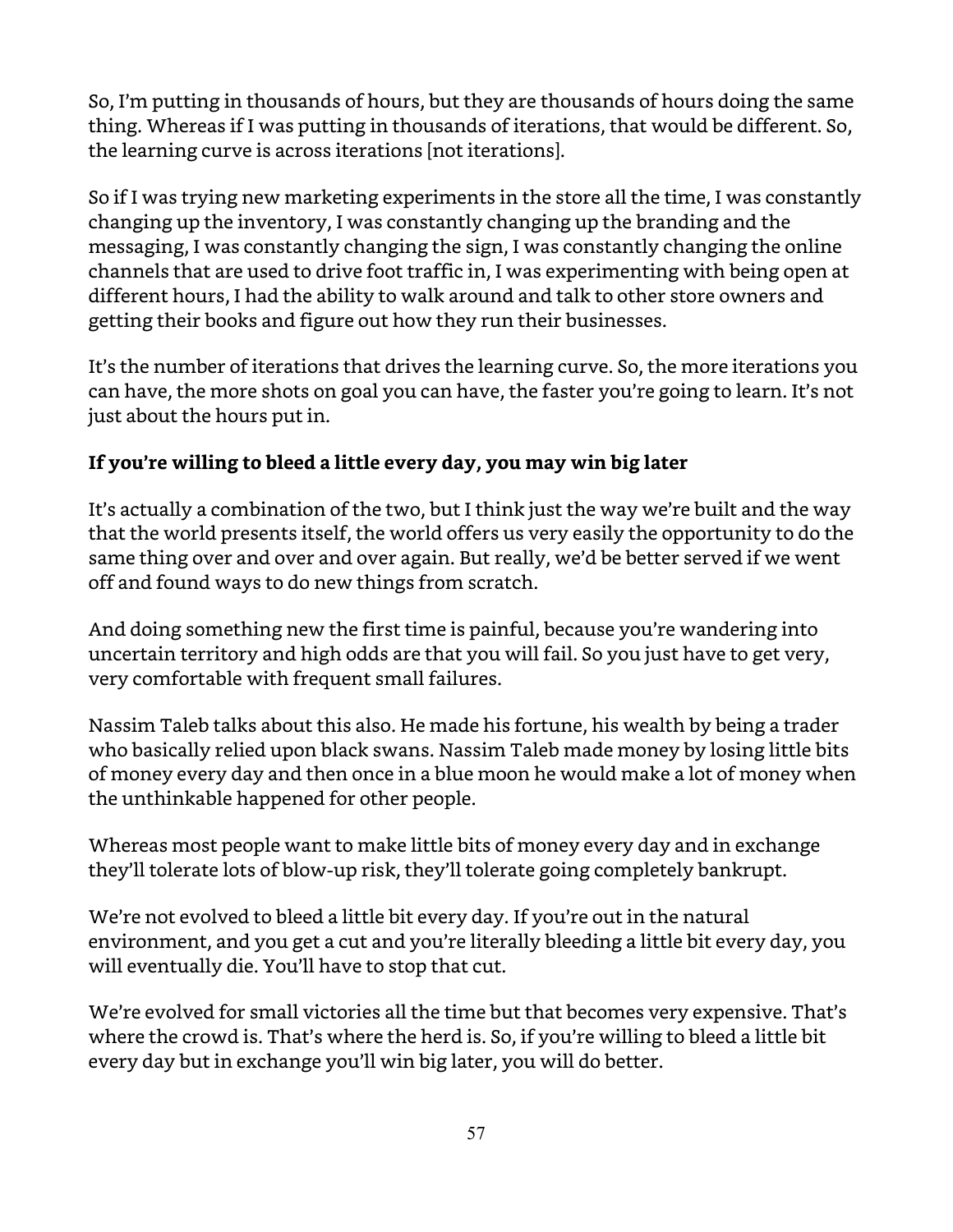That is, by the way, entrepreneurship. Entrepreneurs bleed every day.

They're not making money, they're losing money, they're constantly stressed out, all the responsibility is upon them, but when they win they win big. On average they'll make more.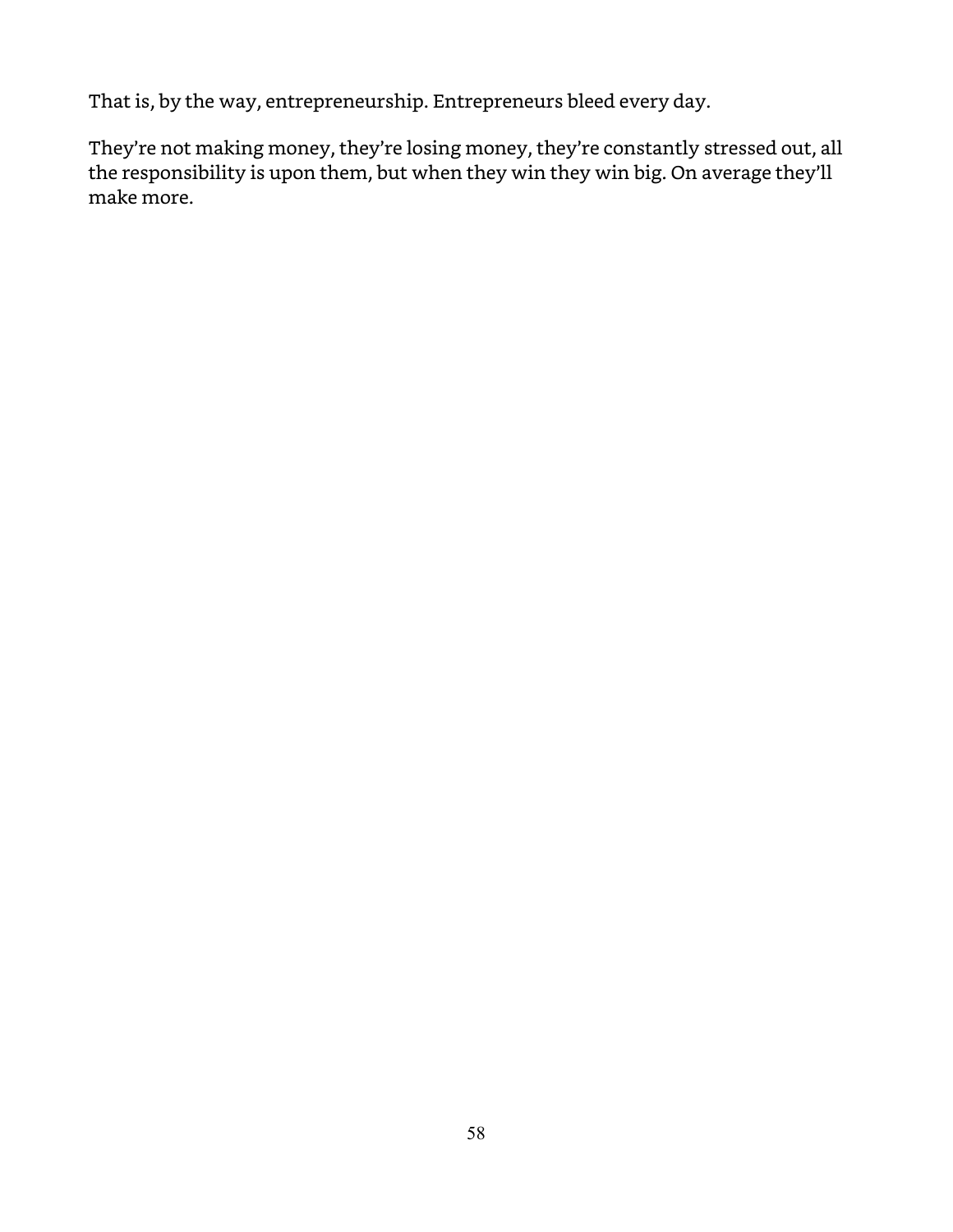# **19. Embrace Accountability to Get Leverage**

*Embrace accountability. Society will reward you with leverage.*

#### **You have to have accountability to get leverage**

**Nivi:** Why don't we jump into accountability, which I thought was pretty interesting and I think you have your own unique take on it. So the first tweet on accountability was, "Embrace accountability and take business risks under your own name. Society will reward you with responsibility, equity, and leverage."

**Naval:** Yeah. So to get rich, you're going to need leverage. Leverage comes in labor, comes in capital, or it can come through code or media. But most of these, like labor and capital, people have to give to you. For labor, somebody has to follow you. For capital, somebody has to give you money or assets to manage or machines.

So to get these things, you have to build up credibility and you have to do those under your own name as much as possible, which is risky. So accountability is a doubleedged thing. It allows you to take credit when things go well and to bear the brunt of the failure when things go badly.

#### **Take business risks under your own name**

So in that sense, people who are stamping their names on things aren't foolish. They're just confident. Maybe it turns out to be foolish in the end, but if you look at a Kanye or an Oprah or a Trump or an Elon or anyone like that, these people can get rich just off their name because their name is such powerful branding.

Regardless of what you think of Trump, you have to realize that the guy was among the best in the world at just branding his name. Why would you go to Trump Casino? Used to be because Trump. Why would you go to a Trump tower? Because of Trump.

When it came time to vote, I think that a lot of voters just went in and said, "Trump."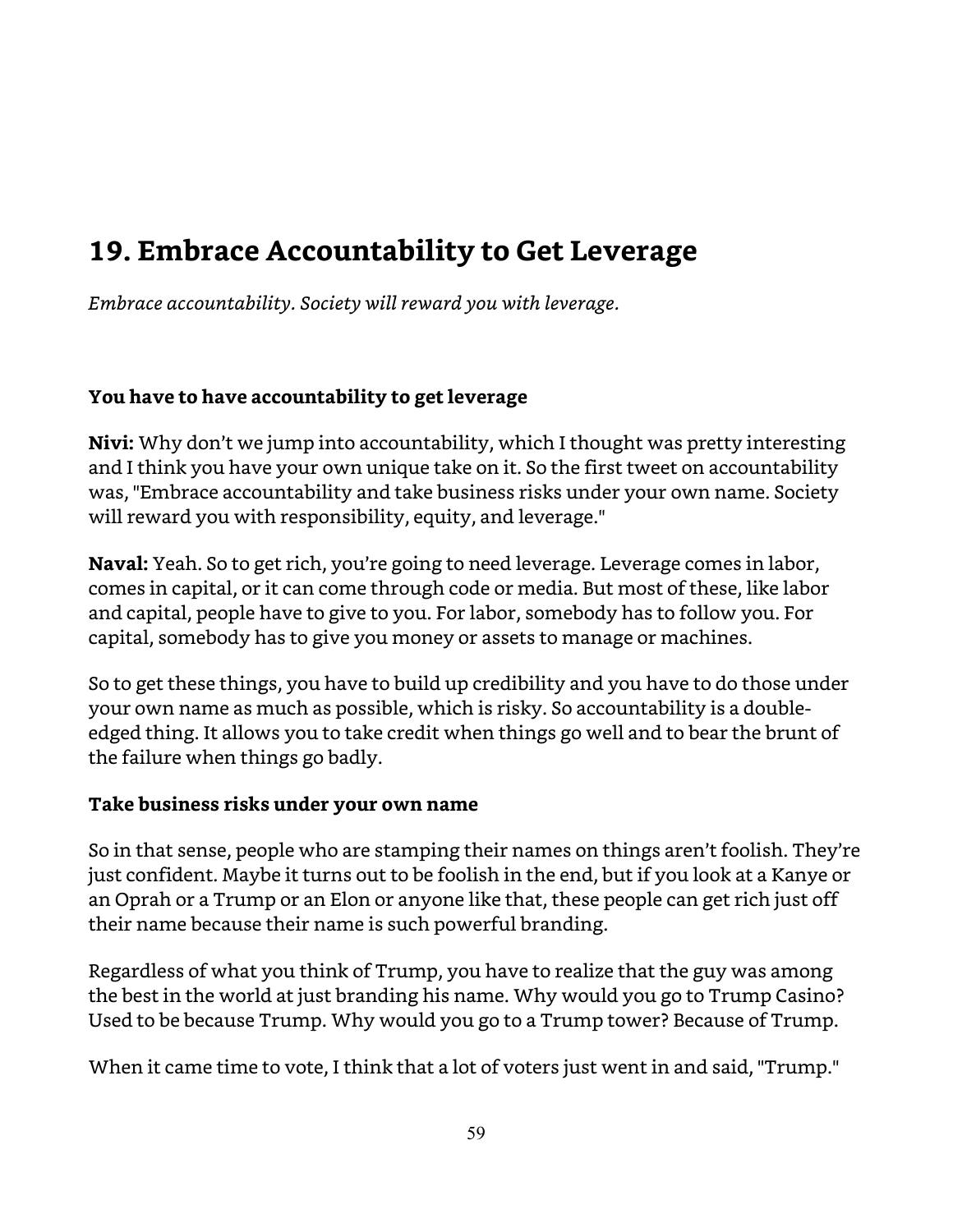They recognize the name, so the name recognition paid off.

Same thing with Oprah. She puts her brand on something, her name on something and it flies off the shelves, and it's like an instant validator.

These people also take risks for putting their name out there. Obviously Trump is now probably hated by half or more than half of the country and by a big chunk of the world as he sticks his name out there.

By putting your name out there, you become a celebrity, and fame has many, many downsides. It's better to be anonymous and rich than to be poor and famous, but even famous and rich has a lot of downsides associated with it. You're always in the public eye.

## **A well-functioning team has clear accountability for each position**

Accountability is quite important, and when you're working to build a product or you're working in a team or you're working in a business, we constantly have drummed into our heads how important it is to be part of a team. Absolutely agree with that.

A lot of our training socially is telling us to not stick our necks out of the crowd. There's a saying that I hear from our Australian friends that the tall poppy gets cut. Don't stick your neck out, but I would say that actually a really, really well-functioning team is small and has clear accountability for each of the different portions.

You can say, "Okay, this person's responsible for building the product. This person's responsible for the messaging. This person's responsible for raising money. This person's responsible for the pricing strategy and maybe the online advertising." So if somebody screws up, you know exactly who's responsible. While at the same time if something goes really well, you also know exactly who's responsible.

If you have a small team and you have clearly delineated responsibilities, then you can still keep a very high level of accountability. Accountability is really important because when something succeeds or fails, if it fails, everybody points fingers at each other, and if it succeeds, everybody steps forward to take credit.

We've all had that experience when we were in school and we got a group assignment to do. There were probably a few people in there who did a lot of the work. Then there are a few people who just did a lot of grandstanding or positioning to do the work. We're all familiar with this from a childhood sense, but it's sort of uncomfortable to talk about.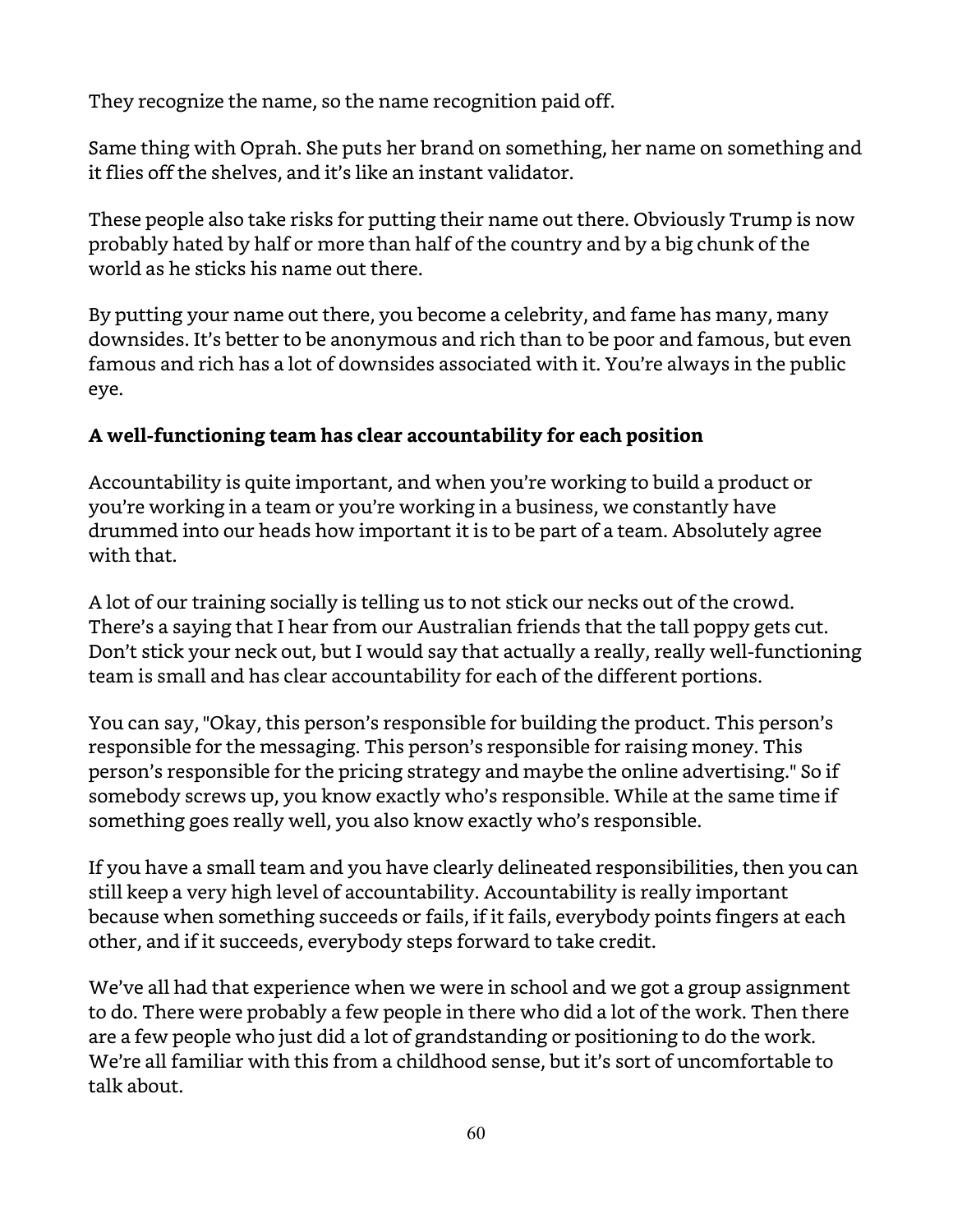### **People who can fail in public have a lot of power**

Clear accountability is important. Without accountability, you don't have incentives. Without accountability, you can't build credibility. But you take risk. You take risk of failure. You take risk of humiliation. You take risk of failure under your own name.

Luckily in modern society, there's no more debtors' prison and people don't go to jail or get executed for losing other people's money, but we're still socially hard wired to not fail in public under our own names. The people who have the ability to fail in public under their own names actually gain a lot of power .

For example, I'll give a personal anecdote. Up until about 2013, 2014, my public persona was an entirely around startups and investing. Only around 2014, 2015 did I start talking about philosophy and psychological things and broader things.

It made me a little nervous because I was doing it under my own name. There were definitely people in the industry who sent me messages through the back channel like, "What are you doing? You're ending your career. This is stupid."

I kind of just went with it. I took a risk. Same with crypto. Early on, I took a risk.

But when you put your name out there, you take a risk with certain things. You also get to reap the rewards. You get the benefits.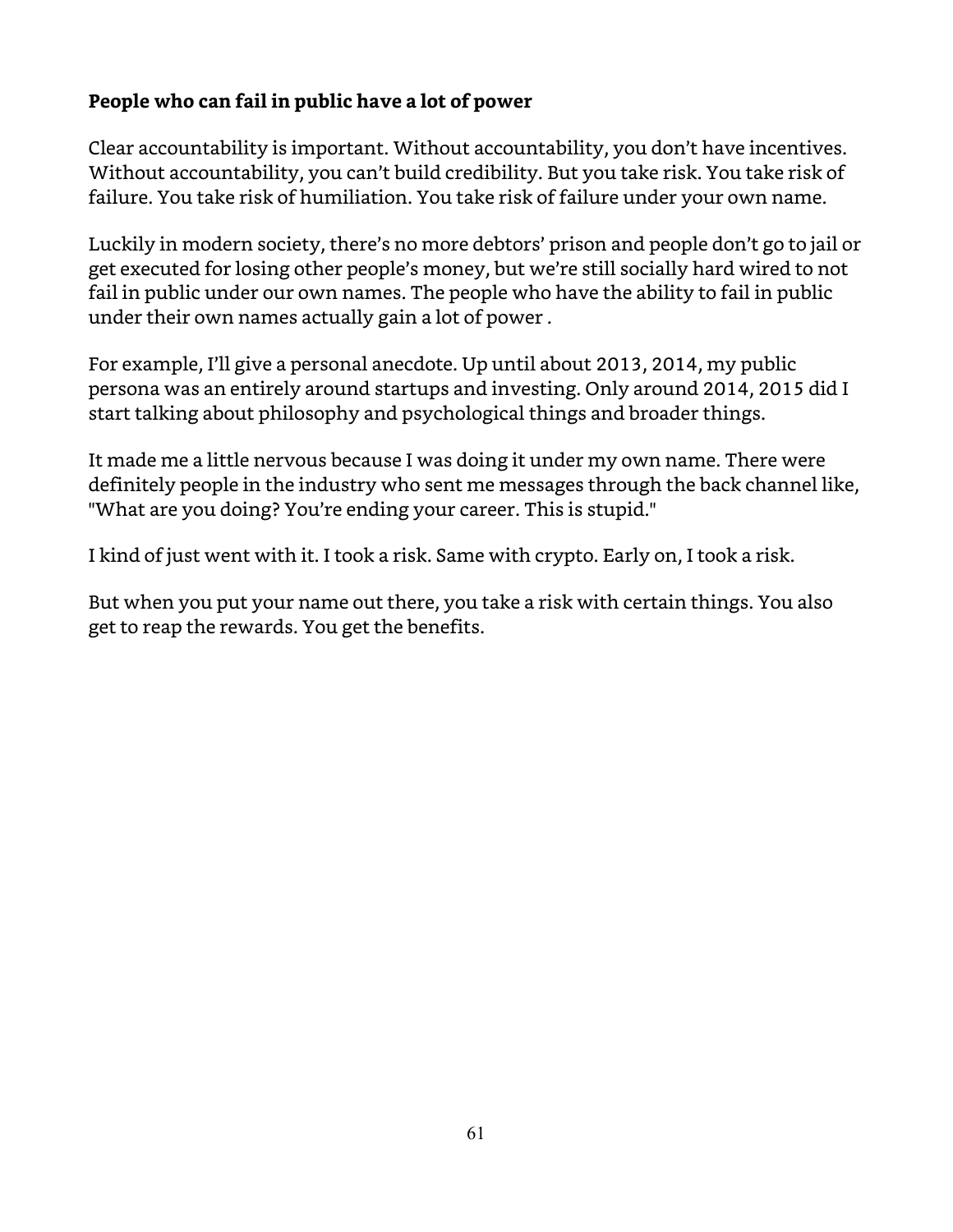# **20. Take Accountability to Earn Equity**

*If you have high accountability, you're less replaceable and you can get a piece of the business.*

### **Accountability is how you're going to get equity**

**Naval:** Accountability is important because that's how you're going to get leverage. That's how you're going to get credibility. It's also how you're going to get equity. You're going to get a piece of the business.

When you're negotiating with other people, ultimately if someone else is making a decision about how to compensate you, that decision will be based on how replaceable you are. If you have high accountability, that makes you less replaceable. Then they have to give you equity, which is a piece of the upside.

### **Taking accountability is like taking equity in all your work**

Equity itself is a good example because equity is also a risk-based instrument. Equity means you get paid everything after all the people who need guaranteed money are paid back.

If you look at the hierarchy of capital in a company, the employees get paid first. They get paid the salary first. In legal [bankruptcy] proceedings, the salaries are sacrosanct. If you're a board member and the company spends too much money and has back salaries to pay, the government can go after you personally to pay back the salaries. The employees get the most security, but in exchange for that security, they don't have as much upside.

Next in line would be the debt holders who are maybe the bankers who lend money to the company for operations and they need to make their fixed coupon every month or every year, but they don't get much more upside beyond that. They might be making 5, 10, 15, 20, 25% a year, but that's what their upside is limited to.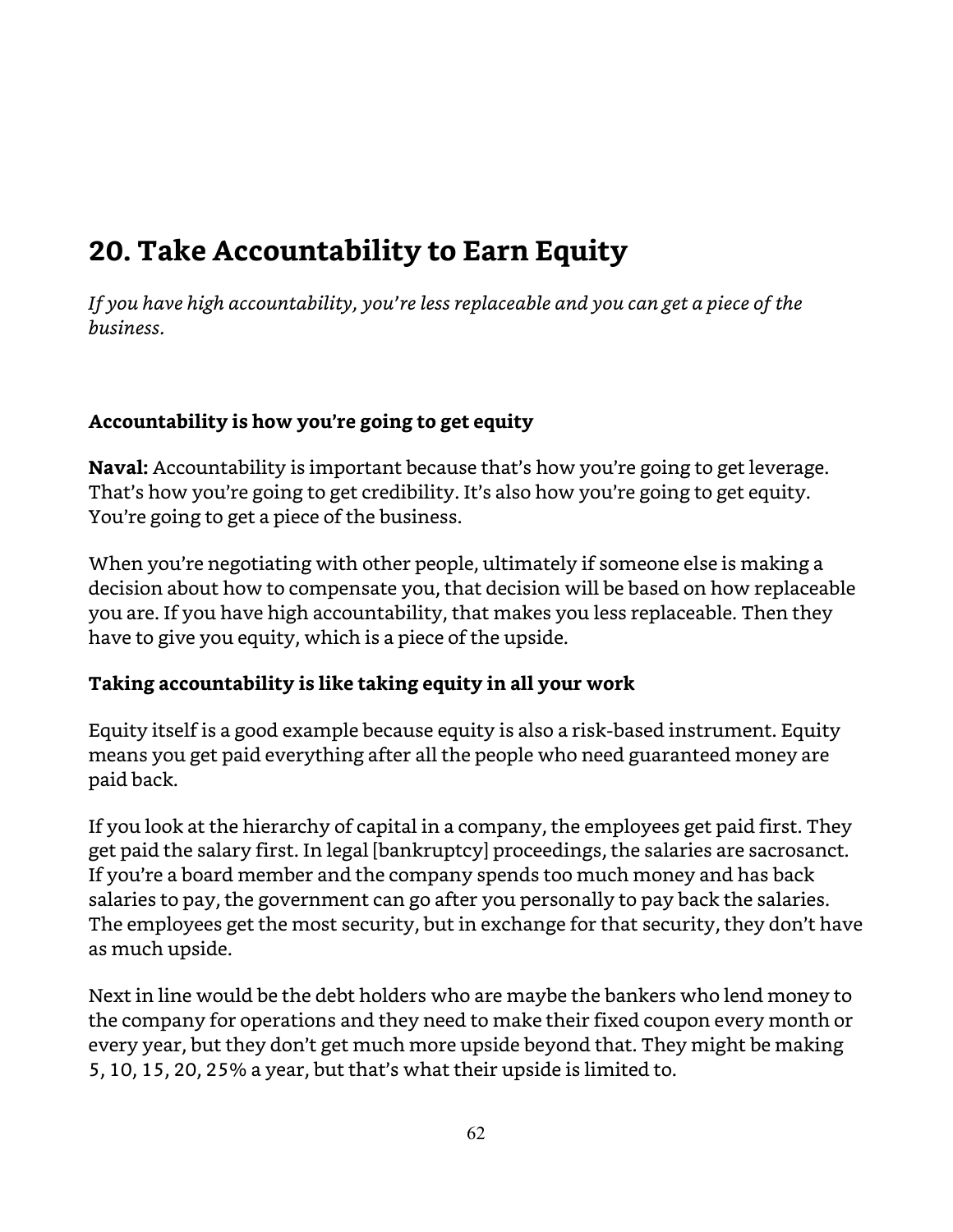Finally there are the equity holders. These people are actually going to get most of the upside. Once the debt holders are paid off and the salaries are paid off, whatever remains goes to them.

But if there isn't enough money to pay off the salaries and the debt holders, or if there's just barely enough to pay off the salary and the debt holders, which is what happens with most businesses, most of the times, the equity holders get nothing.

The equity holders take on greater risk, but in exchange, they get nearly unlimited upside. You can do the same with all of your work. Essentially, taking accountability for your actions is the same as taking an equity position in all of your work. You're taking greater downside risk for greater upside.

Realize that in modern society, the downside risk is not that large. Even personal bankruptcy can wipe the debts clean in good ecosystems. I'm most familiar with Silicon Valley, but generally people will forgive failures as long as you were honest and made a high integrity effort.

There's not really that much to fear in terms of failure, and so people should be taking on a lot more accountability than they actually are.

**Nivi:** Is accountability actually fragile or do you really just mean that we're hardwired not to fail in public, so it just feels like it's a fragile thing?

**Naval:** I think it could actually be fragile. An example of accountability is you're an airplane pilot. As a captain, you're taking on accountability for the entire plane.

Let's say that something goes wrong with the aircraft. You can't later blame it on anyone else. You can't blame it on the steward or the stewardess. You can't blame it on the copilot. You're the captain. You're responsible for the ship. If you screw up, you crash the ship, and there are immediate consequences.

In the old days, the captain was expected to go down with the ship. If the ship was sinking, then literally the last person who got to get off was the captain. I think accountability does come with real risks, but we're talking about a business context.

The risk here would be that you would probably be the last one to get your capital back out. You'd be the last one to get paid for your time. The time that you've put in, the capital that you've put into the company, these are what are at risk.

Even if a business fails and your name's on it, that's not as bad as if it turns out to be an integrity issue. Bernie Madoff, for example, Madoff investments, that name is never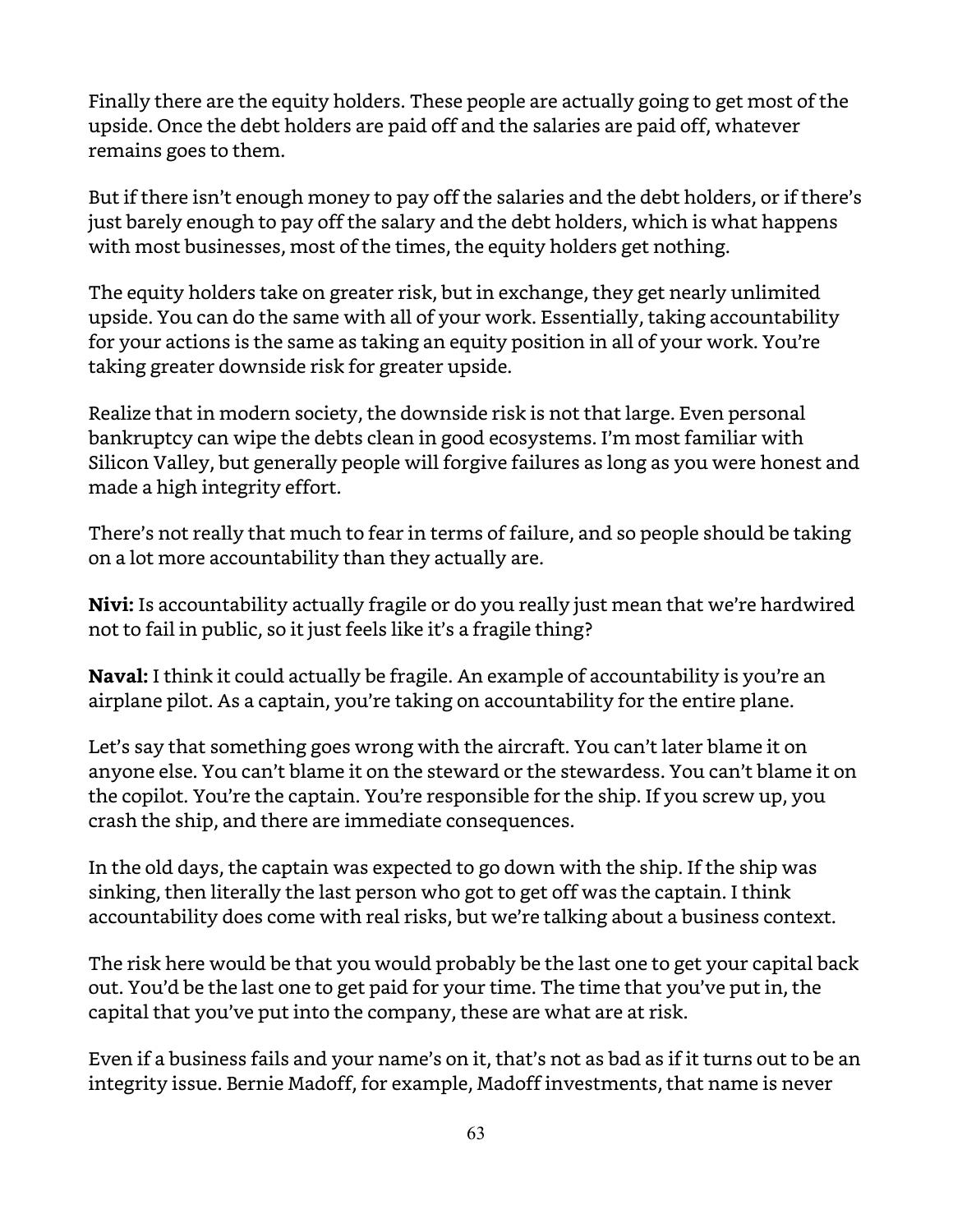going to be good again in the investment community. You could be Bernie Madoff's great-great-great-grandson. You are not going to go into the investment business because he ruined the family name.

I think these days the accountability risk with a name happens more around integrity, rather than it does around purely economic failure.

### **Accountability is reputational skin in the game**

**Nivi:** The big takeaway for me on accountability is that you will be rewarded directly in proportion with your accountability. I also think this is why people like Taleb rail against CEOs who get rewards without accountability.

**Naval:** Yeah. Taleb's Skin In The Game is required reading. If you want to get anywhere in modern life and understand how modern systems work, then Skin In The Game would be near the top of my list to read.

Accountability, skin in the game, these concepts go very closely hand in hand. I think of accountability as reputational skin in the game. It's putting your personal reputation on the line as skin in the game.

Accountability is a simple concept. The only part of accountability that may be a little counterintuitive is that we're currently socially brainwashed to not take on accountability, not in a visible way.

I think there are ways to take on accountability where every member of a team can take on accountability for their portion. That is how you get a well-functioning team while still putting credits and losses in the correct columns.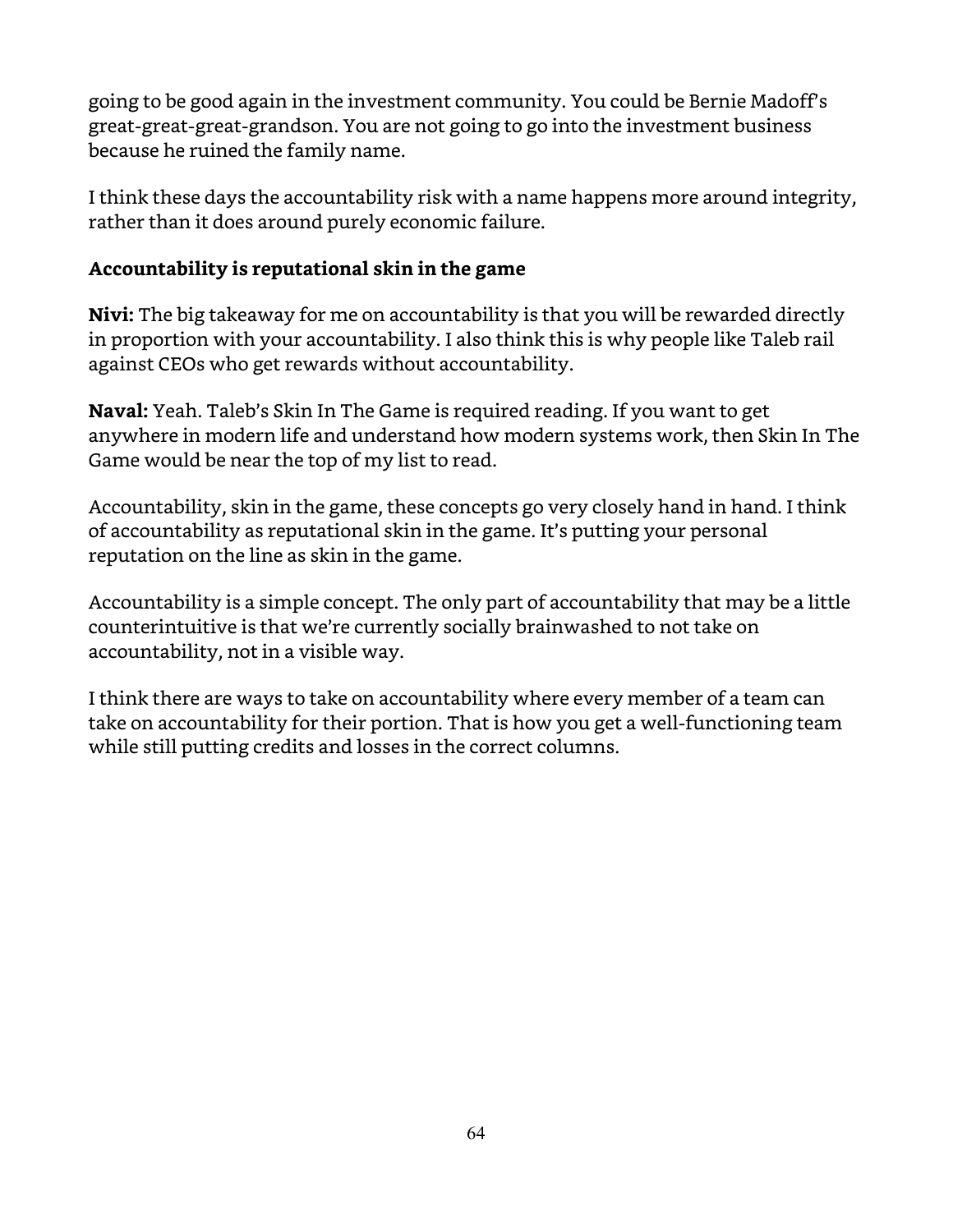# **21. Labor and Capital Are Old Leverage**

*Wealth requires leverage. Labor and capital are older forms of leverage that everyone is fighting over.*

### **Our brains aren't evolved to comprehend new forms of leverage**

**Nivi:** Why don't we talk a little bit about leverage?

The first tweet in the storm was a famous quote from Archimedes, which was, "Give me a lever long enough and a place to stand and I will move the Earth."

The next tweet was, "Fortunes require leverage. Business leverage comes from capital, people and products with no marginal costs of replication."

**Naval:** Leverage is critical. The reason I stuck in Archimedes quote in there is... normally I don't like putting other people's quotes in my Twitter. That doesn't add any value. You can go look up those people's quotes. But this quote I had to put in there because it's just so fundamental. I read it when I was very, very young and it had a huge impression on me.

We all know what leverage is when we use a seesaw or a lever. We understand how that works physically, but I think what our brains aren't really well-evolved to comprehend is how much leverage is possible in modern society and what the newest forms of leverage are.

### **Society overvalues labor leverage**

The oldest form of leverage is labor, which is people working for you. Instead of me lifting rocks, I can have 10 people lift rocks. Then just by my guidance on where the rock should go, a lot more rocks get moved than I could do myself. Everybody understands this because we're evolved to understand the labor form of leverage, so what happens is society overvalues labor as a form of leverage.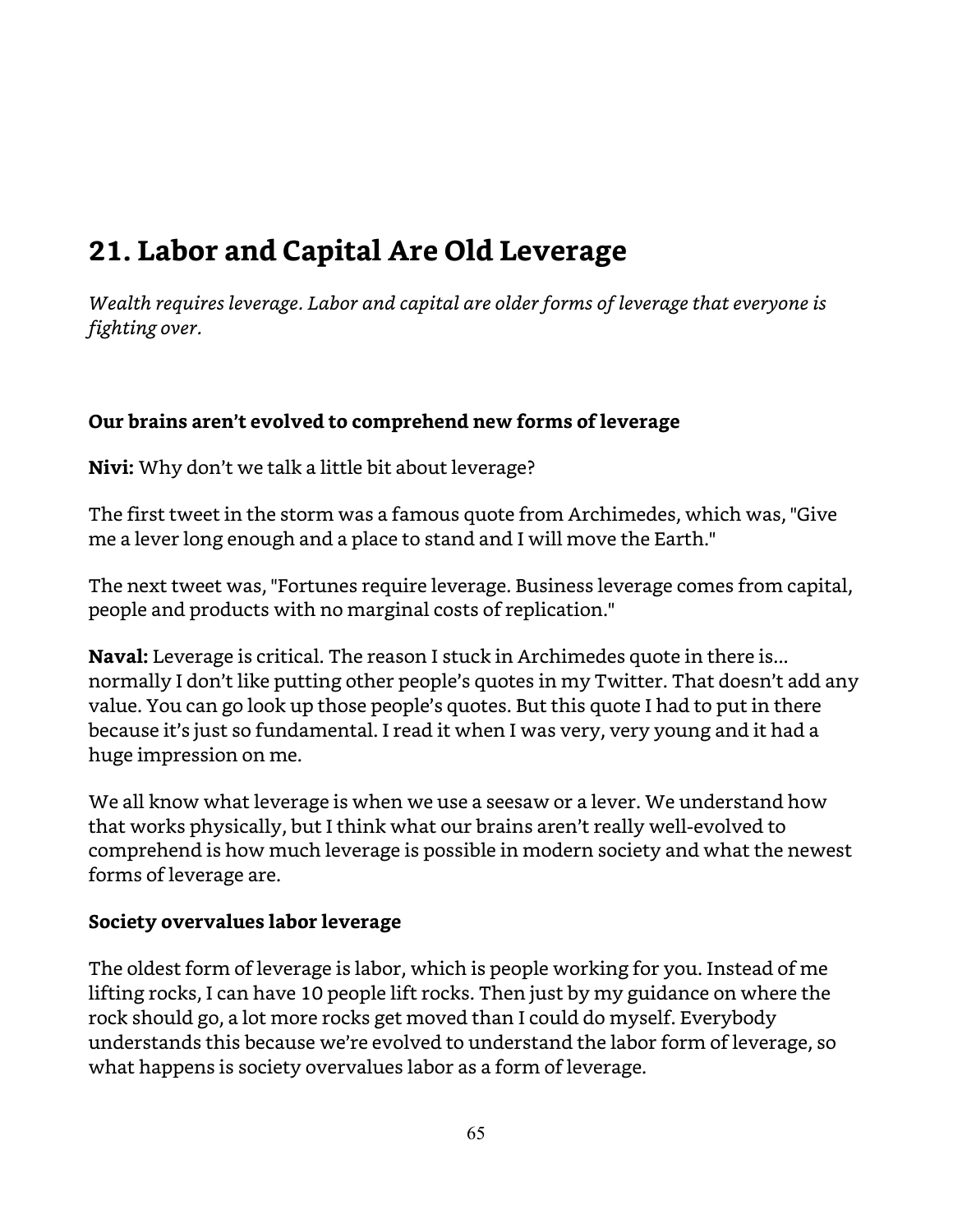This is why your parents are impressed when you get a promotion and you have lots of people working underneath you. This is why when a lot of naive people, when you tell them about your company, they'll say, "How many people work there?" They'll use that as a way to establish credibility. They're trying to measure how much leverage and impact you actually have.

Or when someone starts a movement, they'll say how many people they have or how big the army is. We just automatically assume that more people is better.

### **You want the minimum amount of labor that allows you to use the other forms of leverage**

I would argue that this is the worst form of leverage that you could possibly use. Managing other people is incredibly messy. It requires tremendous leadership skills. You're one short hop from a mutiny or getting eaten or torn apart by the mob.

It's incredibly competed over. Entire civilizations have been destroyed over this fight. For example, communism, Marxism, is all about the battle between capital and labor, das kapital and das labor. It's kind of a trap.

You really want to stay out of labor-based leverage. You want the minimum amount of people working with you that are going to allow you to use the other forms of leverage, which I would argue are much more interesting.

### **Capital has been the dominant form of leverage in the last century**

The second type of leverage is capital. This one's a little less hardwired into us because large amounts of money moving around and being saved and being invested in money markets, these are inventions of human beings the in last few hundred to few thousand years. They're not evolved with us from hundreds of thousands of years.

We understand them a little bit less well. They probably require more intelligence to use correctly, and the ways in which we use them keep changing. Management skills from a hundred years ago might still apply today, but investing in the stock market skills from a hundred years ago probably don't apply to the same level today.

Capital is a trickier form of leverage to use. It's more modern. It's the one that people have used to get fabulously wealthy in the last century. It's probably been the dominant form of leverage in the last century.

You can see this by who are the richest people. It's bankers, politicians in corrupt countries who print money, essentially people who move large amounts of money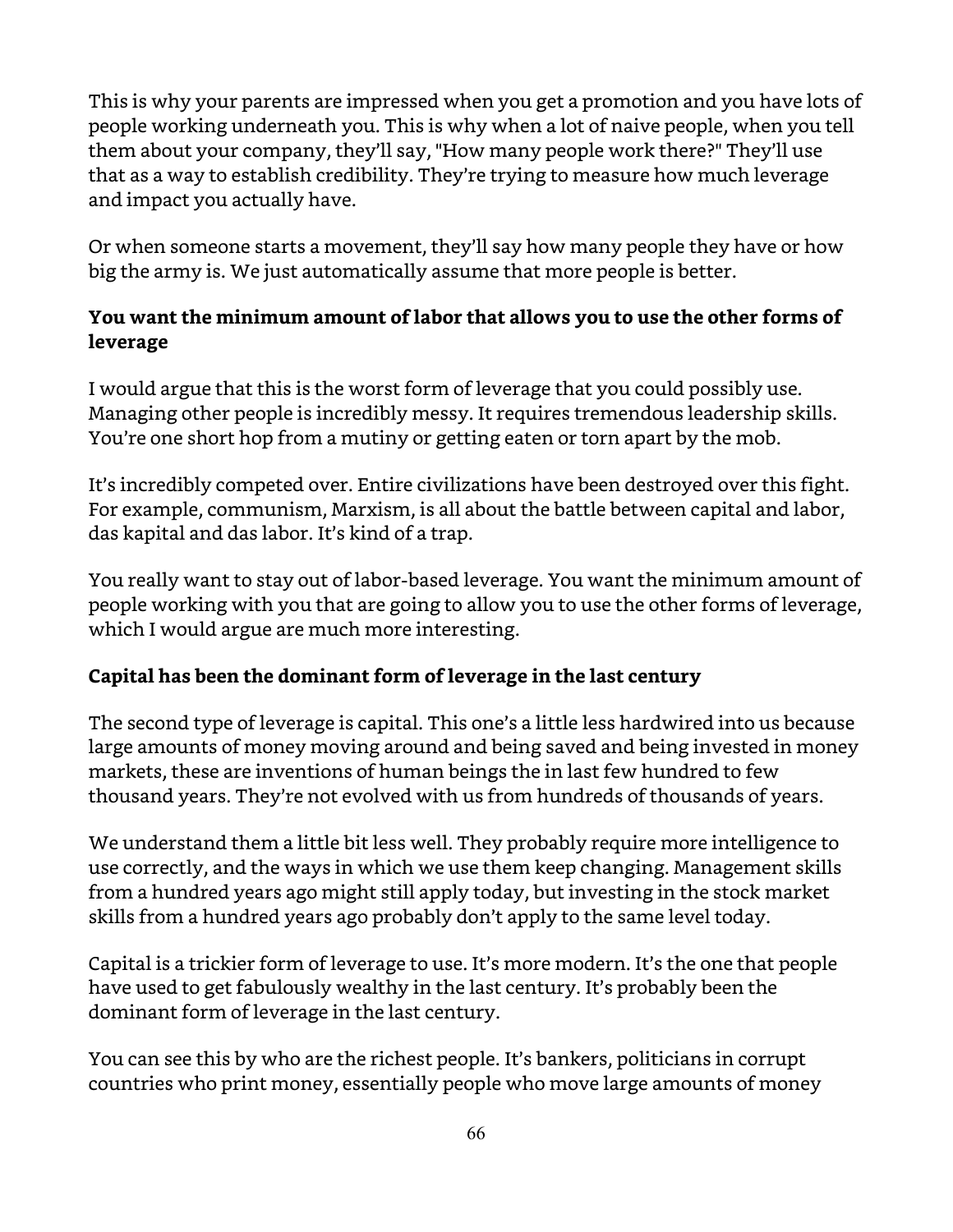around.

If you look at the top of very large companies, outside of technology companies, in many, many large old companies, the CEO job is really a financial job. They're really financial asset managers. Sometimes, an asset manager can put a pleasant face on it, so you get a Warren Buffet type.

But deep down, I think we all dislike capital as a form of leverage because it feels unfair. It's this invisible thing that can be accumulated and passed across generations and suddenly seems to result in people having gargantuan amounts of money with nobody else around them or necessarily sharing in it.

That said, capital is a powerful form of leverage. It can be converted to labor. It can be converted to other things. It's very surgical, very analytical.

If you are a brilliant investor and give \$1 billion and you can make a 30% return with it, whereas anybody else can only make a 20% return, you're going to get all the money and you're going to get paid very handsomely for it.

It scales very, very well. If you get good at managing capital, you can manage more and more capital much more easily than you can manage more and more people.

## **You need specific knowledge and accountability to obtain capital**

It is a good form of leverage, but the hard part with capital is how do you obtain it? That's why I talked about specific knowledge and accountability first.

If you have specific knowledge in a domain and if you're accountable and you have a good name in that domain, then people are going to give you capital as a form of leverage that you can use to then go get more capital.

Capital also is fairly well understood. I think a lot of the knocks against capitalism come because of the accumulation of capital.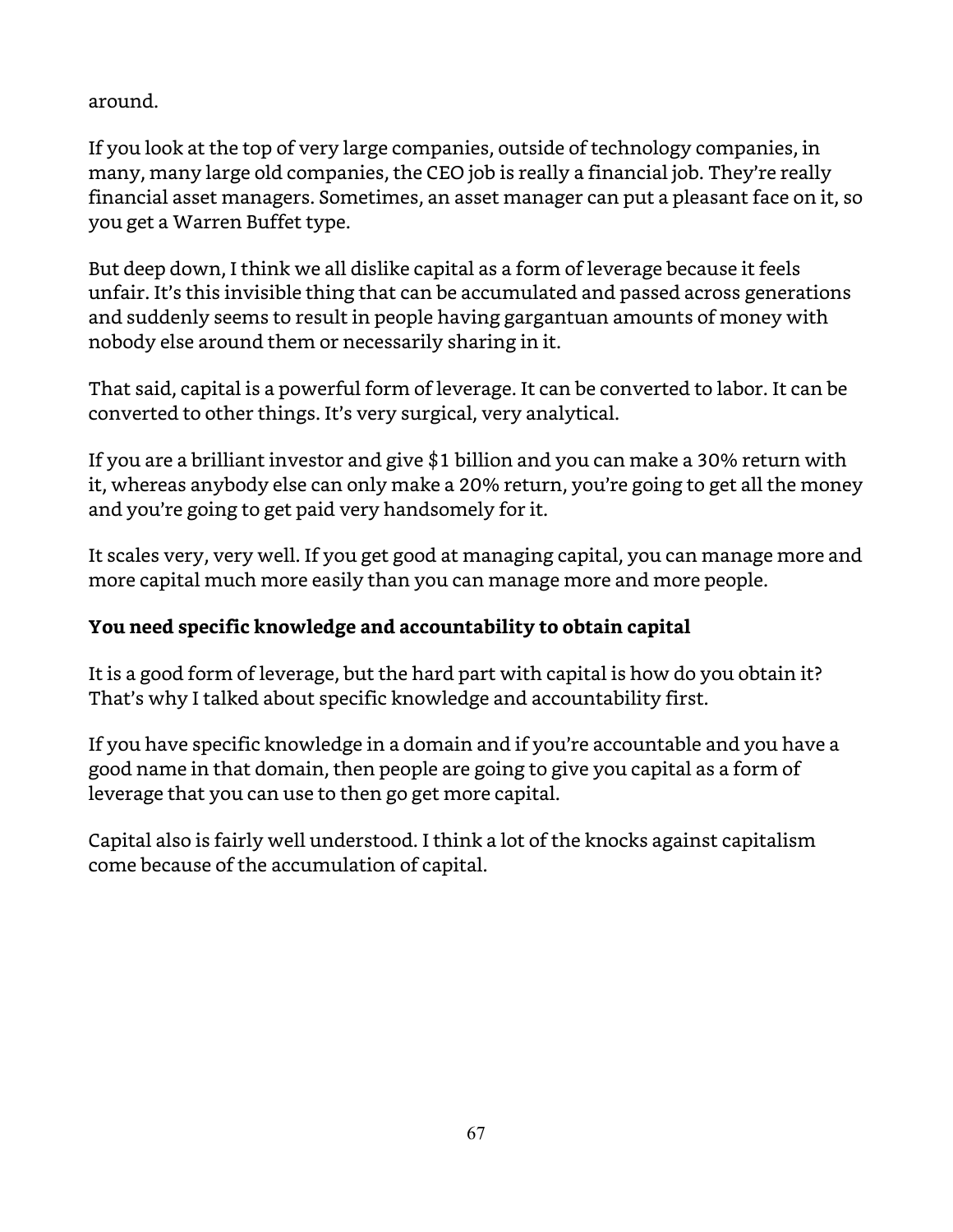## **22. Product and Media are New Leverage**

*Product and media are the leverage of new wealth. Create software and media that work for you while you sleep.*

#### **Product and media are the new leverage**

**Naval:** The most interesting and the most important form of leverage is this idea of products that have no marginal cost of replication. This is the new form of leverage.

This was only invented in the last few hundred years. It got started with the printing press. It accelerated with broadcast media, and now it's really blown up with the Internet and with coding.

Now, you can multiply your efforts without having to involve other humans and without needing money from other humans.

This podcast is a form of leverage. Long ago, I would have had to sit in a lecture hall and lecture each of you personally. I would have maybe reached a few hundred people and that would have been that.

Then 40 years ago, 30 years ago, I would have to be lucky to get on TV, which is somebody else's leverage. They would have distorted the message. They would taken the economics out of it or charged me for it. They would have muddled the message, and I would have been lucky to get that form of leverage.

Today, thanks to the Internet, I can buy a cheap microphone, hook it up to a laptop or an iPad, and there you are all listening.

#### **Product leverage is where the new fortunes are made**

This newest form of leverage is where all the new fortunes are made, all the new billionaires. The last generation, fortunes were made by capital. That was the Warren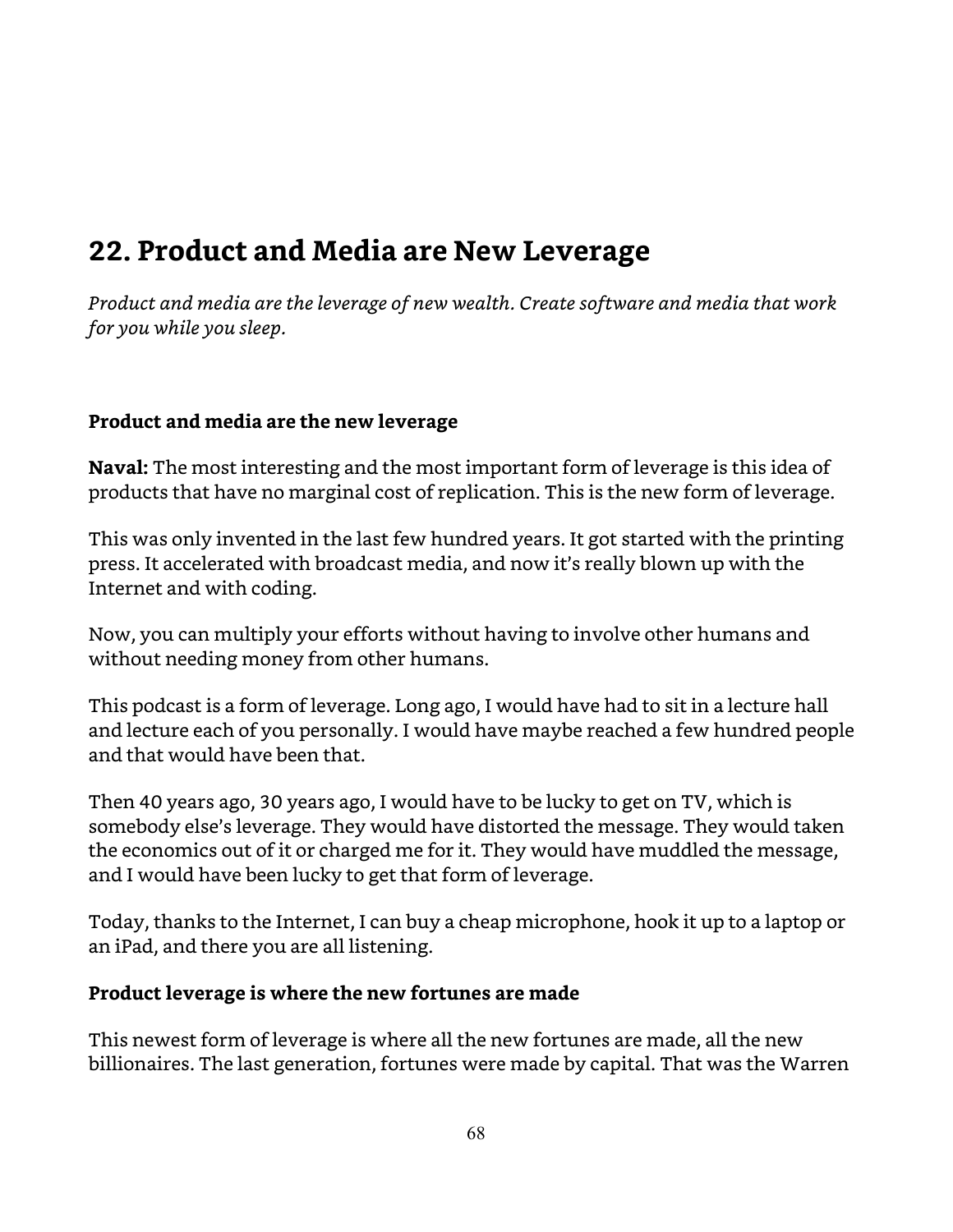Buffets of the world.

But the new generation's fortunes are all made through code or media. Joe Rogan making 50 to a 100 million bucks a year from his podcast. You're going to have a PewDiePie. I don't know how much money he's rolling in, but he's bigger than the news. The Fortnite players. Of course Jeff Bezos and Mark Zuckerberg and Larry Page and Sergey Brin and Bill Gates and Steve Jobs. That is all code-based leverage.

### **Combining all three forms of leverage is a magic combination**

Now, the beauty is when you combine all of these three. That's where tech startups really excel, where you take just the minimum, but highest output labor that you can get, which are engineers, and designers, product developers. Then you add in capital. You use that for marketing, advertising, scaling. You add in lots of code and media and podcasts and content to get it all out there.

That is a magic combination, and that's why you see technology startups explode out of nowhere, use massive leverage and just make huge outsize returns.

### **Product and media leverage are permissionless**

**Nivi:** Do you want to talk a little bit about permissioned versus permissionless?

**Naval:** Probably the most interesting thing to keep in mind about the new forms of leverage is they are permissionless. They don't require somebody else's permission for you to use them or succeed.

For labor leverage, somebody has to decide to follow you. For capital leverage, somebody has to give you money to invest or to turn into a product.

Coding, writing books, recording podcasts, tweeting, YouTubing, these kinds of things, these are permissionless. You don't need anyone's permission to do them, and that's why they are very egalitarian. They're great equalizers of leverage.

As much as people may rail on Facebook and YouTube, they're not going to stop using it because this permissionless leverage, where everyone can be a broadcaster, is just too good.

The same way you can rail upon Apple for having a slightly closed ecosystem in the iPhone, but everyone's writing apps for it. As long as you can write apps for it, you can get rich or reach users doing that, why not?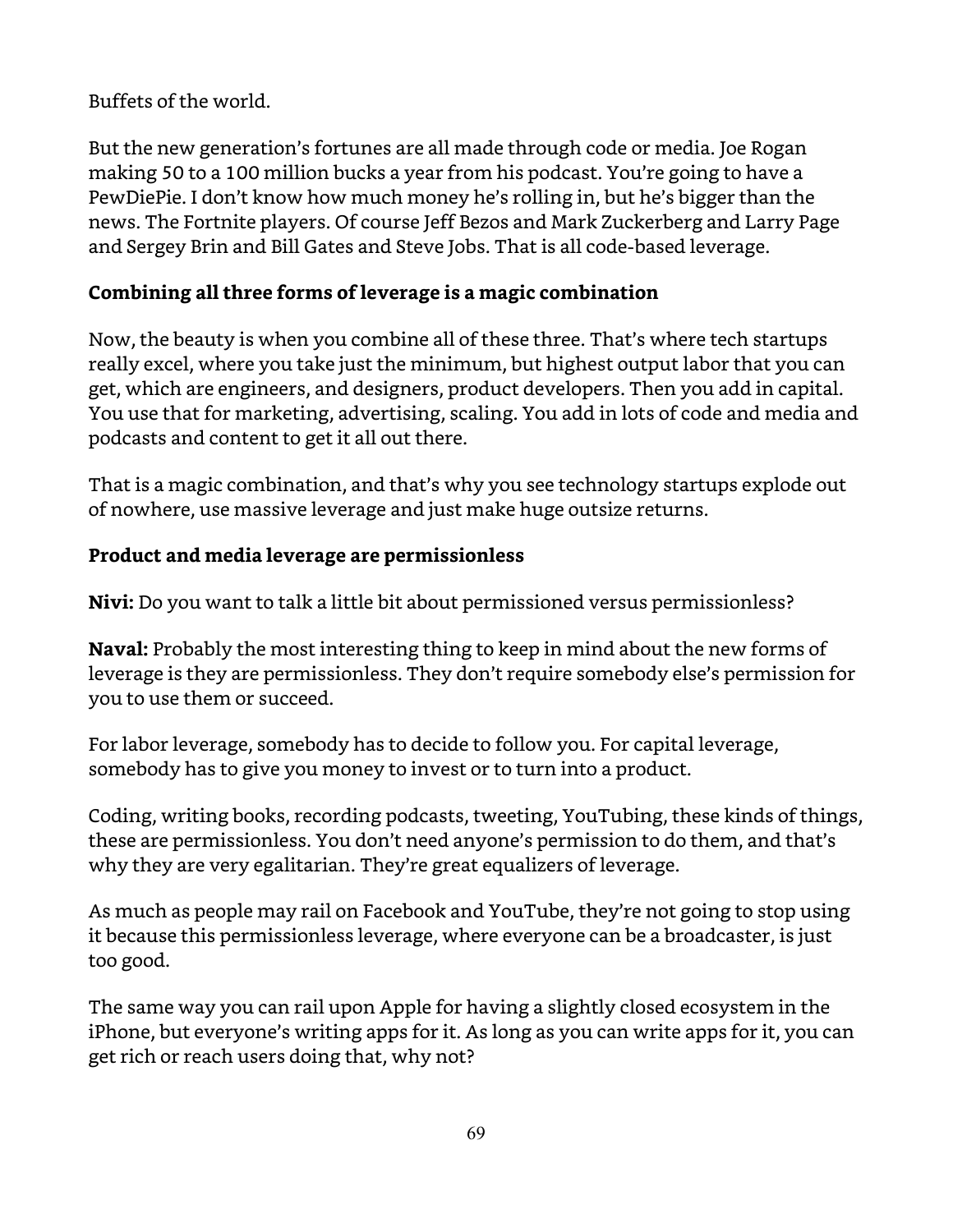## **The robot army is already here—code lets you tell them what to do**

I think of all the forms of leverage, the best one in modern society … This is glib. This is a little overused. This is why I tell people learn to code. It's that we have this idea that in the future there's going to be these robots and they're going to be doing everything.

That may be true, but I would say that the majority of the robot revolution has already happened. The robots are already here and there are way more robots than there are humans, it's just that we pack them in data centers for heat and efficiency reasons. We put them in servers. They're inside the computers. All the circuits, it's robot minds inside that's doing all the work.

Every great software developer, for example, now has an army of robots working for him at nighttime, while he or she sleeps, after they've written the code and it's just cranking away.

The robot army is already here. The robot revolution has already happened. We're about halfway through it. We're just adding in much more of the hardware component these days as we get more comfortable with the idea of autonomous vehicles and autonomous airplanes and autonomous ships and maybe autonomous trucks. There're delivery bots and Boston Dynamics robots and all that.

But robots who are doing web searching for you, for example, are already here. The ones who are cleaning up your video and audio and transmitting it around the world are already here. The ones who are answering many customer service queries, things that you would have had to call a human for are already here.

An army of robots is already here. It's very cheaply available. The bottleneck is just figuring out intelligent and interesting things to do to them.

Essentially you can order this army of robots around. The commands have to be issued in a computer language, in a language that they understand.

These robots aren't very smart. They have to be told very precisely what to do and how to do it. Coding is such a great superpower because now you can speak the language of the robot armies and you can tell them what to do.

**Nivi:** I think at this point, people are not only commanding the army of robots within servers through code, they're actually manipulating the movement of trucks, of other people. Just ordering a package on Amazon, you're manipulating the movement of many people and many robots to get a package delivered to you.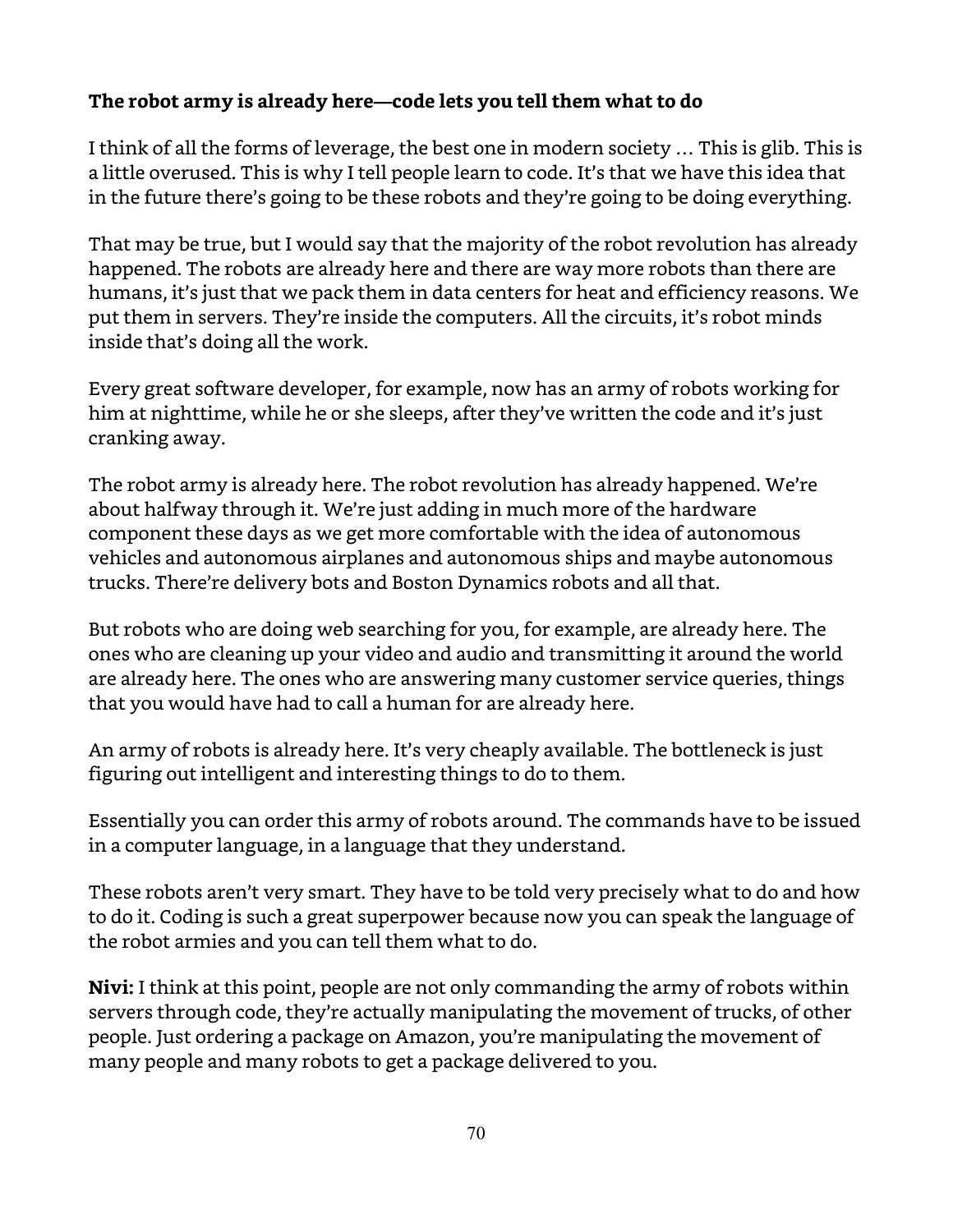People are doing the same things to build businesses now. There's the army of robots within servers and then there's also an army of actual robots and people that are being manipulated through software.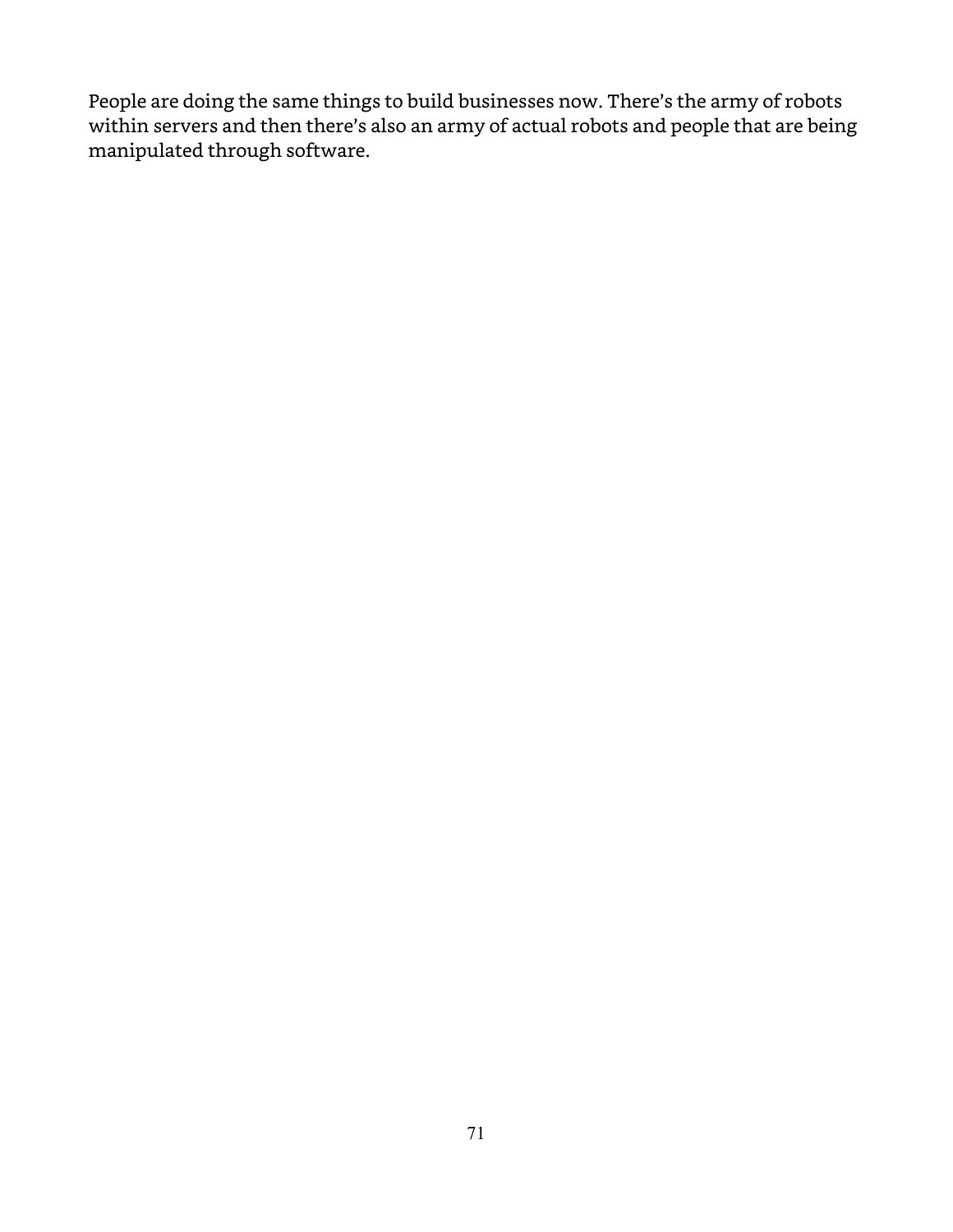# **23. Product Leverage is Egalitarian**

*Labor and capital are limited to the people who control those resources. But products reach global markets.*

## **Product leverage is a positive sum game**

**Naval:** Labor and capital are much less egalitarian, not just in the inputs, but in their outputs.

Let's say that I need something that humans have to provide like if I want a massage or if I need someone to cook my food. The more of a human element there is in providing that service, the less egalitarian it is. Jeff Bezos probably has much better vacations than most of us because he has lots of humans running around doing whatever he needs to do.

If you look at the output of code and media, Jeff Bezos doesn't get to watch better movies and TV than we do. Jeff Bezos doesn't get to even have better computing experience. Google doesn't give him some premium, special Google account where his searches are better.

It's the nature of code and media output that the same product is accessible to everybody. It turns into a positive sum game where if Jeff Bezos is consuming the same product as a thousand other people, that product is going to be better than the version that Jeff would consume on his own.

## **Status goods are limited to a few people**

Whereas with other products, that's not true. If you look at something like buying a Rolex, which is no longer about telling time. It's a signaling good. It's all about showing off, "I have a Rolex." That's a zero sum game.

If everybody in the world is wearing a Rolex, then people don't want to wear Rolexes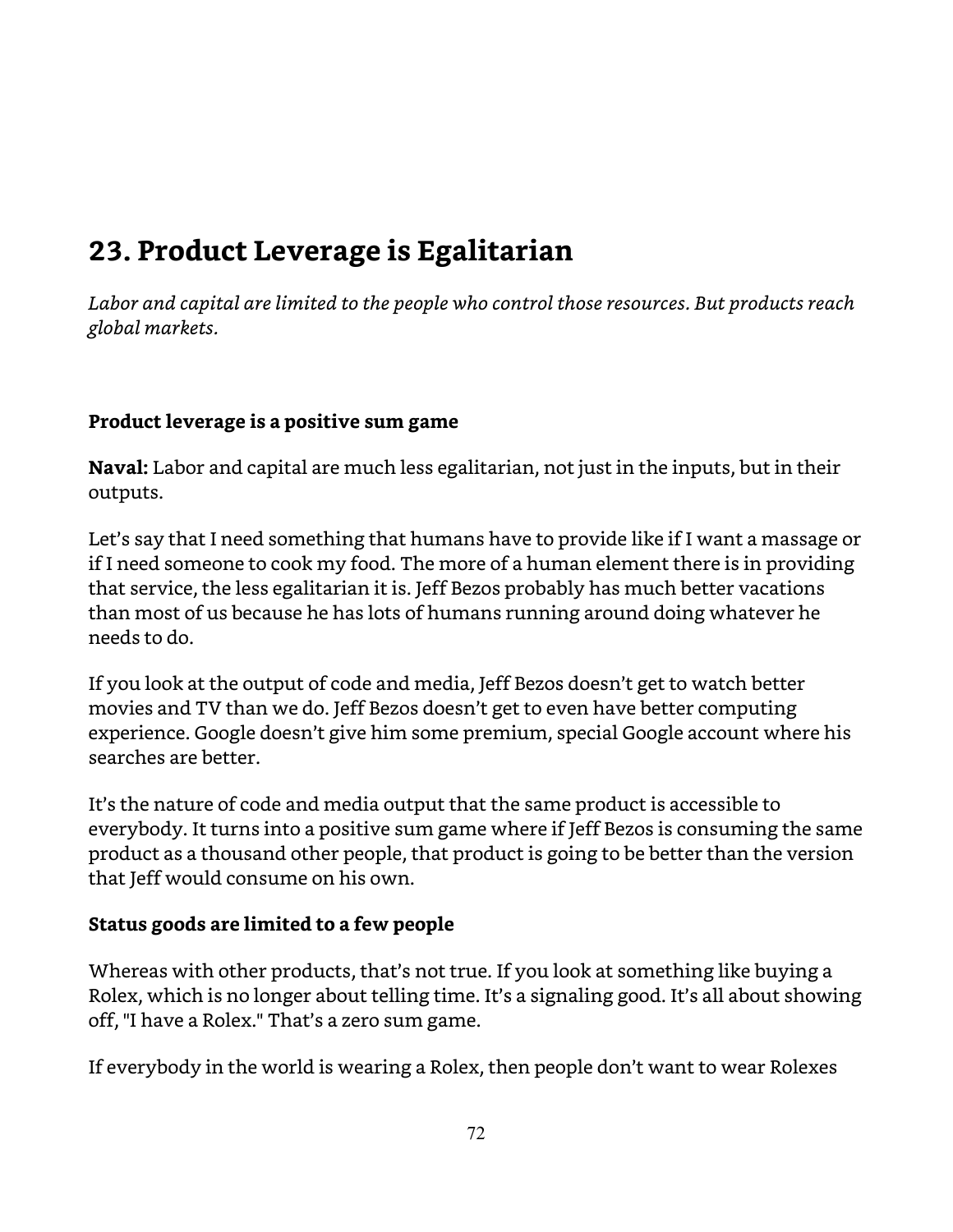anymore because they no longer signal. It's canceled out the effect.

Rich people do have an advantage in consuming that product. They'll just price it up until only they can have Rolexes. Then poor people can't have Rolexes and Rolexes resume their signaling value.

## **The best products tend to be targeted at the middle class**

Something like watching Netflix or using Google or using Facebook or YouTube or even frankly modern day cars. Rich people don't have better cars. They just have weirder cars.

You can't drive a Lamborghini on the street at any speed that makes sense for a Lamborghini, so it's actually a worse car in the street. It just turned into a signaling good at that point. Your sweet spot, where you want to be, is somewhere like a Tesla Model 3 or like a Toyota Corolla is an amazing car.

A new Toyota Corolla is a really nice car, but because it's mainstream, the technology has amortized the cost of production over the largest number of consumers possible.

The best products tend to be at the center, at the sweet spot, the middle class, rather than being targeted at the upper class.

# **Creating wealth with product leads to more ethical wealth**

I think one of the things that we don't necessarily appreciate in modern societies is as the forms of leverage have gone from being human-based, labor-based and being capital-based to being more product and code and media-based, that most of the goods and services that we consume are becoming much more egalitarian in their consumption.

Even food is becoming that way. Food is becoming cheap and abundant, at least in the first world, too much so to our detriment. Jeff Bezos isn't necessarily eating better food. He's just eating different food or he's eating food that's prepared and served theatrically, so it's almost like more of again the human element of performance.

But the labor element out of food production has gone down massively. The capital element has gone down massively. Even food production itself has become more technology-oriented, and so the gap between the haves and the have-nots is getting smaller.

If you care about ethics in wealth creation, it is better to create your wealth using code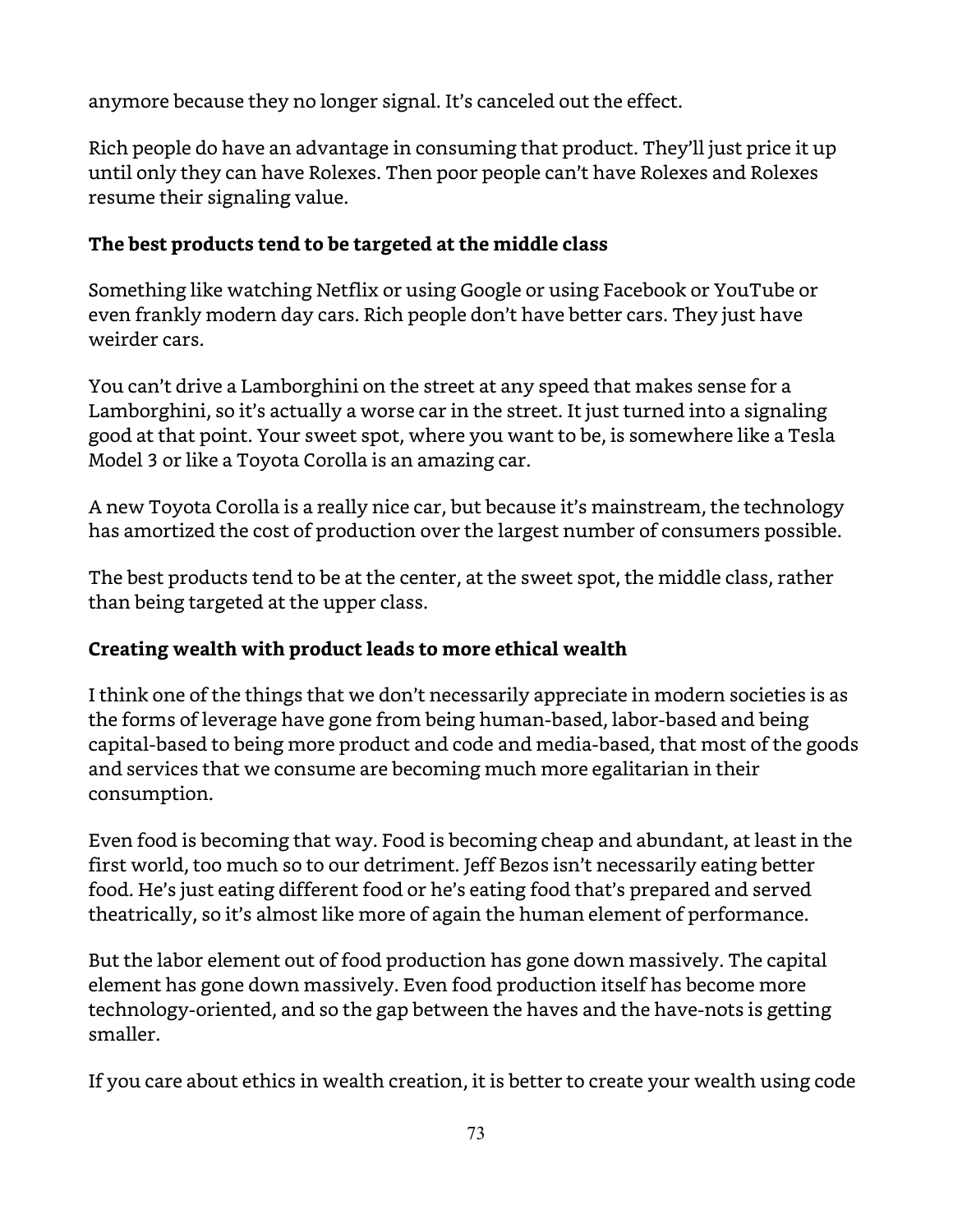and media as leverage because then those products are equally available to everybody as opposed to trying to create your wealth through labor or capital.

# **You want to use the product that is used by the most people**

What I'm referring to here is scale economies. Technology products and media products have such amazing scale economies that you always want to use the product that is used by the most people. The one that's used by the most people ends up having the largest budget. There's no marginal cost of adding another user, and so with the largest budget, you get the highest quality.

The best TV shows are actually not going to be some obscure ones just made for a few rich people. They're going to be the big budget ones, like the Game of Thrones or the Breaking Bad or Bird Box, where they have massive, massive budgets. They can just use those budgets to get to a certain quality level.

Then rich people, to be different, they have to fly to Sundance and watch a documentary. You and I aren't going to fly to Sundance because that's something that bored rich people do to show off. We're not going to watch a documentary because most of them just aren't actually even that good.

Again, if you're wealthy today, for large classes of things, you spend your money on signaling goods to show other people that you're wealthy, then you try and convert them to status. As opposed to actually consuming the goods for their own sake.

**Nivi:** People and capital as a form of leverage have a negative externality and code and product have a positive externality attached to them, if I was going to sum up your point.

# **Capital and labor are becoming permissionless**

I think that capital and labor are also starting to become a little more permissionless or at least the permissioning is diffuse because of the Internet. Instead of labor, we have community now, which is a diffused form of labor. For example, Mark Zuckerberg has a billion people doing work for him by using Facebook.

Instead of going to raise capital from someone who's rich, now we have crowdfunding. You can raise millions and millions of dollars for a charity, for a health problem or for a business. You can do it all online.

Capital and labor are also becoming permissionless, and you don't need to necessarily do it the old fashioned way, where you have to go around and ask people for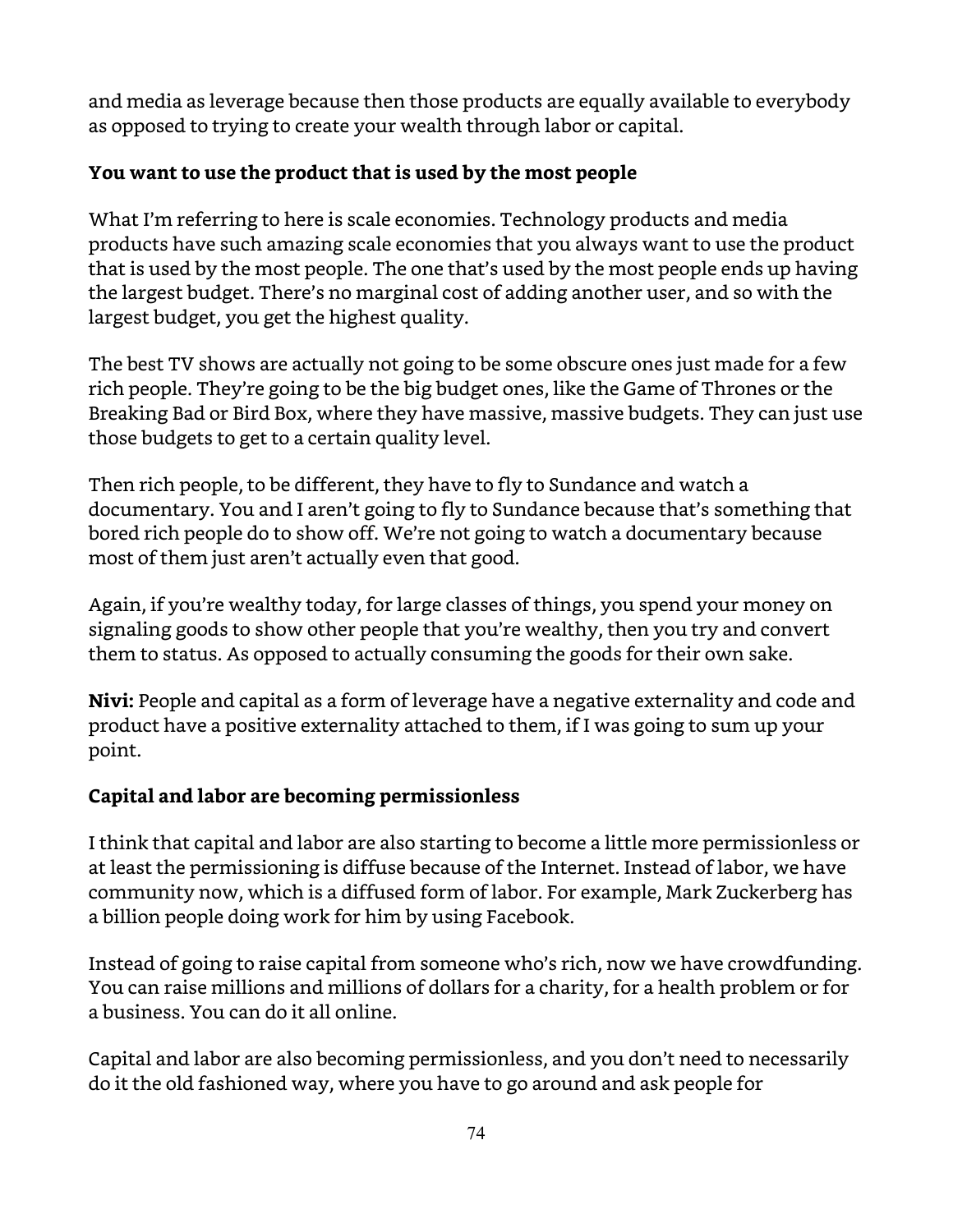permission to use their money or their time.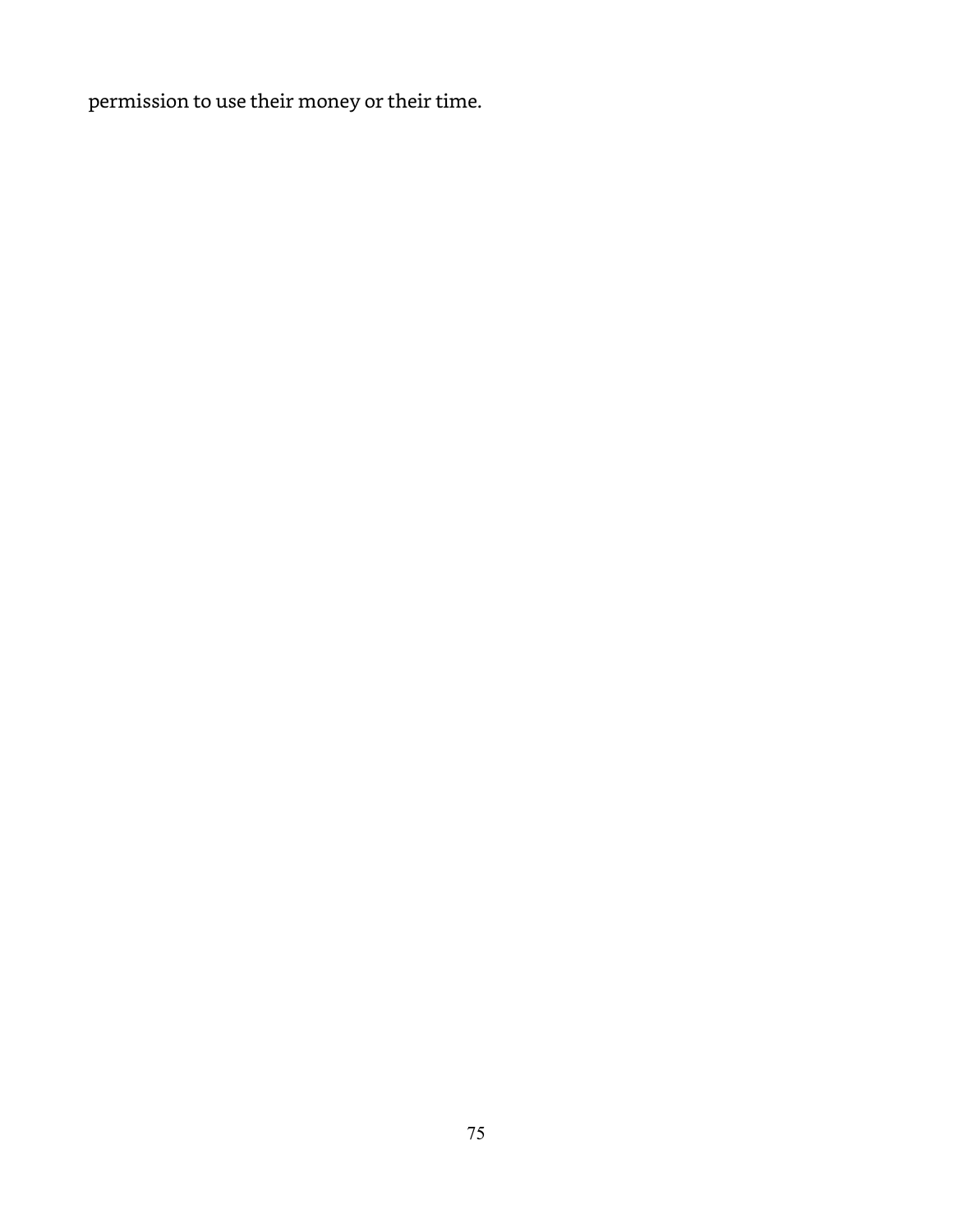# **24. Pick a Business Model With Leverage**

*Ideally, you should pick a business model with network effects, low marginal costs and scale economies.*

#### **Scale economies: the more you produce, the cheaper it gets**

**Nivi:** One more question about leverage. Do you think a choice of business model or a choice of product can also bring a kind of leverage to it?

For example, pursuing a business that has network effects. Pursuing a business that has brand effects. Or other choices of business model that people could manipulate that just give you free leverage.

**Naval:** Yeah, there's some really good microeconomic concepts that are important to understand.

One of those is scale economies, which is the more you produce of something the cheaper it gets to make it. That's something that a lot of businesses have, Basic Economics 101.

You should try and get into a business where making Widget Number 12 is cheaper than making Widget Number 5, and making Widget Number 10,000 is a lot cheaper than the previous ones. This builds up an automatic barrier to entry against competition and getting commoditized. That's an important one.

## **Zero marginal cost of reproduction: producing more is free**

Another one is, and this is along the same lines, but technology products especially, and media products, have this great quality where they have zero marginal cost of reproduction. Creating another copy of what you just created is free.

When somebody listens to this podcast or watches a YouTube video about this, it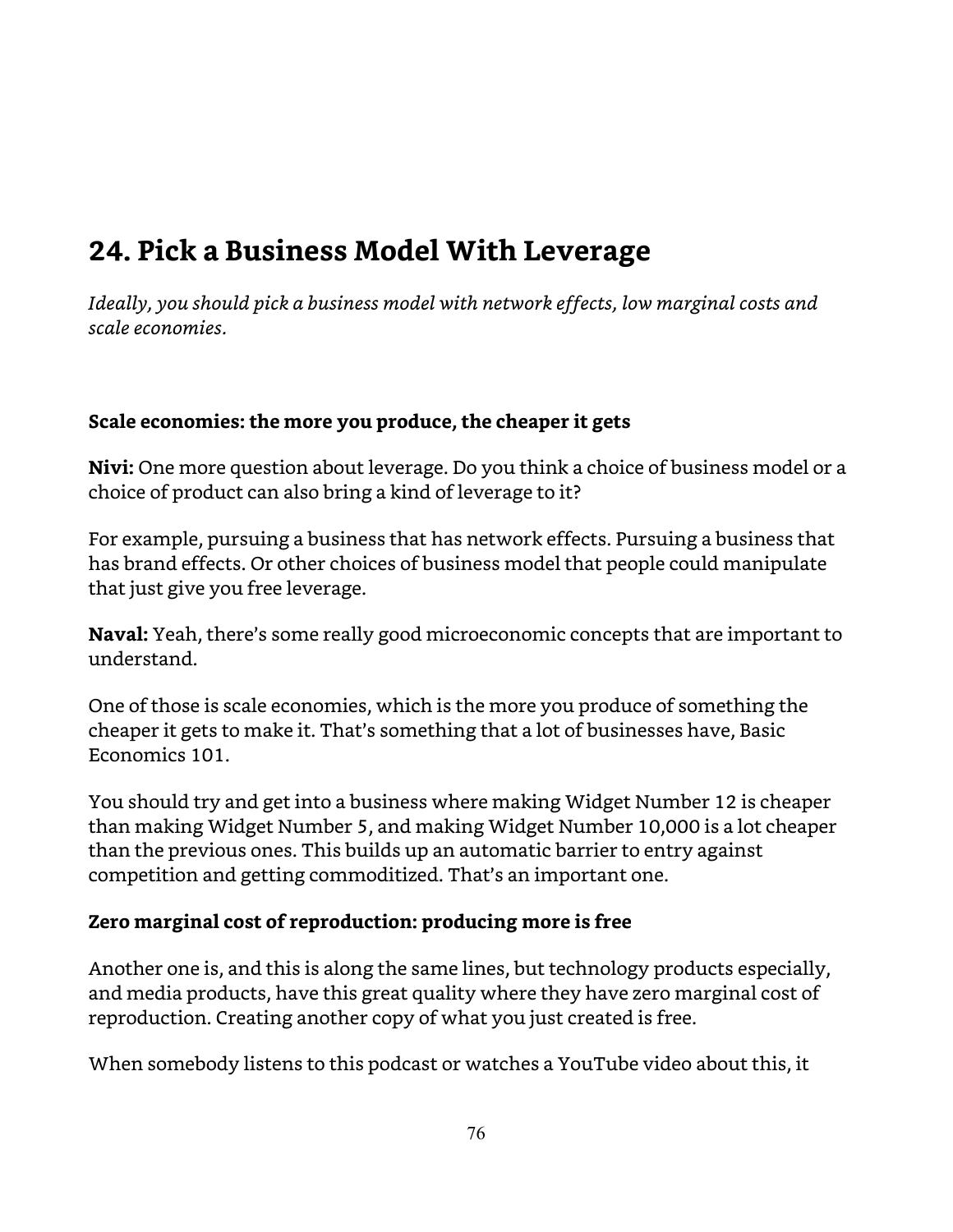doesn't cost me anything for the next person who shows up. Those zero marginal cost things, they take a while to get going because you make very little money per user, but over time they can really, really add up.

Joe Rogan is working no harder on his current podcast than he was on Podcast number 1, but on Podcast number 1,100 he's making a million dollars from the podcast whereas for the previous one he probably lost money; for the first one. That's an example of zero marginal cost.

## **Network effects: value grows as the square of the customers**

Then, the most subtle but the most important is this idea of network effects. It comes from computer networking. Bob Metcalfe, who created Ethernet, famously coined Metcalfe's Law, which is the value of a network is proportional to the square of the number of nodes in the network.

If a network of size 10 would have a value of a 100, a network of a size 100 would have a value of 10,000. It's not just 10 times more, it's 100 times more, because of the square; the difference is the square.

You want to be in a network effects business, assuming you're not number two. If you're number one in network effect business, you win everything. Example: if you look at Facebook, your friends and family social networking protocol. Who's their competitor? Nobody, because they won everything through network effects. Which is why when people say, "Well, I can just switch away from Facebook," they don't realize that network effects create natural monopolies. They're very, very powerful things.

# **Network effect businesses are natural monopolies**

One of the dirty secrets of Silicon Valley is that a lot of the winning businesses are natural monopolies. Even ride-sharing tends towards one winner-take-all system.

Uber will always have better economics than Lyft, as long as it's moving more drivers and more riders around. Something like Google, there's basically only one viable search engine. I do like DuckDuckGo, privacy reasons, but they're just always gonna be behind because of network effects. Twitter: where else would you go for microblogging? Even YouTube has weak network effects, but they're still powerful enough that there's really no number two site that you go to, to consume your video on a regular basis. It even turns out in e-tail, Amazon Prime and kind of the convenience of stored credit cards and information creates a powerful network effect.

# **In a network effect, each new user adds value to the existing users**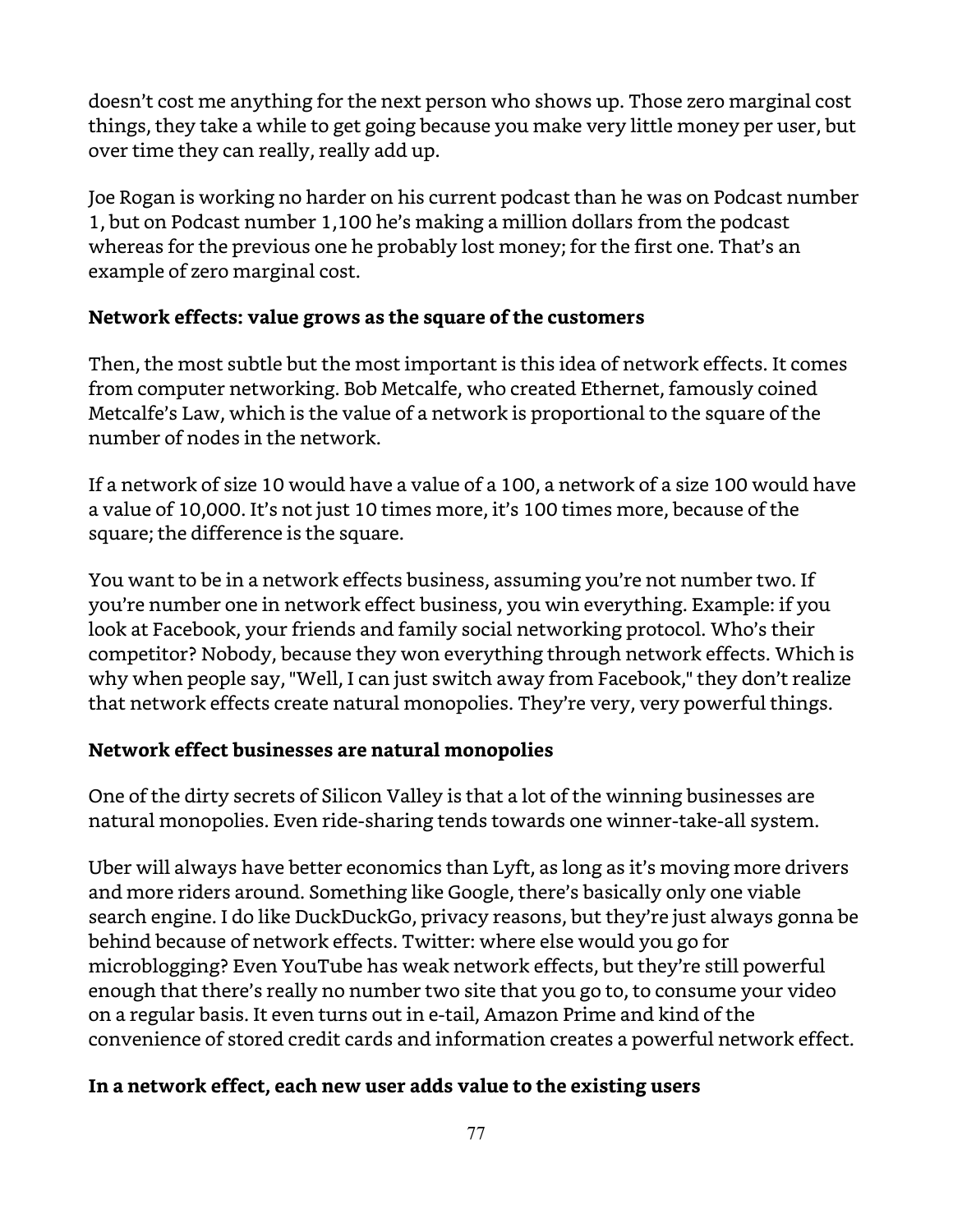What is a network effect? Let's just define it precisely. A network effect is when each additional user adds value to the existing user base. Your users themselves are creating some value for the existing users.

The classic example that I think everybody can understand is, language. Let's say that there's 100 people living in the community and speak 10 different languages, and each person just speaks one of those 10. Well, you're having to translate all the time; it's incredibly painful. But if all 100 of you spoke the same language, it would add tremendous value.

The way that community will play out is, 10 people start off speaking 10 languages, and let's say one extra person learns English. Well, now all of a sudden, 11 people know English, so the next person comes in to learn a new language is probably going to chose English. At some point, let's say English gets to 20 or 25 people, it's done. It's just going to own the entire language marketplace, and the rest of the languages will get competed out.

Which is why, long-term, the entire world is probably going to end up speaking English and Chinese. China's closed off on the Internet, but the Internet itself is a great leveler, and people who want to communicate on the Internet are forced to speak English because the largest community of people on the Internet speaks English.

I always feel bad for my colleagues who grew up speaking foreign languages in foreign countries, because you don't have access to so many books; so many books just haven't been translated into other languages. If you only spoke French, or you only spoke German, or you only spoke Hindi, for example, you would be at a severe disadvantage in a technical education.

Invariably, if you go and get a technical education, you have to learn English just because you have to read these books that have this data that has not been translated. Languages are probably the oldest example of network effect.

Money is another example. We should all probably be using the same money, except for the fact that geographic and regulatory boundaries have created these artificial islands of money. But even then, the world tends to use a single currency as the reserve currency at most times; currently, the US dollar.

## **Zero marginal cost businesses can pivot into network effect businesses**

Network effects are a very powerful concept, and when you're picking a business model, it's a really good idea to pick a model where you can benefit from network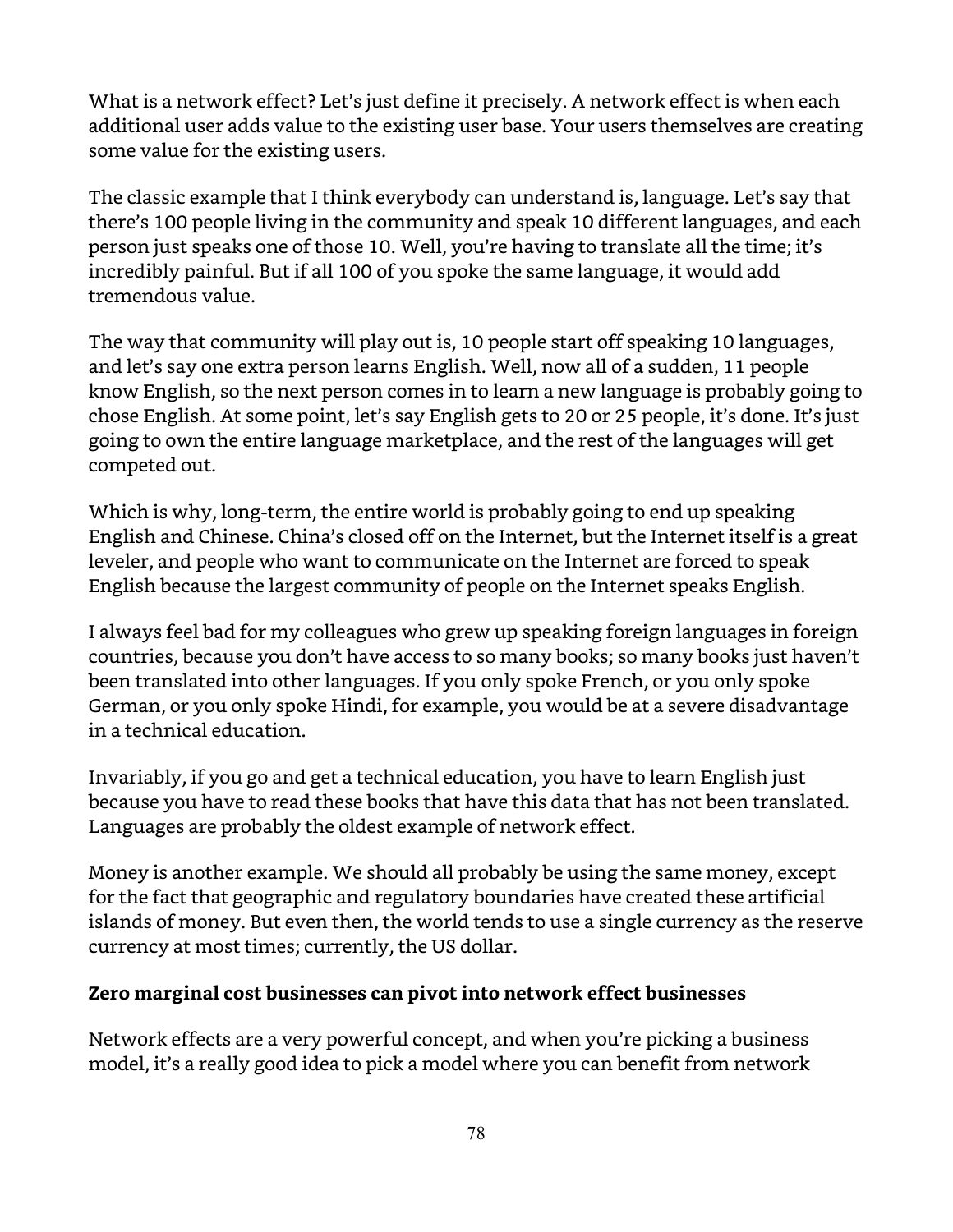effects, low marginal costs, and scale economies; and these tend to go together.

Anything that has zero marginal costs of production obviously has scale economies, and things that have zero marginal costs of reproduction very often tend to have network effects, because it doesn't cost you anything more to stamp out the thing. So then you can just create little hooks for users to add value to each other.

You should always be thinking about how your users, your customers, can add value to each other because that is the ultimate form of leverage. You're at the beach in the Bahamas or you're sleeping at night and your customers are adding value to each other.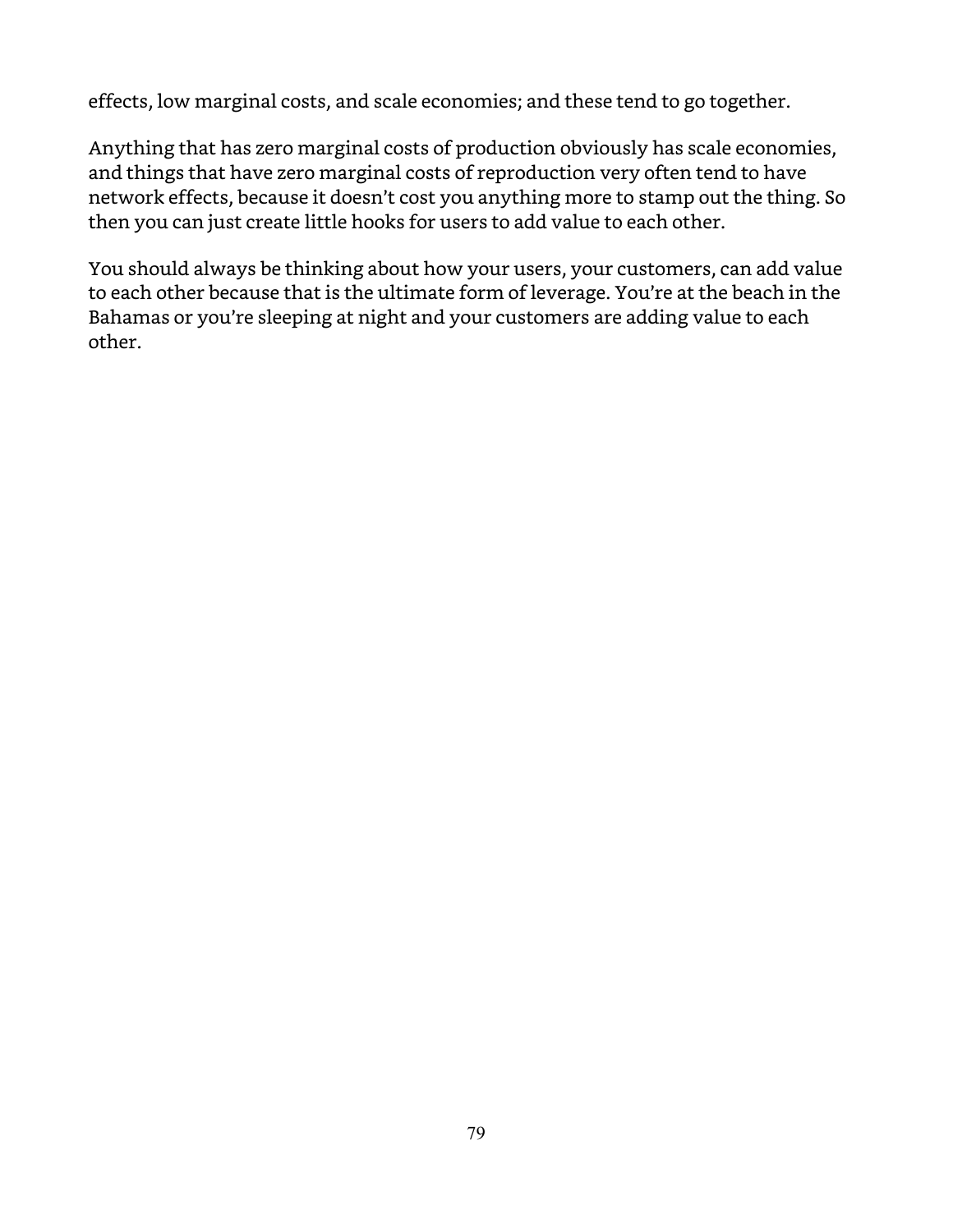# **25. Example: From Laborer to Entrepreneur**

*The continuum from laborer to real estate tech company goes from low to high specific knowledge, accountability and leverage.*

## **Laborers get paid hourly and have low accountability**

**Naval:** The tweetstorm is very abstract. It's deliberately meant to be broadly applicable to all kinds of different domains and disciplines and time periods and places. But sometimes it's hard to work without a concrete example. So let's go concrete for a minute.

Look at the real estate business. You could start at the bottom, let's say you're a day laborer. You come in, you fix people's houses. Someone orders you around, tells you, "Break that piece of rock. Sand that piece of wood. Put that thing over there."

There's just all these menial jobs that go on, on a construction site. If you're working one of those jobs, unless you're a skilled trade, say, a carpenter or electrician, you don't really have specific knowledge.

Even a carpenter or an electrician is not that specific because other people can be trained how to do it. You can be replaced. You get paid your \$15, \$20, \$25, \$50, if you're really lucky, \$75 an hour, but that's about it.

You don't have any leverage other than from the tools that you're using. If you're driving a bulldozer that's better than doing it with your hands. A day laborer in India makes a lot less because they have no tool leverage.

You don't have much accountability. You're a faceless cog in a construction crew and the owner of the house or the buyer of the house doesn't know or care that you worked on it.

## **General contractors get equity, but they're also taking risk**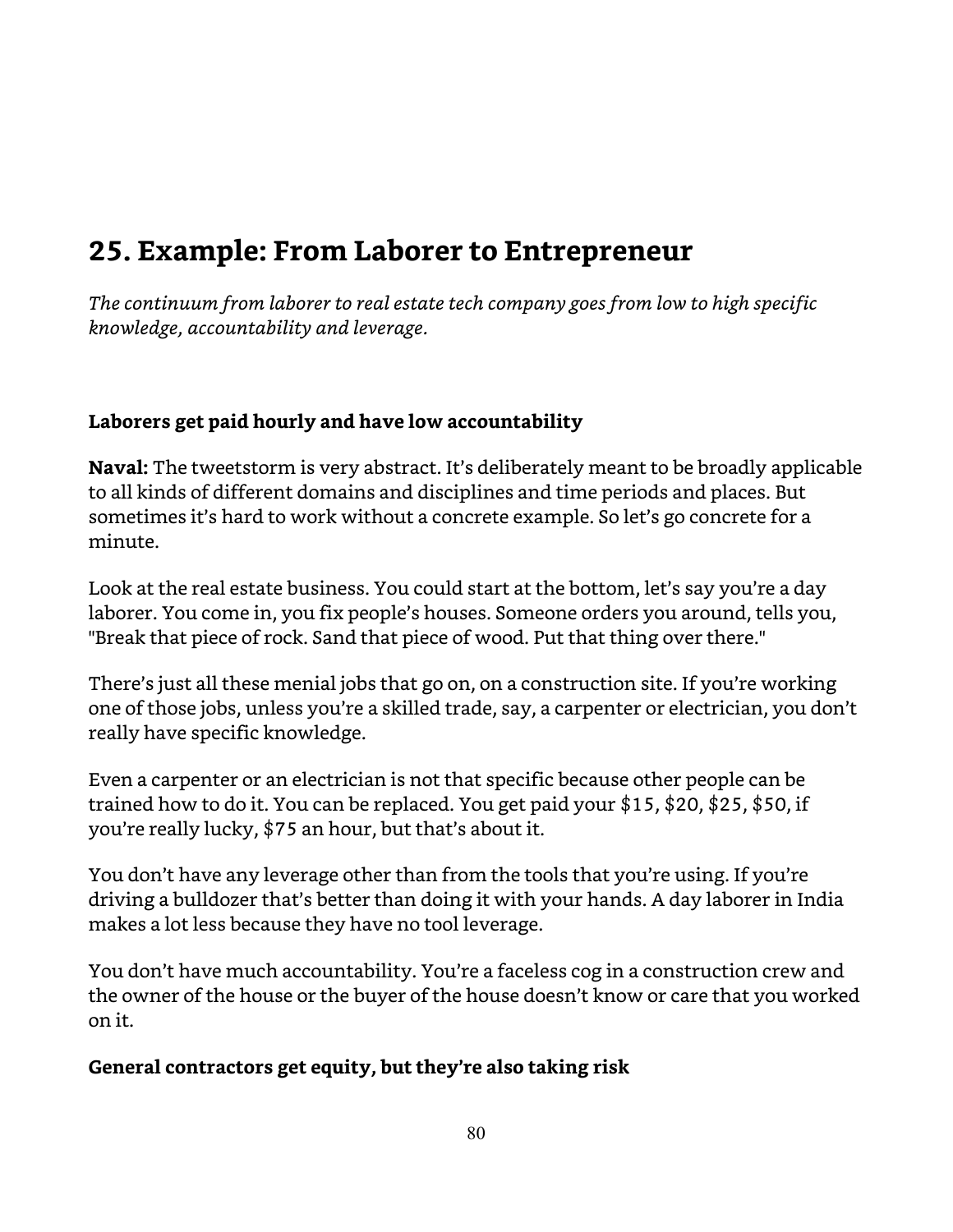One step up from that, you might have a contractor, like a general contractor who someone hires to come and fix and repair and build up their house. That general contractor is taking accountability; they're taking responsibility.

Now let's say they got paid \$250,000 for the job. Sorry, I'm using Bay Area prices, so maybe I'll go rest of the world prices, \$100,000 for the job to fix up a house, and it actually costs the general contractor, all said and done, \$70,000. That contractor's going to pocket that remaining \$30,000.

They got the upside. They got the equity but they're also taking accountability and risk. If the project runs over and there's losses, then they eat the losses. But you see, just the accountability gives them some form of additional potential income.

Then, they also have labor leverage because they have a bunch of people working for them. But it probably tops out right there.

# **Property developers pocket the profit by applying capital leverage**

You can go one level above that and you can look at a property developer. This might be someone who is a contractor who did a bunch of houses, did a really good job, then decided to go into business for themselves and they go around looking for beaten down properties that have potential.

They buy them, they either raise money from investors or front it themselves, they fix the place up, and then they sell it for twice what they bought it for. Maybe they only put in 20% more, so it's a healthy profit.

So now a developer like that takes on more accountability, has more risk. They have more specific knowledge because now you have to know: which neighborhoods are worth buying in. Which lots are actually good or which lots are bad. What makes or breaks a specific property. You have to imagine the finished house that's going to be there, even when the property itself might look really bad right now.

There's more specific knowledge, there's more accountability and risk, and now you also have capital leverage because you're also putting in money into the project. But conceivably, you could buy a piece of land or a broken-down house for \$200,000 and turn it into a million dollar mansion and pocket all the difference.

# **Architects, large developers and REITs are even higher in the stack**

One level beyond that might be a famous architect or a developer, where just having your name on a property, because you've done so many great properties, increases its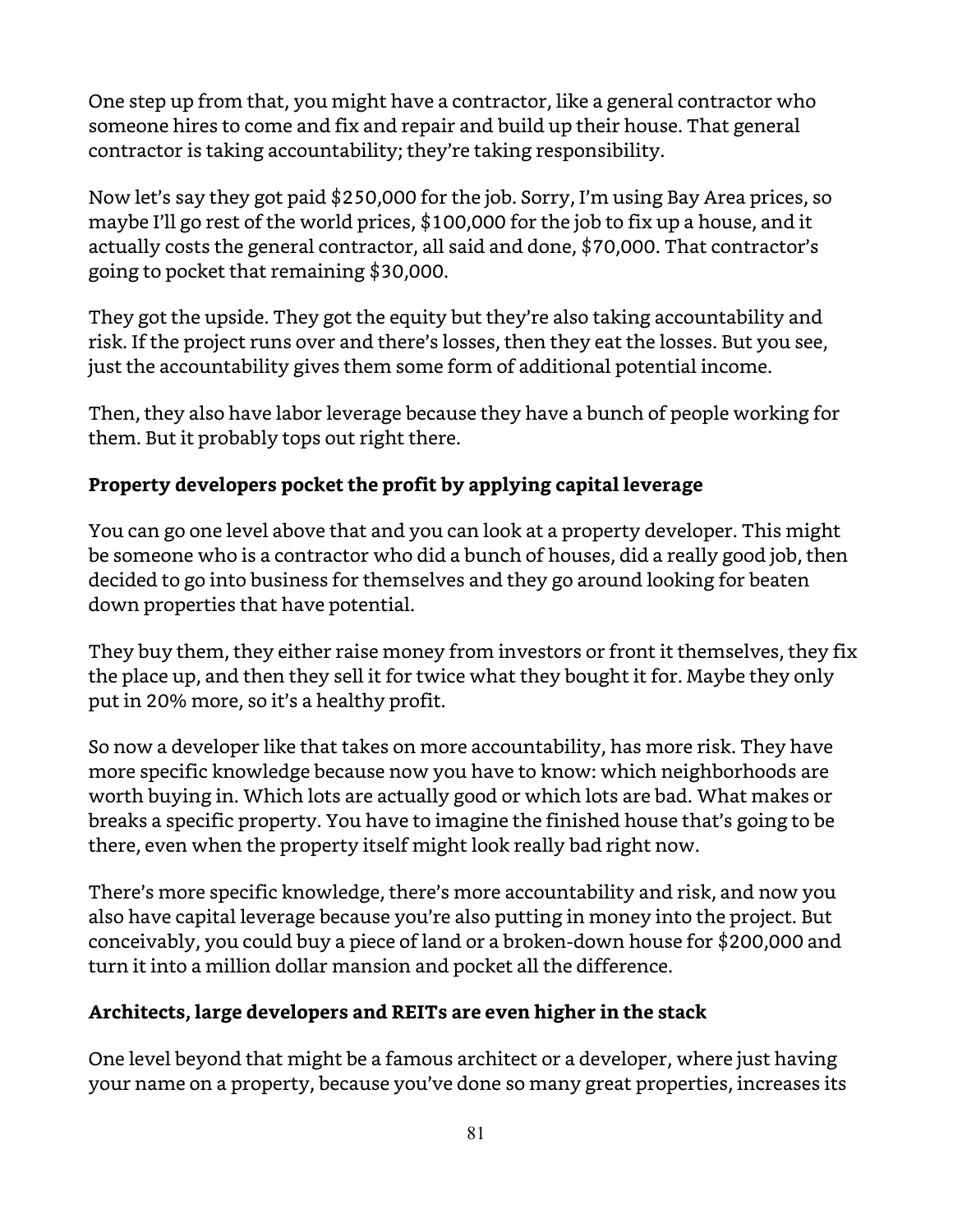value.

One level up from that, you might be a person who decides, well, I understand real estate, and I now know enough of the dynamics of real estate that rather than just build and flip my own properties or improve my own properties, I'm gonna be a massive developer. I'm going to build entire communities.

Now another person might say, "I like that leverage, but I don't want to manage all these people. I want to do it more through capital. So I'm gonna start a real estate investment trust." That requires specific knowledge not just about investing in real estate and building real estate, but it also requires specific knowledge about the financial markets, and the capital markets, and how real estate trusts operate.

# **Real estate tech companies apply the maximum leverage**

One level beyond that might be somebody who says, "Actually, I want to bring the maximum leverage to bear in this market, and the maximum specific knowledge." That person would say, "Well, I understand real estate, and I understand everything from basic housing construction, to building properties and selling them, to how real estate markets move and thrive, and I also understand the technology business. I understand how to recruit developers, how to write code and how to build good product, and I understand how to raise money from venture capitalists and how to return it and how all of that works."

Obviously not a single person may know this. You may pull a team together to do it where each have different skill sets, but that combined entity would have specific knowledge in technology and in real estate.

It would have massive accountability because that company's name would be a very high risk, high reward effort attached to the whole thing, and people would devote their lives to it and take on significant risk.

It would have leverage in code with lots of developers. It would have capital with investors putting money in and the founder's own capital. It would have labor of some of the highest quality labor that you can find, which is high quality engineers and designers and marketers who are working on the company.

Then you may end up with a Trulia or a RedFin or a Zillow kind of company, and then the upside could potentially be in the billions of dollars, or the hundreds of millions of dollars.

As you layer in more and more kinds of knowledge that can only be gained on the job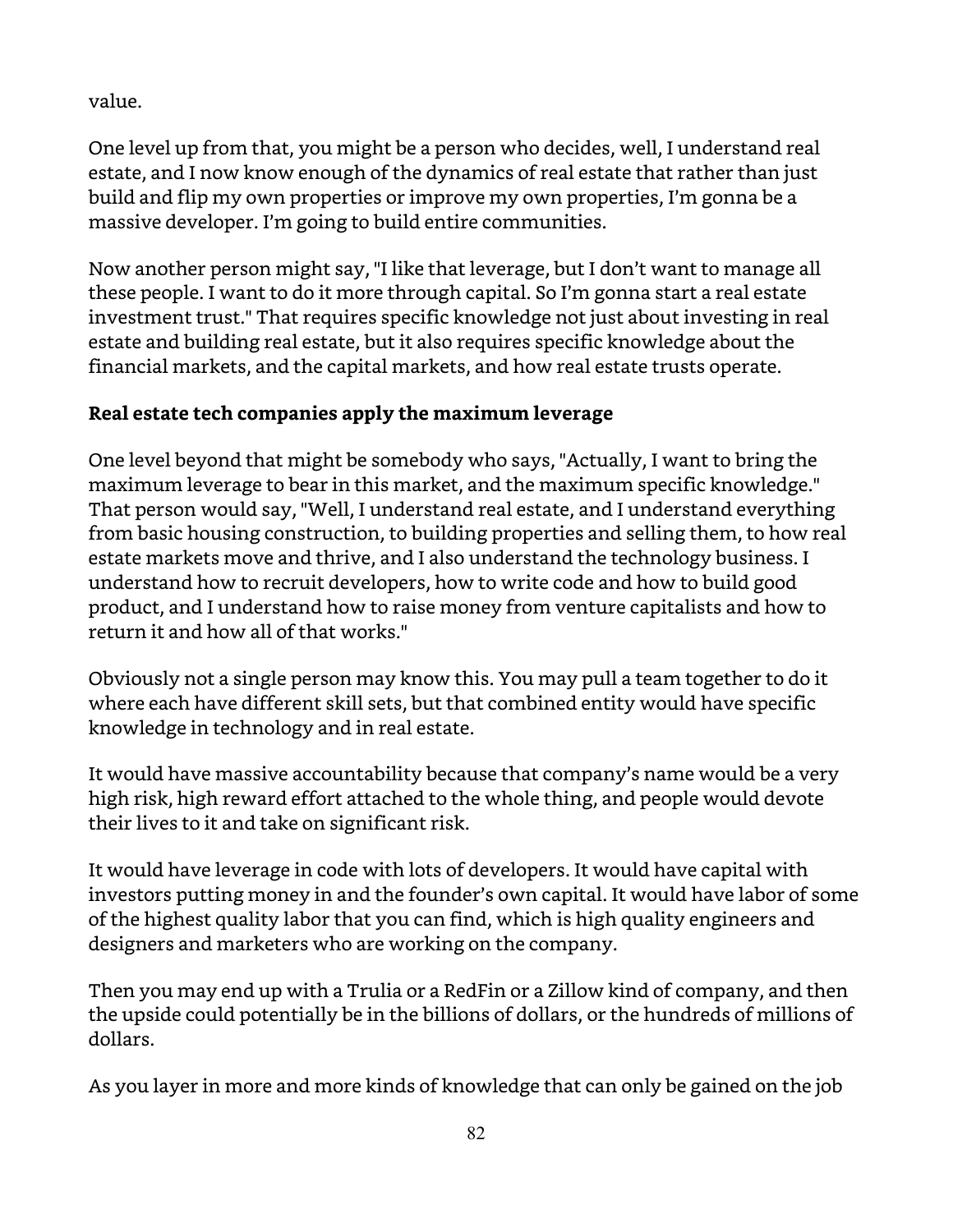and aren't common knowledge, and you layer in more and more accountability and risk-taking, and you layer in more and more great people working on it and more and more capital on it, and more and more code and media on it, you keep expanding the scope of the opportunity all the way from the day-laborer, who might just literally be scrappling on the ground with their hands, all the way up to somebody who started a real estate tech company and then took it public.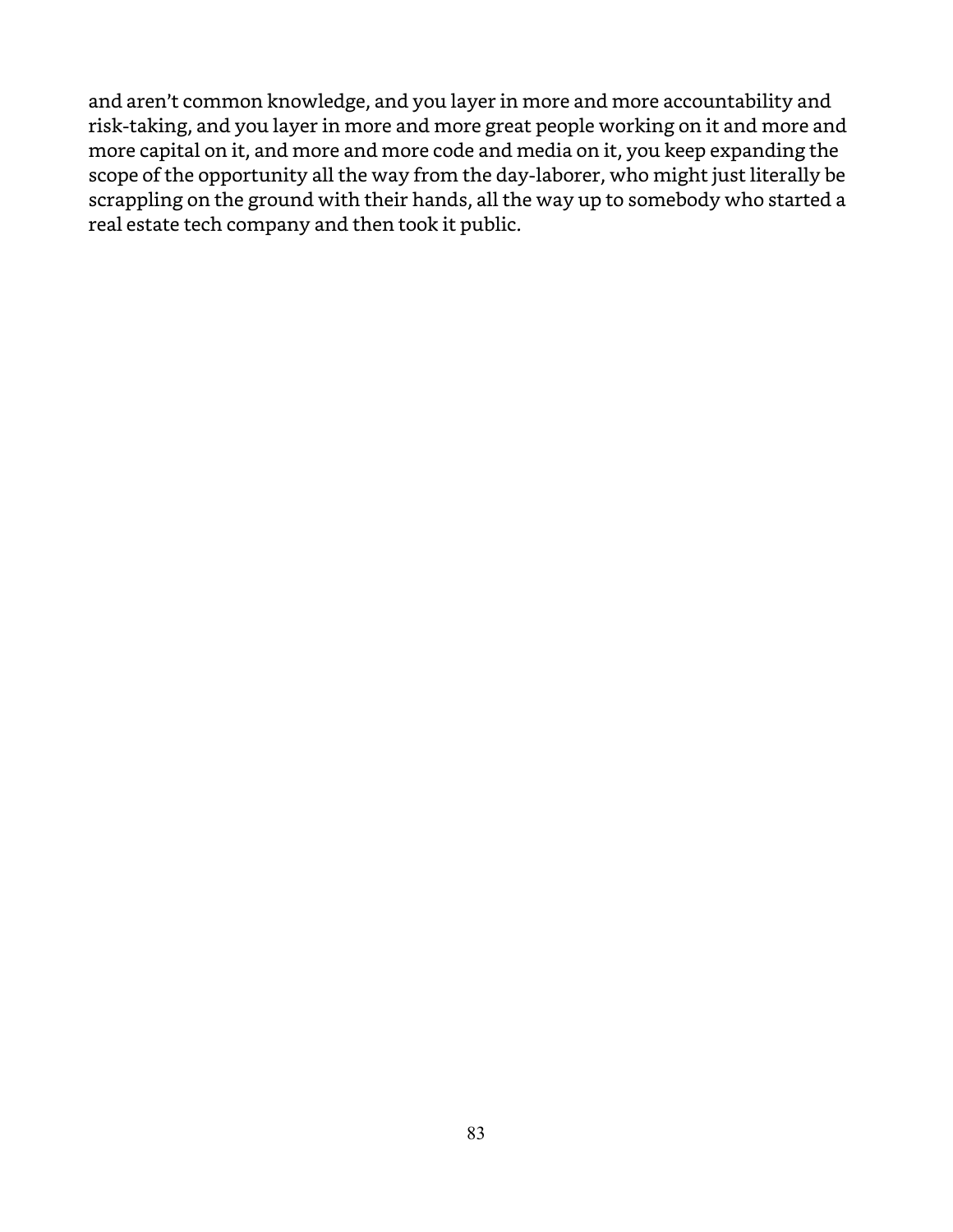# **26. Judgment Is the Decisive Skill**

*Everything we've discussed so far has been setting you up to apply judgment.*

## **In an age of infinite leverage, judgment becomes the most important skill**

**Nivi:** We spoke about specific knowledge, we talked about accountability, we talked about leverage. The last skill that Naval talks about in his tweetstorm is judgment, where he says, that "Leverage is a force multiplier for your judgment."

**Naval:** We are now living in an age of nearly infinite leverage, and all the great fortunes are created through leverage. Your first job is to go and obtain leverage, and you can obtain leverage through permission by getting people to work for you, or by raising capital.

Or you can get leverage permissionlessly by learning how to code or becoming good communicator and podcasting, broadcasting, creating videos, writing, etc.

That's how you get leverage, but once you have leverage, what do you do with it? Well, the first part of your career's spent hustling to get leverage. Once you have the leverage, then you wanna slow down a bit, because your judgment really matters.

It's like you've gone from steering your sailboat around to now you're steering an ocean liner or a tanker. You have a lot more at risk, but you have a lot more to gain as well. You're carrying a much higher payload. In an age of infinite leverage, judgment becomes the most important skill.

Warren Buffett is so wealthy now because of his judgment. Even if you were to take away all of Warren's money, tomorrow, investors would come out of the woodwork and hand him a \$100 billion because they know his judgment is so good, and they would give him a big chunk of that \$100 billion to invest.

# **Everything else you do is setting you up to apply judgment**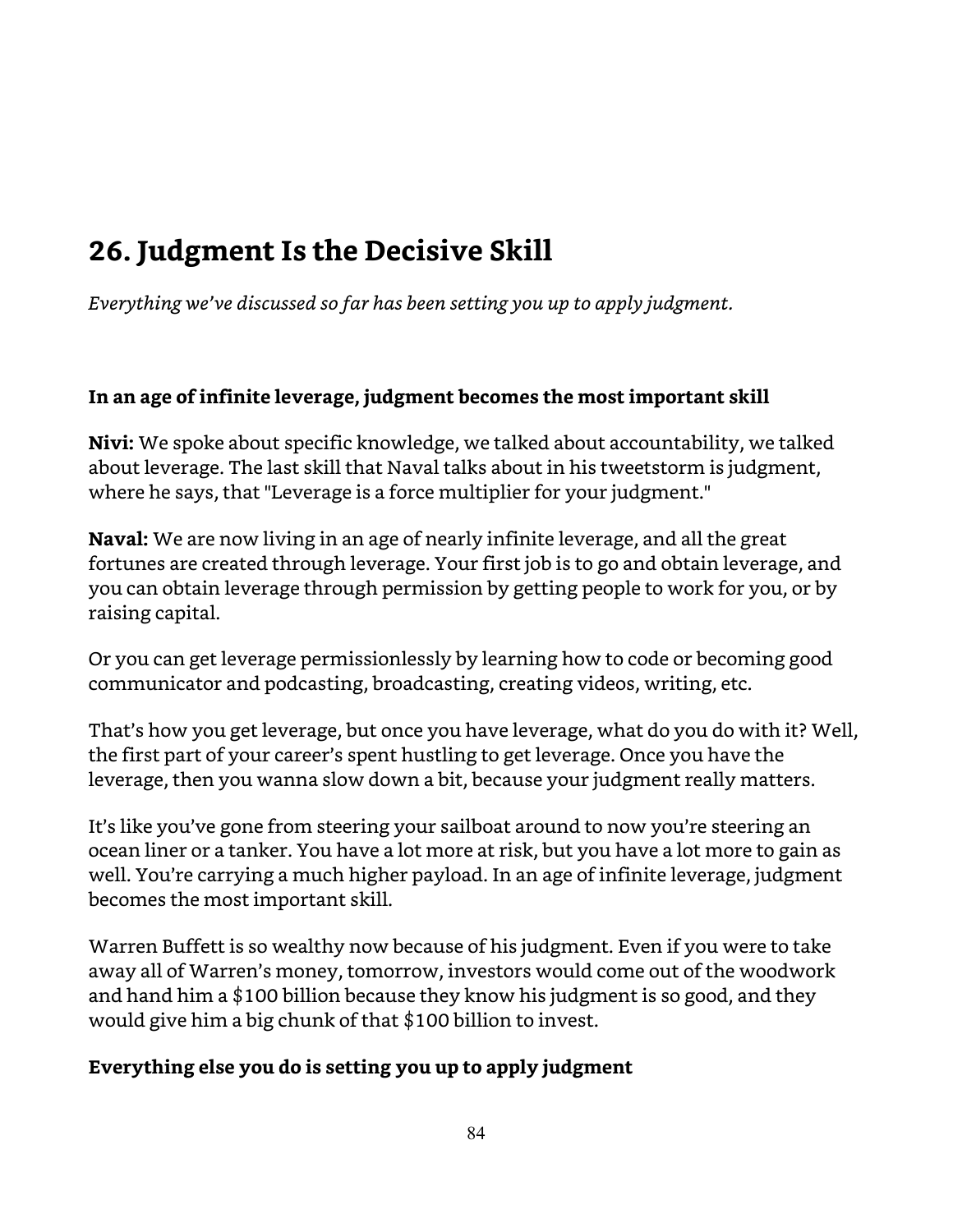Ultimately, everything else that you do is actually setting you up to apply your judgment. One of the big things that people rail on is CEO pay. For sure there's crony capitalism that goes on where these CEOs control their boards and the boards give them too much money.

But, there are certain CEOs who definitely earned their keep because their judgment is better. If you're steering a big ship, if you're steering Google or Apple, and your judgment is 10 or 20 percent better than the next person's, society will literally pay you hundreds of millions of dollars more, because you're steering a \$100 billion ship.

If you're on course 10 or 20 percent of the time more often than the other person, the compounding results on that hundreds of billions of dollars you're managing will be so large that your CEO pay will be dwarfed in comparison.

Demonstrated judgment, credibility around the judgment, is so critical. Warren Buffett wins here because he has massive credibility. He's been highly accountable. He's been right over and over in the public domain. He's built a reputation for very high integrity, so you can trust him.

A person like that, people will throw infinite leverage behind him because of his judgment. Nobody asks him how hard he works; nobody asks him when he wakes up or when he goes to sleep. They're like, "Warren, just do your thing."

Judgment, especially demonstrated judgment, with high accountability, clear track record, is critical.

# **Judgment is knowing the long-term consequences of your actions**

**Nivi:** Let's define judgment. I would define it as knowing the long-term effects of your decisions, or being able to predict the long-term effects of your decisions.

**Naval:** It's funny. My definition of wisdom is knowing the long term consequences of your actions, so they're not all that different. Wisdom is just judgment on a personal domain.

Wisdom applied to external problems I think is judgment. They're highly linked. But, yes, it's knowing the long term consequences of your actions and then making the right decision to capitalize on that.

## **Without experience, judgment is often less than useless**

Judgment is very hard to build up. This is where both intellect and experience come in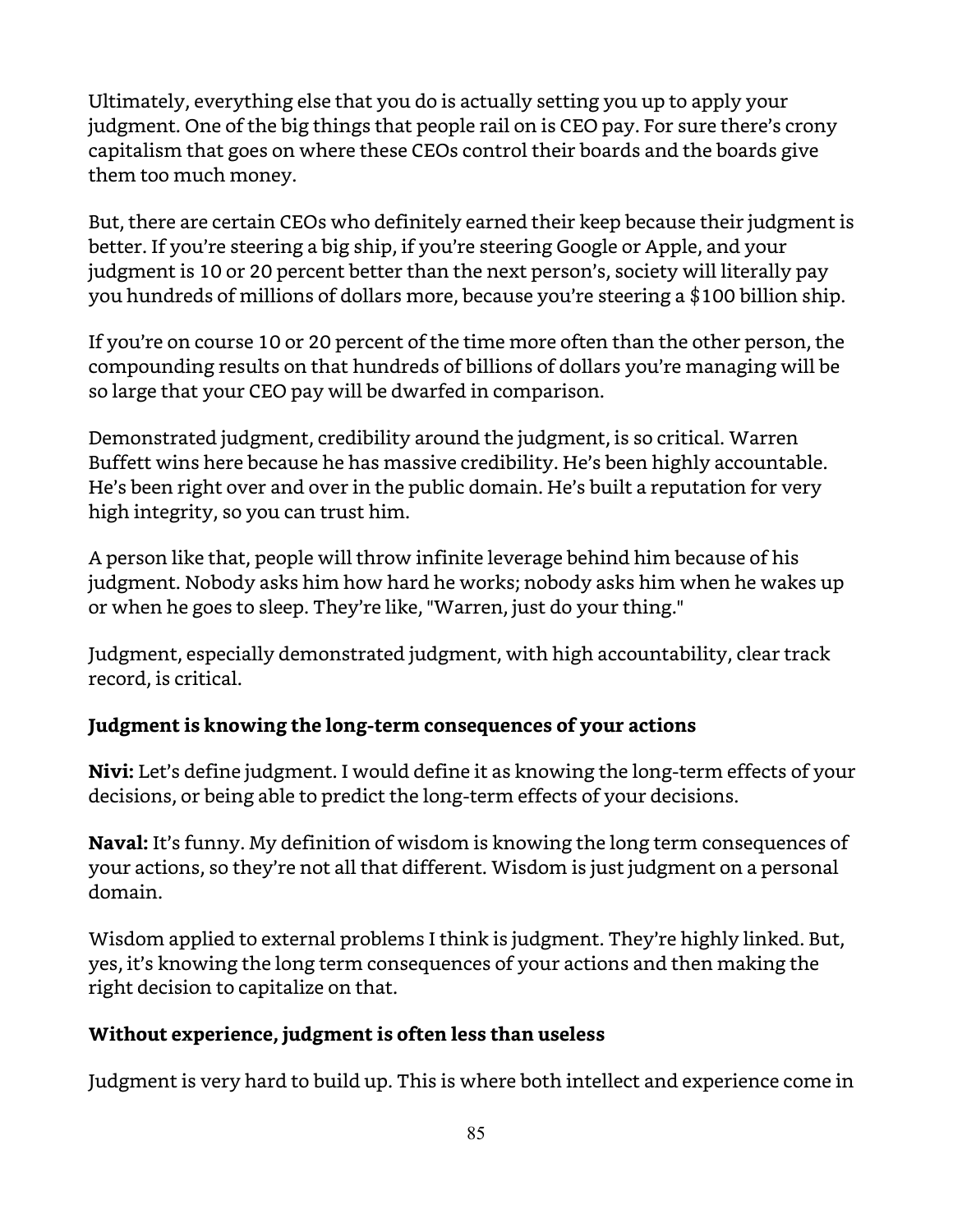play.

There are many problems with the so-called intellectuals in the ivory tower, but one of the reasons why Nassim Taleb rails against them is because they have no skin in the game. They have no real-world experience, so they just apply purely intellect.

Intellect without any experience is often worse than useless because you get the confidence that the intellect gives you, and you get some of the credibility, but because you had no skin in the game, and you had no real experience, and no real accountability, you're just throwing darts.

The real world is always far, far more complex than we can intellectualize. Especially all the interesting, fast-moving edge domains and problems, you can't get there without experience. If you are smart and you iterate fast, it's not even you put 10,000 hours into something, but you take 10,000 tries at something.

# **The people with the best judgment are among the least emotional**

If you are smart and you have a lot of quick iterations, and you try to keep your emotions out of it, the people with the best judgment are actually among the least emotional. A lot of the best investors are considered almost robotic in that regard, but I wouldn't be surprised if even the best entrepreneurs often come across as unemotional.

There is sort of this archetype of the passionate entrepreneur, and yeah, they have to care about what they're doing, but they also have to see very clearly what's actually happening. The thing that prevents you from seeing what's actually happening are your emotions. Our emotions are constantly clouding our judgment, and in investing, or in running companies, or in building products, or being an entrepreneur, emotions really get in the way.

Emotions are what prevent you from seeing what's actually happening, until you can no longer resist the truth of what's happening, until it becomes too sudden, and then you're forced into suffering; which is sort of a breaking of this fantasy that you had put together.

**Nivi:** To try and connect some of these concepts, I would say that, first, you're accountable for your judgment. Judgment is the exercise of wisdom. Wisdom comes from experience; and that experience can be accelerated through short iterations.

# **A lot of the top investors often sound like philosophers**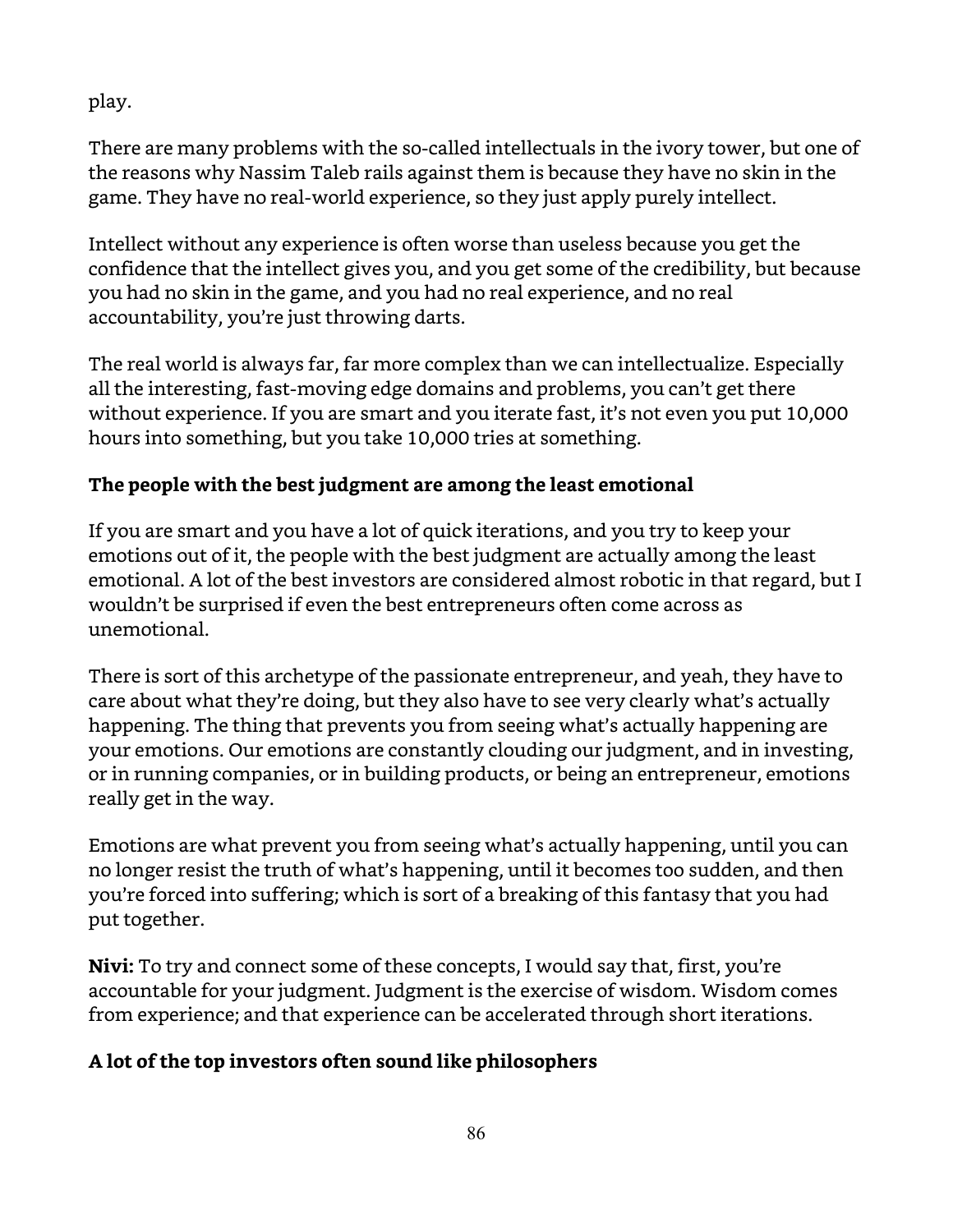**Naval:** And the reason why a lot of the top investors, a lot of the value investors, like if you read Jeremy Grantham, or you read Warren Buffet, or you read up on Michael Burry, these people sound like philosophers, or they are philosophers, or they're reading a lot of history books or science books.

Like what are they doing, shouldn't they be reading investment books. No. Investment books are the worst place to learn about investment, because investment is a realworld activity that is highly multi-variate, all the advantages are always being competed away. It's always on the cutting-edge.

What you actually just need is very, very broad-based judgment and thinking. The best way to do that is to study everything, including a lot of philosophy. Philosophy also makes you more stoic, makes you less emotional, and so you make better decisions; you have better judgment.

## **The more outraged someone is, the worse their judgment**

One simple thing is I see … I go out on Twitter and it seems like half of Twitter is outraged at something at all times. You can go within someone's Twitter feed and get at least some semblance of what it must be like to be in their head all the time.

The more outraged somebody is, I guarantee you, the worse their judgment is. If someone's constantly tweeting political outrage, and just see like an angry person getting into fights, you don't want to hand this person the keys to your car, let alone the keys to your company.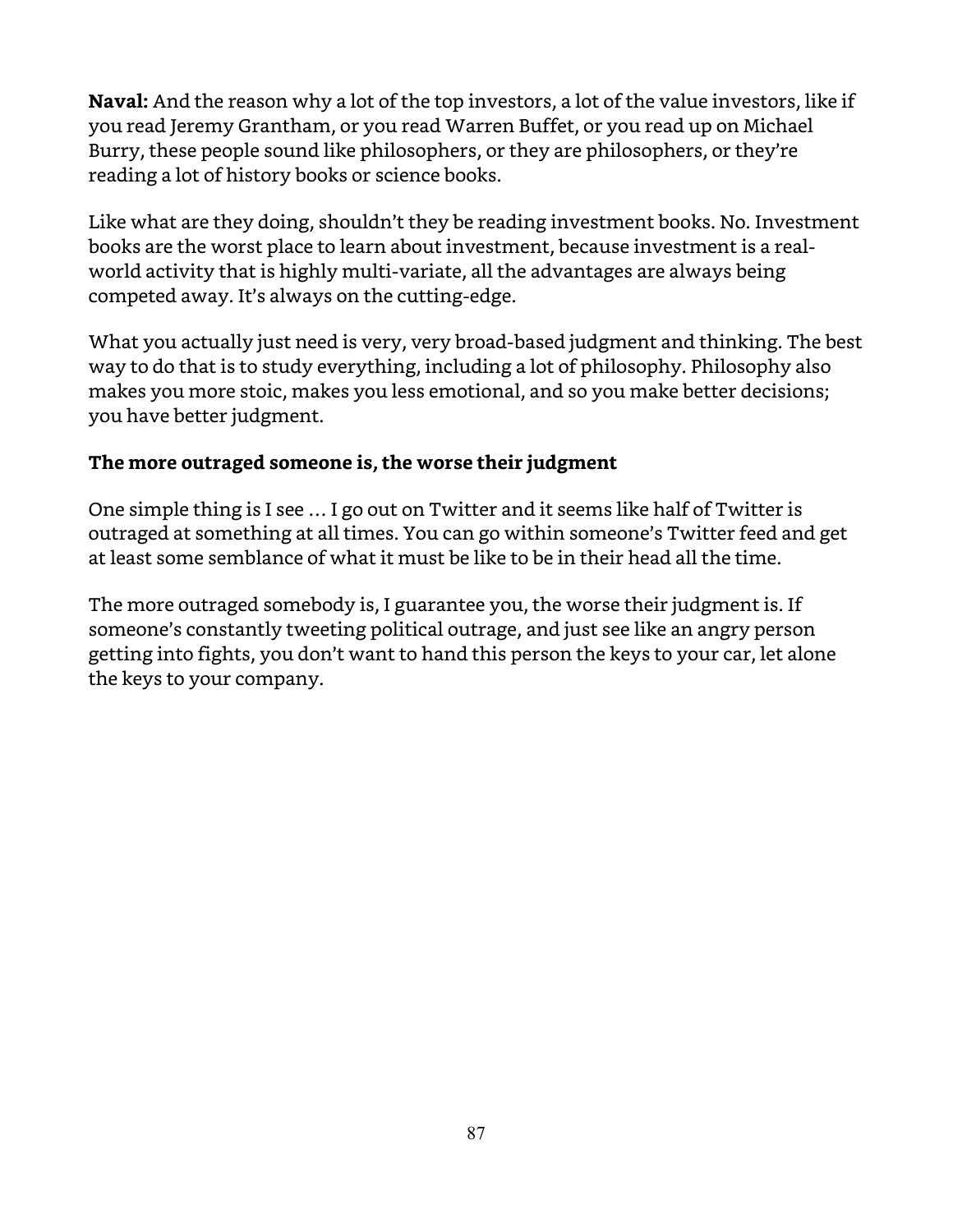# **27. Set an Aspirational Hourly Rate**

*If outsourcing a task will cost less than your hourly rate, outsource it.*

## **Set and enforce an aspirational hourly rate**

**Nivi:** We covered the skills that you need to get rich. That was specific knowledge, accountability, leverage, judgment, and life-long learning. Let's talk a little bit about the importance of working hard and valuing your time.

**Naval:** No one is going to value you more than you value yourself. You just have to set a very high personal hourly rate and you have to stick to it. Even since I was young, I just decided I was worth a lot more than the market though I was worth, but I started treating myself that way.

Always factor your time into every decision. How much time does it take? Oh it's gonna take me an hour to get across town to get this thing. I value myself at a \$100 an hour; that's basically throwing \$100 out of my pocket. Am I going to do that?

You buy something from Amazon; they screwed it up, you have to return it. Is it worth your time to return it? Is it worth the mental hassle? Keep in mind that you have less work hours, you have less mentally high-output hours. Do you want to use them to run errands and solve little problems, or do you want to save them for the big stuff?

All the great scientists were terrible at managing their household life. None of them had a clean, organized room, or made all their social events on time, or sent their thank you cards.

## **You can't penny pinch your way to wealth**

You can spend your life however you want, but if you want to get rich, it has to be your number one overwhelming desire. Which means, it has to come before anything else; which means you can't be penny-pinching. This is what people don't understand.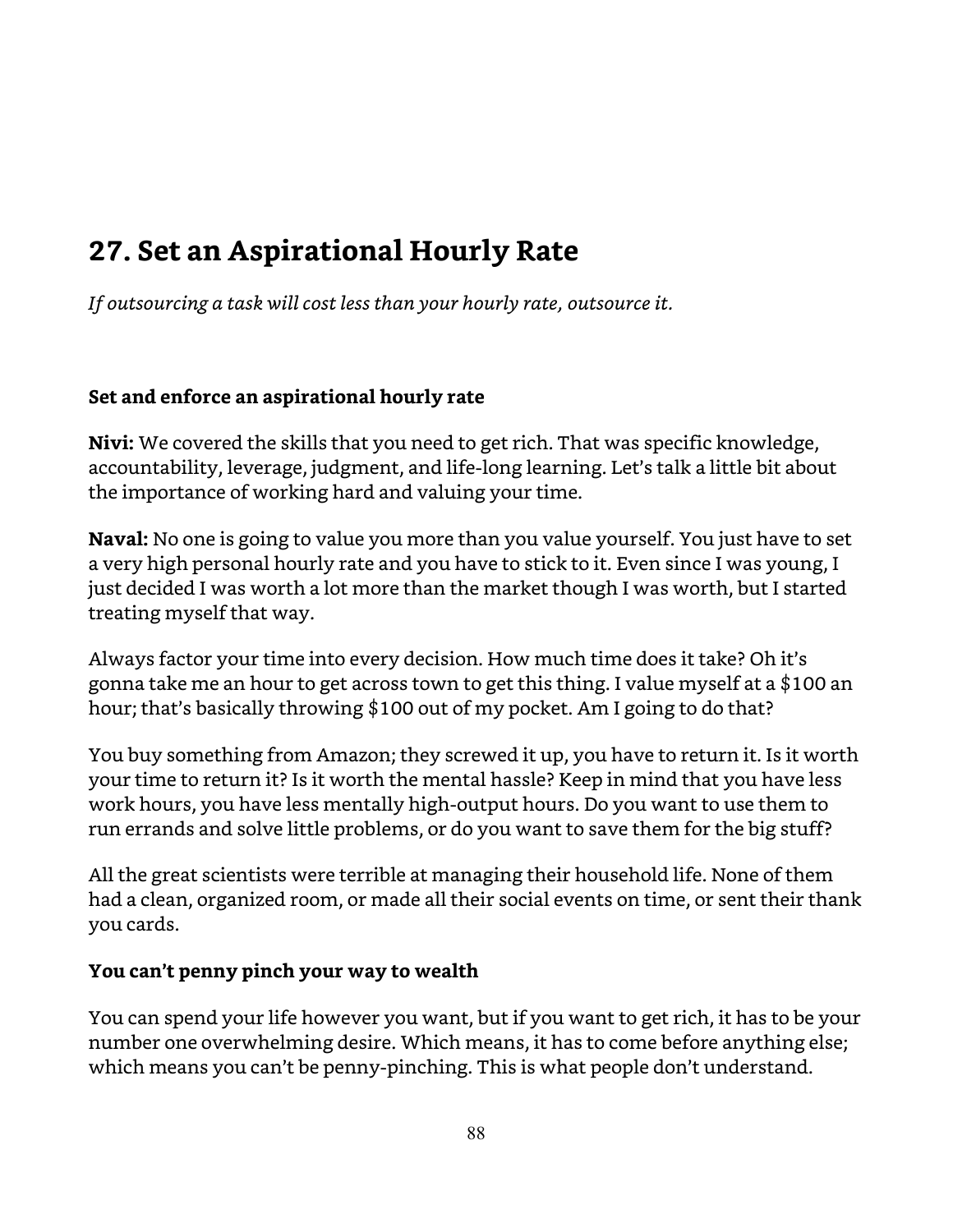You can penny-pinch your way to a basic sustenance. You can keep your expenses low, maybe retire early and not spend too much. That's perfectly valid. But we're here to talk about wealth creation. If you're going to do that, then that has to be your number one overwhelming priority.

## **My aspirational rate was \$5,000/hr**

Fast forward to your wealthy self and pick some intermediate hourly rate. For me, believe it or not, back when you could have hired me … Which now obviously you can't, but back when you could have hired me … this was true a decade ago or even two decades ago, before I had any real money. My hourly rate, I used to say to myself over and over is, \$5,000 an hour. Today when I look back, really it was about \$1,000 an hour [back then].

Of course, I still ended up doing stupid things, like arguing with the electrician, or returning the broken speaker, but I shouldn't have, and I did a lot less than any of my friends would. I would make a theatrical show out of throwing something in the trash pile, or giving it to Salvation Army, rather than trying to return it, or handing something to people rather than trying to fix it.

I would argue with my girlfriends, and even today it's my wife, "I don't do that. That's not a problem that I solve." I still argue that, with my mother, when she hands me little to-do's. I just don't do that. I would rather hire you an assistant. This was true even when I didn't have money.

## **If you can outsource something for less than your hourly rate, do it**

Another way of thinking about something is, if you can outsource something or not do something for less than your hourly rate, outsource it or don't do it. If you can hire someone to do it for less than your hourly rate, hire them. That even includes things like cooking. You may want to eat your healthy home cooked meals, but if you can outsource it, do that instead.

I know some people will say, "Well what about the joy of life? What about getting it right just your way?" Sure, you can do that, but you're not gonna be wealthy because now you've made something else a priority.

Paul Graham basically said it pretty well for Y Combinator startups, he said, "You should be working on your product and getting product-market fit. And you should be exercising and eating healthy." That's about it. That's all you have time for while you're on this mission.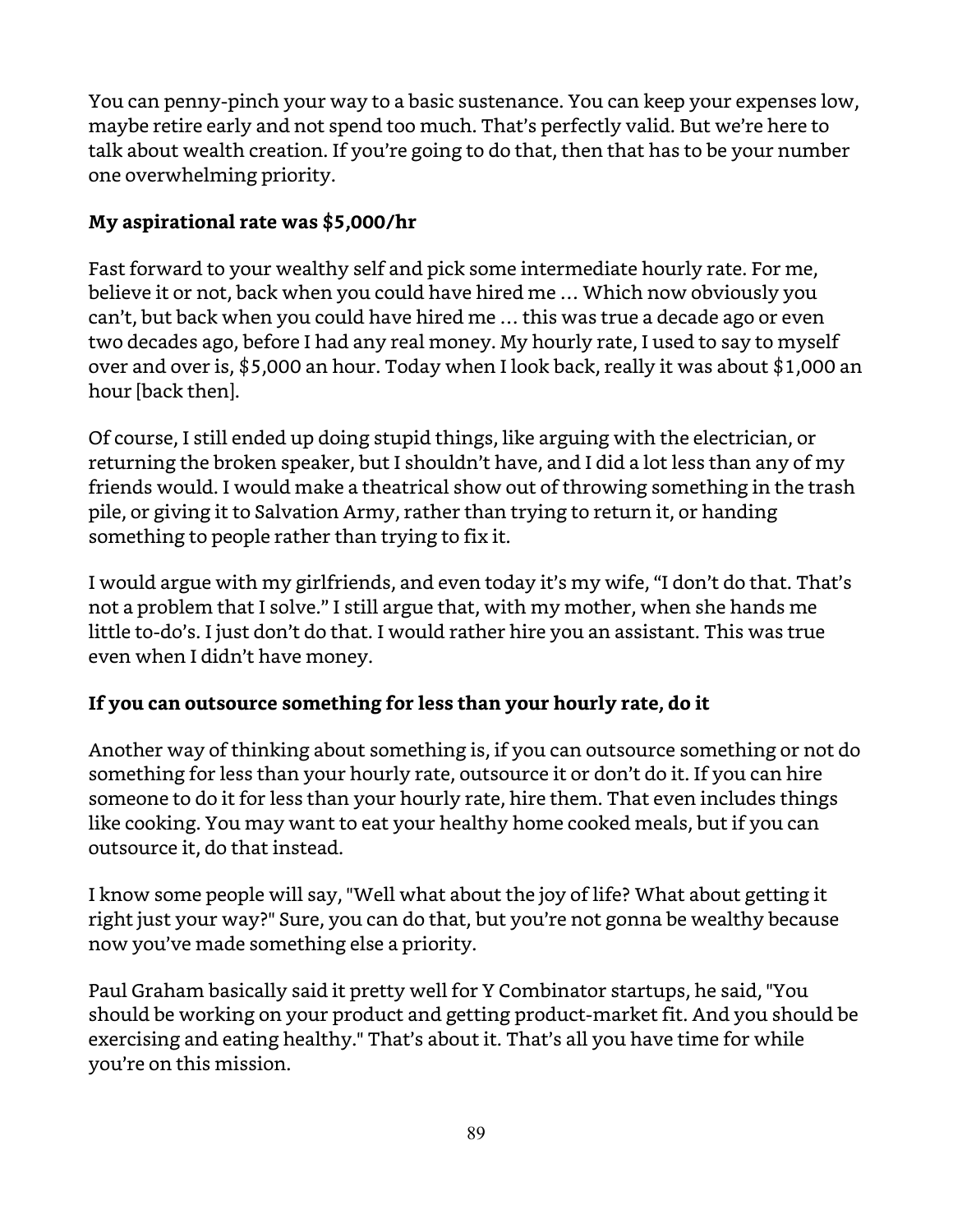## **Your hourly rate should seem absurdly high**

Set a very high hourly aspirational rate for yourself and stick to it. It should seem and feel absurdly high. If it doesn't, it's not high enough. Whatever you picked, my advice to you would be to raise it. Like I said, for myself, even before I had money, for the longest time I used \$5,000 an hour. And if you extrapolate that out into what it looks like as an annual salary, it's the multiple millions of dollars per year.

Ironically, I actually think I've beaten it. I'm not the hardest working person; I'm actually a lazy person. I work through bursts of energy where I'm really motivated with something. If I actually look at how much I've earned per actual hour that I've put in, it's probably quite a bit higher than that.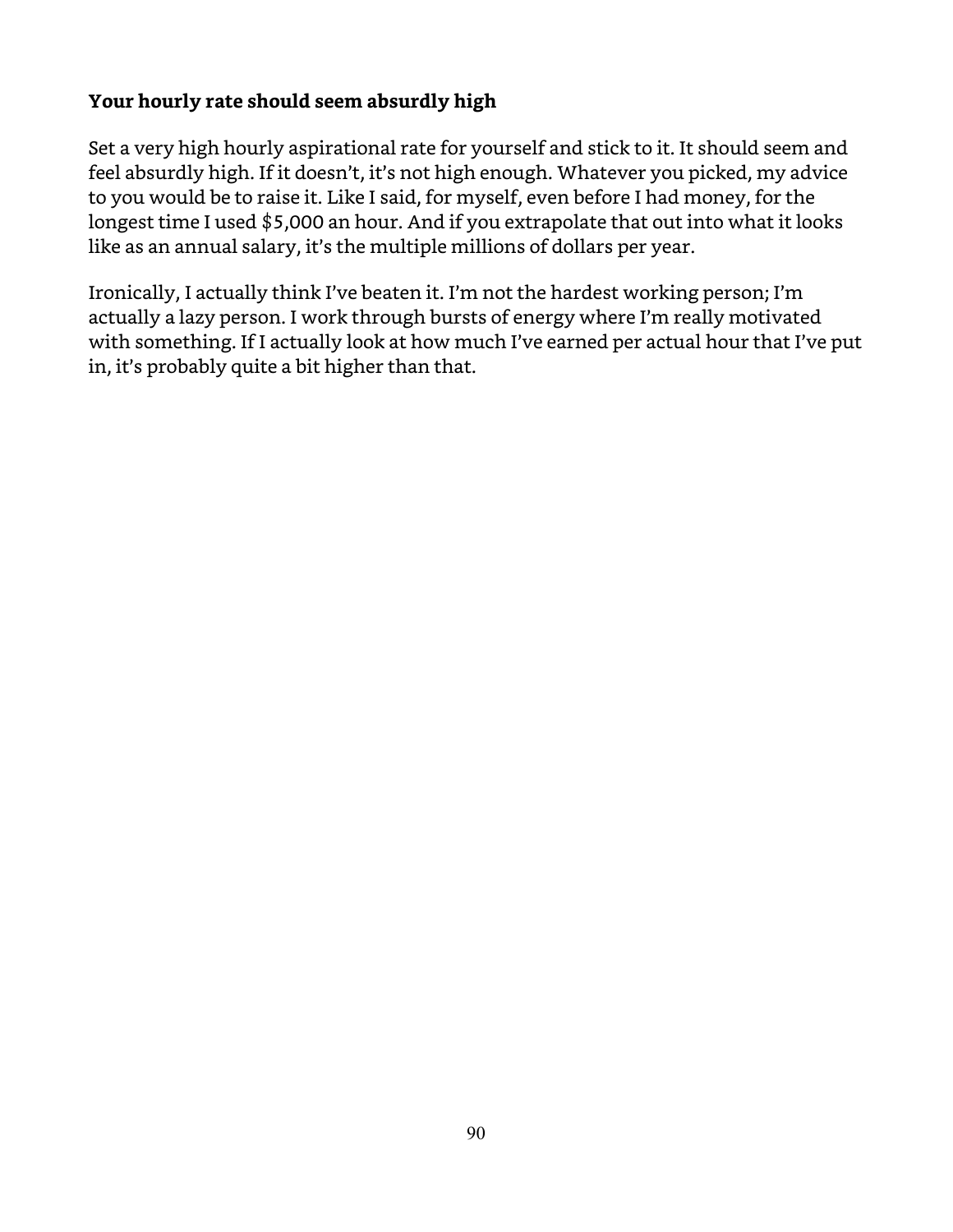# **28. Work As Hard As You Can**

*Work as hard as you can. Even though what you work on and who you work with are more important.*

## **Work as hard as you can**

**Naval:** Let's talk about hard work. There's this battle that happens in Twitter a lot between, should you work hard and should you not. David Hauser's (correction: David Heinemeier Hansson) on there saying, "It's like you're slave driving people." Keith Rabois is always on there saying, "No, all the great founders worked their fingers to the bone."

They're talking past each other. First of all, they're talking about two different things. David is talking about employees and a lifestyle business, which is fine. Your number one thing in life, if you're doing that, is not getting wealthy. You have a job, you also have your family, you also have your life.

Keith is talking about the Olympics of startups. He's talking about the person going for the gold medal and trying to build a multi-billion dollar public company. That person has to get everything right. They have to have great judgment. They have to pick the right thing to work on. They have to recruit the right team, and they have to work crazy hard. They're basically engaged in a competitive sprint.

If getting wealthy is your goal, you are going to have to work as hard as you can. But hard work is absolutely no substitute for who you work with and what you work on. What you work on is probably the most important thing.

## **What you work on and who you work with are more important**

Finding Product-Market-Founder Fit to expand on Marc Andreessen's definition, he came up with Product-Market Fit. I will add Product-Market-Founder Fit, which is how well you are personally suited to that business. The combination of that three, that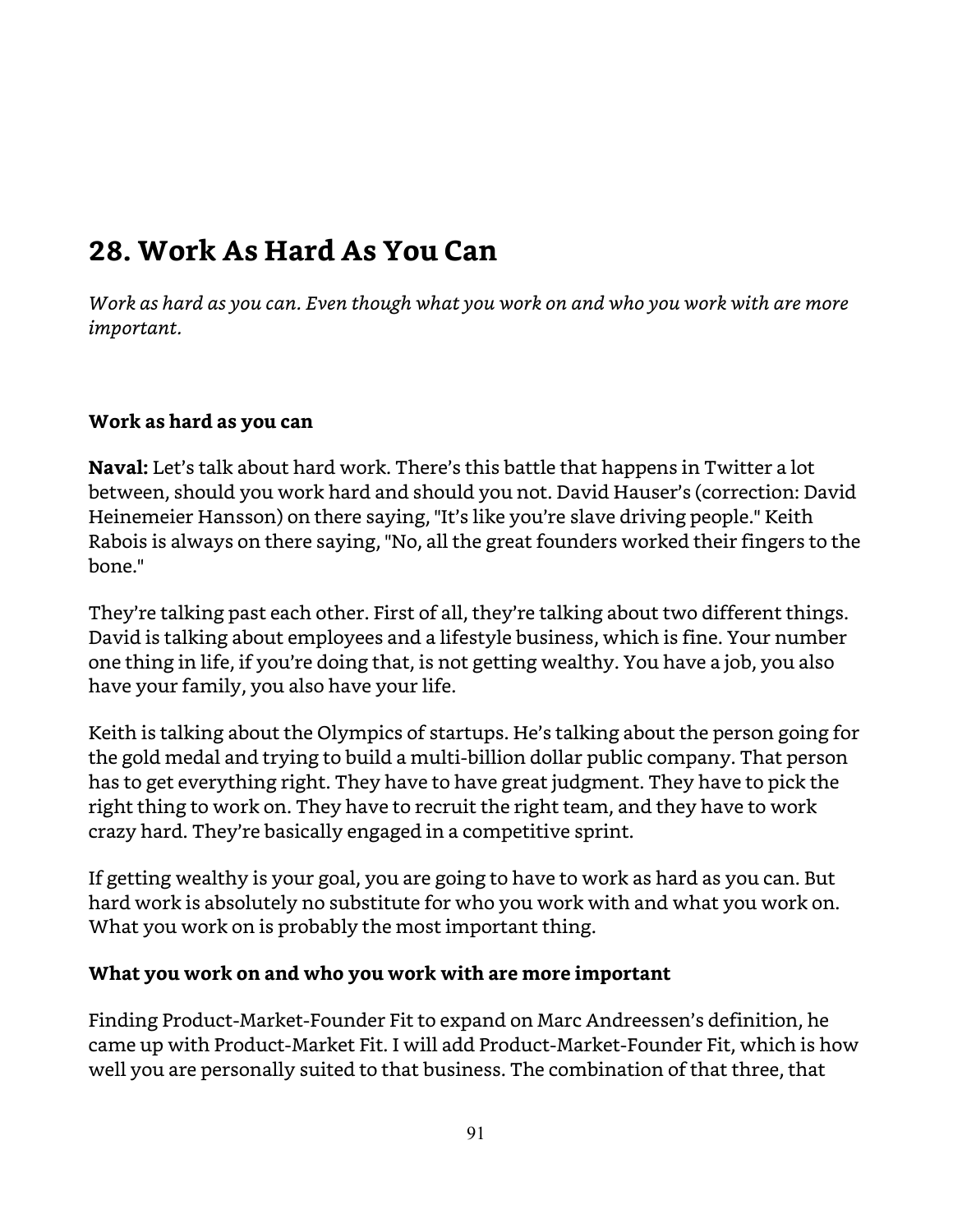should be your overwhelming goal.

You can save yourself a lot of time if you pick the right area to work in. Picking the right people to work with is the next most important piece. Third comes how hard you work. They're like three legs of a stool; if you shortchange on any one of them, the whole stool's gonna fall down. It's not like you can pick one over the other that easily.

The order of operations when you're building a business, or even building your career, is first figure out, "What should I be doing? What is something where there is a market that is emerging? There's a product that I can build that I'm excited to work on and something where I have specific knowledge and I'm really into it?"

Second, surround yourself with the best people possible, and no matter how high your bar is, raise your bar. You can be working with other people who are great enough. There's someone greater out there to work with, you should go work with them.

I advise a lot of people who are looking at which startup to join in Silicon Valley. I say, "Basically pick the one that's going to have the best alumni network for you in the future." Look at the PayPal mafia. They worked with a bunch of geniuses, so they all got rich. Just try and pick based on the highest intelligence, energy, and integrity people that you can find.

Finally, once you've picked the right thing to work on and the right people to work with, then you work as hard as you can.

# **Nobody really works 80 hours a week**

Now, this is where the mythology gets a little crazy. People who work 80, 120 hour weeks, a lot of that's just status signaling. It's showing off. Nobody really works 80 to 120 hours a week sustained at high output with mental clarity. Your brain breaks down. You just won't have good ideas.

Really, the way people tend to work most effectively, especially in knowledge work, is they sprint as hard as they can while they're working on something, and they're inspired and they're passionate; and then they rest. They take long breaks.

It's more like a lion hunting and much less a marathon runner running. You sprint, then you rest, you re-assess, and then you try again. What you end up doing is you end up building a marathon of sprints.

## **Inspiration is perishable**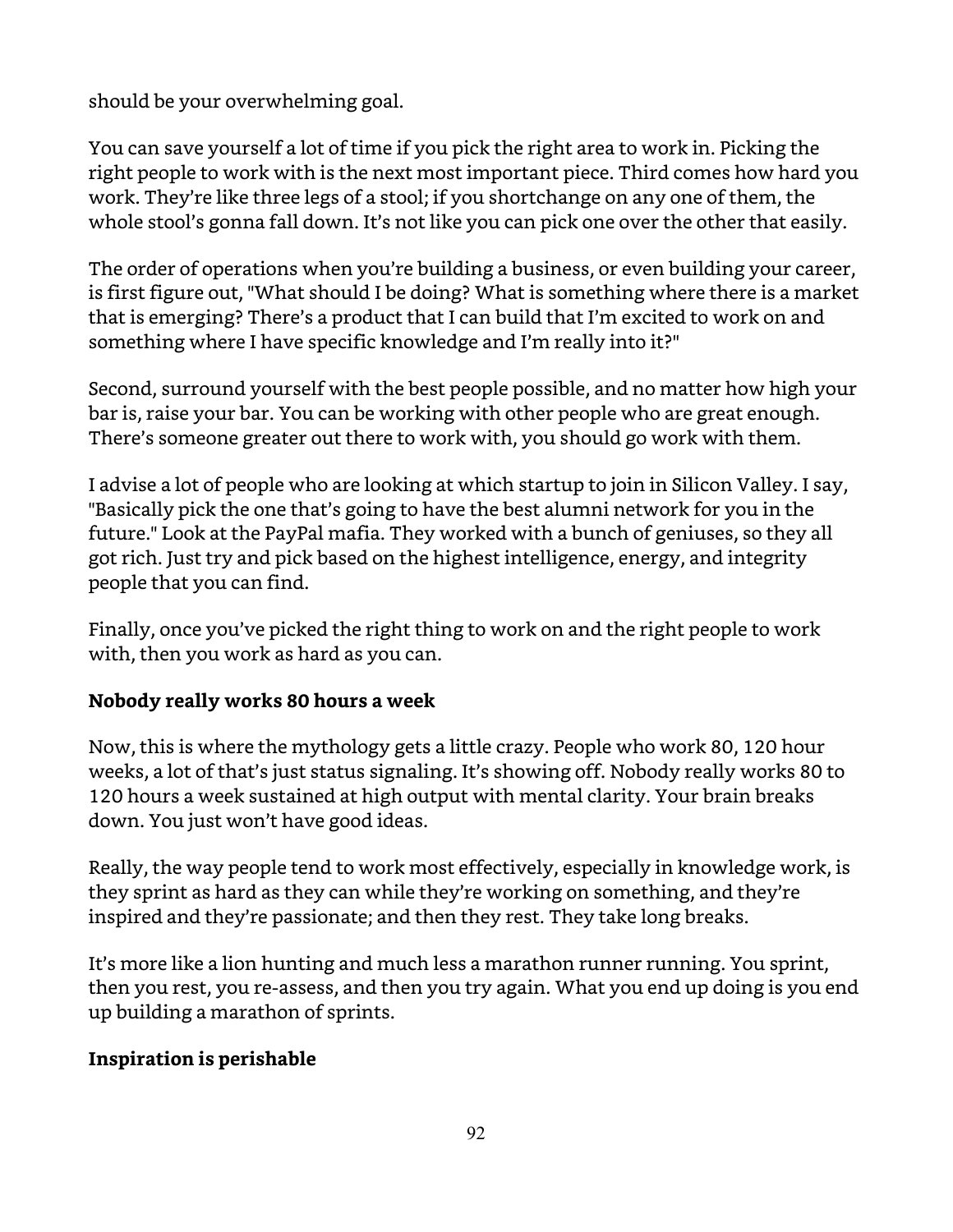Nivi just made the point to me on the side that inspiration is perishable, which is a very good point. When you have your inspiration, do it right then and there. This happens to me a lot with my tweetstorms. I've actually come out with a whole bunch of additional tweetstorms besides the ones that are already out there, but sometimes I just hesitate, or I just pause, and it just dies.

What I've learned is, if I'm inspired to write a blog post or to publish a tweetstorm, I should probably do it right away. Otherwise, it's not going to get out there; I won't come back to it. Inspiration is a beautiful and powerful thing, and when you have it, just seize it.

## **Impatience with actions, patience with results**

People talk about impatience. When do you know to be impatient? When do you know to be patient? My glib tweet on this was, "Impatience with actions and patience with results." I think that's actually a good philosophy for life.

Anything you have to do, just get it done. Why wait? You're not getting any younger. Your life is slipping away. You don't want to spend it waiting in line. You don't want to spend it traveling back and forth. You don't want to spend it doing thing that you know ultimately aren't part of your mission.

When you do them, you want to do them as quickly as you can while you do them well, with your full attention. But then you just have to give up on the results; you have to be patient with the results because you're dealing with complex systems, you're dealing with lots of people.

It takes a long time for markets to adopt products. It takes time for people to get comfortable working with each other. It takes time for great products to emerge as you polish away, polish away, polish away. Impatience with actions, patience with results. As Nivi said, inspiration is perishable. When you have inspiration, act on it right then and there.

If I have a problem that I discover in one of my businesses that needs to be solved, I basically won't sleep until at least the resolution is in motion. This is just a personal failing, but if I'm on the board of a company, I'll call the CEO. If I'm running the company, I'll call my reports. If I am responsible, I'll get on there, right then and there, and solve it.

If I don't solve a problem the moment it happens, or if I don't start moving towards solving it when it happens, I have no peace. I have no rest. I have no happiness until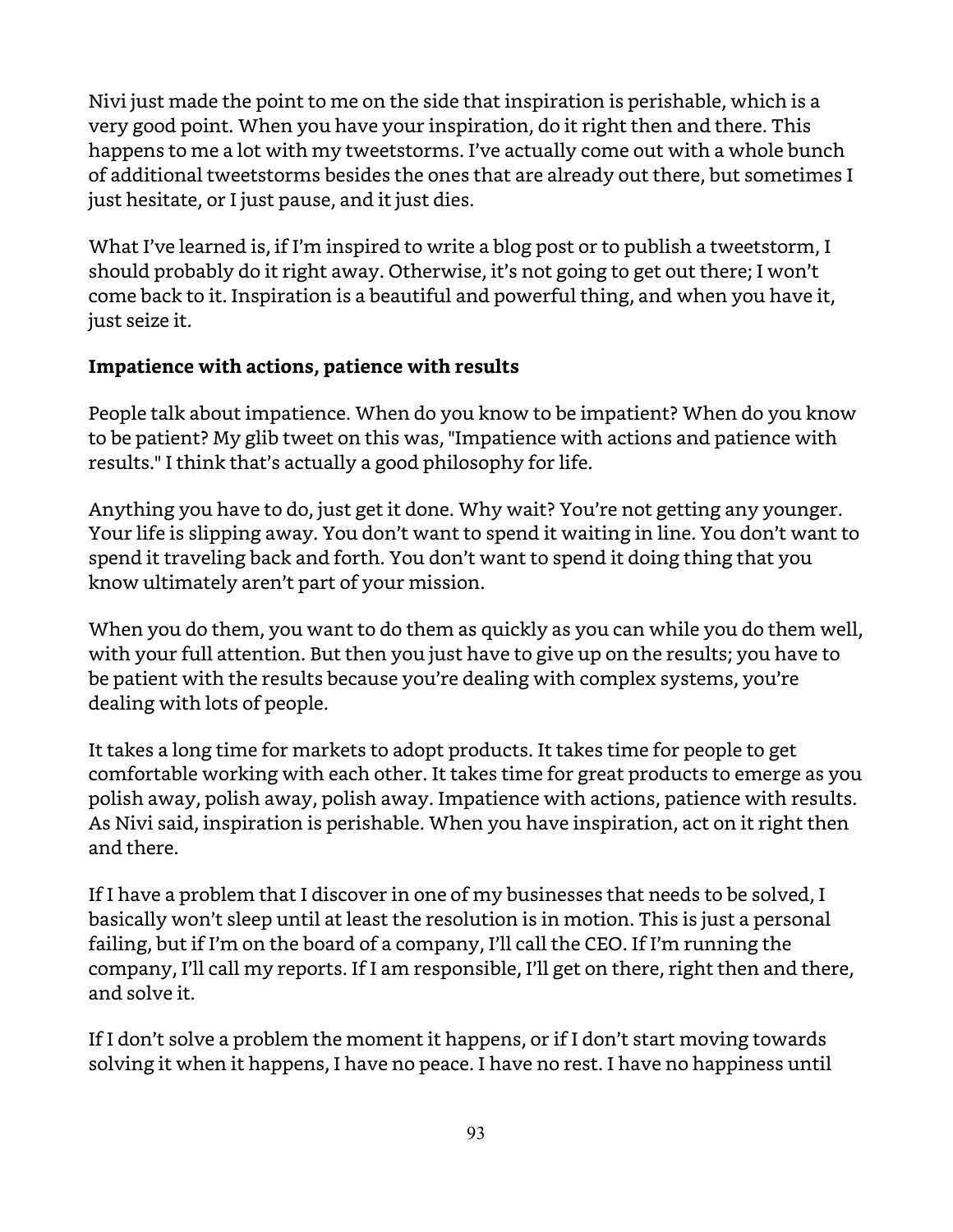that problem is solved; so solve it as quickly as possible. I literally won't sleep until it's solved. Maybe that's just a personal characteristic, but it's worked out well in business.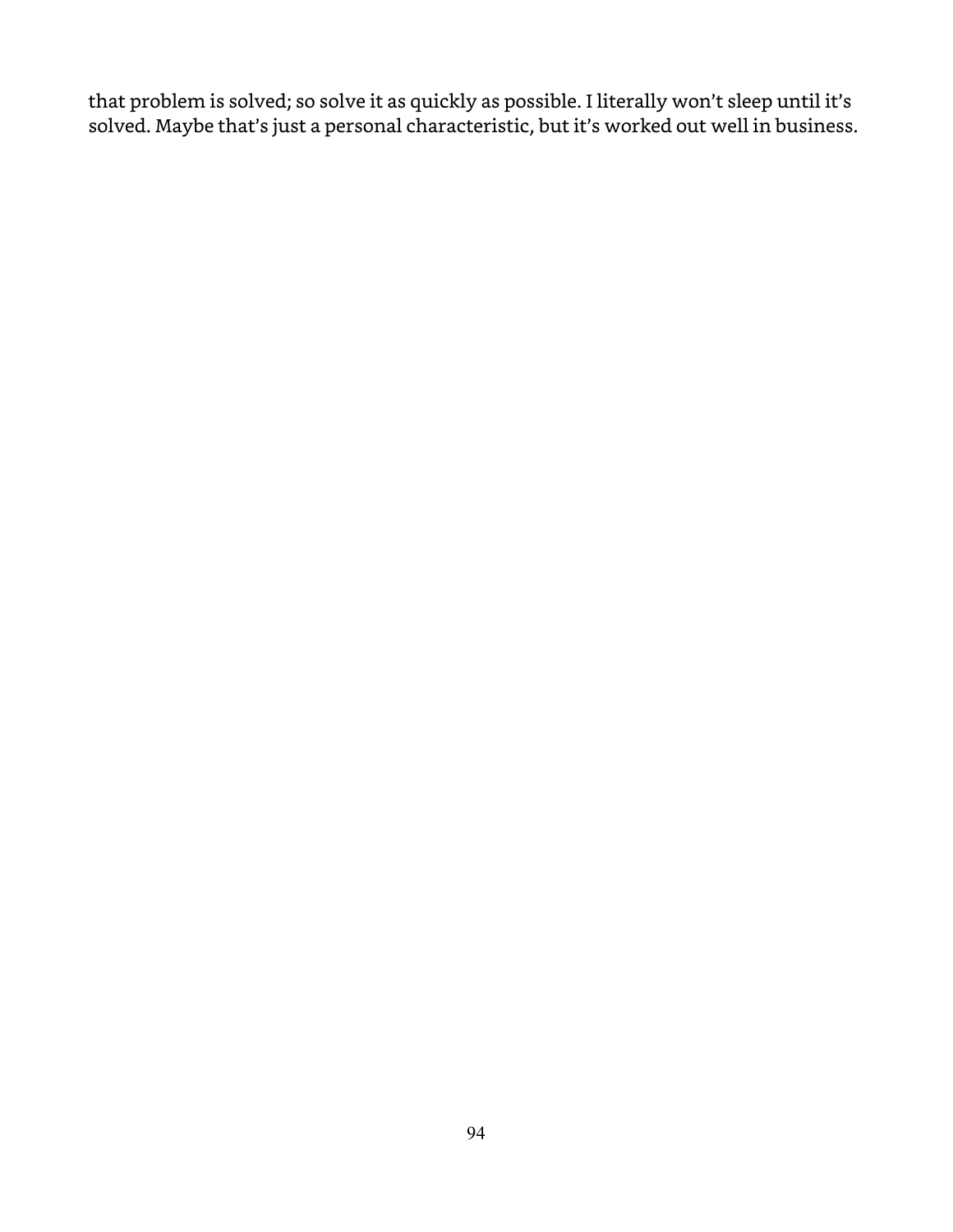# **29. Be Too Busy to "Do Coffee"**

*You should be too busy to "do coffee", while still keeping an uncluttered calendar.*

#### **Be too busy to "do coffee" while keeping an uncluttered calendar**

**Naval:** Then we squander our time with the death of 1,000 cuts. Another tweet I had was, "You should be too busy to do coffee, while still keeping an uncluttered calendar." People who know me, know that I'm famous for simultaneously doing two things. One is having a very clean calendar. I have almost no meetings on it.

There are people that I meet with, when they see my calendar they almost weep, while at the same time, I am busy all the time. I'm always doing something. It's usually "work-related" but it is whatever the highest impact thing is that needs to be done at that time and that I'm most interested or inspired about. But the only way to do that is to constantly, ruthlessly decline meetings.

People want to do coffee and build relationships, and that's fine early in your career when you're still exploring. But later in your career when you're exploiting, and there are more things coming at you than you have time for, you have to ruthlessly cut meetings out of your life.

If someone wants to do a meeting, see if you can do it with a phone call instead. If they want to do a phone call, see if they can do it with an email instead. If they want to do with email, see if they can do with a text message instead. If they're text messaging, you should probably be ignoring most text messages unless they're urgent, true emergencies.

One has to be utterly ruthless about dodging meetings. When you do do meetings, do walking meetings, do standing meetings. Keep them short, keep them actionable, keep them small. Any meeting with eight people sitting around at a conference table, nothing is getting done in that meeting. You are literally just dying one hour at a time.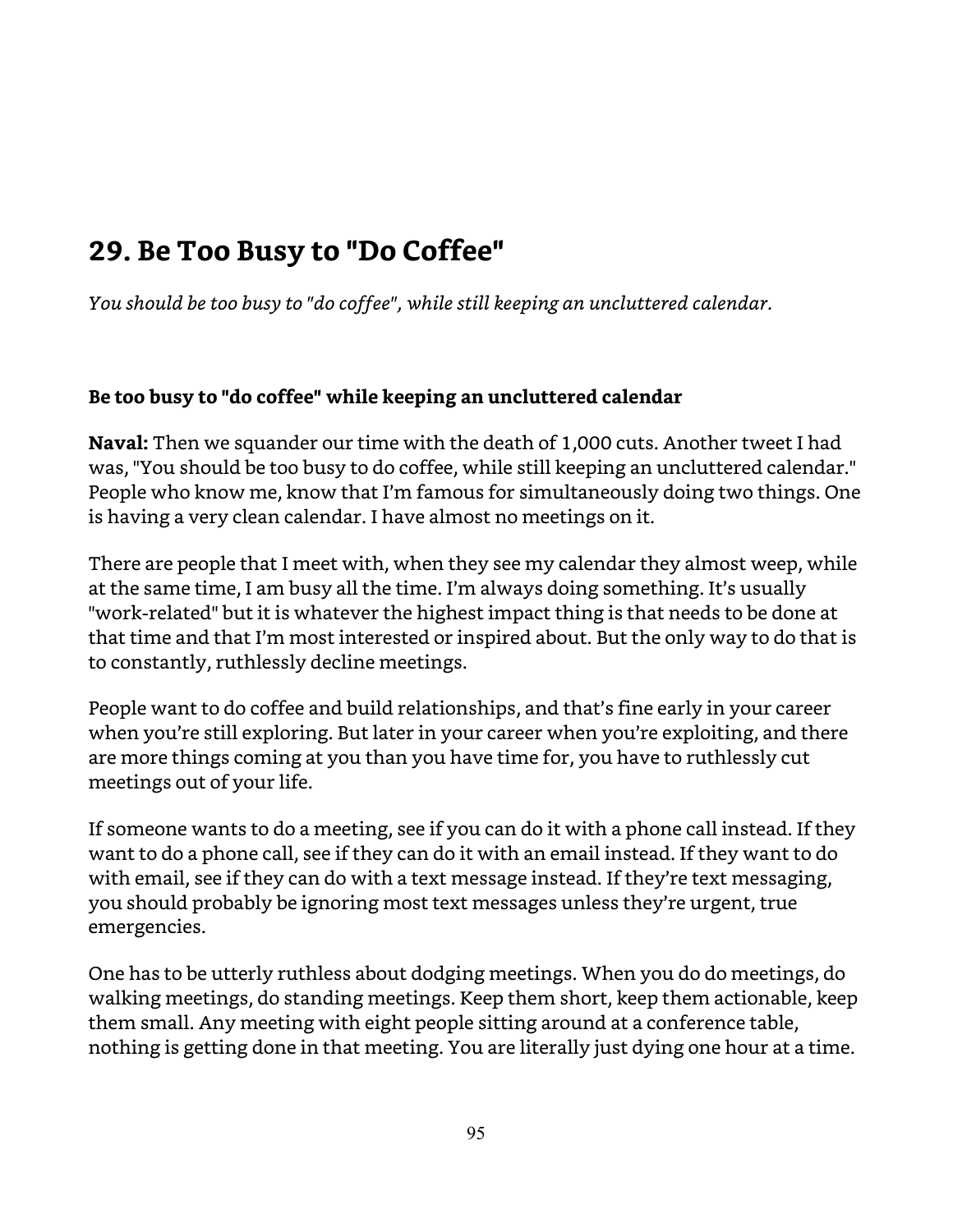**Nivi:** "Doing coffee" reminds me of a old quote, I think from Steve Jobs, when they asked him, "Hey, why doesn't Apple come to conventions?" Or "Why don't you come to my convention?" His response was, "Well, then because we wouldn't be here working."

**Naval:** Yeah, I used to have a tough time turning people down for meetings, but now I just tell them outright. I just say, "Look, I don't do non-transactional meetings. I don't do meetings without a strict agenda. I don't do meetings unless we absolutely have to."

Nivi used to do this. He would email people when they would ask Nivi and I for a coffee meeting, to get to know you. He would say, "We don't do meetings unless it's life and death urgent." And then that person has to basically respond, "Yeah, it's life and death urgent" or there's no meeting.

## **People will meet with you when you have proof of work**

When you have something important or something valuable, other busy, interesting people will meet with you. Your calling card has to be, "Hey, here's what I've done. Here's what I can show you. Let's meet and I'll be respectful of your time if this is useful to you."

I find that there are very busy important people who will take your meeting, but you have to come with a proper calling card. All the people who tweet and who email famous or rich people saying, "Hey, if I could just get one meeting with you," and they're vague about it, they're not going to get anywhere in life.

You have to build up the credibility. When, for example, an investor in the tech business and the venture business looks at a startup, the first thing they want to see is, they want to see some evidence of product progress. They don't just want to even see a slide deck, they want to see a product progress, because the product progress is the resume for the entrepreneur. It is the unshakable, unfake-able resume.

You have to do the work. To use a crypto analogy, you have to have proof of work. If you have proof of work, and you truly have something interesting, then you shouldn't hesitate to put it together in an email and send it to somebody. Even then, when you're asking for a meeting, you wanna be super actionable about it.

## **Networking is overrated even early in your career**

But I would say, even if you yourself haven't made it yet, if you think you're going to make it by going out and networking and doing a whole bunch of meetings, you're probably incorrect. Yes, networking can be important early in your career, and yes you can get serendipitous with meetings, but the odds are pretty low.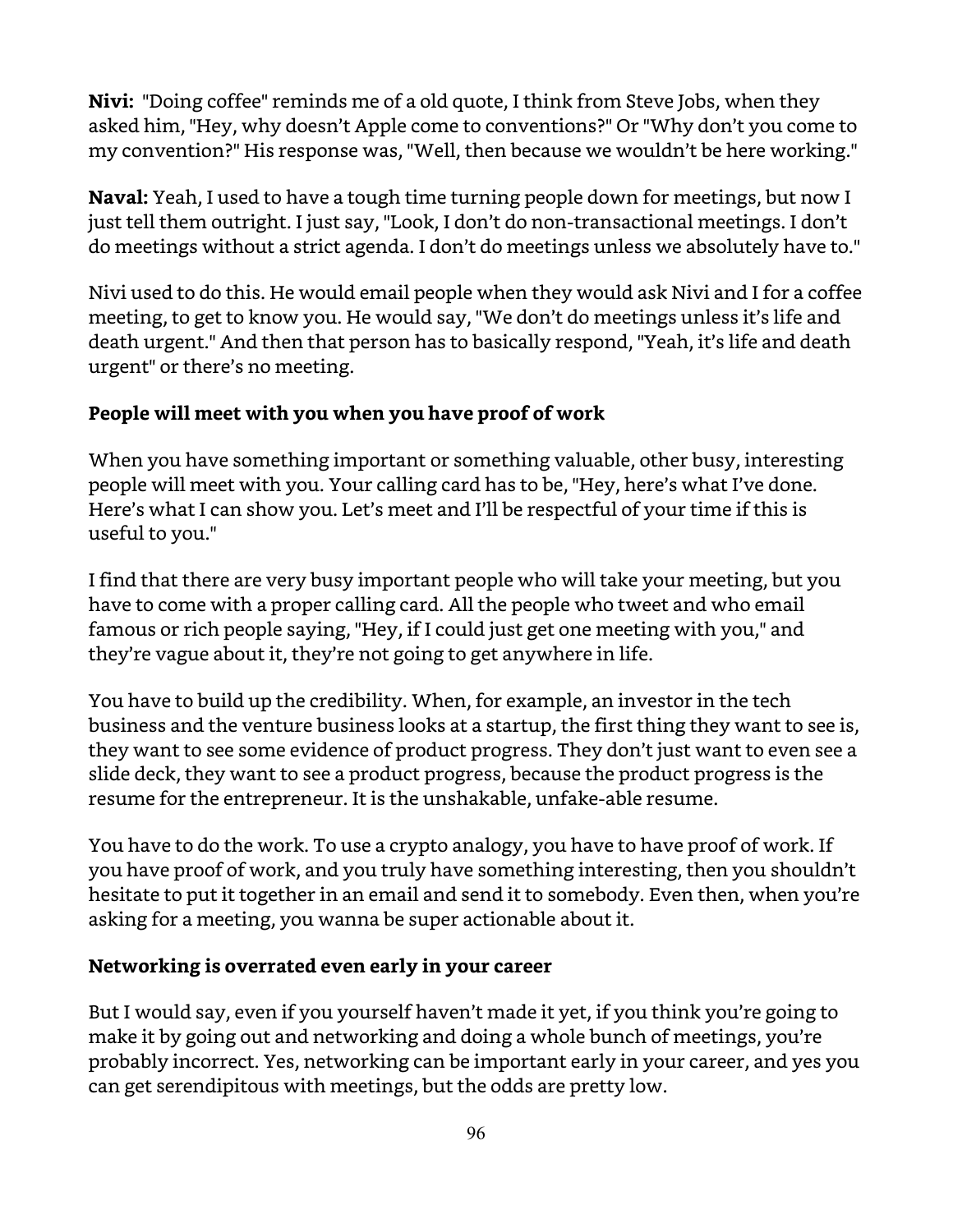As we spent time talking about earlier, when you are just meeting people and hoping to get that lucky break, you're relying on Type One Luck, which is Blind Luck, and Type Two Luck, which is Hustle Luck.

But what you're not getting, is Type Three or Type Four Luck, which are the better kinds where you spend time developing a reputation, working on something; developing a unique point of view, and being able to spot opportunities that others can't.

A busy calendar and a busy mind will destroy your ability to do great things in this world. If you want to be able to do great things, whether you're a musician, or whether you are an entrepreneur, or whether you're an investor, you need free time and you need a free mind.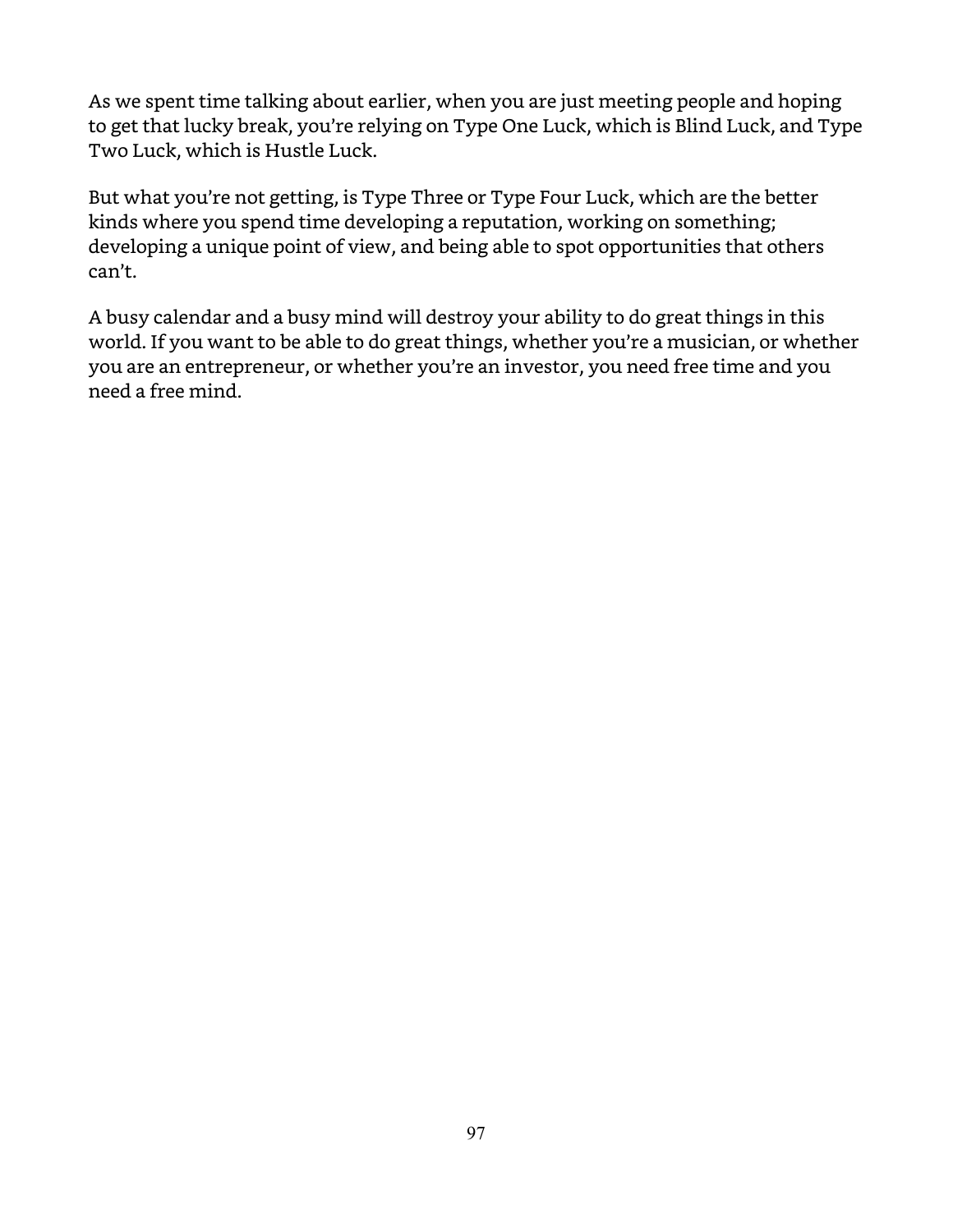# **30. Keep Redefining What You Do**

*Become the best in the world at what you do. Keep redefining what you do until this is true.*

## **Keep redefining what you do until you're the best at what you do**

**Nivi:** We just finished talking about the importance of working hard and valuing your time. Next there's a few tweets on the topic of working for the long term. The first tweet is, "Become the best in the world at what you do. Keep redefining what you do until this is true."

**Naval:** If you really want to get paid in this world, you want to be number one at whatever it is that you're doing. And it can be niche, that's the point. It can literally be, you're getting paid for just being you.

At this point some of the more successful people in the world are that way. Oprah gets paid for being Oprah. Joe Rogan gets paid for being Joe Rogan. They're being authentic to themselves.

So what this tweet is trying to say simultaneously is that you want to be number one, but you want to keep changing what you do until you're number one. You can't just pick something arbitrary. You can't say, "I'm going to be the fastest runner in the world and now you got to beat Usain Bolt." That's too hard of a problem.

But what you can do is you can keep changing what your objective is until it arrives to your specific knowledge, your skills sets, your position, your capabilities, your location, your interests. And then converges to making you number one.

When you're searching for what to do you actually have two different foci that you have to keep in mind at all points. And one of those is, "I want to be the best at what I do." And a second is, "What I do is flexible so that I am the best at it."

Until you arrive at a comfortable place where like, "Yes this is something I can be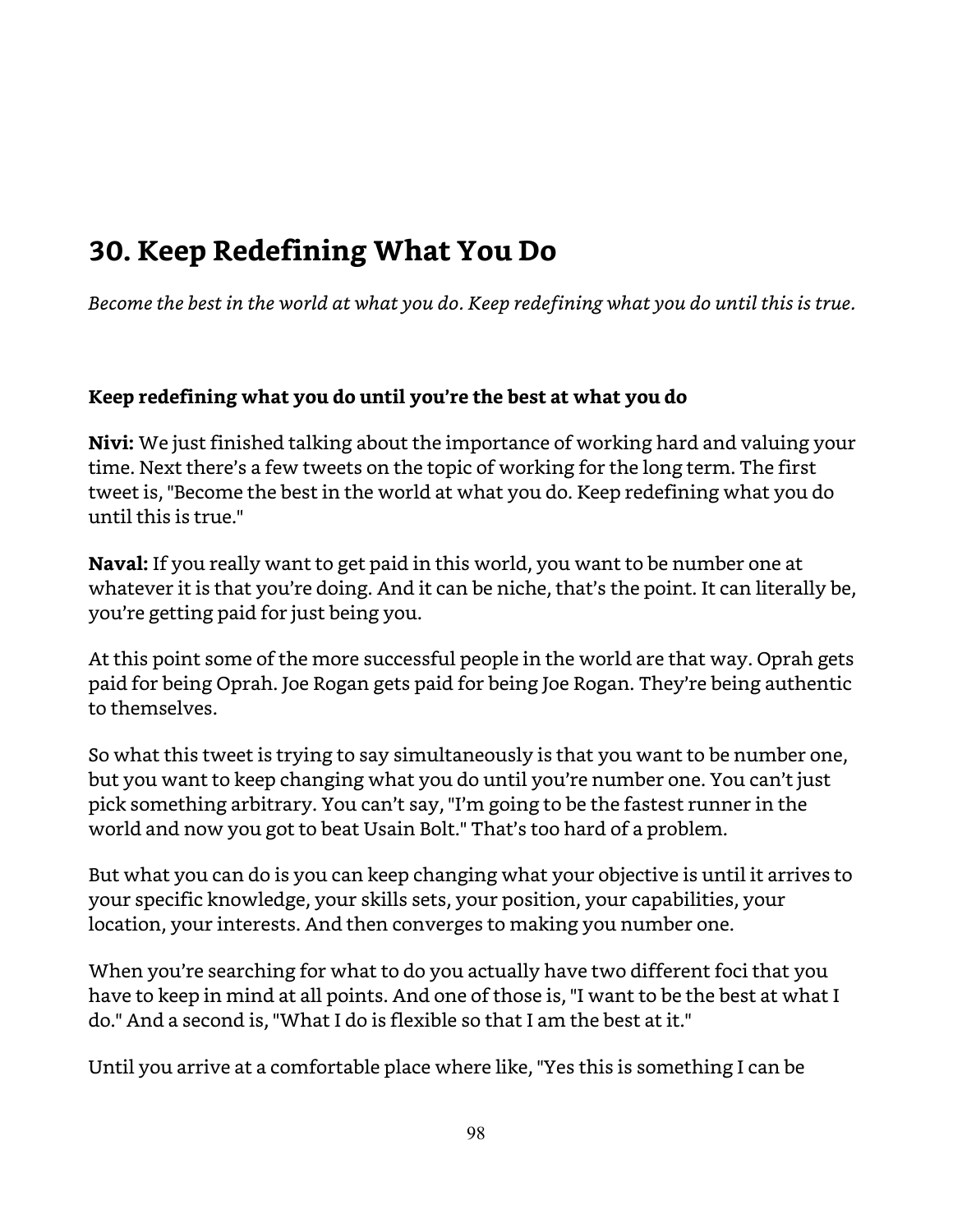amazing at while still being authentic to who I am." And this is not going to be an overnight discovery. It's going to be a long journey but at least you know about how to think about it.

## **Find founder-product-market fit**

The most important thing for a company is to find product-market fit. I would say the most important thing for entrepreneur is to find founder-product-market fit. Where you are naturally inclined to build the right product which has a market and that's a three focus problem. Which is you got to make all three of those work at once.

If you want to be successful in life you just have to get comfortable managing multivariate problems, multiple objective functions at once. And this is one of those cases where you have to map at least two or three at once.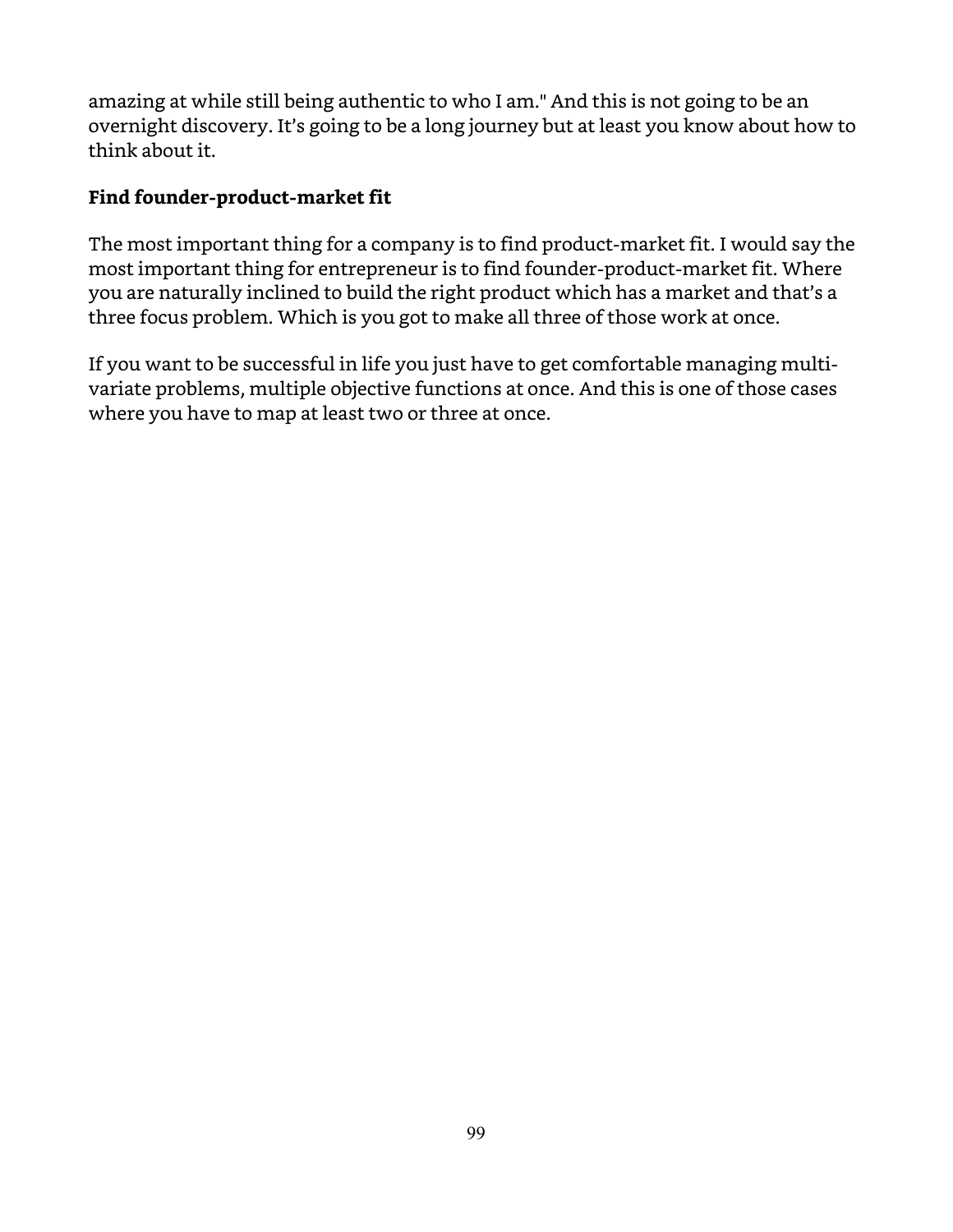# **31. Escape Competition Through Authenticity**

*Competition can make you play the wrong game. No one can compete with you on being you.*

## **Competition will trap you in a lesser game**

**Nivi:** This reminds me of your tweet about escaping competition through authenticity. It sounds like part of this is a search for who you are.

**Naval:** It's both a search, and a recognition because sometimes when we search our egos, we want to be something that we are not. And our friends and family are better at telling us actually who we are, or looking back at what we've done is a better indicator of who we are.

Peter Thiel talks a lot about how competition is besides the point. It's counterproductive. We're highly memetic creatures, we copy what everybody else is doing around us. We copy our desires from them.

If everyone around me is a great artist, I want to be an artist. If everyone around me is a great business person, I want to be a business person. If everybody around me is a social activist, I want to be a social activist. That's where my self-esteem will come from.

You have to be a little careful when you get caught up in these status games, you end up competing over things that aren't worth competing over. So, Peter Thiel talks about how he was going to be a law clerk because he was in law school and everybody around him wanted to be a law clerk for a Supreme Court Justice or some famous judge. And he got rejected and that's what made him go into business. It helped him break out of a lesser game into a greater game.

So, sometimes you get trapped in the wrong game because you're competing, and the best way to escape competition, to get away from the specter of competition, which is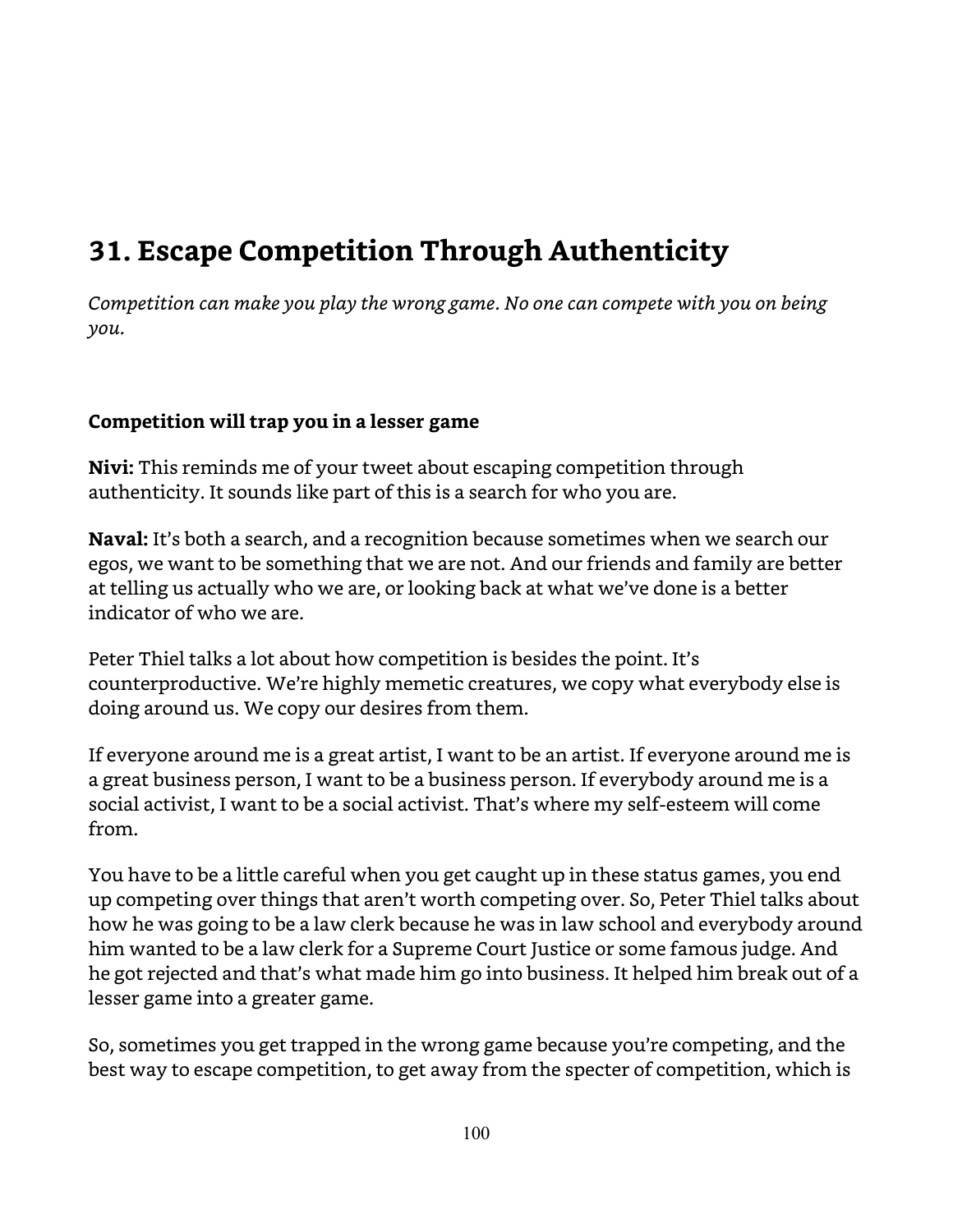not just stressful and nerve-wracking but will also drive you to just the wrong answer, the way to escape competition is to just be authentic to yourself.

## **No one can compete with you on being you**

If you are fundamentally building and marketing something that is just an extension of who you are, no one can compete with you on that. Who's going to compete with Joe Rogan or Scott Adams? It's impossible. Is somebody else going to come along and write a better Dilbert? No, is someone going to compete with Bill Watterson and create a better Calvin and Hobbes, no. They're being authentic.

This is easiest to see in art. Artist are by definition all naturally authentic. But even entrepreneurs are authentic. Who's going to be Elon Musk, who's going to be Jack Dorsey? These people are authentic and the businesses and products that they create are authentic to their desires and their means.

If somebody else came along and started launching rockets I don't think it would faze Elon one bit. He's still going to get to Mars because that's his mission, insane as it seems, that's the one he set for himself, he's going to accomplish it.

So, authenticity naturally gets you away from competition. Does it mean that you necessarily want to be authentic to the point where there's no product-market fit? It may turn out you're the best juggler on the unicycle but maybe there isn't that much of a market for that even with YouTube videos. So you got to adjust that somehow until you find product-market fit.

But at least lean towards authenticity, towards getting away from competition. And competition automatically leads towards copy-catting and often towards just playing completely the wrong game.

# **In entrepreneurship, the masses are never right**

Especially in entrepreneurship the masses are never right. If you see a lot of people tweeting about what a great market to enter is, or you see journalist talking about a company is terrible, they don't know anything. If the masses knew how to build great things and create great wealth we'd all already be done. We'd all already be rich by now.

So, in a sense when you see a lot of competition, sometimes that indicates to you that the masses are already here, so it's already competed over too much and there's nothing here, or it's the wrong trend to begin with.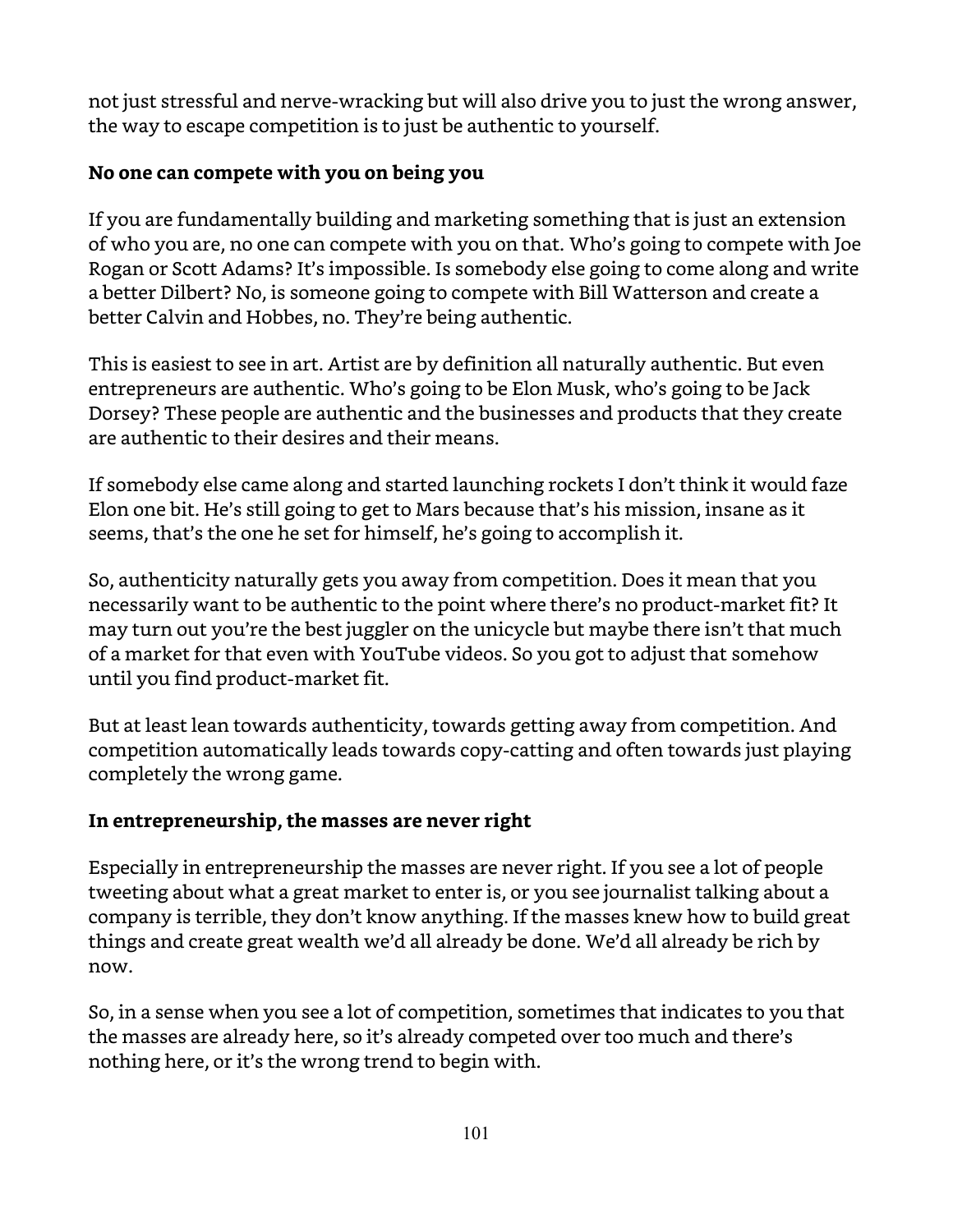On the other hand if it's completely empty, if the whole market is empty and there's no one there, that can also be a warning indicator that you've gone too authentic and not enough on the product-market fit part of founder-product-market fit.

So there's a balance. You have to find it. But generally most people will make the mistake of paying too much attention to the competition and being too much like the competition and not being authentic enough, and the great founders tend to be authentic iconoclasts.

# **Combine your vocation and avocation**

**Nivi:** I hate to bring up the Scott Adams skill stack one more time but I'll still bring it up. Do you think one way of getting to authenticity is just by not necessarily adding some random skills that you think might be important but just really finding five or six various skills that you already authentically do and just stacking them on top of each other and not even in any purposeful way. If you are expressing who you are, you're going to be expressing all these little five or six different skills anyway.

**Naval:** That's really where life is going to lead you anyway. Long term, if you are good and successful at what you do you will find that whatever your hobbies were, you're almost doing them for a living. As Robert Frost said, combine your vocation and your avocation. What you love to do and what you do, do. So I think you'll find yourself there anyway.

And you're right about the skill stack. Everyone's got multiple skills we aren't all onedimensional creatures even though that's how we have to portray ourselves in our online profiles to get employed. You meet somebody and they say, "I'm a banker." Or, "I'm a bartender. Or "I'm a barber." What have you, all the b's.

But people are multivariate. They have a lot of skills. One banker might be good at finance another one might be good at sales. A third one might be just good at macroeconomic trends and have a feel for the markets. Another one might be really good at picking individual stocks. Another might just be good at maintaining relationships rather than selling new relationships. Everyone's going to have their various niches and you're going to have multiple niches, it's not going to be just one.

So over time you will find, as you go through your career both you will gravitate towards the things that you're good at, which by definition are almost the things you enjoy doing, otherwise you wouldn't be good at them. You wouldn't have put in the time.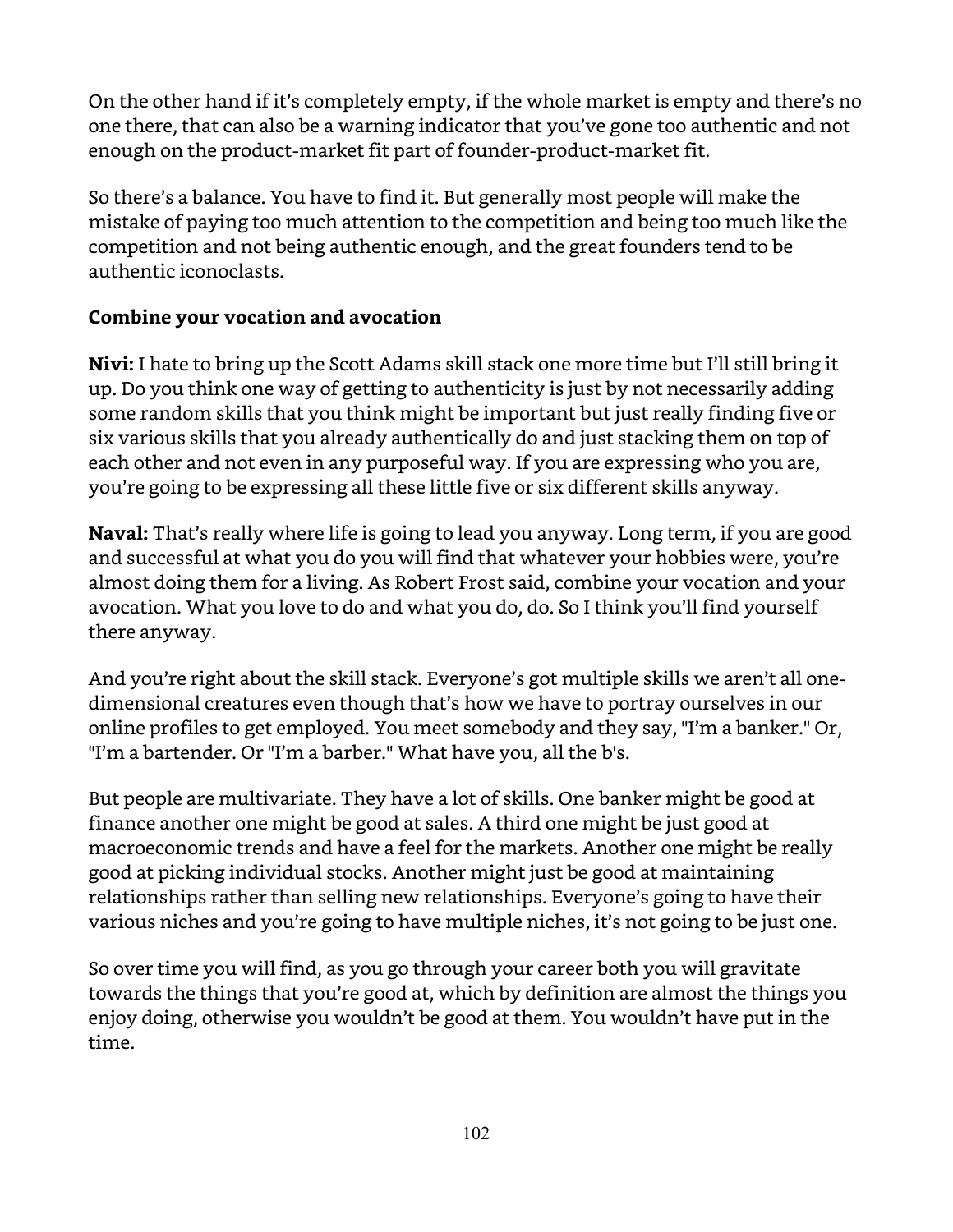And other people will push you towards the things that you're good at because your smart bosses and your smart co-workers and your smart investors will realize, "Okay you're really world class in this thing and you'll recruit somebody else with that other thing." So, ideally you want to end up specializing in being you.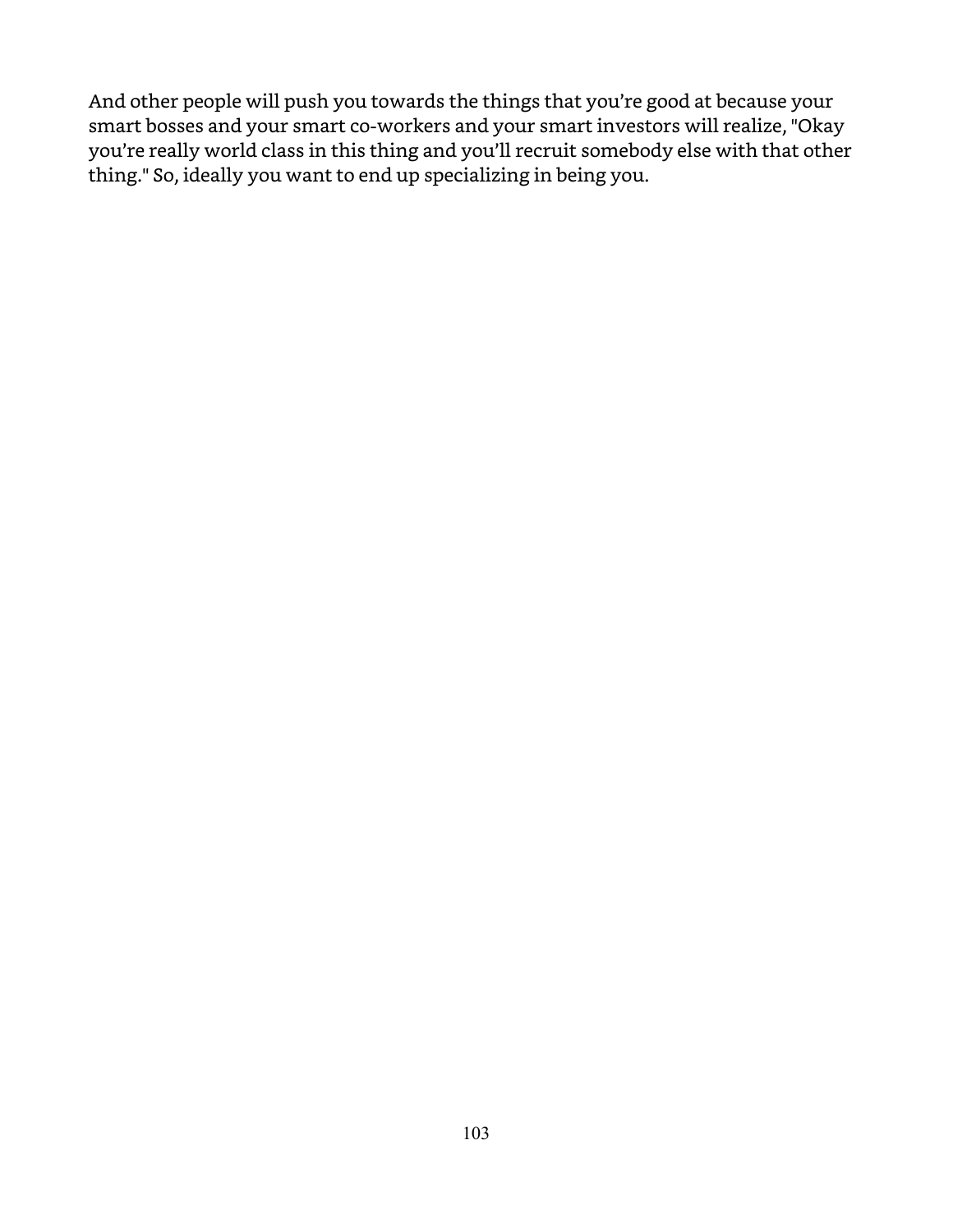# **32. Play Stupid Games, Win Stupid Prizes**

*Competition will blind you to greater games. You're one step away from a better market.*

## **Businesses that seem like they're in direct competition really aren't**

**Nivi:** I think when you're being authentic, you don't really mind competition that much. Yeah, it pisses you off and it inspires some fear and jealousy and all the other emotions that come along with it, but also you don't really mind because you're more oriented towards the goal and the mission and worst case you get some ideas from them. And there's often ways to work with the competition in a positive way and it ends up increasing the size of the market for you.

**Naval:** Yeah sometimes it depends on the nature of the business. Silicon Valley tech industry businesses tend to be winner-take-all. At least the good ones. And so when you see competition it can make you fly into a rage because it really does endanger everything you've built.

Whereas if I was opening a restaurant and a more interesting version of the same restaurant opens up in a different town that's fantastic I'm just going to lift from them what's working and drop what I can see that they have already figured out is not working. So it does depend to some extent on the nature of the business.

That said, even the businesses that seem that they're often in direct competition really aren't. They can end up adjacent or slightly different. You're one step away from a completely different business and sometimes you need to take that one step and you're not going to be able to take it if you're busy fighting over a booby prize.

You're playing a stupid game you're going to win a stupid prize. It's not obvious right now because you're blinded by competition, but three years from now it'll be obvious.

## **My first company got caught up in the wrong game**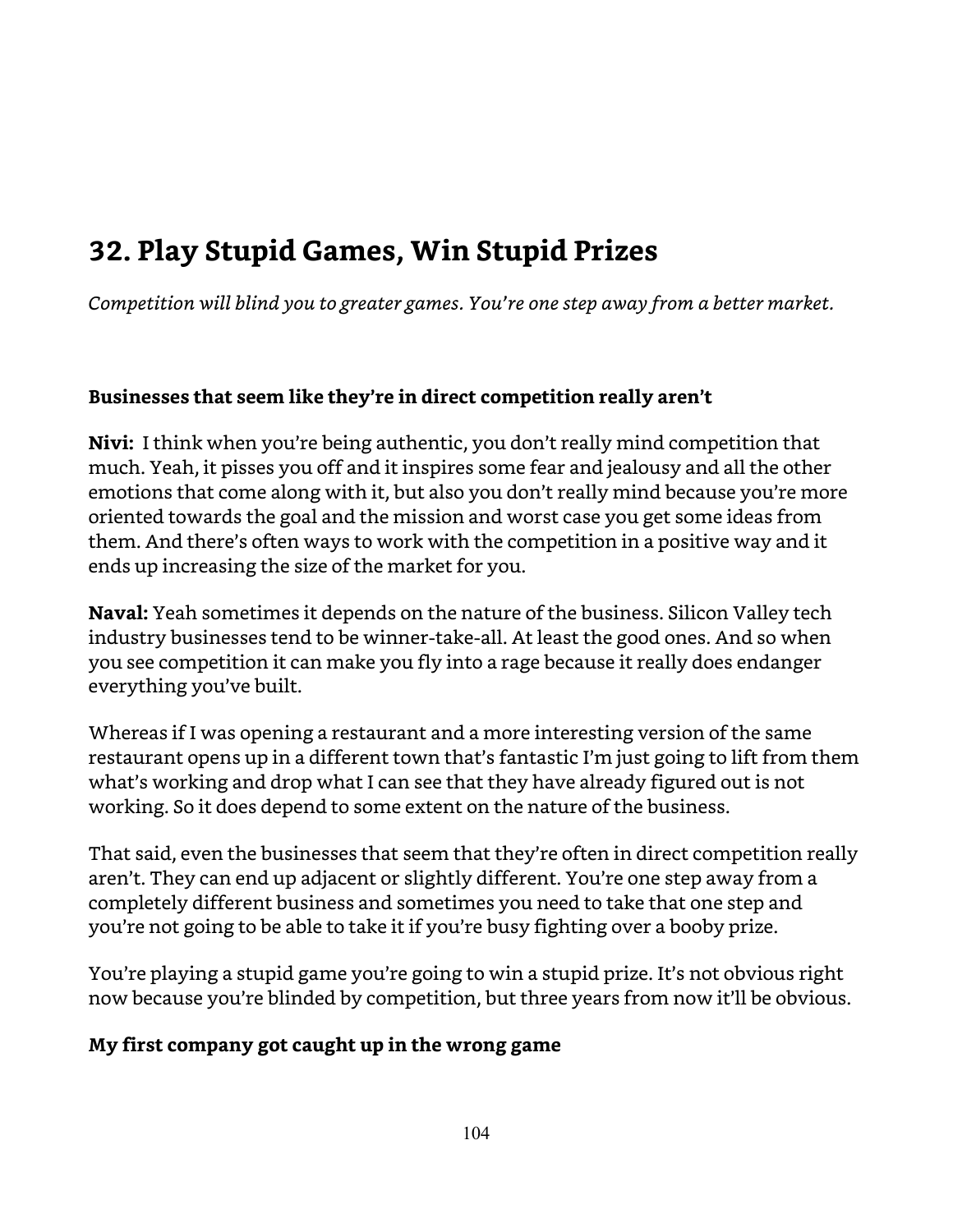To give a simple example, when I was first starting companies, one of my first ones was called Epinions which was an online product review site for all the products out there that was independent of Amazon and that space eventually turned into TripAdvisor and Yelp which is where we should have gone.

We should have done more local reviews because there's more value to having a review of a scarce item like a local restaurant that it is of an item like a camera which was going to have a 1000 reviews on Amazon.

But before we could get there we got caught up in the whole comparison shopping game and so we ended up merging with DealTime and we competed with mySimon and Bizrate which became Shopzilla and PriceGrabber, NexTag and a whole bunch of these price comparison engines. And we're all caught in fierce competition with each other and that whole space went to zero because it turns out that Amazon won e-tail completely. So there was no need for price comparison, everyone just went to Amazon.

But we got the booby prize because we were caught in the competition with a bunch of our peers when really we should have been looking at what the consumer really wanted and being authentic to ourselves which is reviews, not price comparison. And gone more and more into more and more esoteric items that needed to be reviewed where customers had less and less data and wanted reviews more badly. If we had stayed authentic to ourselves we would have done better.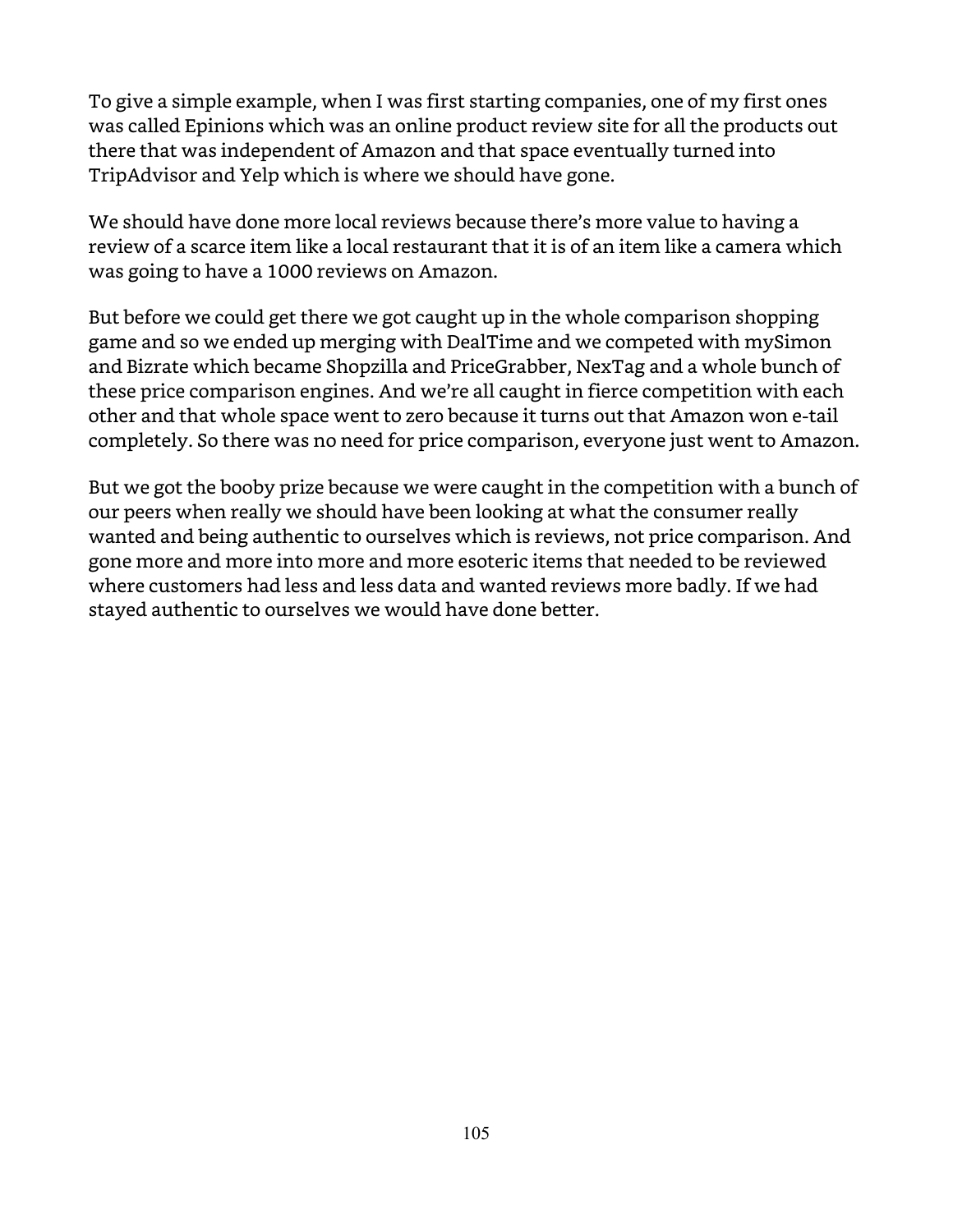## **33. Eventually You Will Get What You Deserve**

*Apply specific knowledge with leverage and eventually you will get what you deserve.*

#### **On a long enough time scale you will get paid**

**Nivi:** We're still talking about working for the long term, the next tweet on that topic is "Apply specific knowledge with leverage and eventually you will get what you deserve." I would also add to that apply judgment, apply accountability and apply the skill of reading.

**Naval:** This one is just a glib way of saying that it takes time, even once you have all of these pieces in place, there is an indeterminate amount of time that you're going to have to put in. And if you're counting you'll run out of patience before it actually arrives.

So you just have to make sure that you give these things a proper time, life is long, and Charlie Munger had some line on this. Somebody asked him about making money and he reinterpreted that and he said what the questioner was actually asking was, "How do I get rich like you but faster before I end up as a really old guy?"

And everybody wants it immediately but the world is an efficient place, immediate doesn't work. You do have to put in the time. You do have to put in the hours and so I think you just have to put yourself in the position with the specific knowledge, with the accountability, with the leverage, with the authentic skill set that you have to be the best in the world at what you do.

And then you have to enjoy it and just keep doing it and keep doing it and keep doing it and don't keep track and don't keep count because if you do you will run out of time. I can look back at my career and the people two decades ago I had identified as brilliant and hardworking but hadn't thought much more about it, they're all successful now, almost without exception.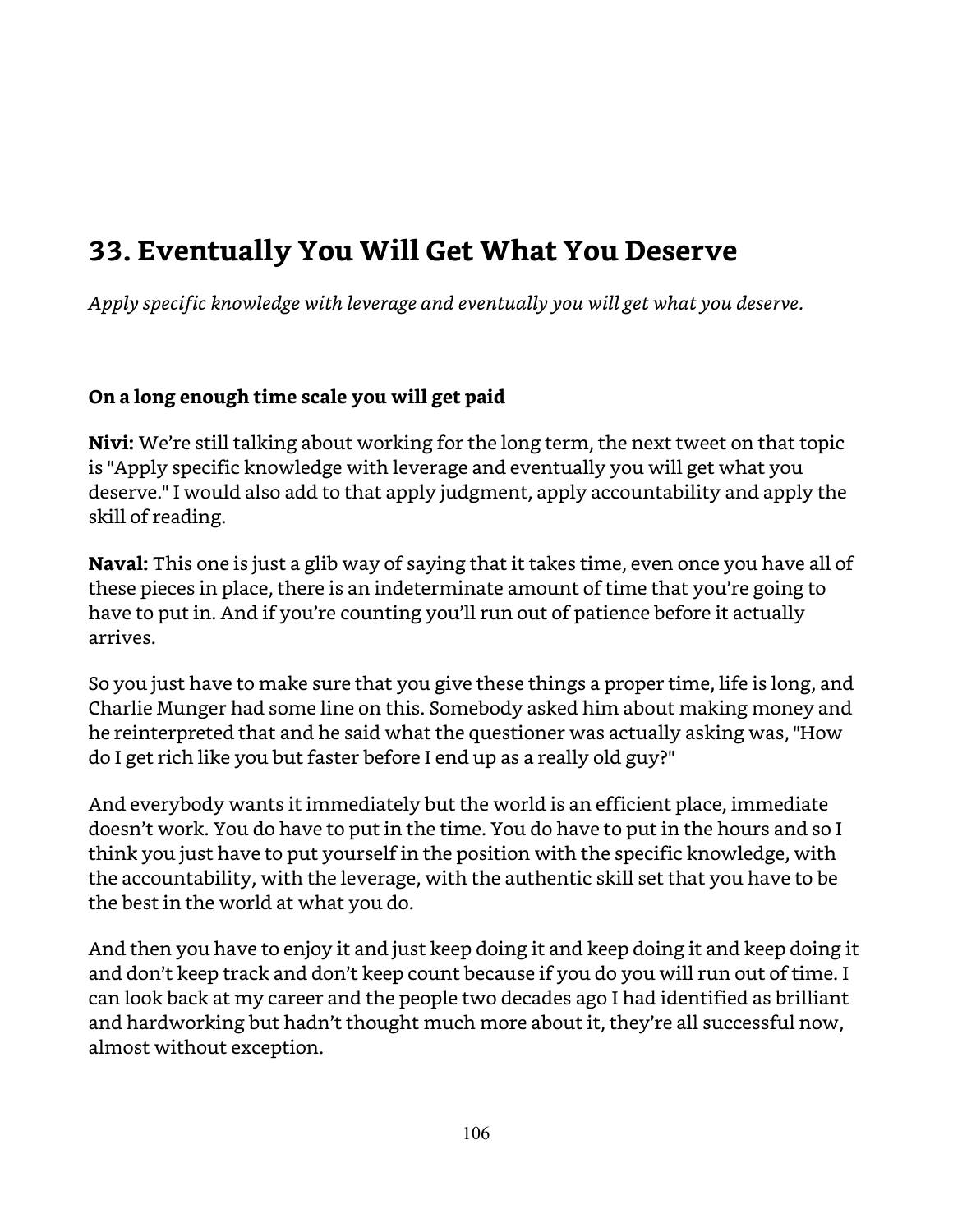On a long enough time scale you do get paid but it can easily be 10 or 20 years. Sometimes it's five and if it's five or three and a friend of yours got there it can drive you insane. But, those are exceptions. And for every winner there's multiple failures.

One thing that's important in entrepreneurship is you just have to be right once. You get many, many shots on goal. You can take shot on goal every three to five years, maybe every 10 at the slowest or once every year at the fastest depending upon how you're iterating with startups but you really only have to be right once.

### **What are you really good at that the market values?**

**Nivi:** My little equation is that your eventual outcome will be equal to something like the distinctiveness of your specific knowledge times how much leverage you can apply to that knowledge times how often your judgment is correct times how singularly accountable you are for the outcome times how much society values what you're doing. And then you compound all of that with how long you can keep doing it and how long you can keep improving it through reading and learning.

**Naval:** That's actually a really good way to summarize it. It's probably worth even trying to sketch that equation out.

That said, people try to then apply mathematics to what is really philosophy. So I've seen this happen in the past where I say one thing and then I say another thing that seems contradictory if you treat it as a math equation.

But it's obviously in a different context and then people will say, "Well you say that desire is suffering," you know, the Buddhist saying, and then you say, "All greatness comes from suffering. So does that mean all greatness come from desire?" Well this isn't math people, you can't just start carrying variables around and forming absolute logical outputs. You have to know when to apply things.

I think that is very useful to understand but at the same time one can't get too analytical about it. It's what a physicist would call false precision. When you take two made up estimates and you multiply them together and you get four degrees of precision and those decimal points don't actually count. You don't have that data. You don't have that knowledge. In a model, the more estimated variables you have, the greater the error in the model.

So, just adding more and more complexity to your decision making process actually gets you a worse answer. You're better off just picking the single biggest thing or two. For example, what am I really good at according to observation and according to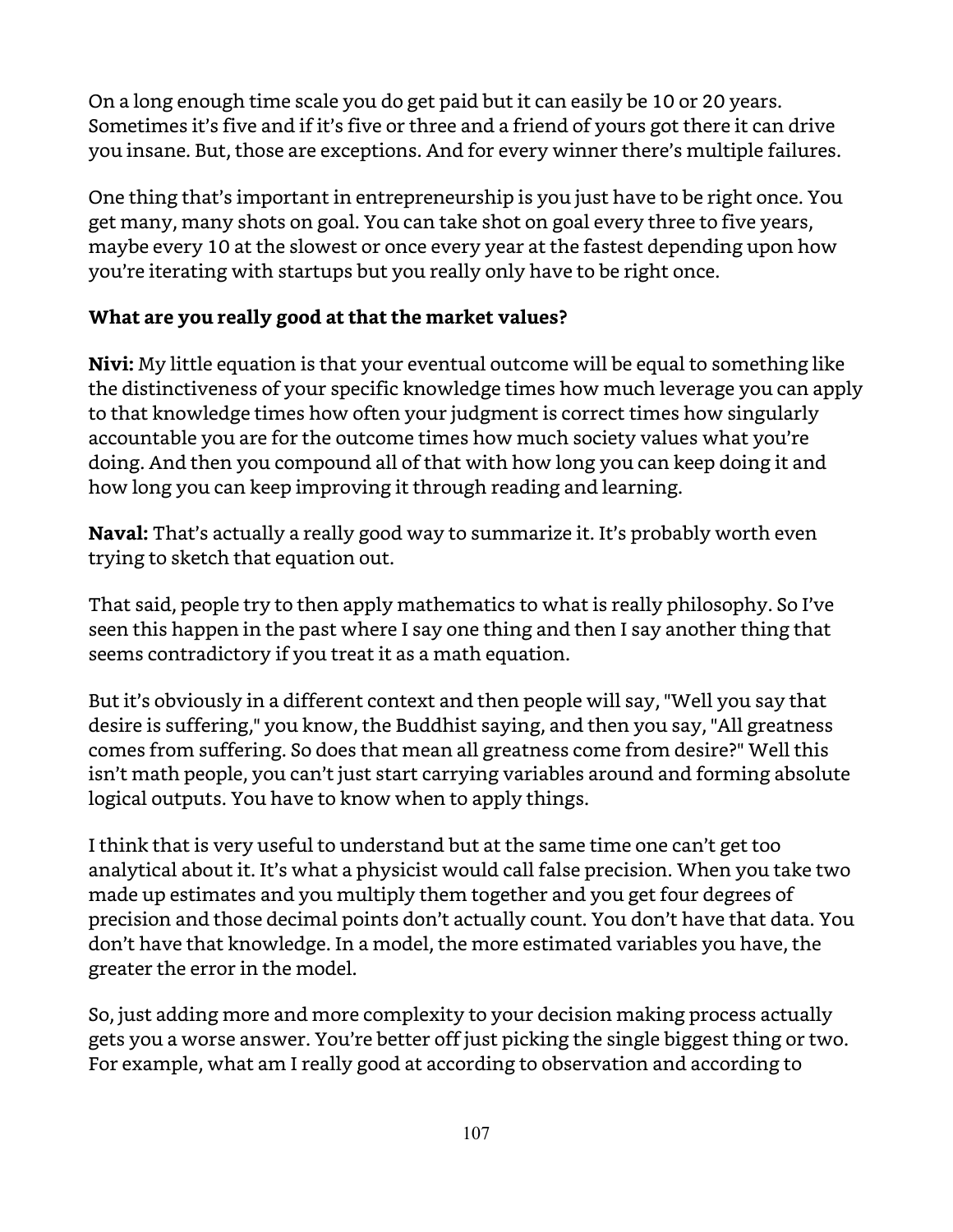people that I trust, that the market values?

That alone, those two variables alone are probably good enough because if you're good at it you'll keep it up. And if you're good at it you'll develop the judgment. And if you're good at it and you like to do it eventually people will give you the resources and you won't be afraid to take on accountability. So all the other pieces will fall in place.

Product-market fit is inevitable if you're doing something you love to do and the market wants it.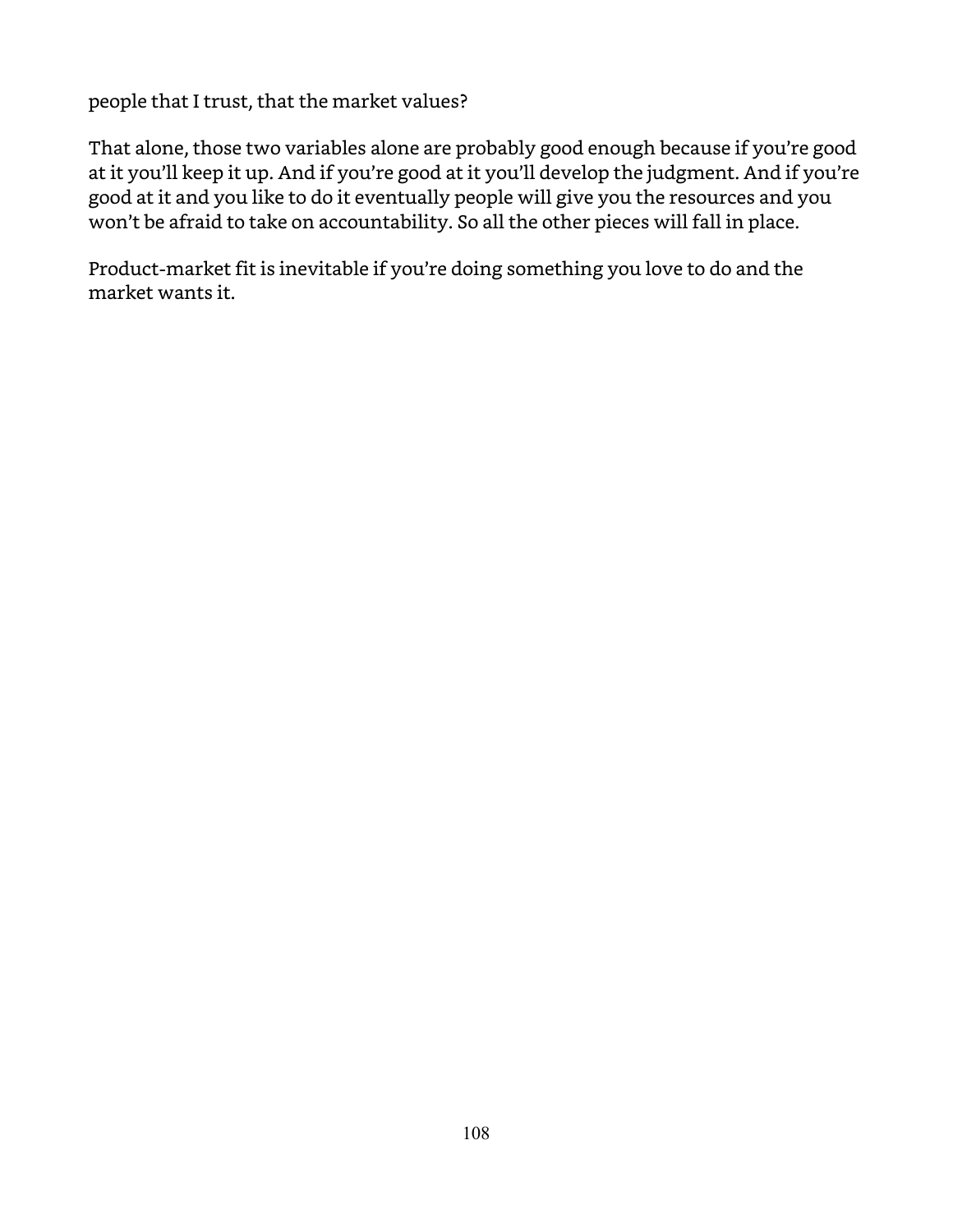## **34. Reject Most Advice**

*Most advice is people giving you their winning lottery ticket numbers.*

#### **The best founders listen to everyone but make up their own mind**

**Nivi:** Regarding the guy who gets rich in five years, one of the tweets that you had on the cutting room floor was: avoid people who got rich quickly, they're just giving you their winning lottery ticket numbers.

**Naval:** This is generally true of advice anyway, which is it's back to Scott Adams, systems not goals. If you ask a specific person what worked for them very often it's just like they're reading out the exact set of things worked for them which might not be applicable for you. They're just reading you out their winning lottery ticket numbers.

It's a little glib. There is something to be learned from them. But you can't just take their exact circumstance and map it onto yours. The best founders I know, they listen and read to everyone. But then they ignore everybody. And they make up their own mind.

They have their own internal model of how to apply things to their situation and they do not hesitate to discard information. If you survey enough people all the advice will cancel to zero.

You do have to have your own point of view and when something is sent your way have to very quickly decide, is that true? Is that true outside of the context of what that person applied it in? Is it true in my context? And then do I want to apply it? You have to reject most advice but you have to listen to and read enough of it to know what to reject and what to accept.

Even in this podcast you should examine everything. If something does not feel true to you put it down, set it aside. If too many things seem untrue, delete this podcast.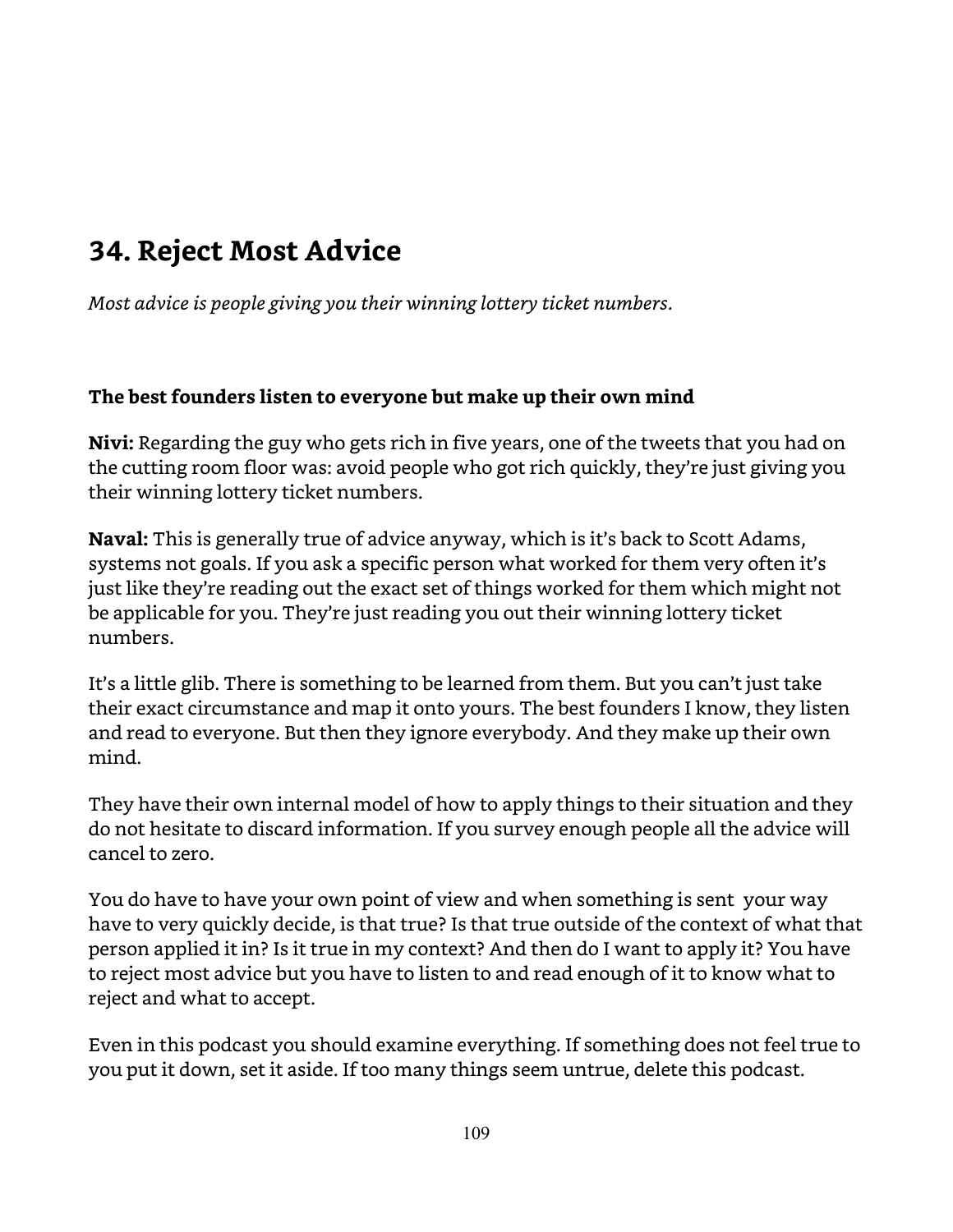### **Advice is maxims you can recall later, when you get your own experience**

**Nivi:** I think the most dangerous part of taking advice is that the person that gave it to you is not going to be around to tell you when it doesn't apply any longer.

**Naval:** I view the purpose of advice as a little different than most people. I just view it as helping me have anecdotes and maxims that I can then later recall when I have my own direct experience and say, "Ah that's what that person meant."

90% of my tweets are actually just maxims that I carve from myself that are then little mental hooks to remind me when I'm in that situation again, like, "Oh I'm the one who tweeted, if you can't see yourself working with someone for life, then don't work with them for a day." So, as soon as I know that this person is not going to be someone that I'm going to be working with 10 years from now then I have to start extricating myself from that relationship or just not investing that much more effort into it.

So, I use my tweets and other people's tweets as maxims that help compress my own learnings and be able to recall them. The brain space is finite, you have finite neurons, so you can almost think of these as pointers, addresses, mnemonics to help you remember deep-seated principles where you have the underlying experience to back it up.

If you don't have the underlying experience then it just reads like a collection of quotes. It's like it's cool, it's inspirational for a moment, maybe make a nice poster out of it but then you forget it and move on. So, all of these are really just compact ways for you to recall your own knowledge.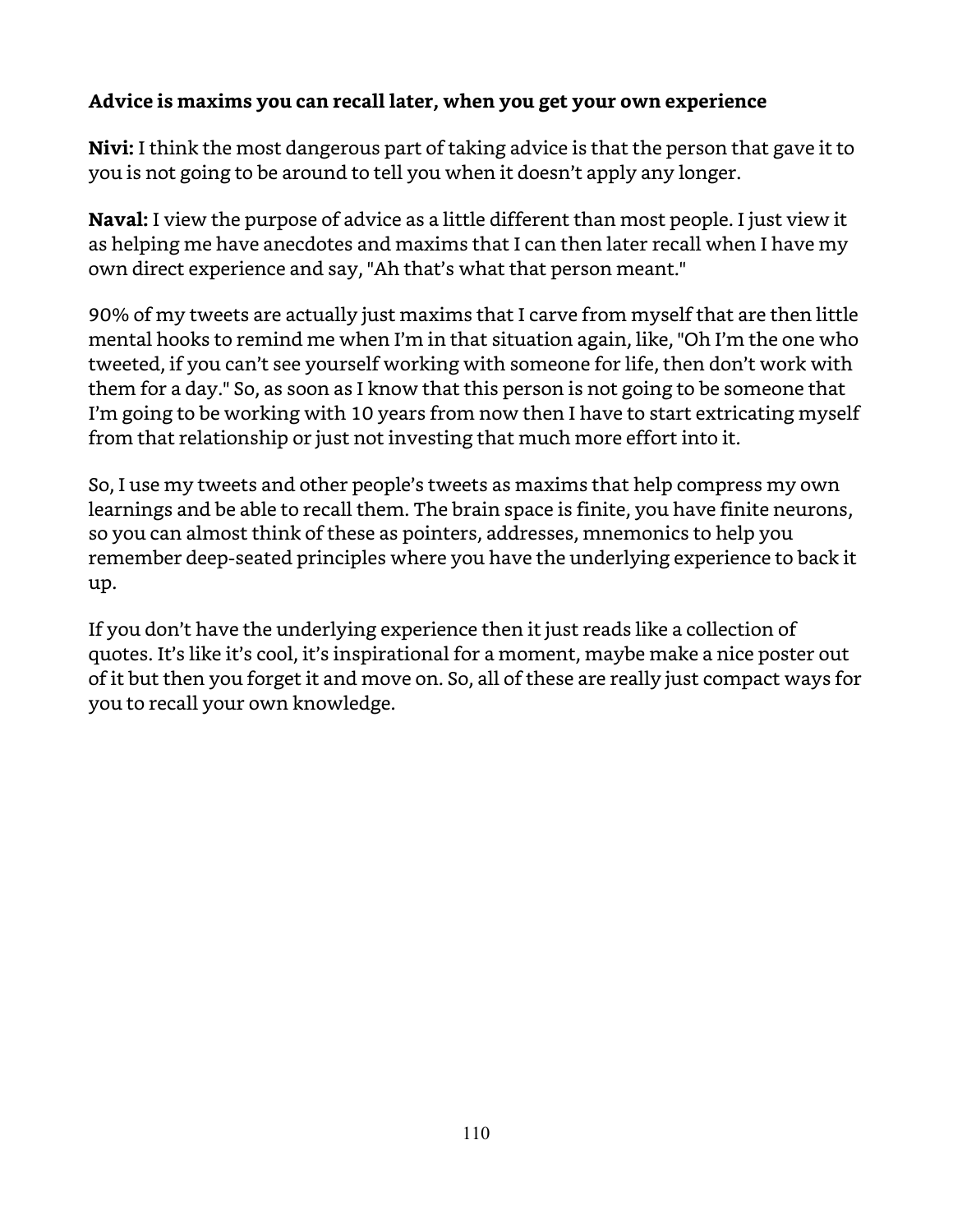# **35. A Calm Mind, a Fit Body, a House Full of Love**

*When you're finally wealthy, you'll realize it wasn't what you were seeking in the first place.*

#### **When you're wealthy, you'll realize it wasn't what you were seeking**

**Nivi:** The last tweet on the topic of working for the long term is that "When you're finally wealthy, you'll realize it wasn't what you were seeking in the first place. But that's for another day."

**Naval:** That's a multi-hour topic in of itself. First of all I thought it was a really clever way to end the whole thing because it disarms a whole set of people who say, "What's the point of getting rich?" Because there's a lot of people who just like the status signal, virtue signal, against the idea of wealth creation or making money. So it was just a good way to disarm all of them.

But, it's also true. In that the things that you really want in life, yes money will solve all your money problems but it doesn't get you everywhere.

The first thing you realize when you've made a bunch of money is that you're still the same person. If you're happy, you're happy. If you're unhappy, you're unhappy. If you're calm and fulfilled and peaceful you're still that same person. I know lots of very rich people who are extremely out of shape. I know lots of rich people who have really bad family lives. I know lots of rich people who are internally a mess.

#### **A calm mind, a fit body and a house full of love must be earned**

So, I would lean on another tweet that I put out which is actually, when I think back on it, I think it's my favorite tweet of mine. It's not necessarily the most insightful, it's not necessarily the most helpful. It's not even the one I think about the most but when I look at it there's such a certain truth in there that it just resonates. And that is that "A calm mind, a fit body and a house full of love. These things can not be bought. They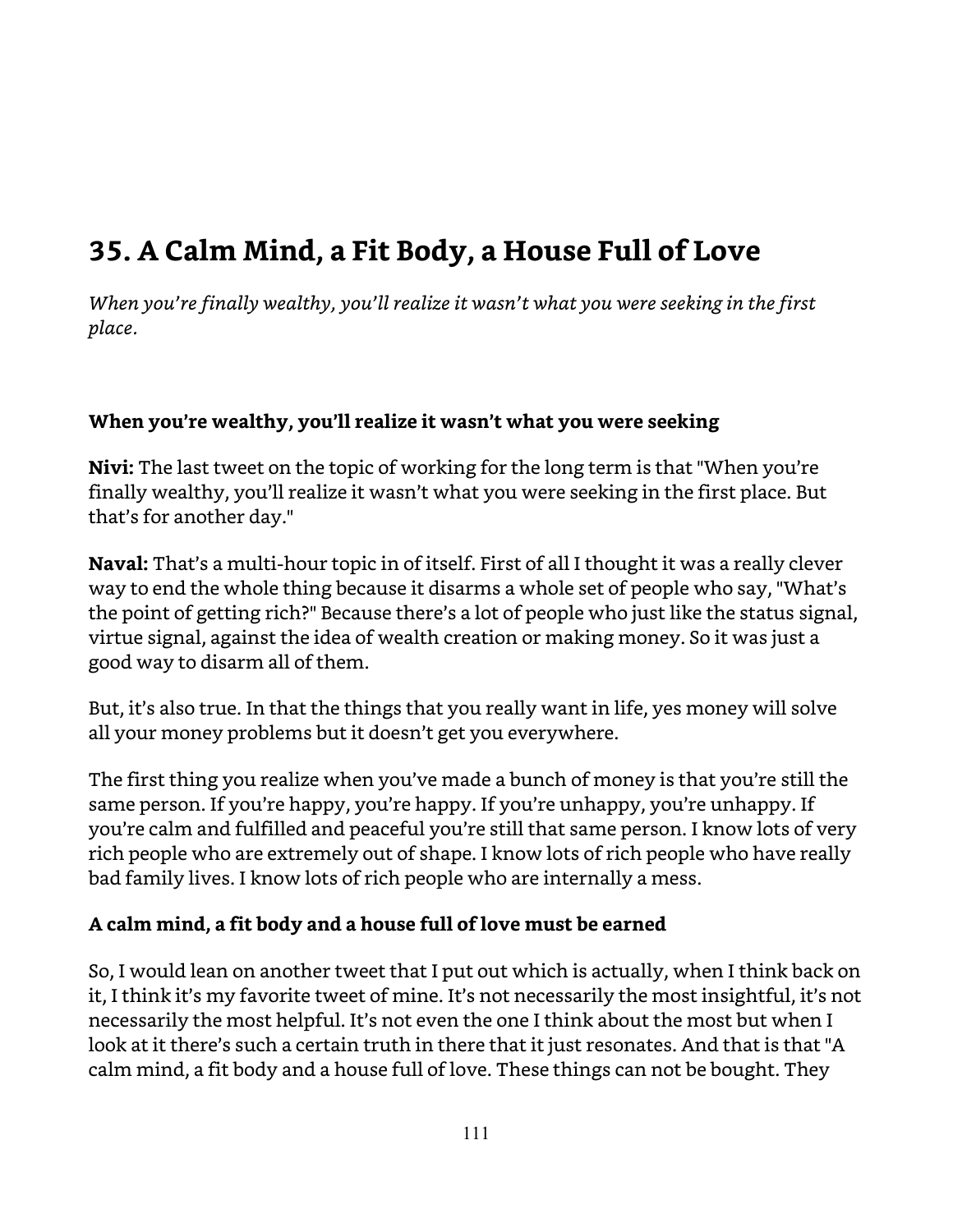must be earned."

Even if you have all the money in the world you can't have those three things. Jeff Bezos still has to workout. He still has to work on his marriage or whatever his next relationship is. And his internal mental state is still going to be very much not controlled by external events. It's going to be based on how calm and peaceful he is inside.

So I think those three things, your health, your mental health and your close relationships are things that you have to cultivate and can probably bring you a lot more peace and happiness than any amount of money ever will.

### **Practical advice for a calmer internal state**

So, that's what I meant. Now, how to get there is actually a tweetstorm that I still need to put out. I've been working on it. I have probably a hundred tweets on it. It's just very hard to say anything on the topic without getting attacked from 50 different directions, especially these days on Twitter. So I've been hesitant to do it because I want to target it for a very specific kind of person.

There's a bunch of people who don't believe that working on your internal state is useful. They're too focused on the external. And that's fine, there's nothing wrong with that, they should do that and that's who the how the get rich tweetstorm is for. There's a bunch of people who believe that the only thing worth working on is complete liberation, like you become the Buddha, and they'll attack anything in the middle as being useless. That's fine too but most people aren't there.

So, what I want to do is to create a tweetstorm that is just very practical advice for everyday people who want to have a calmer internal state. A set of understandings, realizations, half truths and truths, that if you were to imbibe them properly, and again these are just pointers to ideas that you already have and experiences that you already have. That if you keep these top of mind, slowly but steadily it will help you with certain realizations that will lead you to a calmer internal state. That's what I want to work on.

Fitness is another big one, I'm just not the expert there. There are plenty of good people on Twitter that who are better at fitness than me.

### **A lot of divorces happen over money, a lot of battles happen over internal anger**

And I think a loving household and relationships actually automatically falls out of the other things. If you have a calm mind and if you've already made money, you should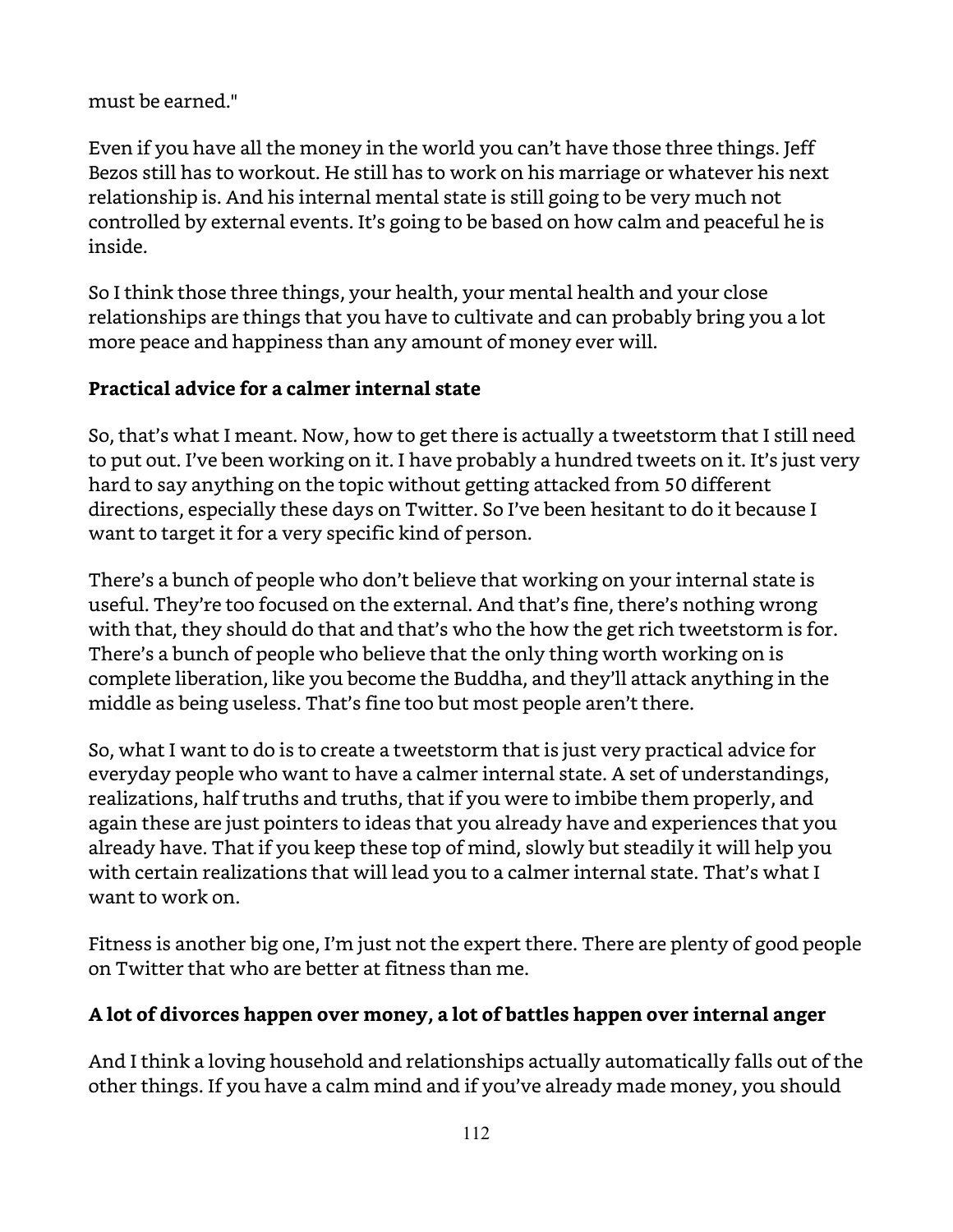have a good relationship. There's no reason why you shouldn't. A lot of divorces actually happen over money, unfortunately that's just the reality of it, so having money removes that part of it.

A lot of external battles happen because you're internal state is not good. When you're naturally internally peaceful you're going to pick less fights. You're going to be more loving without expecting anything in return and that will take care of things on the external relationship front.

**Nivi:** So, money solves your money problems. Money buys you freedom in the material world, I think that was a tweet from your cutting room floor, and money lets you not do the things that you don't want to do.

**Naval:** Yeah to me the ultimate purpose of money so you do not have to be in a specific place at a specific time doing anything you don't want to do.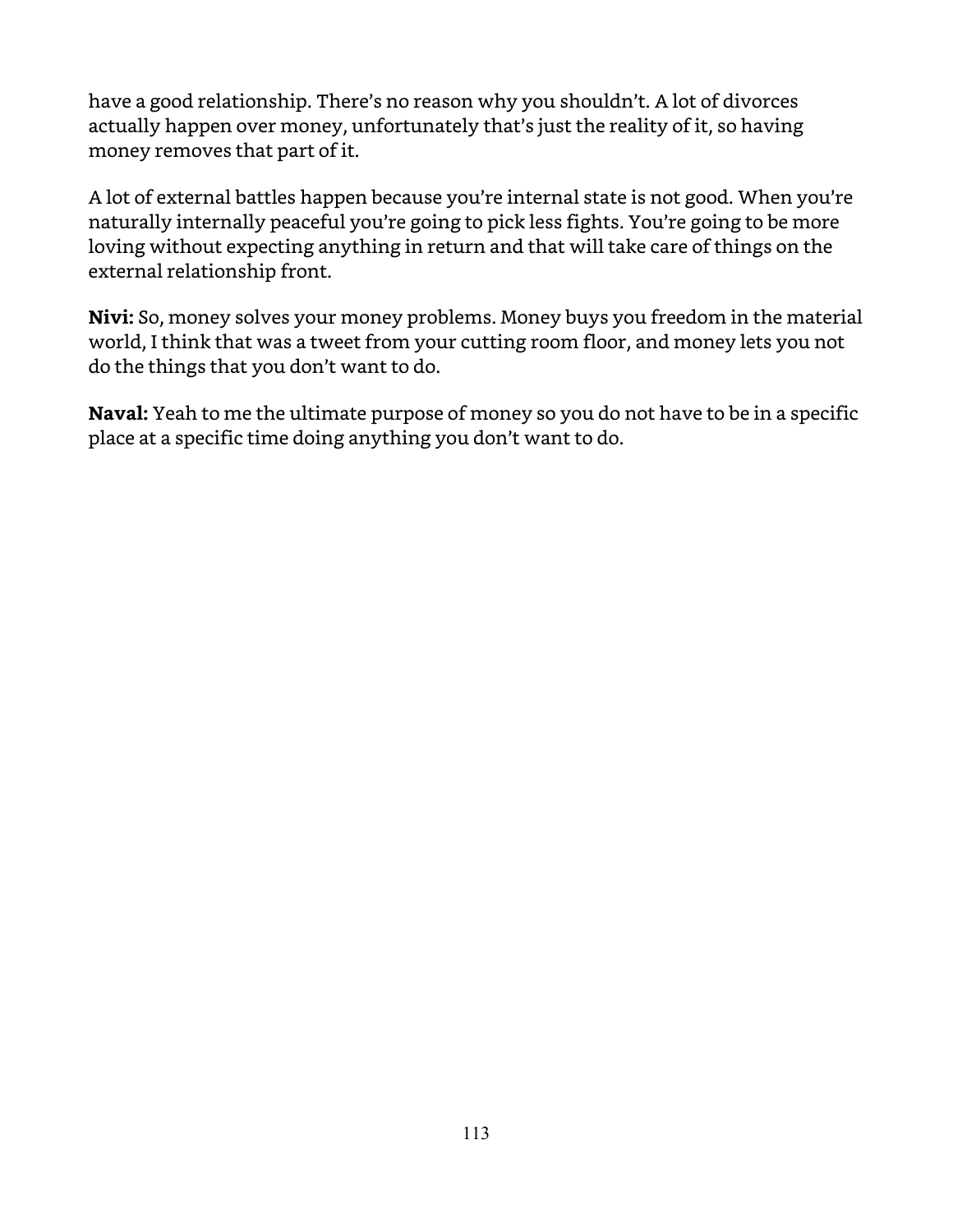# **36. There Are No Get Rich Quick Schemes**

*Get rich quick schemes are just someone else getting rich off you.*

#### **There are no get rich quick schemes**

**Nivi:** We skipped one tweet because I wanted to cover all of the tweets on the topic of the long term. And the tweet that we skipped was, "There are no get rich quick schemes. That's just someone else getting rich off you."

**Naval:** This goes back to the world being an efficient place. If there's an easy way to get rich it's already been exploited. And there are a lot of people who will sell you ideas and schemes on how to make money but they're just always selling you some \$79.95 course or some audiobook or some seminar.

Which is fine, everyone needs to eat. People need to make a living. They might actually have really good tips but if they're giving you actionable, high quality advice that acknowledges that it's a difficult journey and will take a lot of time, then I think that's realistic.

But, if they're selling you some get rich quick scheme whether it's crypto or whether it's an online business or seminar they're just making money off you. That's their get rich quick scheme. It's not going to necessarily work for you.

#### **We don't have ads because it would ruin our credibility**

One of the things about this whole tweetstorm and podcast is that we don't have ads on here. We don't charge for anything. We don't sell anything. Not because I don't want to make more money, it's always nice to make more money, we're doing work here. But, because it would completely destroy the credibility of the enterprise. If I am saying, "Hey I know how to get rich and I'm going to sell that to you." It's ruins it.

When I was young and I was studying up on the topic one of my favorite books on the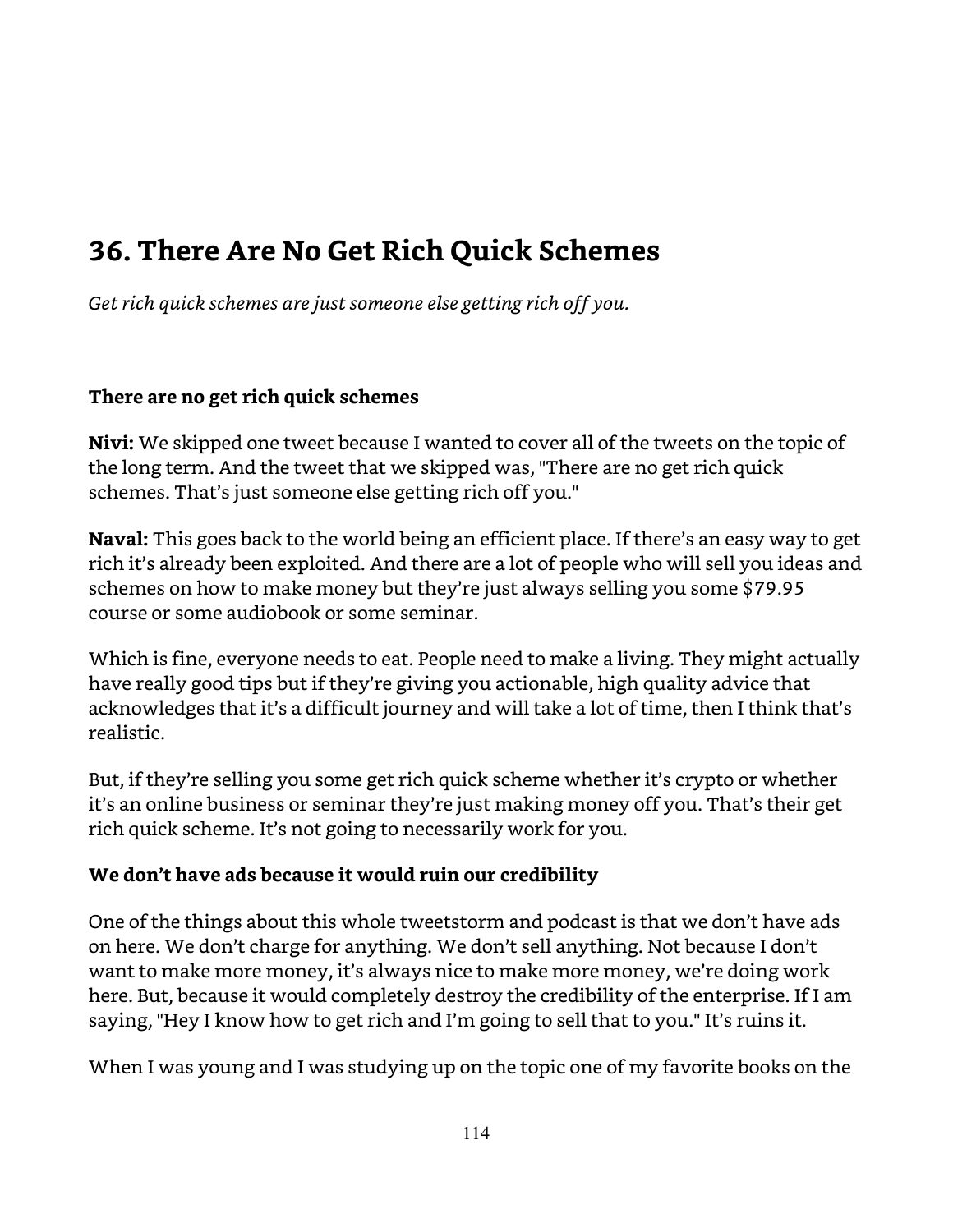topic was actually called, How To Get Rich by Felix Dennis, the founder of Maxim Magazine, a billionaire who passed away. And he had a lot of crazy stuff in there but he had some really good insights too.

But whenever I read something my him or by the GoDaddy founder, Bob Parsons, or Andrew Carnegie. You read stuff by people who are already very wealthy and they clearly made their wealth in other fields, not by selling the how to get rich line, they have a credibility. You just trust them.

And they're not trying to make money off of you. They are obviously trying to win some status and some ego, right, you always have to have a motivation for doing something. But, at least that is a cleaner reason why they're probably not lying. They're probably not fooling you. They're not snowing you.

#### **Every founder has to lie to every employee**

At some level every founder has to lie to every employee of the company that they have. Where they have to convince them that it's better for you to work for me than it is to do what I did and go work for yourself. So I've always had a hard time with that.

Which is why the only honest way, in my companies I've recruited entrepreneurs and I tell them, "You're going to get to be entrepreneurial in this company and the day the you're ready to go start your own next thing I'm going to support you. I'm never going to get in the way of you starting a company. But this can be a good place for you to learn how to build a good team and build a good culture, how to find product-market fit to perfect your skills and meet some amazing people while you figure out exactly what it is you're going to do, because positioning, timing, deliberation, are very important when starting a company."

But what I've never been able to do is look them in the face and say, "You must be at your desk by 8 AM." Because I'm not going to be at my desk by 8 AM, I want my freedom. Or say to them that you're great at being a director today and you'll be a VP tomorrow. Putting them into that cold career path track because I don't believe in it myself.

### **Anyone giving advice on how to get rich should have made their money elsewhere**

If anyone is giving advice on how to get rich and they're also making money off of it, they should have made their money elsewhere. You don't want to learn how to be fit from a fat person. You don't want to learn how to be happy from a depressed person. So, you don't want to learn how to be rich from a poor person but you also don't want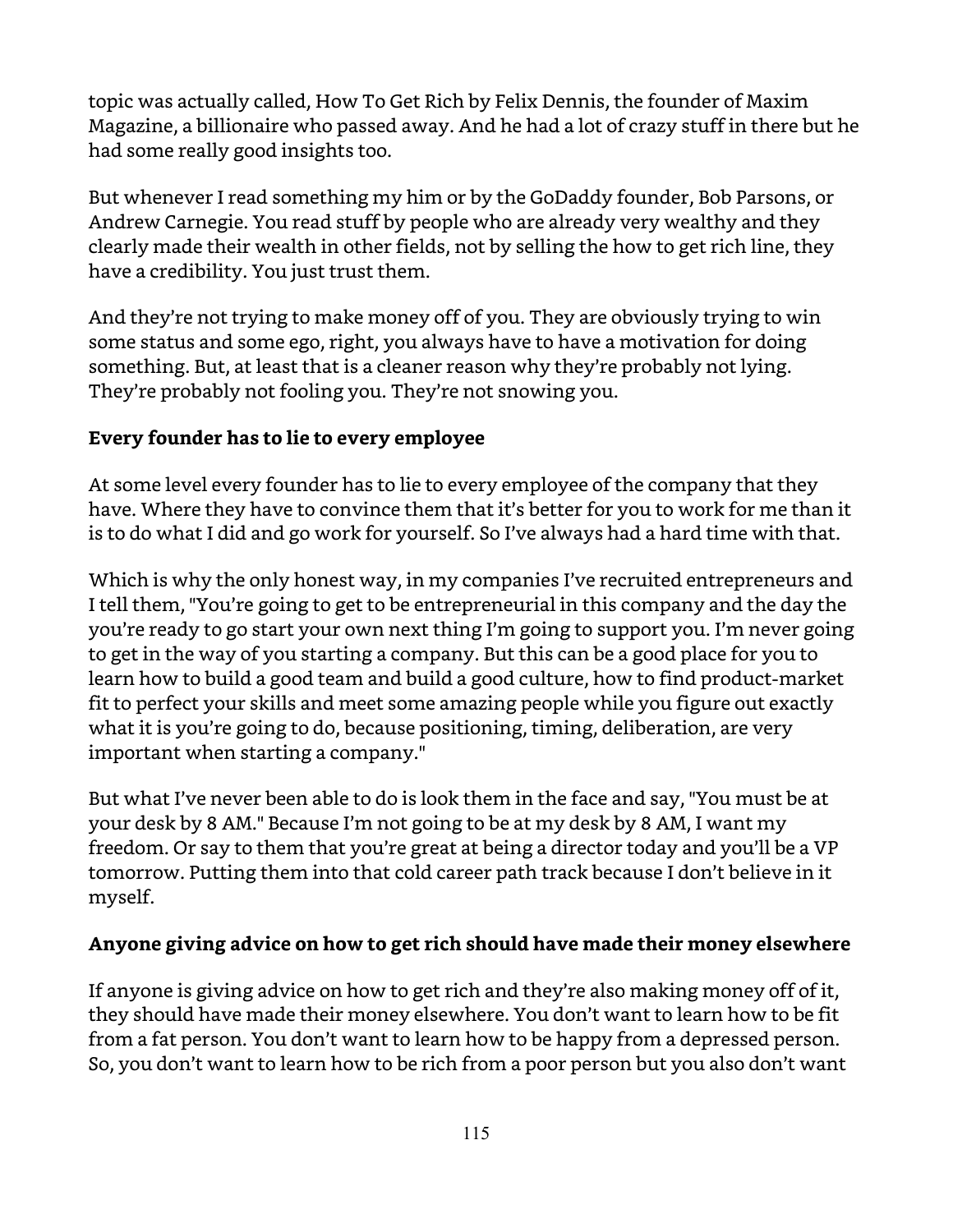to learn how to be rich from somebody who makes their money by telling people how to be rich. It's suspect.

**Nivi:** Anytime you see somebody who's actually gotten rich following some guru's advice on getting rich, just remember that in any random process, if you run it long enough and if enough people participate in it you will always get every single possible outcome with probability one.

**Naval:** There's a lot of random error in there and then also, this is why you have to absolutely and completely ignore business journalists and economist academics when they talk about private companies.

I won't even name names but when a famous economist rails on Bitcoin or when a business journalist attacks the latest company that's IPO'ing, it's complete nonsense. Those people have never built anything, they're professional critics. They don't know anything about making money. All they know is how to criticize and get pageviews. And you're literally becoming dumber by reading them. You're burning neurons.

I'll leave you with a quote from the Nassim Taleb that I liked where he said, "If you want to be a philosopher king first become a king then become a philosopher. Not first become a philosopher and then become a king."

**Nivi:** I'm glad you brought up Taleb because I was going to finish this by saying just remember the title of his first book which is Fooled By Randomness.

**Naval:** One of the reasons why we're a little vague in this podcast is because we're trying to lay down principles that are timeless as opposed to just giving you the winning lottery ticket numbers from yesterday.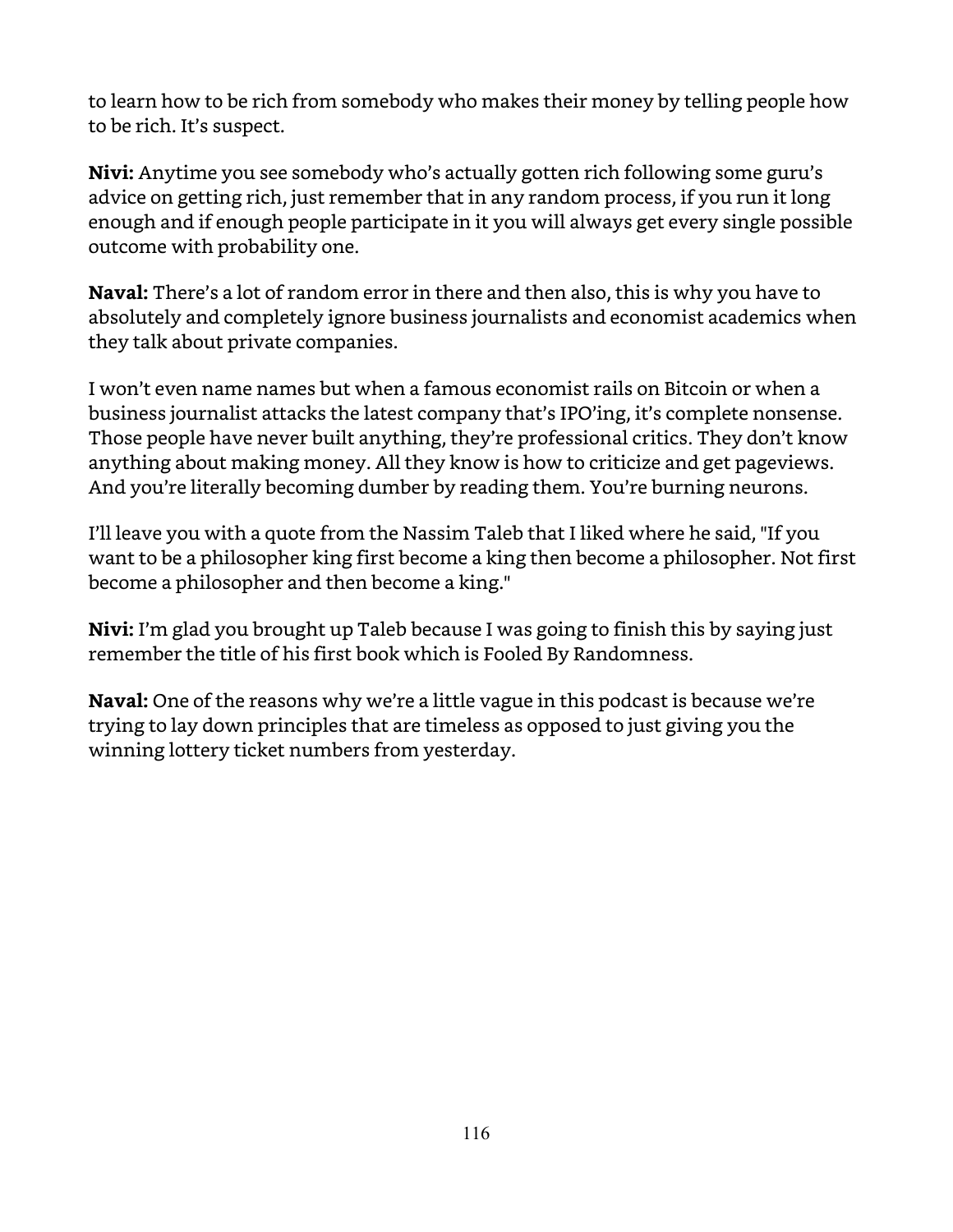# **37. Productize Yourself**

*Figure out what you're uniquely good at and apply as much leverage as possible.*

### **Figure out what you're uniquely good at and apply as much leverage as possible**

**Nivi:** You summarized this entire tweetstorm with two words. "Productize yourself."

**Naval:** Productize and yourself. Yourself has uniqueness. Productize has leverage. Yourself has accountability. Productize has specific knowledge. Yourself also has specific knowledge in there. So all of these pieces, you can combine them into these two words.

Whenever you're doing anything in business, if you're looking towards the long-term of getting wealthy you should ask yourself, "Is this authentic to me? Is it myself that I am projecting?" And then, "Am I productizing it? Am I scaling it? Am I scaling with labor or with capital or with code or with media?" So it's a very handy, simple mnemonic.

What is this podcast? This is a podcast called Naval. I'm literally productizing myself with a podcast.

**Nivi:** You want to figure out what you're uniquely good at, or what you uniquely are, and apply as much leverage as possible. So making money isn't even something you do, it's not a skill. It's who you are, stamped out a million times.

#### **Find hobbies that make you rich, fit and creative**

**Naval:** Making money should be a function of your identity and what you like to do. Another tweet that I really liked was... this was not mine, somebody else put this up. They said "Find three hobbies. One that makes you money, one that keeps you fit, and one that makes you creative."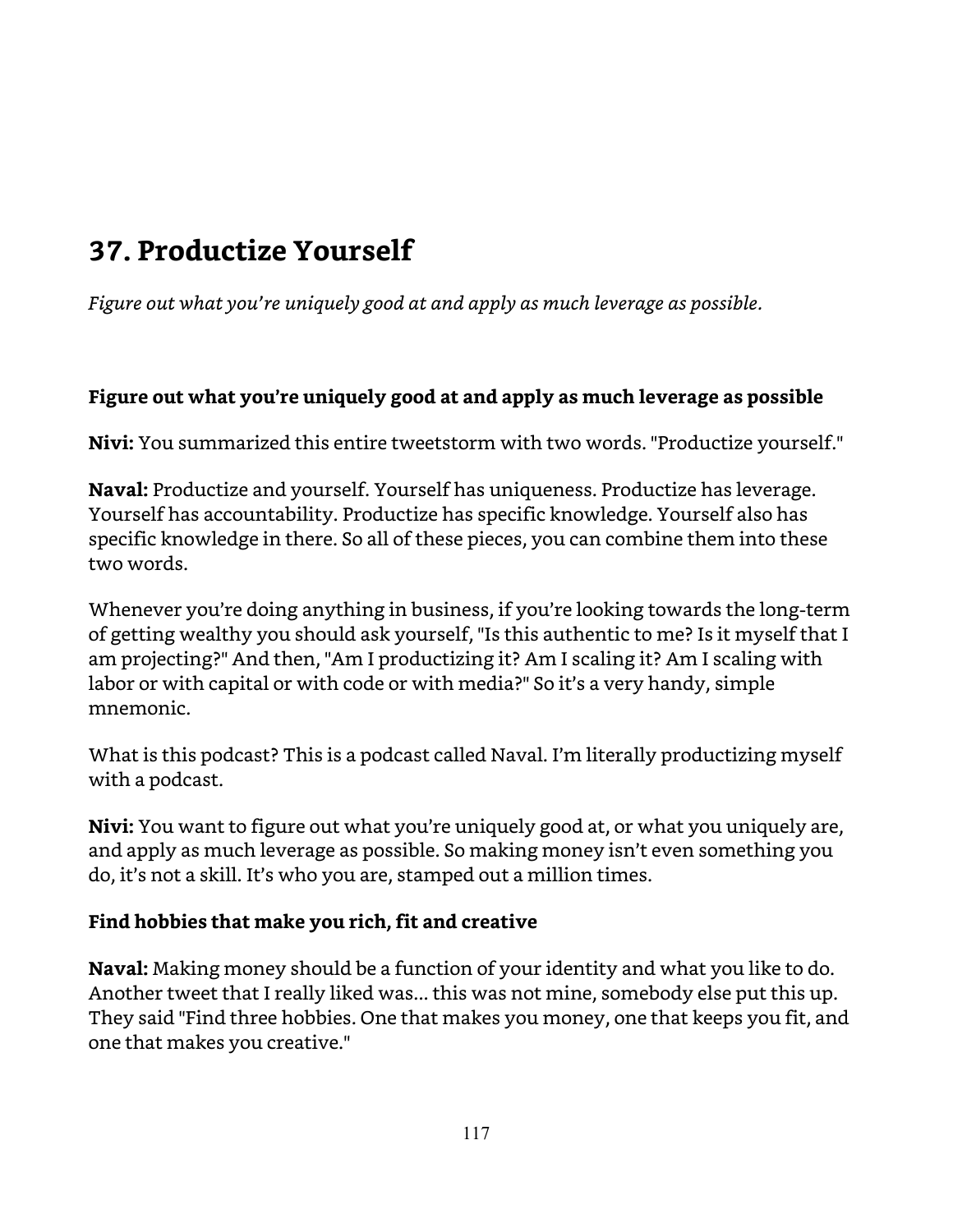I would change that slightly. I would say one that makes you money, one that makes you fit, and one that makes you smarter. In my case, my hobbies would be reading, making money as I love working with startups. Either investing in them, brainstorming them, starting them. I just love that ideation and initial creation phase around startups.

Then on the hobby that keeps you fit, I don't really have one. Closest thing I have is yoga, but that's where I sort of fell apart. I think people who, early in life, discover something like surfing or swimming or tennis or some kind of a sport that they continue doing throughout most of their life are very lucky because they found a hobby that will make them fit.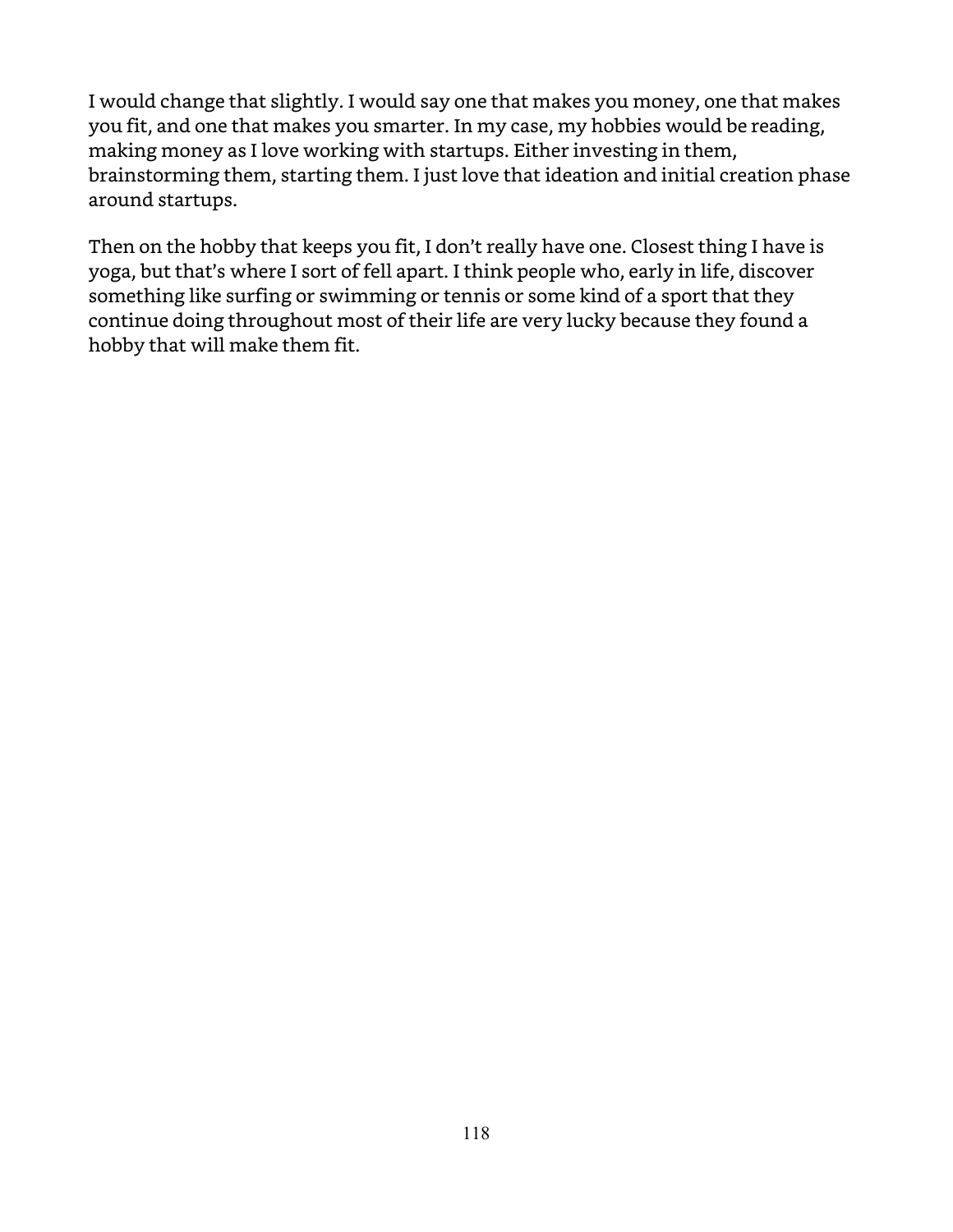## **38. Finding Time to Invest in Yourself**

*If you have to work a "normal job," take on accountability to build your specific knowledge.*

**Nivi:** A common question we get: "How do I find the time to start investing in myself? I have a job."

#### **You have to rent your time to get started**

In one of the tweets from the cutting room floor, you wrote: "You will need to rent your time to get started. This is only acceptable when you are learning and saving. Preferably in a business where society does not yet know how to train people and apprenticeship is the only model."

**Naval:** Try to learn something that people haven't quite figured out how to teach yet. That can happen if you're working in a new and quickly expanding field. It's also common in fields that are circumstantial—where the details matter and it's always moving. Investing is one of those fields; so is entrepreneurship.

Chief of Staff for a founder is one of the most coveted jobs for young people starting out in Silicon Valley. The brightest kids will follow an entrepreneur around and do whatever he or she needs them to do.

In many cases, the person is way overqualified. Someone with multiple graduate degrees might be running the CEO's laundry because that's the most important thing at the moment.

At the same time, that person gets to attend the most important meetings. They are privy to all the stress and theatrics, the fundraising decks and the innovation knowledge that can only come from being in the room.

Coming out of college, Warren Buffett wanted to work for Benjamin Graham to learn to be a value investor. Buffett offered to work for free, and Graham responded, "You're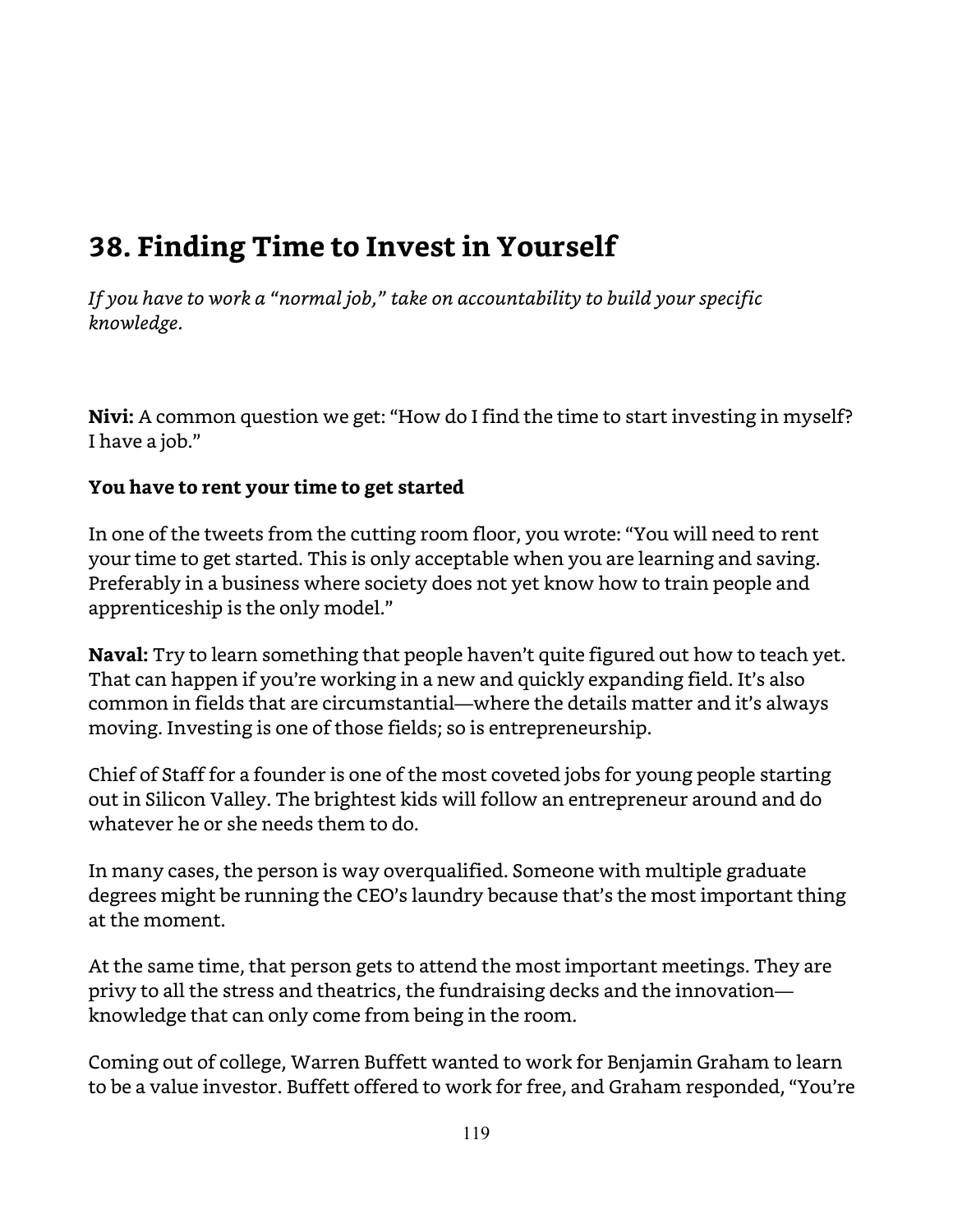overpriced." What that means is you have to make sacrifices to take on an apprenticeship.

Find the part of the job with the steepest learning curve

If you can't learn in an apprenticeship model because you need to make money, try to be innovative in the context of your job. Take on new challenges and responsibilities. Find the part of the job with the steepest learning curve.

You want to avoid repetitive drudgery—that's just biding time until your job is automated away.

If you're a barista at the coffee shop, figure out how to make connections with the customers. Figure out how to innovate the service you offer and delight the customer. Managers, founders and owners will take notice.

Develop a founder mentality

The hardest thing for any founder is finding employees with a founder mentality. This is a fancy way of saying they care enough.

People will say, "Well, I'm not the founder. I'm not being paid enough to care." Actually, you are: The knowledge and skills you gain by developing a founder mentality set you up to be a founder down the line; that's your compensation.

You can get a lot out of almost any position. You just have to put a lot into it.

Accountability is something you can take on immediately

**Nivi:** We've discussed accountability, judgment, specific knowledge and leverage. If I'm working a "normal" job, is specific knowledge the one I should focus on?

Naval: Judgment takes experience. It takes a lot of time to build up. You have to put yourself in positions where you can exercise judgment. That'll come from taking on accountability.

Leverage is something that society gives you after you've demonstrated judgment. You can get it faster by learning high-leverage skills like coding or working with the media. These are permissionless leverage. This is why I encourage people to learn to code or produce media, even if it's just nights and weekends.

So, judgment and leverage tend to come later. Accountability is something you can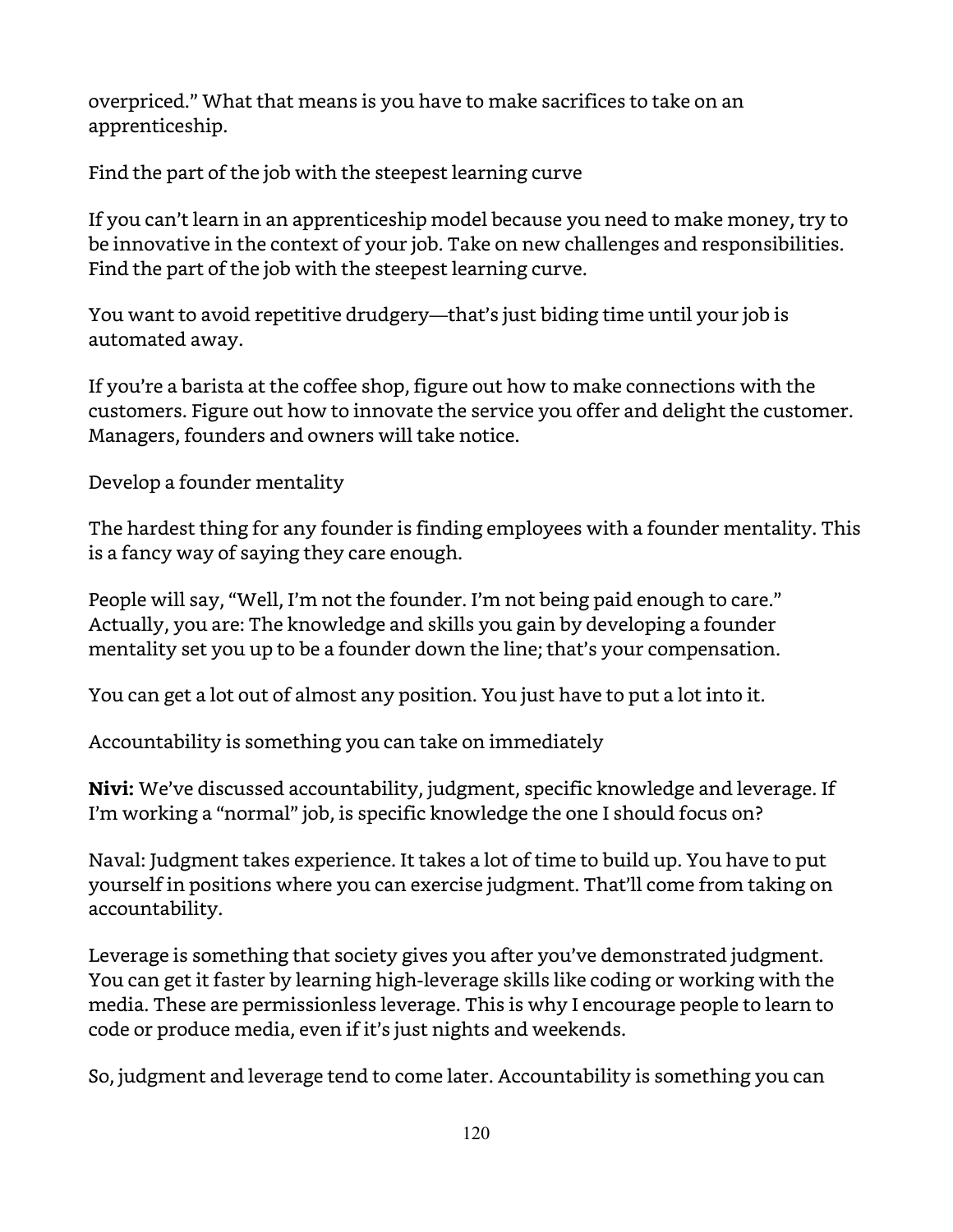take on immediately. You can say, "Hey, I'll take charge of this thing that nobody wants to take charge of." When you take on accountability, you're also publicly putting your neck on the chopping block—so you have to deliver.

You build specific knowledge by taking accountability for things that other people don't know how to do. Perhaps they're things you enjoy doing or are naturally inclined towards doing anyway.

If you work in a factory, the hardest thing may be raising capital to keep the factory running. Maybe that's what the owner is always stressed out about.

You might notice this and think, "I'm good at balancing my checkbook and have a good head for numbers; but I haven't raised money before." You offer to help and become the owner's sidekick solving their fundraising problem. If you have a natural aptitude and take on accountability, you can put yourself in a position to learn quickly. Before long, you'll become the heir apparent.

Early on, find things that interest you and allow you to take on accountability. Don't worry about short-term compensation. Compensation comes when you're tired of waiting for it and have given up on it. This is the way the whole system works.

If you take on accountability and solve problems on the edge of knowledge that others can't solve, people will line up behind you. The leverage will come.

Specific knowledge can be timely or timeless

There are two forms of specific knowledge: timely and timeless.

If you become a world-class expert in machine learning just as it takes off and you got there through genuine intellectual interest, you're going to do really well. But 20 years from now, machine learning may be second hat; the world may have moved on to something else. That's timely knowledge.

If you're good at persuading people, it's probably a skill you picked up early on in life. It's always going to apply, because persuading people is always going to be valuable. That's timeless knowledge.

Now, persuasion is a generic skill—it's probably not enough to build a career on. You need to combine it in a skill stack, as Scott Adams writes. You might combine persuasion with accounting and an understanding of semiconductor production lines. Now you can become the best semiconductor salesperson and, later on, the best semiconductor company CEO.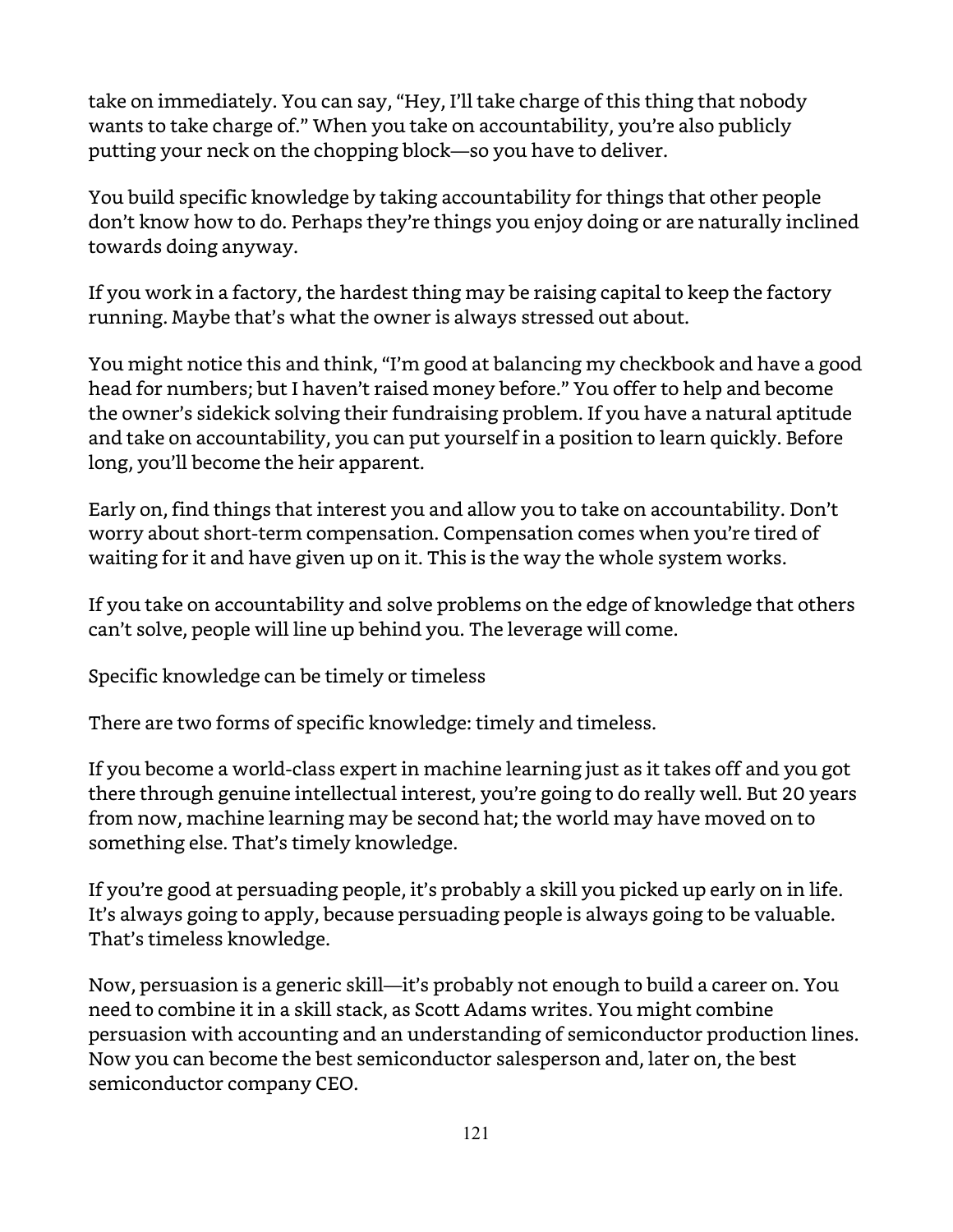Timeless specific knowledge usually can't be taught, and it sticks with you forever. Timely specific knowledge comes and goes; but it tends to have a fairly long shelf life.

Technology is a good place to find those timely skills sets. If you can bring in a more generic specialized knowledge skill set from the outside, then you've got gold.

Technology is an intellectual frontier for gaining specific knowledge

**Nivi:** There were a couple other tweets from the cutting-room floor on this topic. The first: "The technology industry is a great place to acquire specific knowledge. The frontier is always moving forward. If you are genuinely intellectually curious, you will acquire the knowledge ahead of others."

**Naval:** Danny Hillis famously said technology is everything that doesn't work yet. Technology is around us everywhere. The spoon was technology once; fire was technology once. When we figured out how to make them work, they disappeared in the background and became part of our everyday lives.

Technology is, by definition, the intellectual frontier. It's taking things from science and culture that we have not figured out how to mass produce or create efficiently and figuring out how to commercialize it and make it available to everybody.

Technology will always be a great field where you can pick up specific knowledge that is valuable to society.

If you don't have accountability, do something different

**Nivi:** Here's another tweet from the cutting-room floor related to accountability: "Companies don't know how to measure outputs, so they measure inputs instead. Work in a way that your outputs are visible and measurable. If you don't have accountability, do something different."

**Naval:** The entire structure of rewarding people comes from the agricultural and industrial ages, when inputs and outputs matched up closely. The amount of hours you put into doing something was a reliable proxy for what kind of output you'd get.

Today, it's extremely nonlinear. One good investment decision can make a company \$10 million or \$100 million. One good product feature can be the difference between product-market fit and complete failure.

As a result, judgment and accountability matter much more. Often the best engineers aren't the hardest workers. Sometimes they don't work very hard at all, but they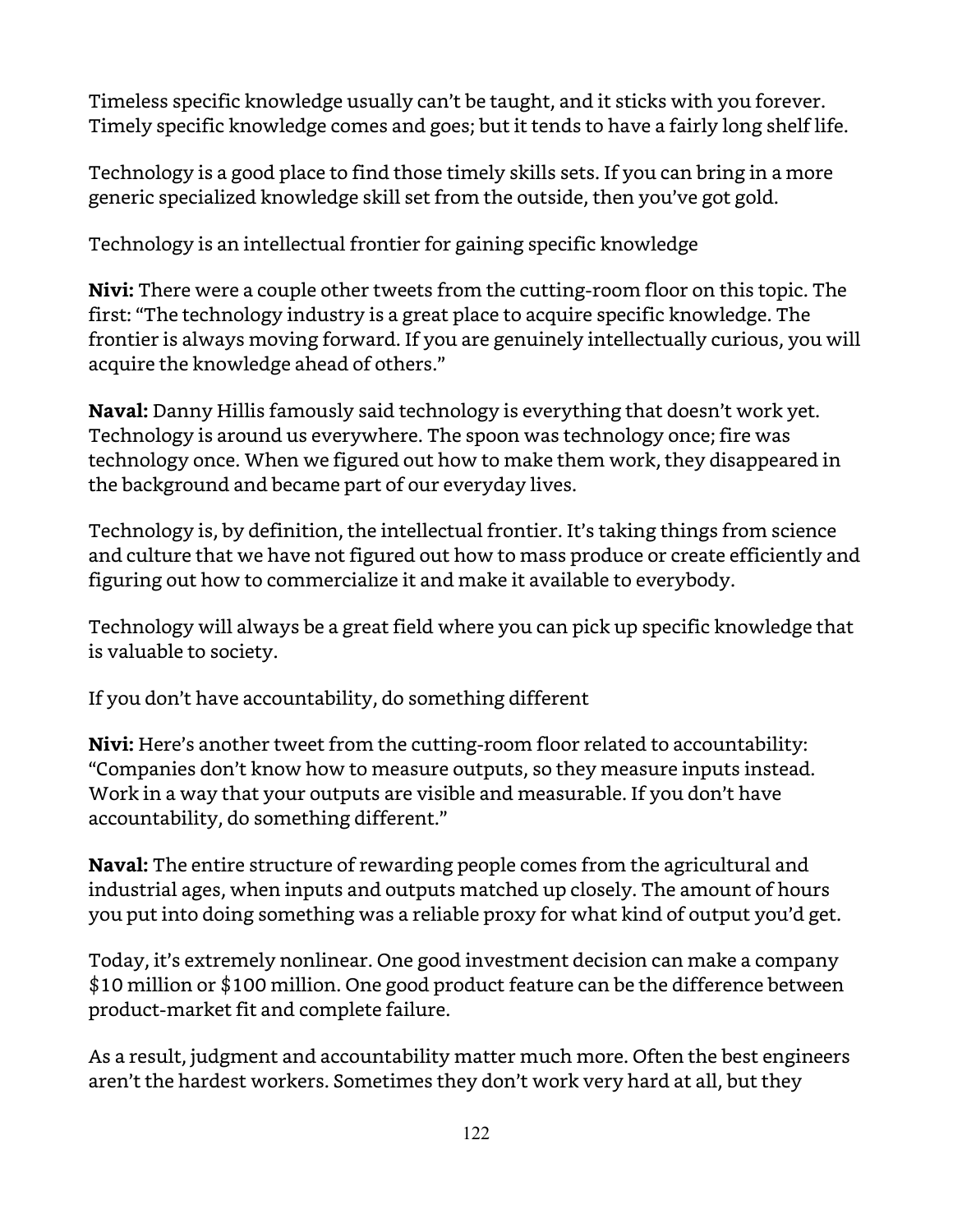dependably ship that one critical product at just the right time. It's similar to the salesperson who closes the huge deal that makes the company's numbers for the quarter.

People need to be able to tell what role you had in the company's success. That doesn't mean stomping all over your team—people are extremely sensitive to others taking too much credit. You always want to be giving out credit. Smart people will know who was responsible.

Some jobs are too removed from the customer for this type of accountability. You're just a cog in a machine.

Consulting is a good example. As a consultant, your ideas are delivered through someone else within the organization. You may not have visibility to the top people; you may be hidden behind a screen. That's a trade-off you're making in exchange for your independence.

You'll develop thick-skin if you take on accountability

When you have accountability, you get a lot more credit when things go right. Of course, the downside is you get hurt a lot more when things go wrong. When you stick your neck out, you have to be willing to be blamed, sacrificed and even attacked.

If you're the kind of person who thrives in a high-accountability environment, you're going to end up thick-skinned over time. You're going to get hurt a lot. People are going to attack you if you fail.

Scale your specific knowledge with apprentices

**Nivi:** Once you get some specific knowledge, you can scale it by training your own apprentices and outsourcing tasks to them.

**Naval:** For example, I made good investments and figured out the venture business. I could have kept doing that and making money. Instead, I co-founded Spearhead to train up-and-coming founders to become angels and venture investors. We give them a checkbook to start investing.

It's an apprenticeship model. They come to us with deals they're looking at, and we help them think it through. This model is more scalable than my personal investing.

Specific knowledge comes on the job, not in a classroom